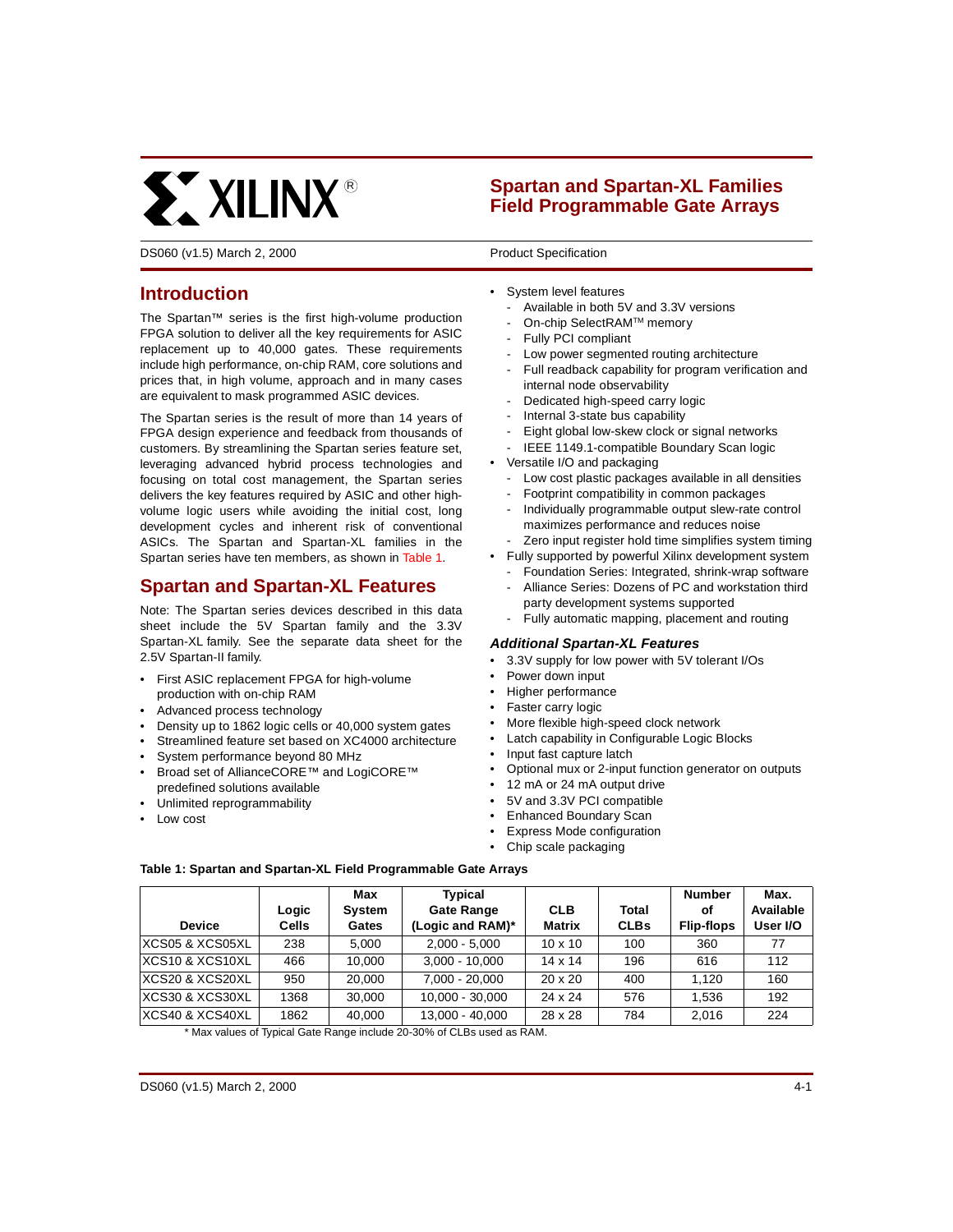# **General Overview**

Spartan series FPGAs are implemented with a regular, flexible, programmable architecture of Configurable Logic Blocks (CLBs), interconnected by a powerful hierarchy of versatile routing resources (routing channels), and surrounded by a perimeter of programmable Input/Output Blocks (IOBs), as seen in [Figure 1.](#page-1-0) They have generous routing resources to accommodate the most complex interconnect patterns.

The devices are customized by loading configuration data into internal static memory cells. Re-programming is possible an unlimited number of times. The values stored in these memory cells determine the logic functions and interconnections implemented in the FPGA. The FPGA can either actively read its configuration data from an external serial PROM (Master Serial mode), or the configuration data can be written into the FPGA from an external device (Slave Serial mode).

Spartan series FPGAs can be used where hardware must be adapted to different user applications. FPGAs are ideal for shortening design and development cycles, and also offer a cost-effective solution for production rates well beyond 50,000 systems per month.

Spartan series devices achieve high-performance, low-cost operation through the use of an advanced architecture and semiconductor technology. Spartan and Spartan-XL devices provide system clock rates exceeding 80 MHz and internal performance in excess of 150 MHz. In contrast to other FPGA devices, the Spartan series offers the most cost-effective solution while maintaining leading-edge performance. In addition to the conventional benefit of high volume programmable logic solutions, Spartan series FPGAs also offer on-chip edge-triggered single-port and dual-port RAM, clock enables on all flip-flops, fast carry logic, and many other features.

The Spartan/XL families leverage the highly successful XC4000 architecture with many of that family's features and benefits. Technology advancements have been derived from the XC4000XLA process developments.



<span id="page-1-0"></span>**Figure 1: Basic FPGA Block Diagram**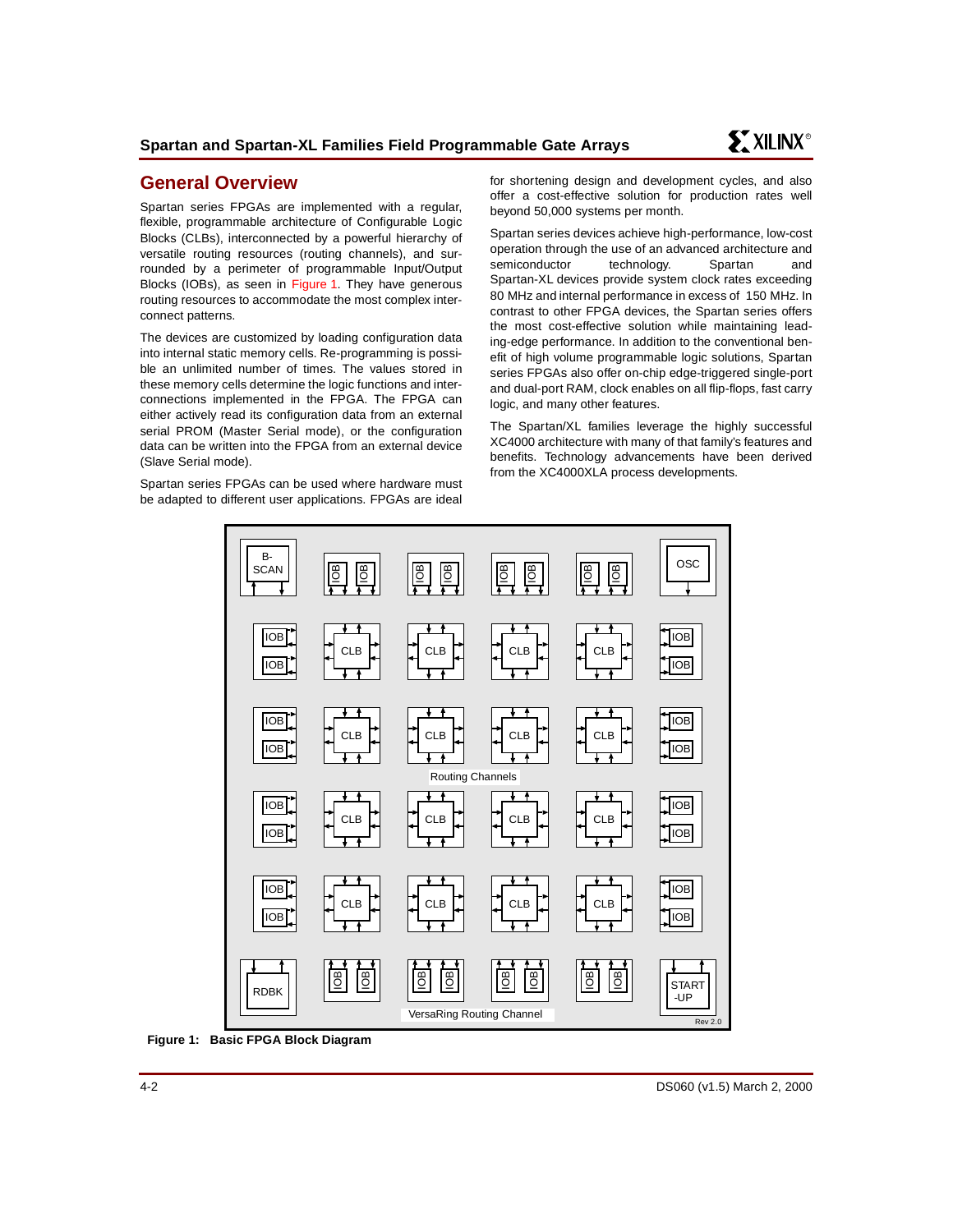# **Logic Functional Description**

The Spartan series uses a standard FPGA structure as shown in [Figure 1 on page 2](#page-1-0). The FPGA consists of an array of configurable logic blocks (CLBs) placed in a matrix of routing channels. The input and output of signals is achieved through a set of input/output blocks (IOBs) forming a ring around the CLBs and routing channels.

- CLBs provide the functional elements for implementing the user's logic.
- IOBs provide the interface between the package pins and internal signal lines.
- Routing channels provide paths to interconnect the inputs and outputs of the CLBs and IOBs.

The functionality of each circuit block is customized during configuration by programming internal static memory cells. The values stored in these memory cells determine the logic functions and interconnections implemented in the FPGA.

# **Configurable Logic Blocks (CLBs)**

The CLBs are used to implement most of the logic in an FPGA. The principal CLB elements are shown in the simplified block diagram in [Figure 2.](#page-2-0) There are three look-up tables (LUT) which are used as logic function generators, two flip-flops and two groups of signal steering multiplexers. There are also some more advanced features provided by the CLB which will be covered in the ["Advanced Features](#page-11-0) [Description" on page 12](#page-11-0).

### **Function Generators**

Two 16 x 1 memory look-up tables (F-LUT and G-LUT) are used to implement 4-input function generators, each offering unrestricted logic implementation of any Boolean function of up to four independent input signals (F1 to F4 or G1 to G4). Using memory look-up tables the propagation delay is independent of the function implemented.

A third 3-input function generator (H-LUT) can implement any Boolean function of its three inputs. Two of these inputs are controlled by programmable multiplexers (see box "A" of [Figure 2\)](#page-2-0). These inputs can come from the F-LUT or G-LUT outputs or from CLB inputs. The third input always comes from a CLB input. The CLB can, therefore, implement certain functions of up to nine inputs, like parity checking. The three LUTs in the CLB can also be combined to do any arbitrarily defined Boolean function of five inputs.



<span id="page-2-0"></span>**Figure 2: Spartan/XL Simplified CLB Logic Diagram (some features not shown)**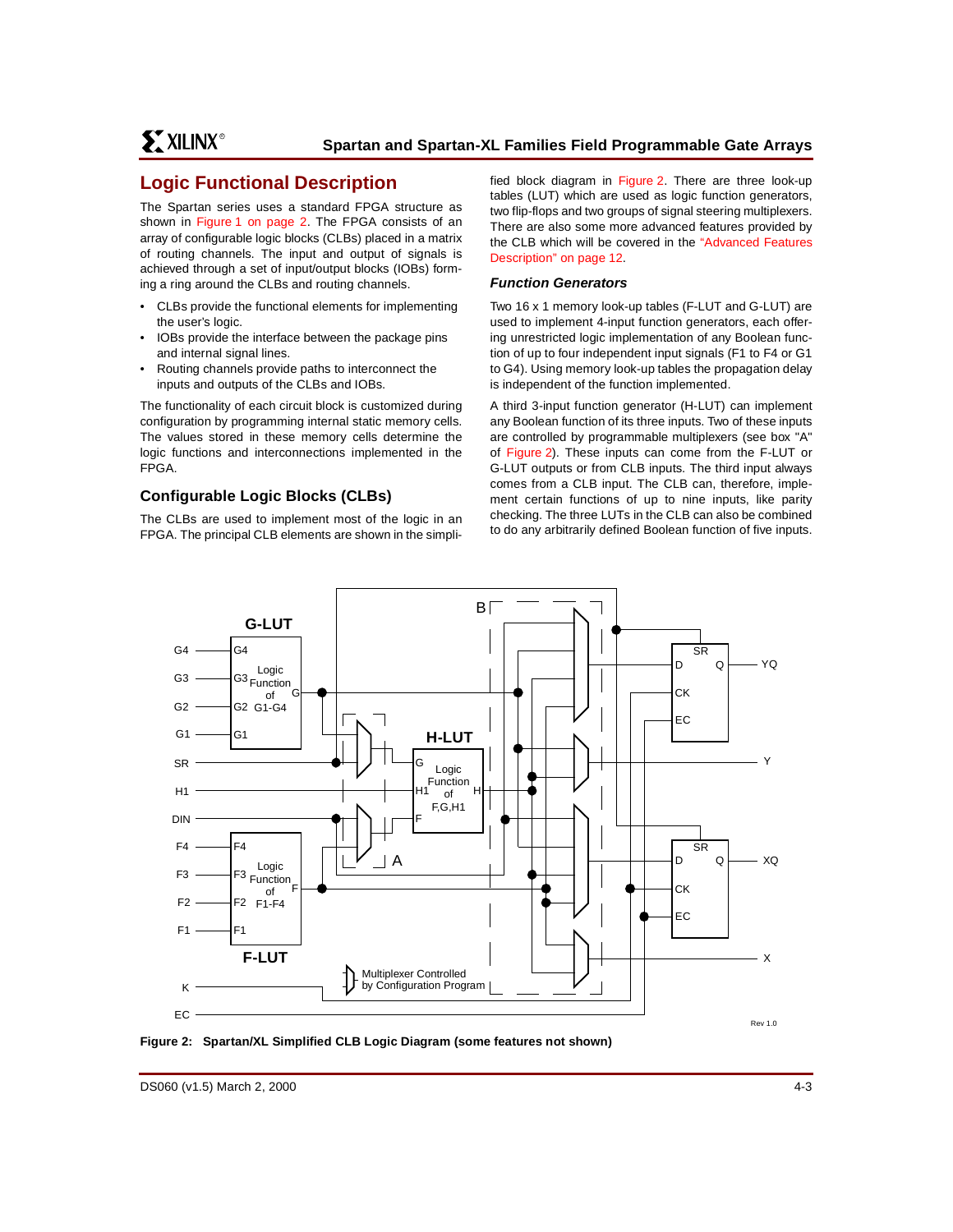A CLB can implement any of the following functions:

- Any function of up to four variables, plus any second function of up to four unrelated variables, plus any third function of up to three unrelated variables<sup>1</sup>
- Any single function of five variables
- Any function of four variables together with some functions of six variables
- Some functions of up to nine variables.

Implementing wide functions in a single block reduces both the number of blocks required and the delay in the signal path, achieving both increased capacity and speed.

The versatility of the CLB function generators significantly improves system speed. In addition, the design-software tools can deal with each function generator independently. This flexibility improves cell usage.

## **Flip-Flops**

Each CLB contains two flip-flops that can be used to register (store) the function generator outputs. The flip-flops and function generators can also be used independently (see [Figure 2 on page 3\)](#page-2-0). The CLB input DIN can be used as a direct input to either of the two flip-flops. H1 can also drive either flip-flop via the H-LUT with a slight additional delay.

The two flip-flops have common clock (CK), clock enable (EC) and set/reset (SR) inputs. Internally both flip-flops are also controlled by a global initialization signal (GSR) which is described in detail in ["Global Signals: GSR and GTS" on](#page-17-0) [page 18.](#page-17-0)

## **Latches (Spartan-XL only)**

The Spartan-XL CLB storage elements can also be configured as latches. The two latches have common clock (K) and clock enable (EC) inputs. Functionality of the storage element is described in [Table 2.](#page-3-0)

| Mode                                       | CK         | EC   | <b>SR</b>                                                                                                                                                                | D | Q         |
|--------------------------------------------|------------|------|--------------------------------------------------------------------------------------------------------------------------------------------------------------------------|---|-----------|
| Power-Up or<br>GSR                         | X          | X    | X                                                                                                                                                                        | X | <b>SR</b> |
|                                            | X          | X    | 1                                                                                                                                                                        | X | <b>SR</b> |
| Flip-Flop<br>Operation                     |            | $1*$ | 0*                                                                                                                                                                       | D | D         |
|                                            | 0          | X    | 0*                                                                                                                                                                       | X | Q         |
| Latch Operation                            | 1          | $1*$ | 0*                                                                                                                                                                       | X | Q         |
| (Spartan-XL)                               | 0          | $1*$ | 0*                                                                                                                                                                       | D | D         |
| <b>Both</b>                                | Х          | 0    | 0*                                                                                                                                                                       | X | Q         |
| Legend:<br>x<br><b>SR</b><br>$0^*$<br>$1*$ | Don't care |      | Rising edge (clock not inverted)<br>Set or Reset value. Reset is default.<br>Input is Low or unconnected (default value)<br>Input is High or unconnected (default value) |   |           |

#### <span id="page-3-0"></span>**Table 2: CLB Storage Element Functionality**



<span id="page-3-1"></span>**Figure 3: CLB Flip-Flop Functional Block Diagram**

#### **Clock Input**

Each flip-flop can be triggered on either the rising or falling clock edge. The CLB clock line is shared by both flip-flops. However, the clock is individually invertible for each flip-flop (see CK path in [Figure 3\)](#page-3-1). Any inverter placed on the clock line in the design is automatically absorbed into the CLB.

#### **Clock Enable**

The clock enable line (EC) is active High. The EC line is shared by both flip-flops in a CLB. If either one is left disconnected, the clock enable for that flip-flop defaults to the active state. EC is not invertible within the CLB. The clock enable is synchronous to the clock and must satisfy the setup and hold timing specified for the device.

#### **Set/Reset**

The set/reset line (SR) is an asynchronous active High control of the flip-flop. SR can be configured as either set or reset at each flip-flop. This configuration option determines the state in which each flip-flop becomes operational after configuration. It also determines the effect of a GSR pulse during normal operation, and the effect of a pulse on the SR line of the CLB. The SR line is shared by both flip-flops. If SR is not specified for a flip-flop the set/reset for that flip-flop defaults to the inactive state. SR is not invertible within the CLB.

1. When three separate functions are generated, one of the function outputs must be captured in a flip-flop internal to the CLB. Only two unregistered function generator outputs are available from the CLB.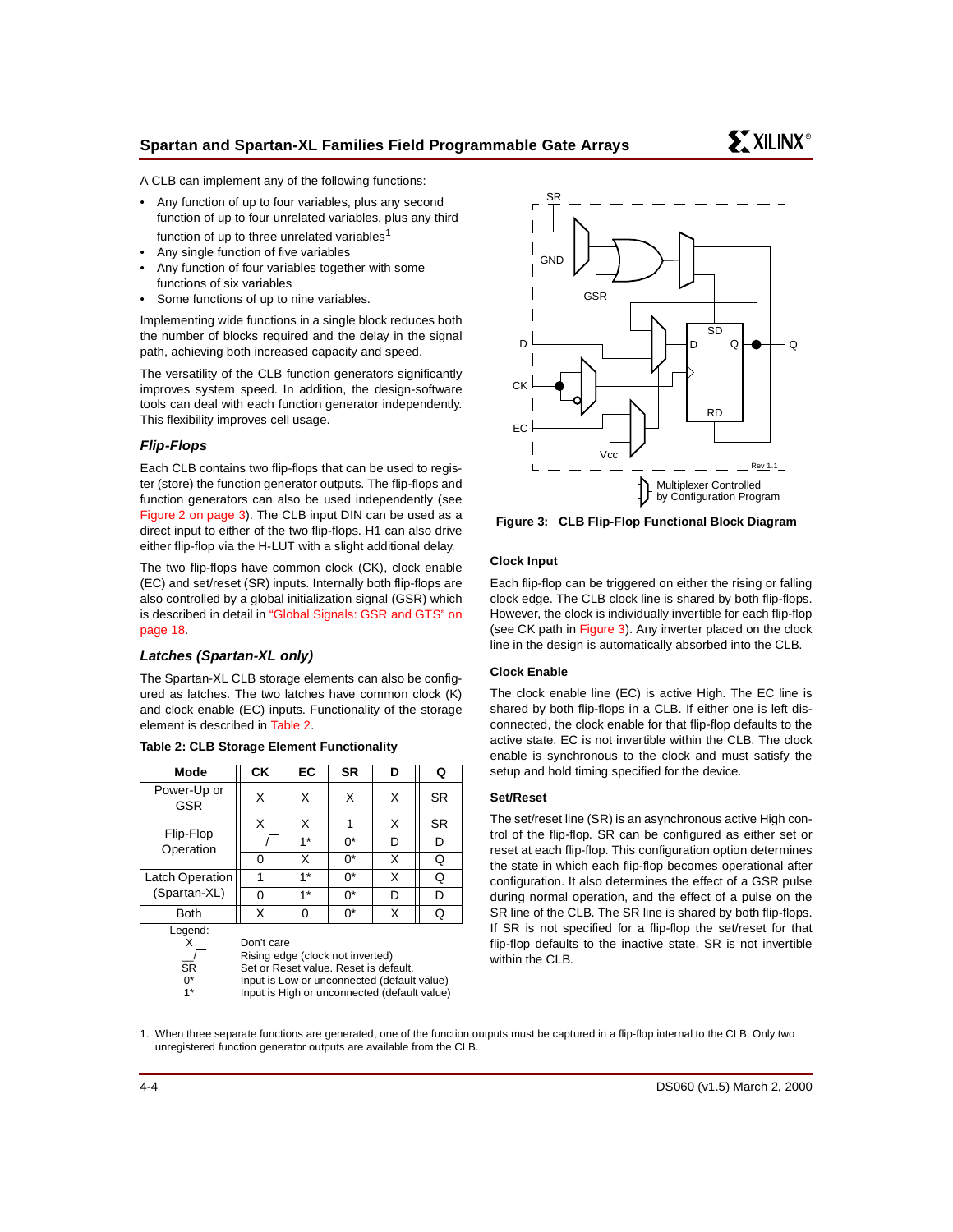## **CLB Signal Flow Control**

In addition to the H-LUT input control multiplexers (shown in box "A" of [Figure 2 on page 3\)](#page-2-0) there are signal flow control multiplexers (shown in box "B" of [Figure 2\)](#page-2-0) which select the signals which drive the flip-flop inputs and the combinatorial CLB outputs (X and Y).

Each flip-flop input is driven from a 4:1 multiplexer which selects among the three LUT outputs and DIN as the data source.

Each combinatorial output is driven from a 2:1 multiplexer which selects between two of the LUT outputs. The X output can be driven from the F-LUT or H-LUT, the Y output from G-LUT or H-LUT.

#### **Control Signals**

There are four signal control multiplexers on the input of the CLB. These multiplexers allow the internal CLB control signals (H1, DIN, SR, and EC in [Figure 2](#page-2-0) and [Figure 4\)](#page-4-0) to be driven from any of the four general control inputs (C1 - C4 in [Figure 4\)](#page-4-0) into the CLB. Any of these inputs can drive any of the four internal control signals.

The four internal control signals are:

- EC Enable Clock
- SR Asynchronous Set/Reset or H function generator Input 0
- DIN Direct In or H function generator Input 2
- H1 H function generator Input 1.



<span id="page-4-0"></span>**Figure 4: CLB Control Signal Interface**

## **Input/Output Blocks (IOBs)**

User-configurable input/output blocks (IOBs) provide the interface between external package pins and the internal logic. Each IOB controls one package pin and can be configured for input, output, or bidirectional signals. [Figure 5 on](#page-5-0) [page 6](#page-5-0) shows a simplified functional block diagram of the Spartan/XL IOB.

## **IOB Input Signal Path**

The input signal to the IOB can be configured to either go directly to the routing channels (via I1 and I2 in [Figure 5](#page-5-0)) or to the input register. The input register can be programmed as either an edge-triggered flip-flop or a level-sensitive latch. The functionality of this register is shown in [Table 3,](#page-4-1) and a simplified block diagram of the register can be seen in [Figure 6](#page-4-2).

#### <span id="page-4-1"></span>**Table 3: Input Register Functionality**

| Mode                      | СK | EC   | D | Q         |
|---------------------------|----|------|---|-----------|
| Power-Up or<br><b>GSR</b> | x  | Χ    | Χ | <b>SR</b> |
| Flip-Flop                 |    | $4*$ | D | D         |
|                           |    | Χ    | Χ | Q         |
| Latch                     |    | $1*$ | X | Q         |
|                           |    | $4*$ | D | n         |
| <b>Both</b>               |    |      | X |           |

Legend:

X \_\_/ SR  $0^*$ 1\*

Don't care

Rising edge (clock not inverted)

Set or Reset value. Reset is default.

Input is Low or unconnected (default value)

Input is High or unconnected (default value)



<span id="page-4-2"></span>**Figure 6: IOB Flip-Flop/Latch Functional Block Diagram**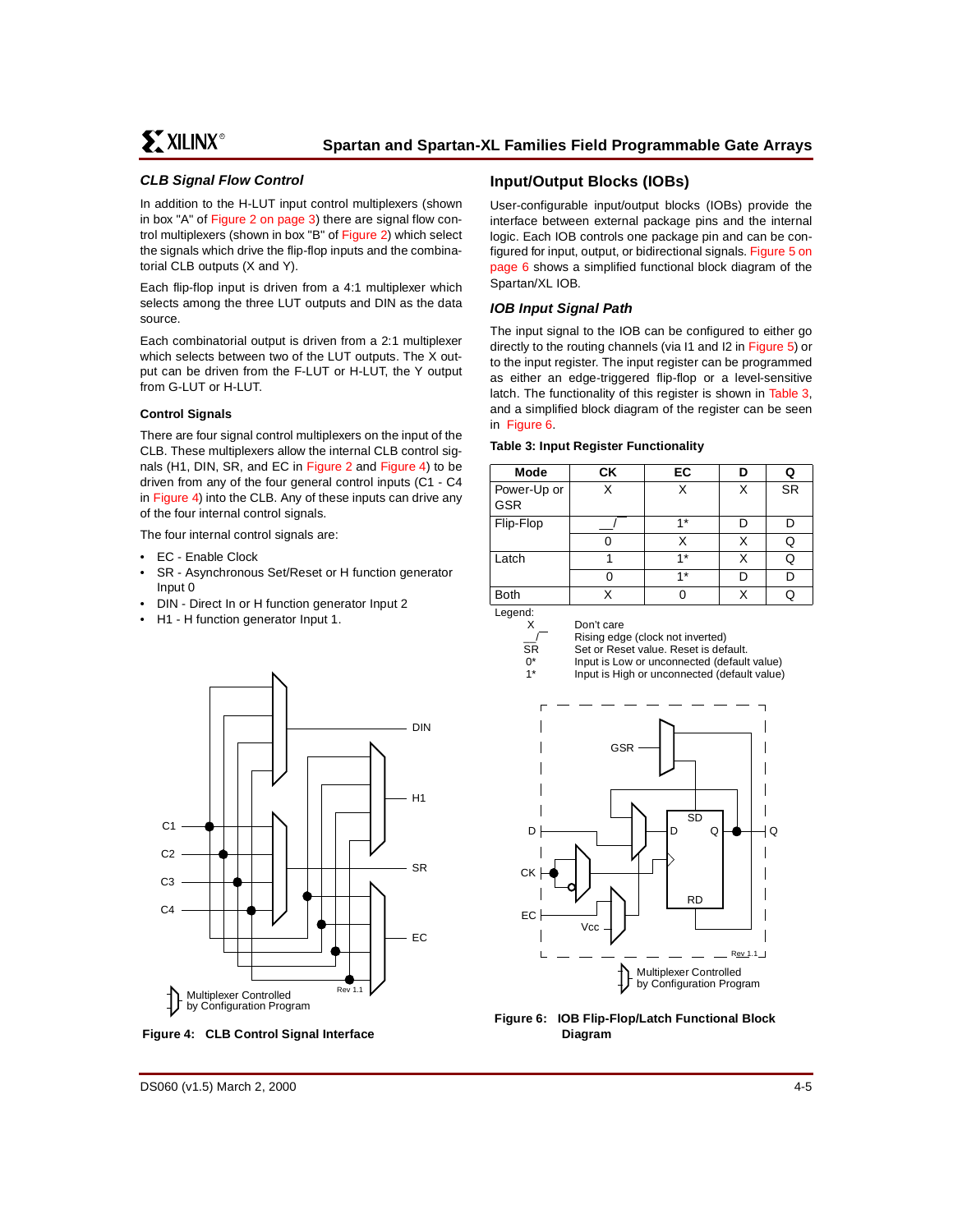The register choice is made by placing the appropriate library symbol. For example, IFD is the basic input flip-flop (rising edge triggered), and ILD is the basic input latch (transparent-High). Variations with inverted clocks are also available. The clock signal inverter is also shown in [Figure 6](#page-4-2) on the CK line.

The Spartan IOB data input path has a one-tap delay element: either the delay is inserted (default), or it is not. The Spartan-XL IOB data input path has a two-tap delay element, with choices of a full delay, a partial delay, or no delay. The added delay guarantees a zero hold time with respect to clocks routed through the global clock buffers. (See ["Global Nets and Buffers" on page 11](#page-10-0) for a description of the global clock buffers in the Spartan/XL families.) For a shorter input register setup time, with positive hold-time, attach a NODELAY attribute or property to the flip-flop.

The output of the input register goes to the routing channels (via I1 and I2 in [Figure 5\)](#page-5-0). The I1 and I2 signals that

exit the IOB can each carry either the direct or registered input signal.

The 5V Spartan input buffers can be globally configured for either TTL (1.2V) or CMOS (VCC/2) thresholds, using an option in the bitstream generation software. The Spartan output levels are also configurable; the two global adjustments of input threshold and output level are independent. The inputs of Spartan devices can be driven by the outputs of any 3.3V device, if the Spartan inputs are in TTL mode. Spartan-XL inputs are TTL compatible and 3.3V CMOS compatible.

Supported sources for Spartan/XL device inputs are shown in [Table 4](#page-6-0).

Spartan-XL I/Os are fully 5V tolerant even though the  $V_{CC}$ is 3.3V. This allows 5V signals to directly connect to the Spartan-XL inputs without damage, as shown in [Table 4](#page-6-0). In addition, the 3.3V  $V_{CC}$  can be applied before or after 5V signals are applied to the I/Os. This makes the Spartan-XL devices immune to power supply sequencing problems.



<span id="page-5-0"></span>**Figure 5: Simplified Spartan/XL IOB Block Diagram**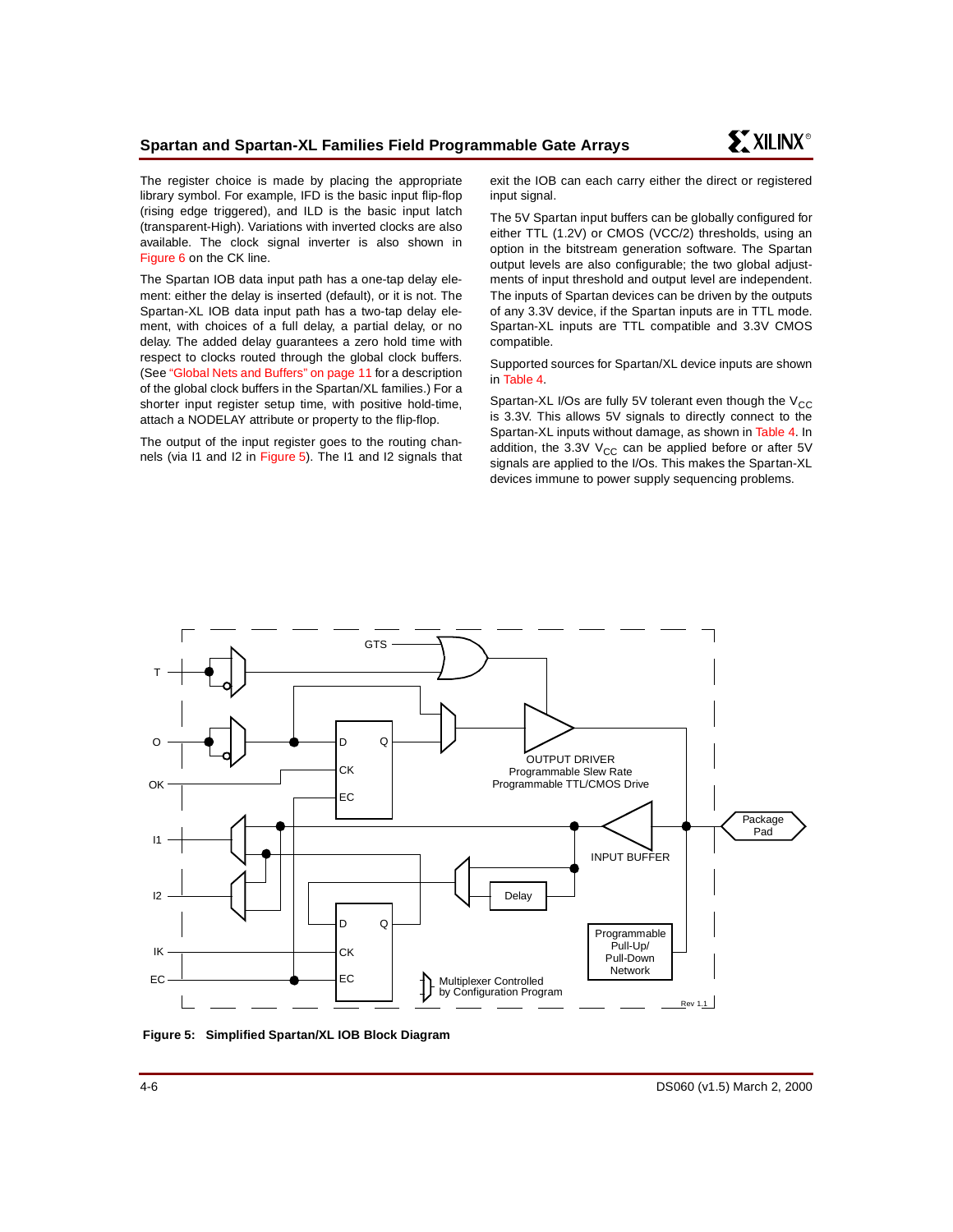<span id="page-6-0"></span>

|  | Table 4: Supported Sources for Spartan/XL Inputs |  |  |  |  |
|--|--------------------------------------------------|--|--|--|--|
|--|--------------------------------------------------|--|--|--|--|

|                                                                   | <b>Spartan</b><br><b>Inputs</b> |                    | Spartan-XL<br><b>Inputs</b>  |
|-------------------------------------------------------------------|---------------------------------|--------------------|------------------------------|
| <b>Source</b>                                                     | 5V.<br><b>TTL</b>               | 5V.<br><b>CMOS</b> | 3.3V<br><b>CMOS</b>          |
| Any device, $V_{CC} = 3.3V$ ,<br><b>CMOS</b> outputs              |                                 | Unreli-            |                              |
| Spartan family, $V_{CC} = 5V$ ,<br><b>TTL outputs</b>             |                                 | able<br>Data       |                              |
| Any device, $V_{CC} = 5V$ ,<br>TTL outputs ( $V_{OH} \leq 3.7V$ ) |                                 |                    |                              |
| Any device, $V_{CC} = 5V$ ,<br><b>CMOS</b> outputs                |                                 | ٦                  | $\sqrt{ }$ (default<br>mode) |

## **Spartan-XL V<sub>CC</sub> Clamping**

Spartan-XL FPGAs have an optional clamping diode connected from each I/O to  $V_{CC}$ . When enabled they clamp ringing transients back to the 3.3V supply rail. This clamping action is required in 3.3V PCI applications.  $V_{CC}$  clamping is a global option affecting all I/O pins.

Spartan-XL devices are fully 5V TTL I/O compatible if  $V_{CC}$ clamping is not enabled. With  $V_{CC}$  clamping enabled, the Spartan-XL devices will begin to clamp input voltages to one diode voltage drop above  $V_{CC}$ . If enabled, TTL I/O compatibility is maintained but full 5V I/O tolerance is sacrificed. The user may select either 5V tolerance (default) or 3.3V PCI compatibility. In both cases negative voltage is clamped to one diode voltage drop below ground.

Spartan-XL devices are compatible with TTL, LVTTL, PCI 3V, PCI 5V and LVCMOS signalling. The various standards are illustrated in [Table 5](#page-6-1).

| Signaling          | <b>VCC</b>  |                     |                     |                     |                     |                     |                     |
|--------------------|-------------|---------------------|---------------------|---------------------|---------------------|---------------------|---------------------|
| <b>Standard</b>    | Clamping    | <b>Output Drive</b> | V <sub>IH MAX</sub> | $V_{\text{IH MIN}}$ | V <sub>IL MAX</sub> | V <sub>OH MIN</sub> | V <sub>OL MAX</sub> |
| TTL                | Not allowed | 12/24 mA            | 5.5                 | 2.0                 | 0.8                 | 2.4                 | 0.4                 |
| LVTTL              | OK          | 12/24 mA            | 3.6                 | 2.0                 | 0.8                 | 2.4                 | 0.4                 |
| PC <sub>15</sub> V | Not allowed | 24 mA               | 5.5                 | 2.0                 | 0.8                 | 2.4                 | 0.4                 |
| PC <sub>13</sub> V | Required    | $12 \text{ mA}$     | 3.6                 | 50% of $V_{CC}$     | 30% of $V_{CC}$     | 90% of $V_{CC}$     | 10% of $V_{CC}$     |
| LVCMOS 3V          | OK          | 12/24 mA            | 3.6                 | 50% of $V_{CC}$     | 30% of $V_{CC}$     | 90% of $V_{CC}$     | 10% of $V_{CC}$     |

#### <span id="page-6-1"></span>**Table 5: I/O Standards Supported by Spartan-XL FPGAs**

#### **Additional Fast Capture Input Latch (Spartan-XL only)**

The Spartan-XL IOB has an additional optional latch on the input. This latch is clocked by the clock used for the output flip-flop rather than the input clock. Therefore, two different clocks can be used to clock the two input storage elements. This additional latch allows the fast capture of input data, which is then synchronized to the internal clock by the IOB flip-flop or latch.

To place the Fast Capture latch in a design, use one of the special library symbols, ILFFX or ILFLX. ILFFX is a transparent-Low Fast Capture latch followed by an active High input flip-flop. ILFLX is a transparent-Low Fast Capture latch followed by a transparent-High input latch. Any of the clock inputs can be inverted before driving the library element, and the inverter is absorbed into the IOB.

## **IOB Output Signal Path**

Output signals can be optionally inverted within the IOB, and can pass directly to the output buffer or be stored in an edge-triggered flip-flop and then to the output buffer. The functionality of this flip-flop is shown in [Table 6](#page-6-2).

<span id="page-6-2"></span>**Table 6: Output Flip-Flop Functionality**

| Mode               | <b>Clock</b> | <b>Clock</b><br><b>Enable</b> | т     | D | Q         |
|--------------------|--------------|-------------------------------|-------|---|-----------|
| Power-Up<br>or GSR | Χ            | X                             | $0^*$ | X | <b>SR</b> |
|                    | X            | U                             | $0^*$ | X | Q         |
| Flip-Flop          |              | $1*$                          | n*    | D | D         |
|                    | Χ            | Χ                             |       | X | Ζ         |
|                    | 0            |                               | ሰ*    | x | Q         |
| the service of a   |              |                               |       |   |           |

Legend: X

Don't care Rising edge (clock not inverted)

Set or Reset value. Reset is default.

 $\frac{-}{\text{SR}}$ Input is Low or unconnected (default value)

 $0^*$ Input is High or unconnected (default value)

1\* Z 3-state

#### **Output Multiplexer/2-Input Function Generator (Spartan-XL only)**

The output path in the Spartan-XL IOB contains an additional multiplexer not available in the Spartan IOB. The multiplexer can also be configured as a 2-input function generator, implementing a pass gate, AND gate, OR gate, or XOR gate, with 0, 1, or 2 inverted inputs.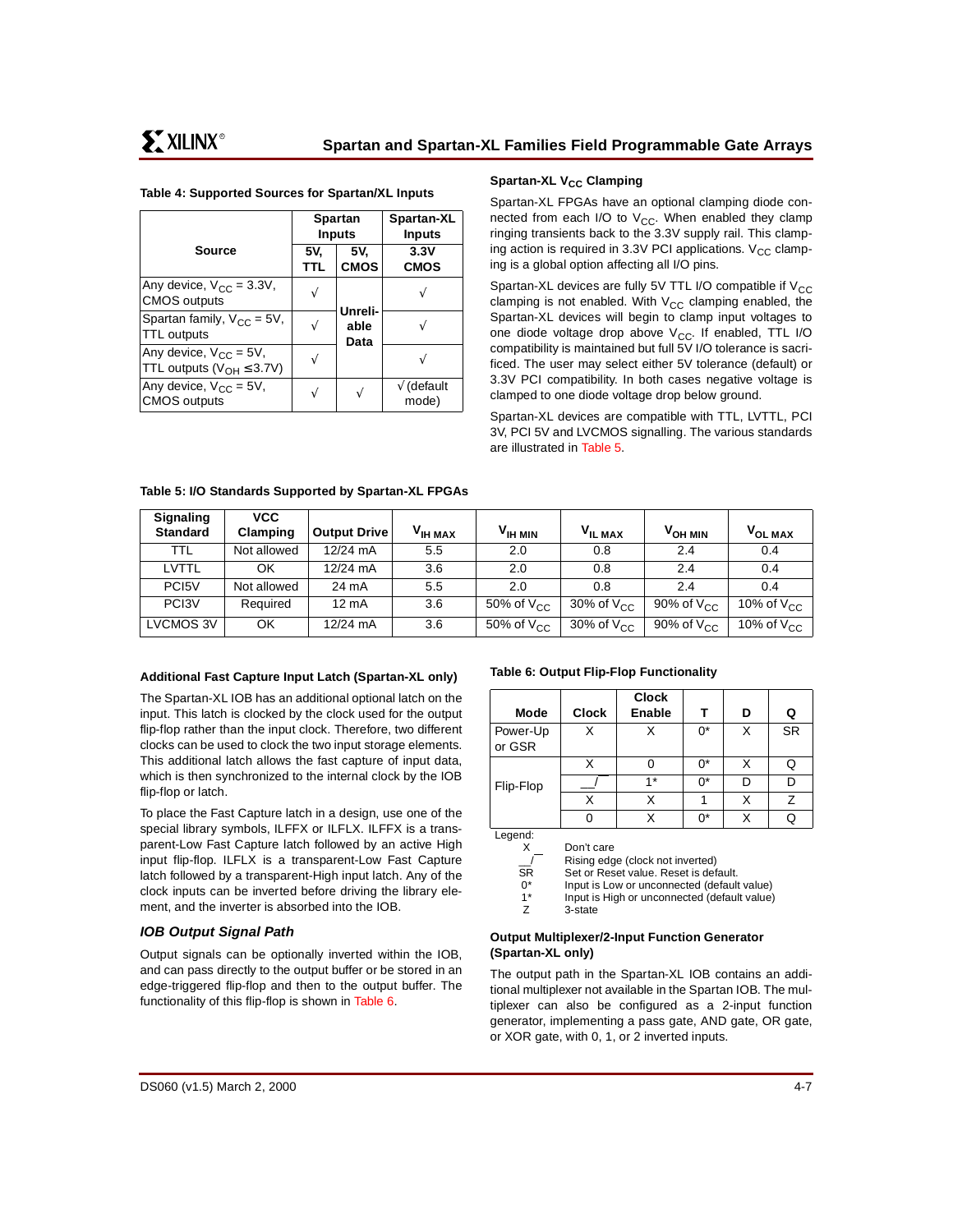When configured as a multiplexer, this feature allows two output signals to time-share the same output pad, effectively doubling the number of device outputs without requiring a larger, more expensive package. The select input is the pin used for the output flip-flop clock, OK.

When the multiplexer is configured as a 2-input function generator, logic can be implemented within the IOB itself. Combined with a Global buffer, this arrangement allows very high-speed gating of a single signal. For example, a wide decoder can be implemented in CLBs, and its output gated with a Read or Write Strobe driven by a global buffer.

The user can specify that the IOB function generator be used by placing special library symbols beginning with the letter "O." For example, a 2-input AND gate in the IOB function generator is called OAND2. Use the symbol input pin labeled "F" for the signal on the critical path. This signal is placed on the OK pin — the IOB input with the shortest delay to the function generator. Two examples are shown in [Figure 7](#page-7-0).



#### <span id="page-7-0"></span>**Figure 7: AND & MUX Symbols in Spartan-XL IOB**

#### **Output Buffer**

An active High 3-state signal can be used to place the output buffer in a high-impedance state, implementing 3-state outputs or bidirectional I/O. Under configuration control, the output (O) and output 3-state (T) signals can be inverted. The polarity of these signals is independently configured for each IOB (see [Figure 5 on page 6](#page-5-0)). An output can be configured as open-drain (open-collector) by tying the 3-state pin (T) to the output signal, and the input pin (I) to Ground.

By default, a 5V Spartan device output buffer pull-up structure is configured as a TTL-like totem-pole. The High driver is an n-channel pull-up transistor, pulling to a voltage one transistor threshold below  $V_{CC}$ . Alternatively, the outputs can be globally configured as CMOS drivers, with additional p-channel pull-up transistors pulling to  $V_{CC}$ . This option, applied using the bitstream generation software, applies to all outputs on the device. It is not individually programmable.

All Spartan-XL device outputs are configured as CMOS drivers, therefore driving rail-to-rail. The Spartan-XL outputs are individually programmable for 12 mA or 24 mA output drive.

Any 5V Spartan device with its outputs configured in TTL mode can drive the inputs of any typical 3.3V device. Supported destinations for Spartan/XL device outputs are shown in [Table 7](#page-7-1).

## **Three-State Register (Spartan-XL Only)**

Spartan-XL devices incorporate an optional register controlling the three-state enable in the IOBs. The use of the three-state control register can significantly improve output enable and disable time.

## **Output Slew Rate**

The slew rate of each output buffer is, by default, reduced, to minimize power bus transients when switching non-critical signals. For critical signals, attach a FAST attribute or property to the output buffer or flip-flop.

Spartan/XL devices have a feature called "Soft Start-up," designed to reduce ground bounce when all outputs are turned on simultaneously at the end of configuration. When the configuration process is finished and the device starts up, the first activation of the outputs is automatically slew-rate limited. Immediately following the initial activation of the I/O, the slew rate of the individual outputs is determined by the individual configuration option for each IOB.

#### **Pull-up and Pull-down Network**

Programmable pull-up and pull-down resistors are used for tying unused pins to  $V_{CC}$  or Ground to minimize power consumption and reduce noise sensitivity. The configurable pull-up resistor is a p-channel transistor that pulls to  $V_{CC}$ . The configurable pull-down resistor is an n-channel transistor that pulls to Ground. The value of these resistors is typ-ically 20 kΩ – 100 kΩ [\(See "Spartan DC Characteristics](#page-35-0) [Over Operating Conditions" on page 36.](#page-35-0)). This high value makes them unsuitable as wired-AND pull-up resistors.

#### <span id="page-7-1"></span>**Table 7: Supported Destinations for Spartan/XL Outputs**

|                                                        | Spartan-XL<br><b>Outputs</b>     |            | <b>Spartan</b><br><b>Outputs</b> |
|--------------------------------------------------------|----------------------------------|------------|----------------------------------|
| <b>Destination</b>                                     | 3.3V <sub>1</sub><br><b>CMOS</b> | 5V.<br>TTL | 5V.<br><b>CMOS</b>               |
| Any device, $V_{CC} = 3.3V$ ,<br>CMOS-threshold inputs |                                  |            | Some <sup>1</sup>                |
| Any device, $V_{CC} = 5V$ ,<br>TTL-threshold inputs    |                                  |            |                                  |
| Any device, $V_{CC} = 5V$ ,<br>CMOS-threshold inputs   | Unreliable<br>Data               |            |                                  |

1. Only if destination device has 5V tolerant inputs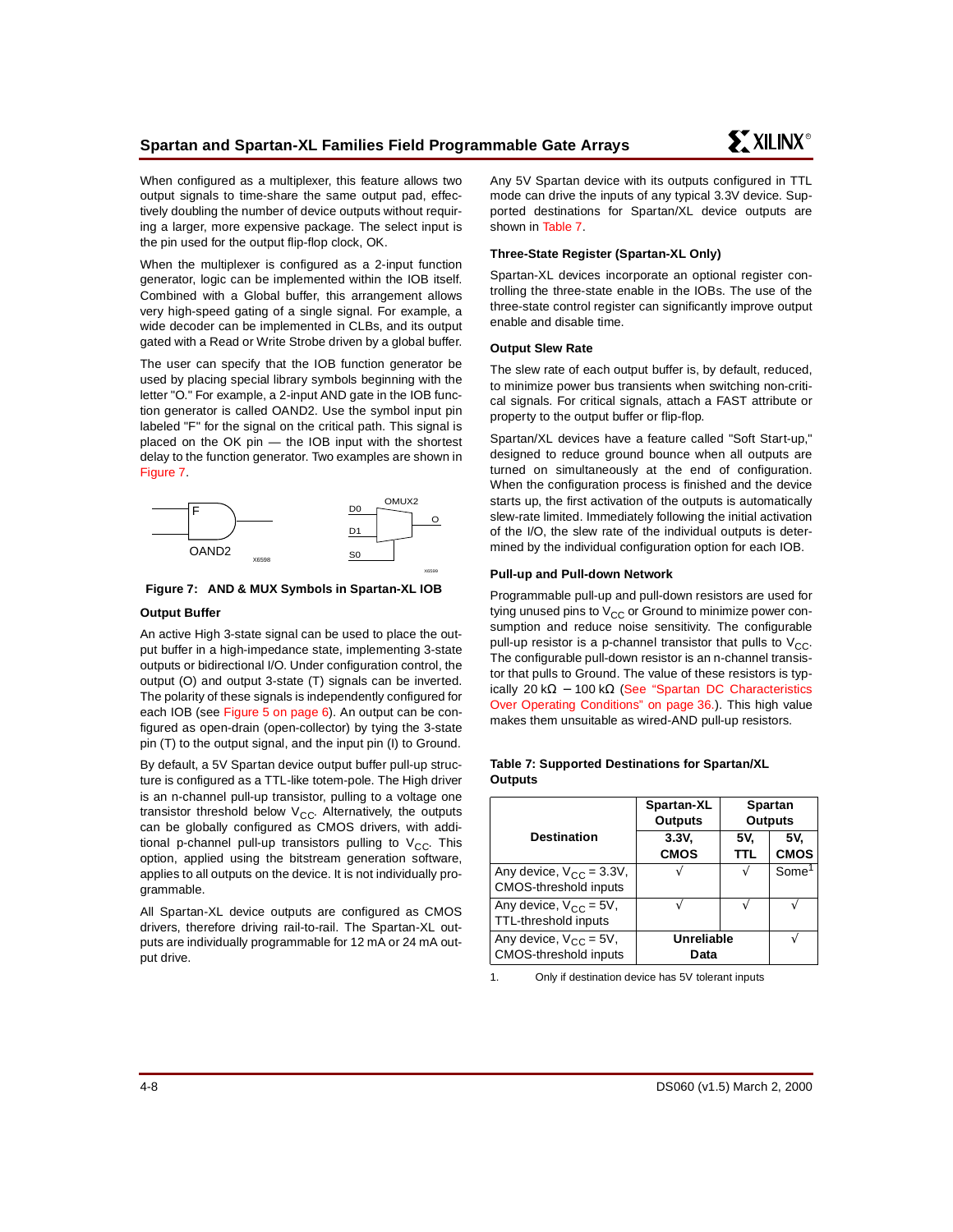After configuration, voltage levels of unused pads, bonded or unbonded, must be valid logic levels, to reduce noise sensitivity and avoid excess current. Therefore, by default, unused pads are configured with the internal pull-up resistor active. Alternatively, they can be individually configured with the pull-down resistor, or as a driven output, or to be driven by an external source. To activate the internal pull-up, attach the PULLUP library component to the net attached to the pad. To activate the internal pull-down, attach the PULLDOWN library component to the net attached to the pad.

#### **Set/Reset**

As with the CLB registers, the GSR signal can be used to set or clear the input and output registers, depending on the value of the INIT attribute or property. The two flip-flops can be individually configured to set or clear on reset and after configuration. Other than the global GSR net, no user-controlled set/reset signal is available to the I/O flip-flops ([Figure 6](#page-4-2)). The choice of set or reset applies to both the initial state of the flip-flop and the response to the GSR pulse.

#### **Independent Clocks**

Separate clock signals are provided for the input (IK) and output (OK) flip-flops. The clock can be independently inverted for each flip-flop within the IOB, generating either falling-edge or rising-edge triggered flip-flops. The clock inputs for each IOB are independent.

## **Common Clock Enables**

The input and output flip-flops in each IOB have a common clock enable input (see EC signal in [Figure 6\)](#page-4-2), which through configuration, can be activated individually for the

input or output flip-flop, or both. This clock enable operates exactly like the EC signal on the Spartan/XL CLB. It cannot be inverted within the IOB.

# **Routing Channel Description**

All internal routing channels are composed of metal segments with programmable switching points and switching matrices to implement the desired routing. A structured, hierarchical matrix of routing channels is provided to achieve efficient automated routing.

This section describes the routing channels available in Spartan/XL devices. [Figure 8](#page-8-0) shows a general block diagram of the CLB routing channels. The implementation software automatically assigns the appropriate resources based on the density and timing requirements of the design. The following description of the routing channels is for information only and is simplified with some minor details omitted. For an exact interconnect description the designer should open a design in the FPGA Editor and review the actual connections in this tool.

The routing channels will be discussed as follows;

- CLB routing channels which run along each row and column of the CLB array.
- IOB routing channels which form a ring (called a VersaRing) around the outside of the CLB array. It connects the I/O with the CLB routing channels.
- Global routing consists of dedicated networks primarily designed to distribute clocks throughout the device with minimum delay and skew. Global routing can also be used for other high-fanout signals.



<span id="page-8-0"></span>**Figure 8: Spartan/XL CLB Routing Channels and Interface Block Diagram**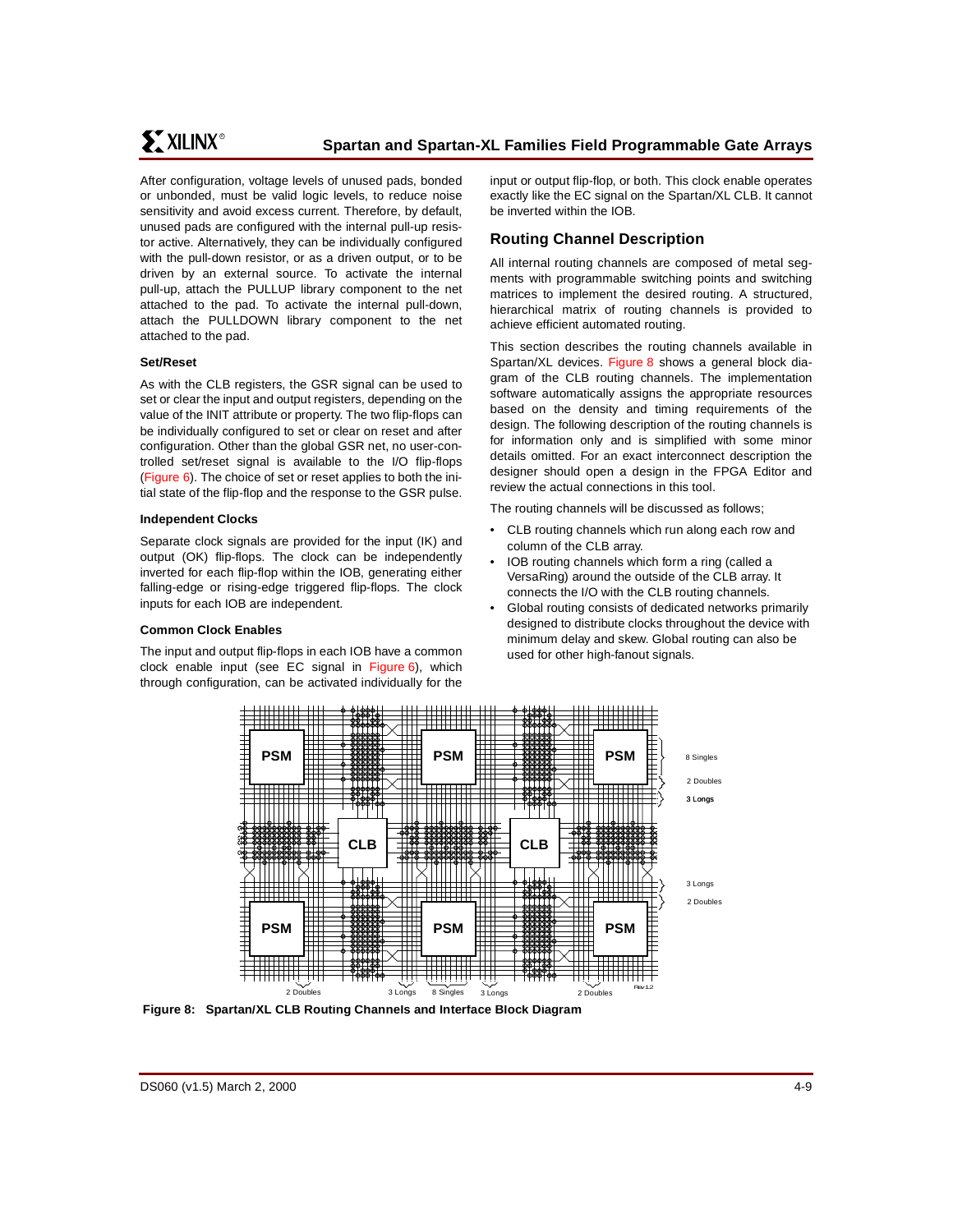## **CLB Routing Channels**

The routing channels around the CLB are derived from three types of interconnects; single-length, double-length, and longlines. At the intersection of each vertical and horizontal routing channel is a signal steering matrix called a Programmable Switch Matrix (PSM). [Figure 8](#page-8-0) shows the basic routing channel configuration showing single-length lines, double-length lines and longlines as well as the CLBs and PSMs. The CLB to routing channel interface is shown as well as how the PSMs interface at the channel intersections.

#### **CLB Interface**

A block diagram of the CLB interface signals is shown in [Figure 9](#page-9-0). The input signals to the CLB are distributed evenly on all four sides providing maximum routing flexibility. In general, the entire architecture is symmetrical and regular. It is well suited to established placement and routing algorithms. Inputs, outputs, and function generators can freely swap positions within a CLB to avoid routing congestion during the placement and routing operation. The exceptions are the clock (K) input and CIN/COUT signals. The K input is routed to dedicated global vertical lines as well as four single-length lines and is on the left side of the CLB. The CIN/COUT signals are routed through dedicated interconnects which do not interfere with the general routing structure. The output signals from the CLB are available to drive both vertical and horizontal channels.

#### **Programmable Switch Matrices**

The horizontal and vertical single- and double-length lines intersect at a box called a programmable switch matrix (PSM). Each PSM consists of programmable pass transistors used to establish connections between the lines (see [Figure 10\)](#page-9-1).



<span id="page-9-0"></span>**Figure 9: CLB Interconnect Signals**

For example, a single-length signal entering on the right side of the switch matrix can be routed to a single-length line on the top, left, or bottom sides, or any combination thereof, if multiple branches are required. Similarly, a double-length signal can be routed to a double-length line on any or all of the other three edges of the programmable switch matrix.

#### **Single-Length Lines**

Single-length lines provide the greatest interconnect flexibility and offer fast routing between adjacent blocks. There are eight vertical and eight horizontal single-length lines associated with each CLB. These lines connect the switching matrices that are located in every row and column of CLBs.



<span id="page-9-1"></span>**Figure 10: Programmable Switch Matrix**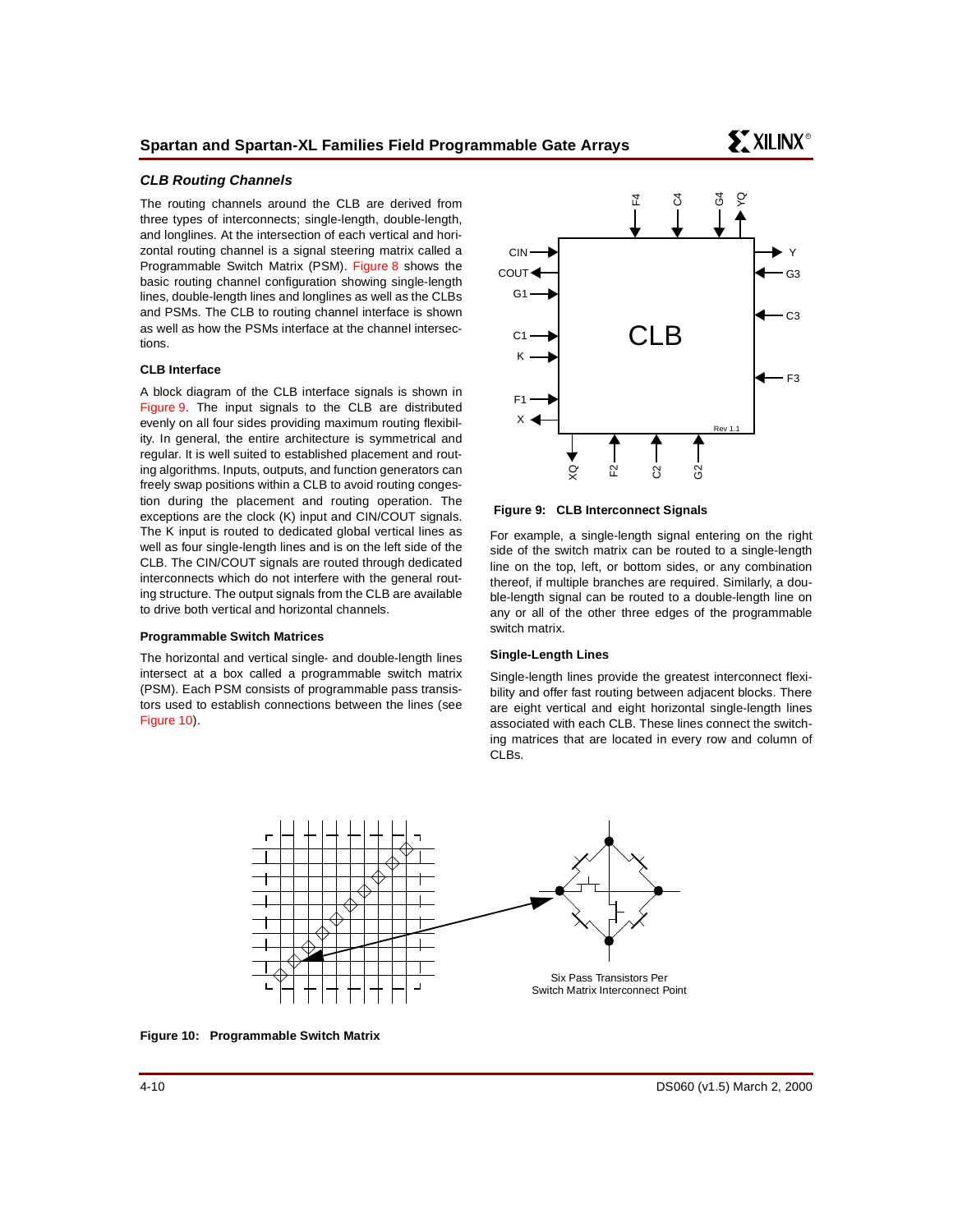Single-length lines are connected by way of the programmable switch matrices, as shown in [Figure 10](#page-9-1). Routing connectivity is shown in [Figure 8](#page-8-0).

Single-length lines incur a delay whenever they go through a PSM. Therefore, they are not suitable for routing signals for long distances. They are normally used to conduct signals within a localized area and to provide the branching for nets with fanout greater than one.

#### **Double-Length Lines**

The double-length lines consist of a grid of metal segments, each twice as long as the single-length lines: they run past two CLBs before entering a PSM. Double-length lines are grouped in pairs with the PSMs staggered, so that each line goes through a PSM at every other row or column of CLBs (see [Figure 8](#page-8-0)).

There are four vertical and four horizontal double-length lines associated with each CLB. These lines provide faster signal routing over intermediate distances, while retaining routing flexibility.

#### **Longlines**

Longlines form a grid of metal interconnect segments that run the entire length or width of the array. Longlines are intended for high fan-out, time-critical signal nets, or nets that are distributed over long distances.

Each Spartan/XL device longline has a programmable splitter switch at its center. This switch can separate the line into two independent routing channels, each running half the width or height of the array.

Routing connectivity of the longlines is shown in [Figure 8.](#page-8-0) The longlines also interface to some 3-state buffers which is described later in ["3-State Long Line Drivers" on](#page-16-0) [page 17](#page-16-0).

## **I/O Routing**

Spartan/XL devices have additional routing around the IOB ring. This routing is called a VersaRing. The VersaRing facilitates pin-swapping and redesign without affecting board layout. Included are eight double-length lines, and four longlines.

## <span id="page-10-0"></span>**Global Nets and Buffers**

The Spartan/XL devices have dedicated global networks. These networks are designed to distribute clocks and other high fanout control signals throughout the devices with minimal skew.

Four vertical longlines in each CLB column are driven exclusively by special global buffers. These longlines are in addition to the vertical longlines used for standard interconnect. In the 5V Spartan devices, the four global lines can be driven by either of two types of global buffers; Primary Global buffers (BUFGP) or Secondary Global buffers (BUFGS). Each of these lines can be accessed by one particular Primary Global buffer, or by any of the Secondary Global buffers, as shown in [Figure 11](#page-10-1). In the 3V Spartan-XL devices, the four global lines can be driven by any of the eight Global Low-Skew Buffers (BUFGLS). The clock pins of every CLB and IOB can also be sourced from local interconnect.



<span id="page-10-1"></span>**Figure 11: 5V Spartan Family Global Net Distribution**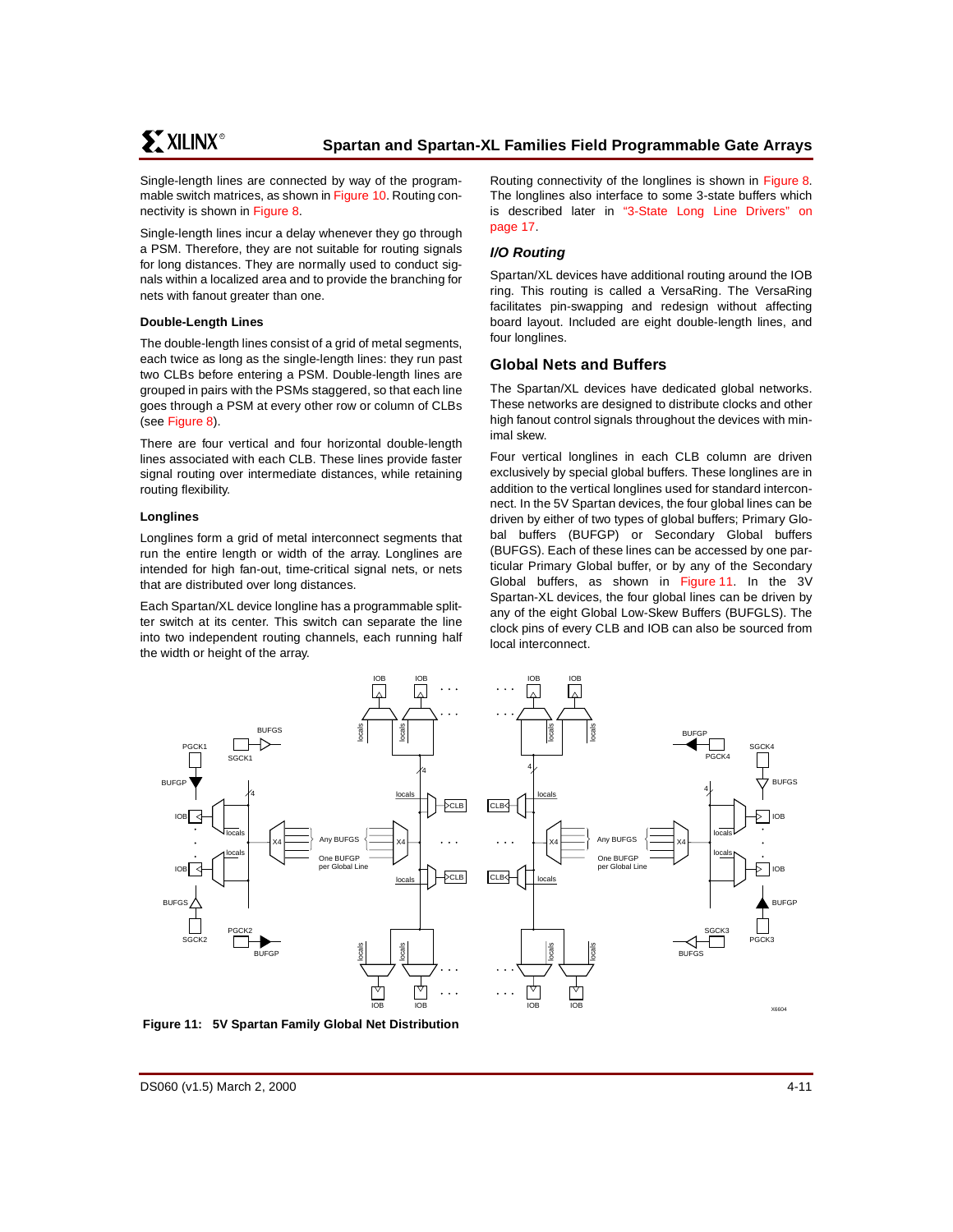The four Primary Global buffers offer the shortest delay and negligible skew. Four Secondary Global buffers have slightly longer delay and slightly more skew due to potentially heavier loading, but offer greater flexibility when used to drive non-clock CLB inputs. The eight Global Low-Skew buffers in the Spartan-XL devices combine short delay, negligible skew, and flexibility.

The Primary Global buffers must be driven by the semi-dedicated pads (PGCK1-4). The Secondary Global buffers can be sourced by either semi-dedicated pads (SGCK1-4) or internal nets. Each corner of the device has one Primary buffer and one Secondary buffer. The Spartan-XL family has eight global low-skew buffers, two in each corner. All can be sourced by either semi-dedicated pads (GCK1-8) or internal nets.

Using the library symbol called BUFG results in the software choosing the appropriate clock buffer, based on the timing requirements of the design. A global buffer should be specified for all timing-sensitive global signal distribution. To use a global buffer, place a BUFGP (primary buffer), BUFGS (secondary buffer), BUFGLS (Spartan-XL global low-skew buffer), or BUFG (any buffer type) element in a schematic or in HDL code.

# <span id="page-11-0"></span>**Advanced Features Description**

# **Distributed RAM**

Optional modes for each CLB allow the function generators (F-LUT and G-LUT) to be used as Random Access Memory (RAM).

Read and write operations are significantly faster for this on-chip RAM than for off-chip implementations. This speed advantage is due to the relatively short signal propagation delays within the FPGA.

## **Memory Configuration Overview**

There are two available memory configuration modes: single-port RAM and dual-port RAM. For both these modes, write operations are synchronous (edge-triggered), while read operations are asynchronous. In the single-port mode, a single CLB can be configured as either a 16 x 1, (16 x 1) x 2, or 32 x 1 RAM array. In the dual-port mode, a single CLB can be configured only as one 16 x 1 RAM array. The different CLB memory configurations are summarized in [Table 8.](#page-11-1) Any of these possibilities can be individually programmed into a Spartan/XL CLB.

- The 16 x 1 single-port configuration contains a RAM array with 16 locations, each one-bit wide. One 4-bit address decoder determines the RAM location for write and read operations. There is one input for writing data and one output for reading data, all at the selected address.
- The  $(16 \times 1) \times 2$  single-port configuration combines two 16 x 1 single-port configurations (each according to the

preceding description). There is one data input, one data output and one address decoder for each array. These arrays can be addressed independently.

- The 32 x 1 single-port configuration contains a RAM array with 32 locations, each one-bit wide. There is one data input, one data output, and one 5-bit address decoder.
- The dual-port mode 16 x 1 configuration contains a RAM array with 16 locations, each one-bit wide. There are two 4-bit address decoders, one for each port. One port consists of an input for writing and an output for reading, all at a selected address. The other port consists of one output for reading from an independently selected address.

### <span id="page-11-1"></span>**Table 8: CLB Memory Configurations**

| Mode               | $16 \times 1$ | $(16 \times 1) \times 2$ | $32 \times 1$ |
|--------------------|---------------|--------------------------|---------------|
| <b>Single-Port</b> |               |                          |               |
| <b>Dual-Port</b>   |               |                          |               |

The appropriate choice of RAM configuration mode for a given design should be based on timing and resource requirements, desired functionality, and the simplicity of the design process. Selection criteria include the following: Whereas the 32 x 1 single-port, the (16 x 1) x 2 single-port, and the 16 x 1 dual-port configurations each use one entire CLB, the 16 x 1 single-port configuration uses only one half of a CLB. Due to its simultaneous read/write capability, the dual-port RAM can transfer twice as much data as the single-port RAM, which permits only one data operation at any given time.

CLB memory configuration options are selected by using the appropriate library symbol in the design entry.

## **Single-Port Mode**

There are three CLB memory configurations for the single-port RAM: 16 x 1, (16 x 1) x 2, and 32 x 1, the functional organization of which is shown in [Figure 12.](#page-12-0)

The single-port RAM signals and the CLB signals ([Figure 2](#page-2-0) [on page 3\)](#page-2-0) from which they are originally derived are shown in [Table 9](#page-11-2).

#### <span id="page-11-2"></span>**Table 9: Single-Port RAM Signals**

| <b>RAM Signal</b>   | <b>Function</b>               | <b>CLB Signal</b>                    |
|---------------------|-------------------------------|--------------------------------------|
| D                   | Data In                       | DIN or $H_1$                         |
| A[3:0]              | Address                       | $F_1 - F_4$ or $G_1 - G_4$           |
| $A_4$ (32 x 1 only) | Address                       | $H_1$                                |
| <b>WE</b>           | <b>Write Enable</b>           | <b>SR</b>                            |
| <b>WCLK</b>         | Clock                         | κ                                    |
| <b>SPO</b>          | Single Port Out<br>(Data Out) | $F_{\text{OUT}}$ or $G_{\text{OUT}}$ |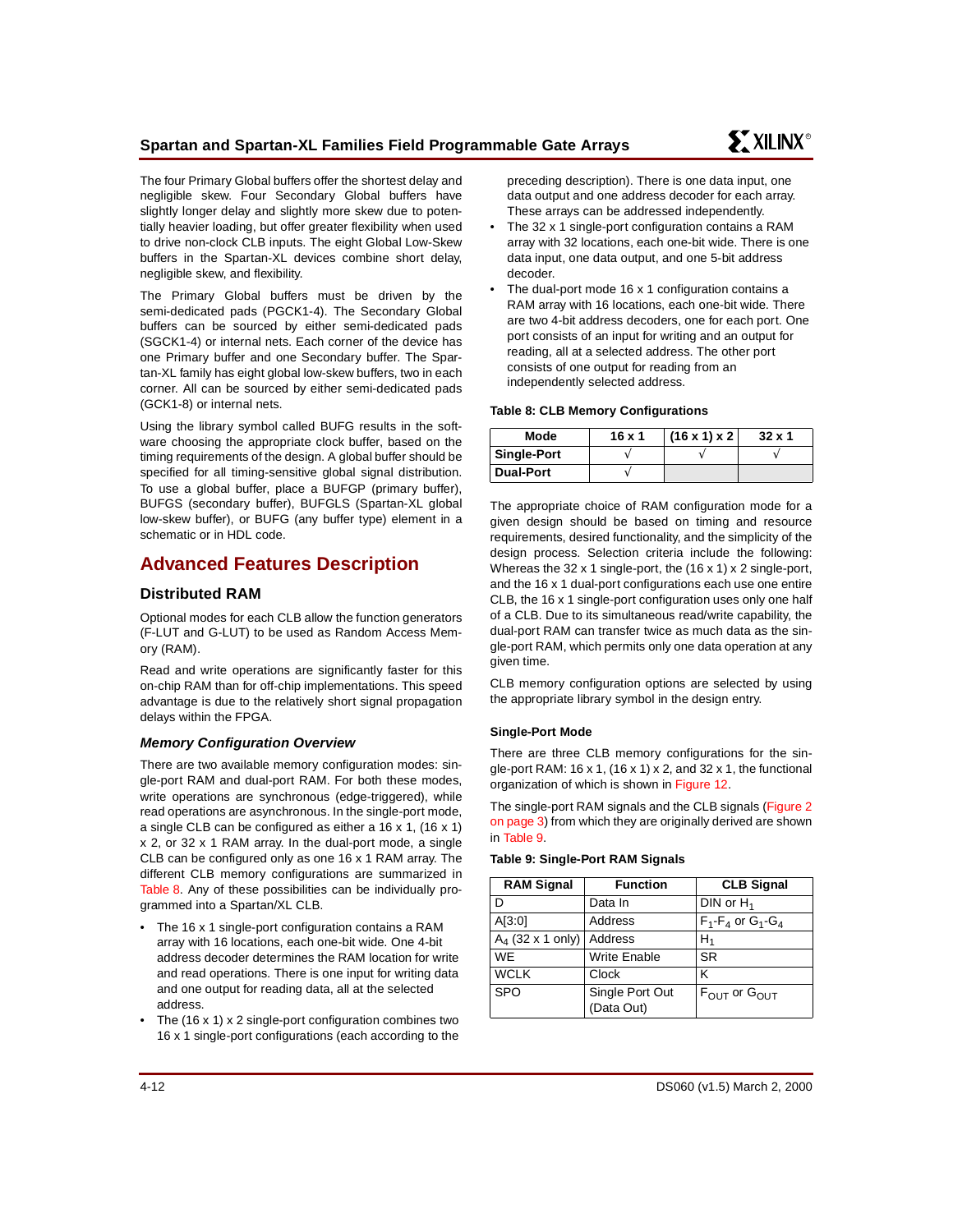

#### <span id="page-12-0"></span>**Figure 12: Logic Diagram for the Single-Port RAM**

- NOTE: 1. The (16 x 1) x 2 configuration combines two 16 x 1 single-port RAMs, each with its own independent address bus and data input. The same WE and WCLK signals are connected to both RAMs.
	- 2.  $n = 4$  for the 16 x 1 and (16 x 1) x 2 configurations.  $n = 5$  for the 32 x 1 configuration.

Writing data to the single-port RAM is essentially the same as writing to a data register. It is an edge-triggered (synchronous) operation performed by applying an address to the A inputs and data to the D input during the active edge of WCLK while WE is High.

The timing relationships are shown in [Figure 13.](#page-12-1) The High logic level on WE enables the input data register for writing. The active edge of WCLK latches the address, input data, and WE signals. Then, an internal write pulse is generated that loads the data into the memory cell.



<span id="page-12-1"></span>**Figure 13: Data Write and Access Timing for RAM**

WCLK can be configured as active on either the rising edge (default) or the falling edge. While the WCLK input to the RAM accepts the same signal as the clock input to the associated CLB's flip-flops, the sense of this WCLK input can be inverted with respect to the sense of the flip-flop clock inputs. Consequently, within the same CLB, data at the RAM's SPO line can be stored in a flip-flop with either the same or the inverse clock polarity used to write data to the RAM.

The WE input is active High and cannot be inverted within the CLB.

Allowing for settling time, the data on the SPO output reflects the contents of the RAM location currently addressed. When the address changes, following the asynchronous delay  $T<sub>ILO</sub>$ , the data stored at the new address location will appear on SPO. If the data at a particular RAM address is overwritten, after the delay  $T_{WOS}$ , the new data will appear on SPO.

#### **Dual-Port Mode**

In dual-port mode, the function generators (F-LUT and G-LUT) are used to create a 16 x 1 dual-port memory. Of the two data ports available, one permits read and write operations at the address specified by A[3:0] while the second provides only for read operations at the address specified independently by DPRA[3:0]. As a result, simultaneous read/write operations at different addresses (or even at the same address) are supported.

The functional organization of the 16 x 1 dual-port RAM is shown in [Figure 14](#page-13-0).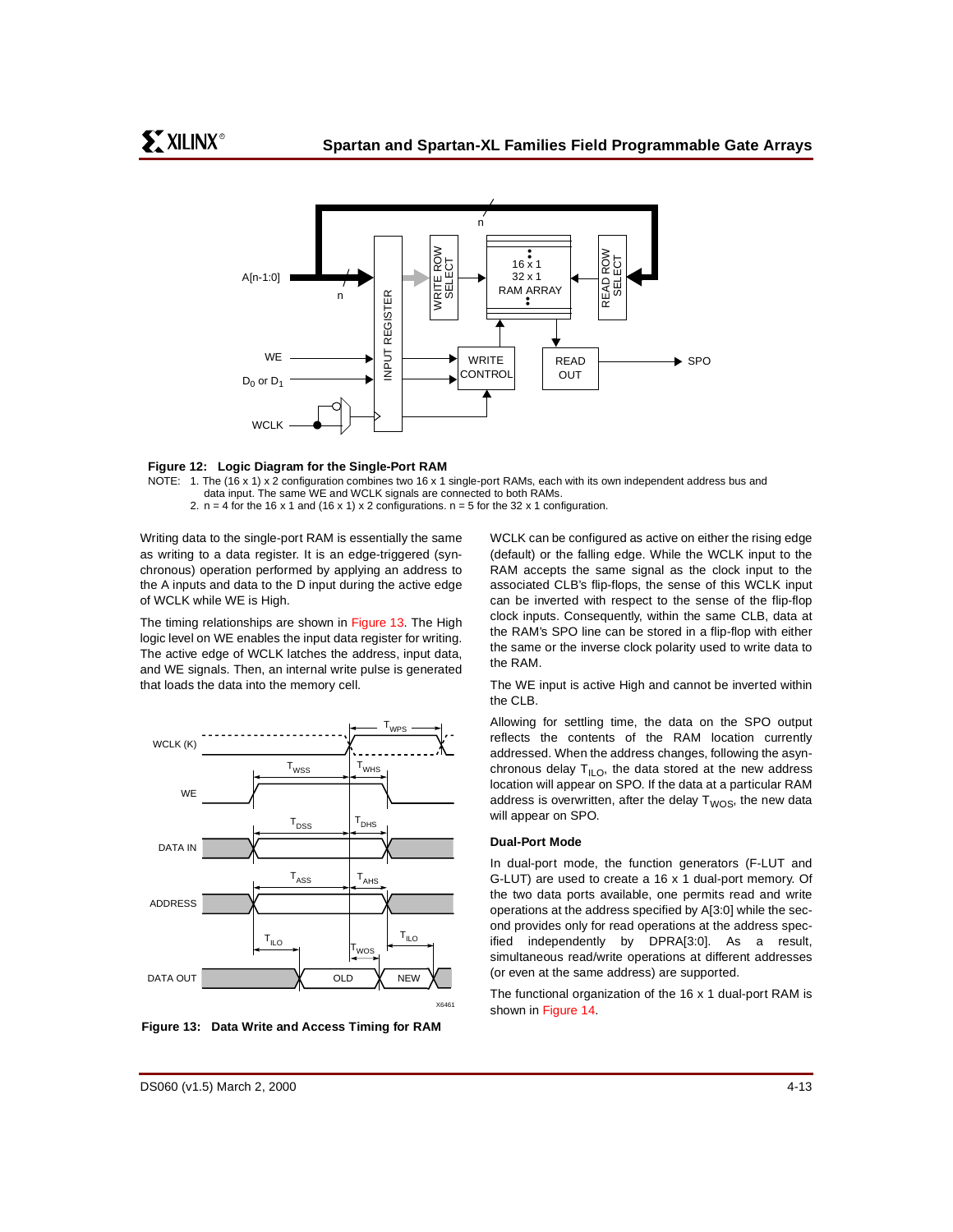

#### <span id="page-13-0"></span>**Figure 14: Logic Diagram for the Dual-Port RAM**

The dual-port RAM signals and the CLB signals from which they are originally derived are shown in [Table 10.](#page-13-1)

#### <span id="page-13-1"></span>**Table 10: Dual-Port RAM Signals**

| <b>RAM Signal</b> | <b>Function</b>               | <b>CLB</b><br>Signal |
|-------------------|-------------------------------|----------------------|
|                   | Data In                       | DIN                  |
| A[3:0]            | Read Address for Single-Port. | $F_1 - F_4$          |
|                   | Write Address for Single-Port |                      |
|                   | and Dual-Port.                |                      |
| DPRA[3:0]         | Read Address for Dual-Port    | $G_1$ - $G_4$        |
| <b>WE</b>         | <b>Write Enable</b>           | <b>SR</b>            |
| <b>WCLK</b>       | Clock                         | κ                    |
| <b>SPO</b>        | Single Port Out               | $F_{OUT}$            |
|                   | (addressed by A[3:0])         |                      |
| <b>DPO</b>        | Dual Port Out                 | G <sub>OUT</sub>     |
|                   | (addressed by DPRA[3:0])      |                      |

The RAM16X1D primitive used to instantiate the dual-port RAM consists of an upper and a lower 16 x 1 memory array. The address port labeled A[3:0] supplies both the read and write addresses for the lower memory array, which behaves the same as the 16 x 1 single-port RAM array described

previously. Single Port Out (SPO) serves as the data output for the lower memory. Therefore, SPO reflects the data at address A[3:0].

The other address port, labeled DPRA[3:0] for Dual Port Read Address, supplies the read address for the upper memory. The write address for this memory, however, comes from the address A[3:0]. Dual Port Out (DPO) serves as the data output for the upper memory. Therefore, DPO reflects the data at address DPRA[3:0].

By using A[3:0] for the write address and DPRA[3:0] for the read address, and reading only the DPO output, a FIFO that can read and write simultaneously is easily generated. The simultaneous read/write capability possible with the dual-port RAM can provide twice the effective data throughput of a single-port RAM alternating read and write operations.

The timing relationships for the dual-port RAM mode are shown in [Figure 13](#page-12-1).

Note that write operations to RAM are synchronous (edge-triggered); however, data access is asynchronous.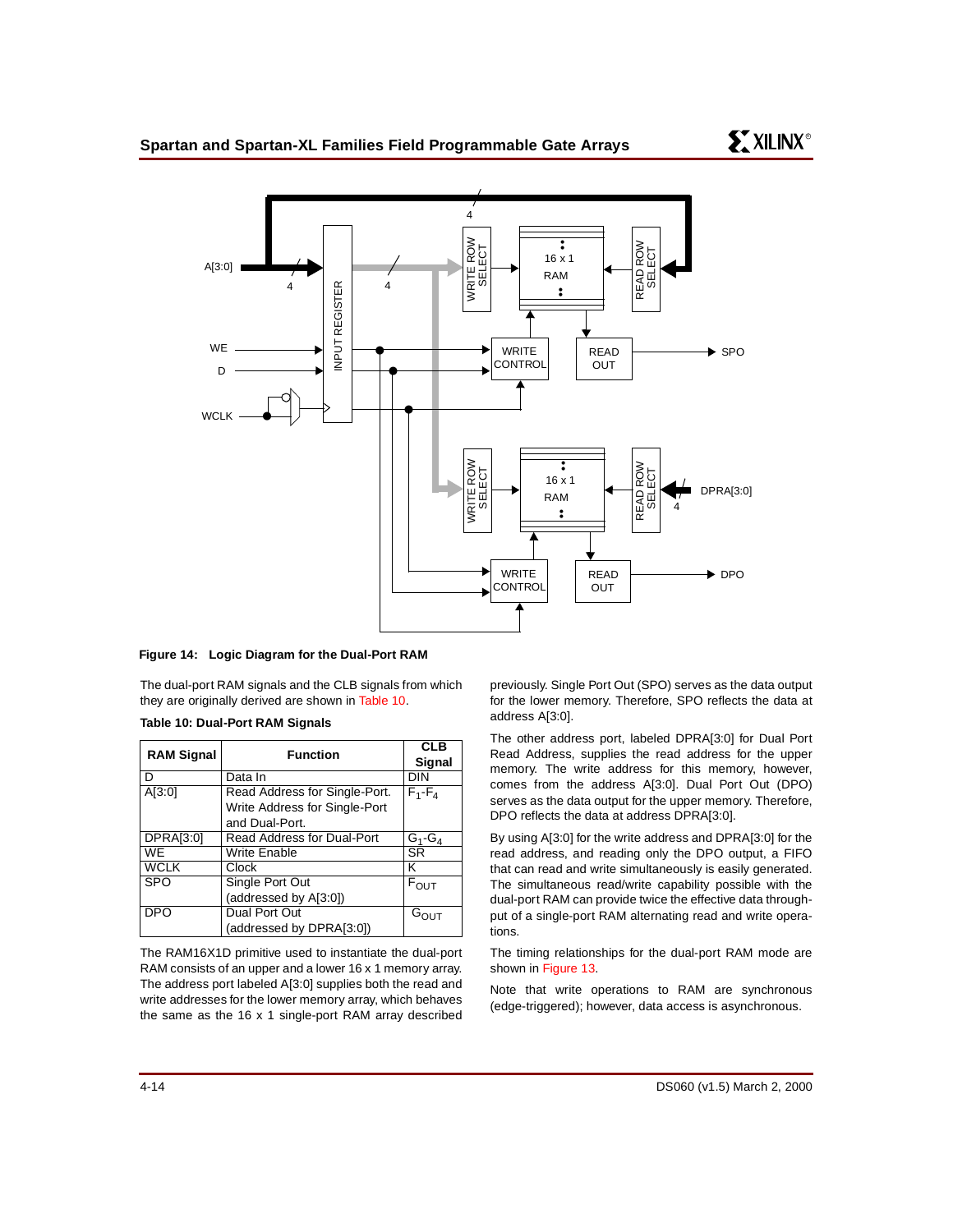## **Initializing RAM at FPGA Configuration**

Both RAM and ROM implementations in the Spartan/XL families are initialized during device configuration. The initial contents are defined via an INIT attribute or property attached to the RAM or ROM symbol, as described in the schematic library guide. If not defined, all RAM contents are initialized to zeros, by default.

RAM initialization occurs only during device configuration. The RAM content is not affected by GSR.

#### **More Information on using RAM inside CLBs**

Three application notes are available from Xilinx that discuss synchronous (edge-triggered) RAM: "Xilinx Edge-Triggered and Dual-Port RAM Capability," "Implementing FIFOs in Xilinx RAM," and "Synchronous and Asynchronous FIFO Designs." All three application notes apply to both the Spartan and the Spartan-XL families.

## **Fast Carry Logic**

Each CLB F-LUT and G-LUT contains dedicated arithmetic logic for the fast generation of carry and borrow signals. This extra output is passed on to the function generator in the adjacent CLB. The carry chain is independent of normal routing resources. (See [Figure 15](#page-14-0).)

Dedicated fast carry logic greatly increases the efficiency and performance of adders, subtractors, accumulators, comparators and counters. It also opens the door to many new applications involving arithmetic operation, where the previous generations of FPGAs were not fast enough or too inefficient. High-speed address offset calculations in microprocessor or graphics systems, and high-speed addition in digital signal processing are two typical applications.

The two 4-input function generators can be configured as a 2-bit adder with built-in hidden carry that can be expanded to any length. This dedicated carry circuitry is so fast and efficient that conventional speed-up methods like carry generate/propagate are meaningless even at the 16-bit level, and of marginal benefit at the 32-bit level. This fast carry logic is one of the more significant features of the Spartan and Spartan-XL families, speeding up arithmetic and counting functions.



<span id="page-14-0"></span>**Figure 15: Available Spartan/XL Carry Propagation Paths**

The carry chain in 5V Spartan devices can run either up or down. At the top and bottom of the columns where there are no CLBs above and below, the carry is propagated to the right. The default is always to propagate up the column, as shown in the figures. The carry chain in Spartan-XL devices can only run up the column, providing even higher speed.

[Figure 16 on page 16](#page-15-0) shows a Spartan/XL CLB with dedicated fast carry logic. The carry logic shares operand and control inputs with the function generators. The carry outputs connect to the function generators, where they are combined with the operands to form the sums.

[Figure 17 on page 17](#page-16-1) shows the details of the Spartan/XL carry logic. This diagram shows the contents of the box labeled "CARRY LOGIC" in [Figure 16.](#page-15-0)

The fast carry logic can be accessed by placing special library symbols, or by using Xilinx Relationally Placed Macros (RPMs) that already include these symbols.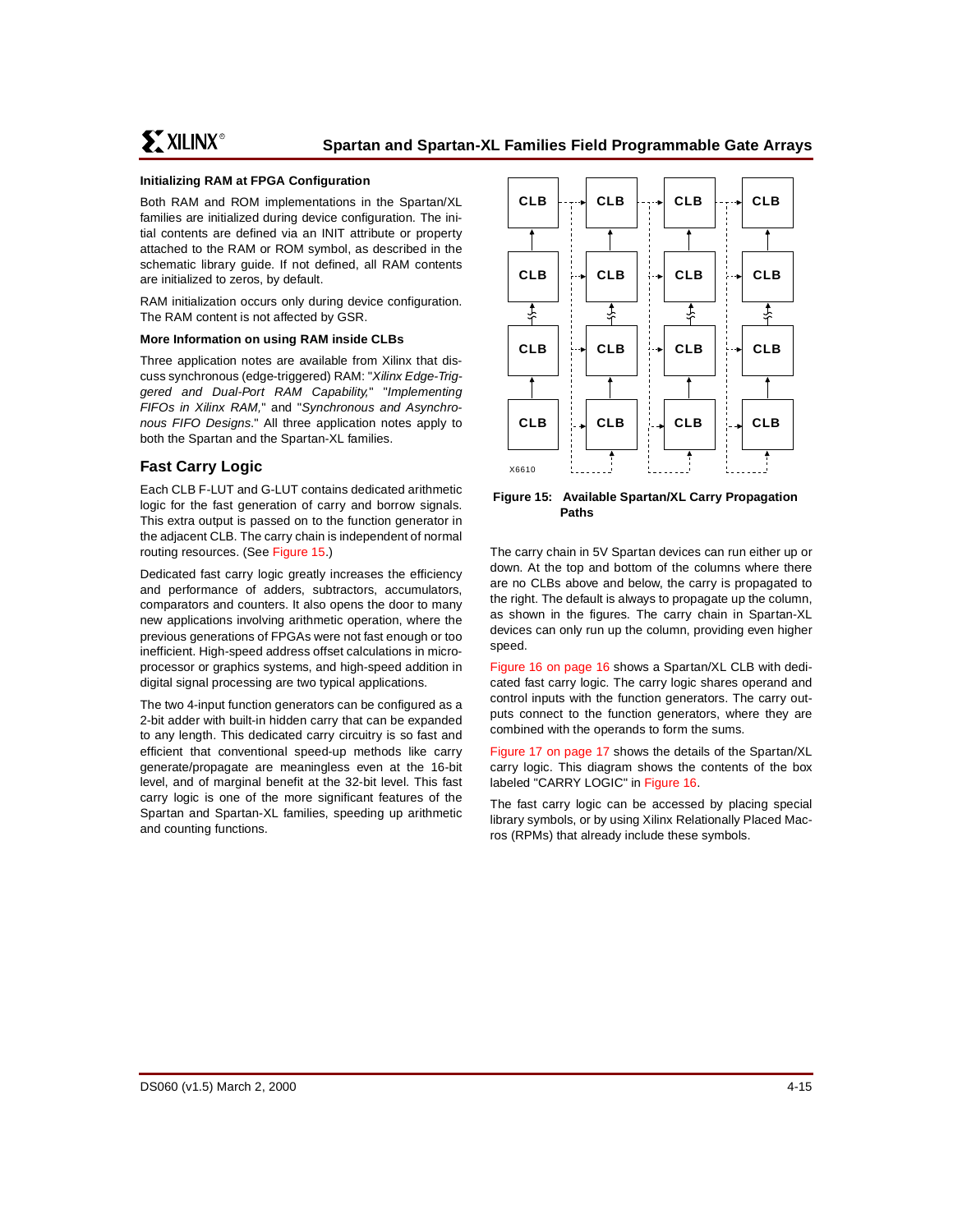

<span id="page-15-0"></span>**Figure 16: Fast Carry Logic in Spartan/XL CLB**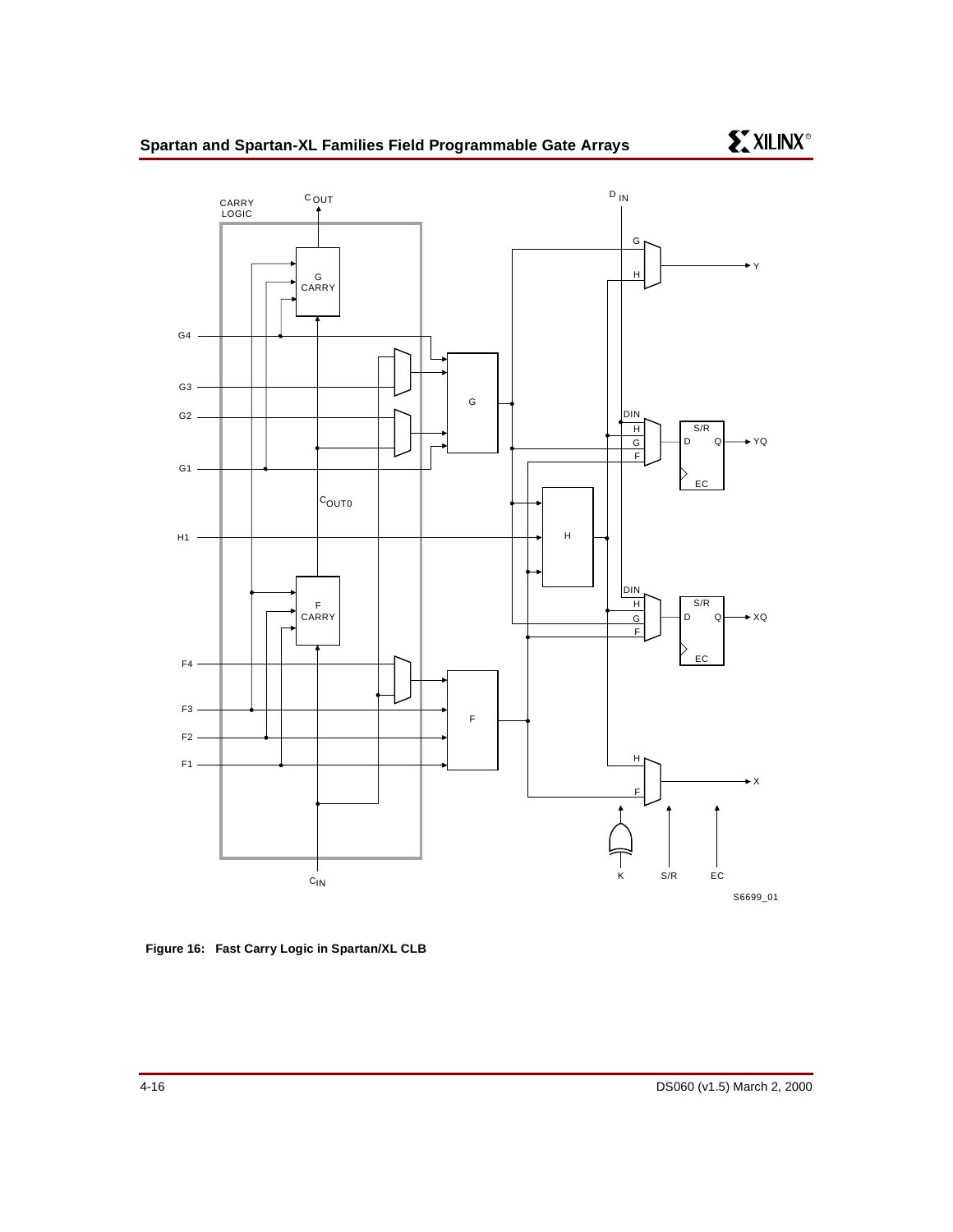

#### <span id="page-16-1"></span>**Figure 17: Detail of Spartan/XL Dedicated Carry Logic**

## <span id="page-16-0"></span>**3-State Long Line Drivers**

A pair of 3-state buffers is associated with each CLB in the array. These 3-state buffers (BUFT) can be used to drive signals onto the nearest horizontal longlines above and below the CLB. They can therefore be used to implement multiplexed or bidirectional buses on the horizontal longlines, saving logic resources.

There is a weak keeper at each end of these two horizontal longlines. This circuit prevents undefined floating levels. However, it is overridden by any driver.

The buffer enable is an active High 3-state (i.e., an active Low enable), as shown in [Table 11](#page-16-2).

#### **Three-State Buffer Example**

[Figure 18](#page-16-3) shows how to use the 3-state buffers to implement a multiplexer. The selection is accomplished by the buffer 3-state signal.

Pay particular attention to the polarity of the T pin when using these buffers in a design. Active High 3-state (T) is identical to an active Low output enable, as shown in [Table 11.](#page-16-2)

#### <span id="page-16-2"></span>**Table 11: Three-State Buffer Functionality**

| IN      | <b>OUT</b> |
|---------|------------|
|         |            |
| IN<br>. | IN         |



<span id="page-16-3"></span>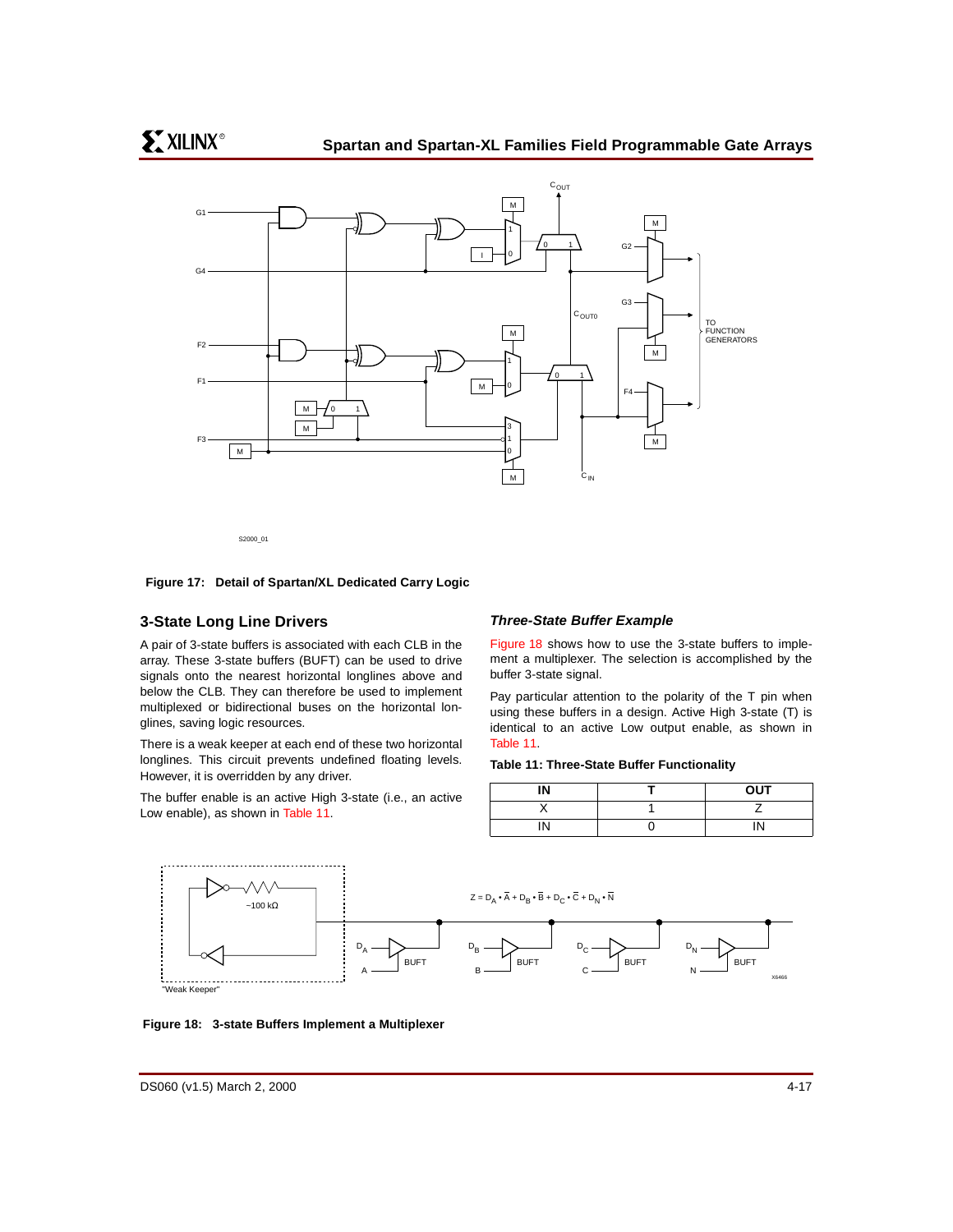# **On-Chip Oscillator**

Spartan/XL devices include an internal oscillator. This oscillator is used to clock the power-on time-out, for configuration memory clearing, and as the source of CCLK in Master configuration mode. The oscillator runs at a nominal 8 MHz frequency that varies with process,  $V_{CC}$  and temperature. The output frequency falls between 4 MHz and 10 MHz.

The oscillator output is optionally available after configuration. Any two of four resynchronized taps of a built-in divider are also available. These taps are at the fourth, ninth, fourteenth and nineteenth bits of the divider. Therefore, if the primary oscillator output is running at the nominal 8 MHz, the user has access to an 8-MHz clock, plus any two of 500 kHz, 16 kHz, 490 Hz and 15 Hz. These frequencies can vary by as much as -50% or +25%.

These signals can be accessed by placing the OSC4 library element in a schematic or in HDL code. The oscillator is automatically disabled after configuration if the OSC4 symbol is not used in the design.

## <span id="page-17-0"></span>**Global Signals: GSR and GTS**

## **Global Set/Reset**

A separate Global Set/Reset line, as shown in [Figure 3 on](#page-3-1) [page 4](#page-3-1) for the CLB and [Figure 6 on page 5](#page-4-2) for the IOB, sets or clears each flip-flop during power-up, reconfiguration, or when a dedicated Reset net is driven active. This global net (GSR) does not compete with other routing resources; it uses a dedicated distribution network.

Each flip-flop is configured as either globally set or reset in the same way that the local set/reset (SR) is specified. Therefore, if a flip-flop is set by SR, it is also set by GSR. Similarly, if in reset mode, it is reset by both SR and GSR.

GSR can be driven from any user-programmable pin as a global reset input. To use this global net, place an input pad and input buffer in the schematic or HDL code, driving the GSR pin of the STARTUP symbol. (See [Figure 19.](#page-17-1)) A specific pin location can be assigned to this input using a LOC attribute or property, just as with any other user-programmable pad. An inverter can optionally be inserted after the input buffer to invert the sense of the GSR signal. Alternatively, GSR can be driven from any internal node.



<span id="page-17-1"></span>**Figure 19: Schematic Symbols for Global Set/Reset**

#### **Global 3-State**

A separate Global 3-state line (GTS) as shown in [Figure 5](#page-5-0) [on page 6](#page-5-0) forces all FPGA outputs to the high-impedance state, unless boundary scan is enabled and is executing an EXTEST instruction. GTS does not compete with other routing resources; it uses a dedicated distribution network.

GTS can be driven from any user-programmable pin as a global 3-state input. To use this global net, place an input pad and input buffer in the schematic or HDL code, driving the GTS pin of the STARTUP symbol. This is similar to what is shown in [Figure 19](#page-17-1) for GSR except the IBUF would be connected to GTS. A specific pin location can be assigned to this input using a LOC attribute or property, just as with any other user-programmable pad. An inverter can optionally be inserted after the input buffer to invert the sense of the Global 3-state signal. Alternatively, GTS can be driven from any internal node.

## **Boundary Scan**

The "bed of nails" has been the traditional method of testing electronic assemblies. This approach has become less appropriate, due to closer pin spacing and more sophisticated assembly methods like surface-mount technology and multi-layer boards. The IEEE Boundary Scan Standard 1149.1 was developed to facilitate board-level testing of electronic assemblies. Design and test engineers can embed a standard test logic structure in their device to achieve high fault coverage for I/O and internal logic. This structure is easily implemented with a four-pin interface on any boundary scan compatible device. IEEE 1149.1-compatible devices may be serial daisy-chained together, connected in parallel, or a combination of the two.

The Spartan and Spartan-XL families implement IEEE 1149.1-compatible BYPASS, PRELOAD/SAMPLE and EXTEST boundary scan instructions. When the boundary scan configuration option is selected, three normal user I/O pins become dedicated inputs for these functions. Another user output pin becomes the dedicated boundary scan output. The details of how to enable this circuitry are covered later in this section.

By exercising these input signals, the user can serially load commands and data into these devices to control the driving of their outputs and to examine their inputs. This method is an improvement over bed-of-nails testing. It avoids the need to over-drive device outputs, and it reduces the user interface to four pins. An optional fifth pin, a reset for the control logic, is described in the standard but is not implemented in the Spartan/XL devices.

The dedicated on-chip logic implementing the IEEE 1149.1 functions includes a 16-state machine, an instruction register and a number of data registers. The functional details can be found in the IEEE 1149.1 specification and are also discussed in the Xilinx application note: "Boundary Scan in FPGA Devices."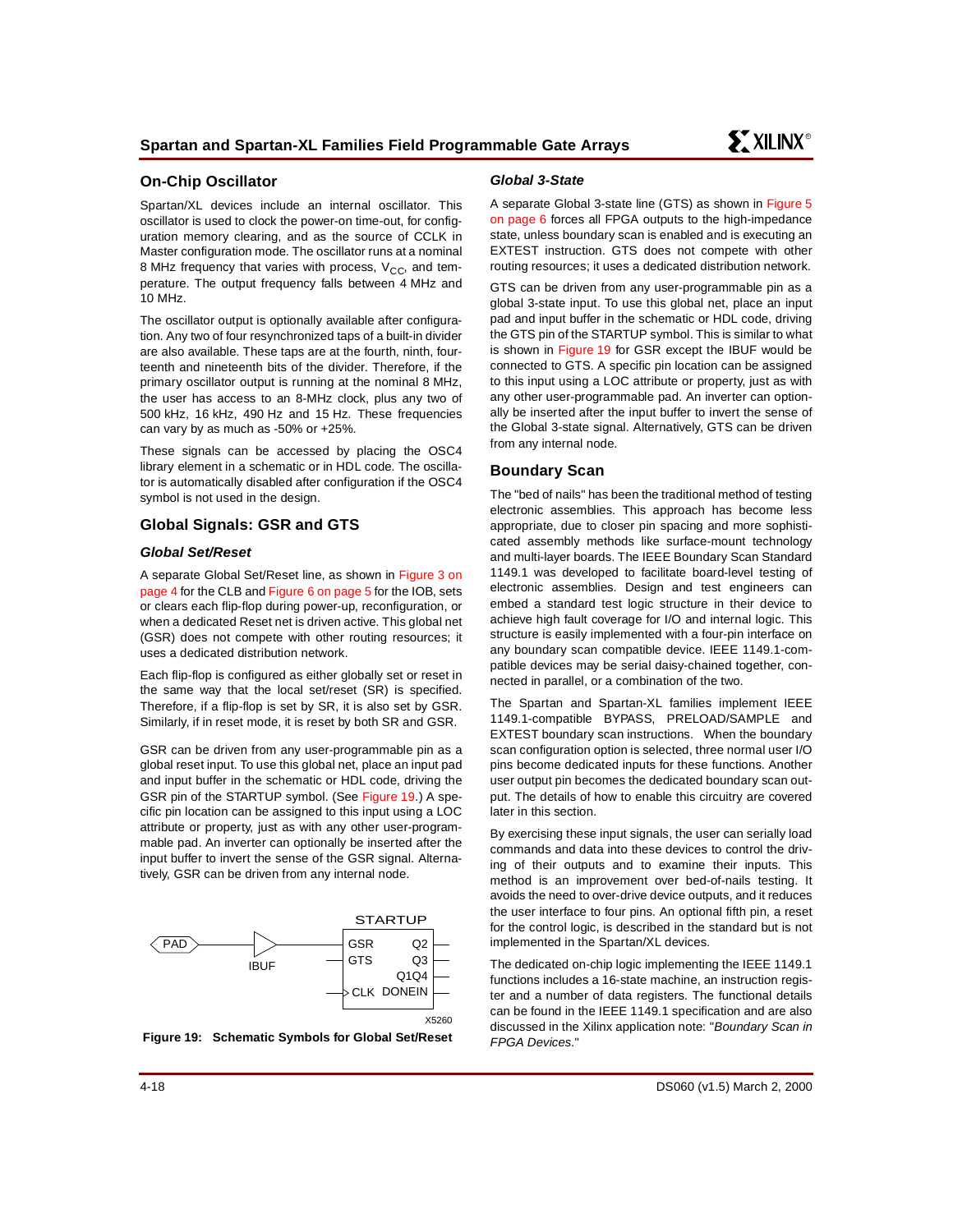[Figure 20](#page-18-0) is a diagram of the Spartan/XL boundary scan logic. It includes three bits of Data Register per IOB, the IEEE 1149.1 Test Access Port controller, and the Instruction Register with decodes.

Spartan/XL devices can also be configured through the boundary scan logic. See ["Configuration Through the](#page-30-0) [Boundary Scan Pins" on page 31.](#page-30-0)

## **Data Registers**

The primary data register is the boundary scan register. For each IOB pin in the FPGA, bonded or not, it includes three bits for In, Out and 3-state Control. Non-IOB pins have appropriate partial bit population for In or Out only. PRO-GRAM, CCLK and DONE are not included in the boundary scan register. Each EXTEST CAPTURE-DR state captures all In, Out, and 3-state pins.

The data register also includes the following non-pin bits: TDO.T, and TDO.O, which are always bits 0 and 1 of the data register, respectively, and BSCANT.UPD, which is always the last bit of the data register. These three boundary scan bits are special-purpose Xilinx test signals.

The other standard data register is the single flip-flop BYPASS register. It synchronizes data being passed through the FPGA to the next downstream boundary scan device.

The FPGA provides two additional data registers that can be specified using the BSCAN macro. The FPGA provides two user pins (BSCAN.SEL1 and BSCAN.SEL2) which are the decodes of two user instructions. For these instructions, two corresponding pins (BSCAN.TDO1 and BSCAN.TDO2) allow user scan data to be shifted out on TDO. The data register clock (BSCAN.DRCK) is available for control of test logic which the user may wish to implement with CLBs. The NAND of TCK and RUN-TEST-IDLE is also provided (BSCAN.IDLE).

### **Instruction Set**

The Spartan/XL boundary scan instruction set also includes instructions to configure the device and read back the configuration data. The instruction set is coded as shown in [Table 12.](#page-19-0)



<span id="page-18-0"></span>**Figure 20: Spartan/XL Boundary Scan Logic**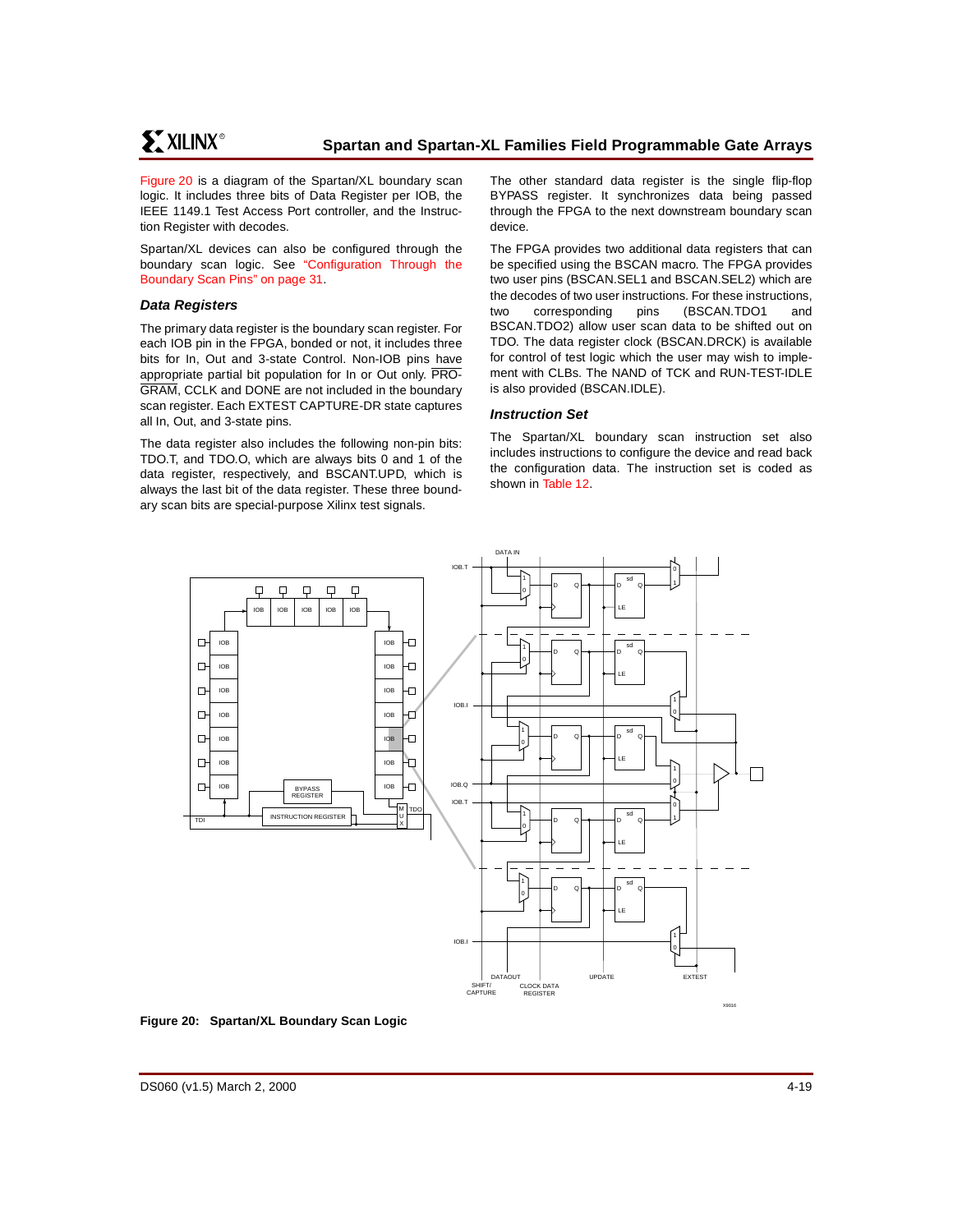|          | <b>Instruction</b> |          | Test              | <b>TDO Source</b>      | I/O Data        |  |
|----------|--------------------|----------|-------------------|------------------------|-----------------|--|
| 12       | 11                 | 10       | <b>Selected</b>   |                        | Source          |  |
| 0        | 0                  | 0        | <b>EXTEST</b>     | DR                     | DR              |  |
| 0        | $\Omega$           | 1        | SAMPLE/           | DR                     | Pin/Logic       |  |
|          |                    |          | PRELOAD           |                        |                 |  |
| $\Omega$ | 1                  | $\Omega$ | USER <sub>1</sub> | BSCAN.                 | User Logic      |  |
|          |                    |          |                   | TDO <sub>1</sub>       |                 |  |
| $\Omega$ | 1                  | 1        | USER <sub>2</sub> | BSCAN.                 | User Logic      |  |
|          |                    |          |                   | TDO <sub>2</sub>       |                 |  |
| 1        | 0                  | 0        | <b>READBACK</b>   | Readback Data          | Pin/Logic       |  |
| 1        | 0                  | 1        | <b>CONFIGURE</b>  | <b>DOUT</b>            | <b>Disabled</b> |  |
| 1        | 1                  | $\Omega$ | <b>IDCODE</b>     | <b>IDCODE</b>          |                 |  |
|          |                    |          | (Spartan-XL       | Register               |                 |  |
|          |                    |          | only)             |                        |                 |  |
| 1        | 1                  | 1        | <b>BYPASS</b>     | <b>Bypass Register</b> |                 |  |

#### <span id="page-19-0"></span>**Table 12: Boundary Scan Instructions**

#### **Bit Sequence**

The bit sequence within each IOB is: In, Out, 3-state. The input-only pins contribute only the In bit to the boundary scan I/O data register, while the output-only pins contributes all three bits.

The first two bits in the I/O data register are TDO.T and TDO.O, which can be used for the capture of internal signals. The final bit is BSCANT.UPD, which can be used to drive an internal net. These locations are primarily used by Xilinx for internal testing.

From a cavity-up view of the chip (as shown in the FPGA Editor), starting in the upper right chip corner, the boundary scan data-register bits are ordered as shown in [Figure 21.](#page-19-1) The device-specific pinout tables for the Spartan/XL devices include the boundary scan locations for each IOB pin.

| Bit 0 (TDO end)<br>Bit 1<br>Bit 2 | TDO.T<br>TDO.O<br>Top-edge IOBs (Right to Left)<br>Left-edge IOBs (Top to Bottom) |
|-----------------------------------|-----------------------------------------------------------------------------------|
|                                   | MODE.I                                                                            |
|                                   | Bottom-edge IOBs (Left to Right)                                                  |
| (TDI end)                         | Right-edge IOBs (Bottom to Top)<br><b>BSCANT.UPD</b>                              |

S6075\_02

<span id="page-19-1"></span>**Figure 21: Boundary Scan Bit Sequence**

BSDL (Boundary Scan Description Language) files for Spartan/XL devices are available on the Xilinx website in [the File Download area. Note that the 5V Spartan devices](http://www.xilinx.com/support/sw_bsdl.htm) and 3V Spartan-XL devices have different BSDL files.

#### **Including Boundary Scan in a Design**

If boundary scan is only to be used during configuration, no special schematic elements need be included in the schematic or HDL code. In this case, the special boundary scan pins TDI, TMS, TCK and TDO can be used for user functions after configuration.

To indicate that boundary scan remain enabled after configuration, place the BSCAN library symbol and connect the TDI, TMS, TCK and TDO pad symbols to the appropriate pins, as shown in [Figure 22](#page-19-2).

Even if the boundary scan symbol is used in a schematic, the input pins TMS, TCK, and TDI can still be used as inputs to be routed to internal logic. Care must be taken not to force the chip into an undesired boundary scan state by inadvertently applying boundary scan input patterns to these pins. The simplest way to prevent this is to keep TMS High, and then apply whatever signal is desired to TDI and TCK.

#### **Avoiding Inadvertent Boundary Scan**

If TMS or TCK is used as user I/O, care must be taken to ensure that at least one of these pins is held constant during configuration. In some applications, a situation may occur where TMS or TCK is driven during configuration. This may cause the device to go into boundary scan mode and disrupt the configuration process.

To prevent activation of boundary scan during configuration, do either of the following:

- TMS: Tie High to put the Test Access Port controller in a benign RESET state
- TCK: Tie High or Low—do not toggle this clock input.

For more information regarding boundary scan, refer to the Xilinx Application Note, "Boundary Scan in FPGA Devices."



<span id="page-19-2"></span>**Figure 22: Boundary Scan Schematic Example**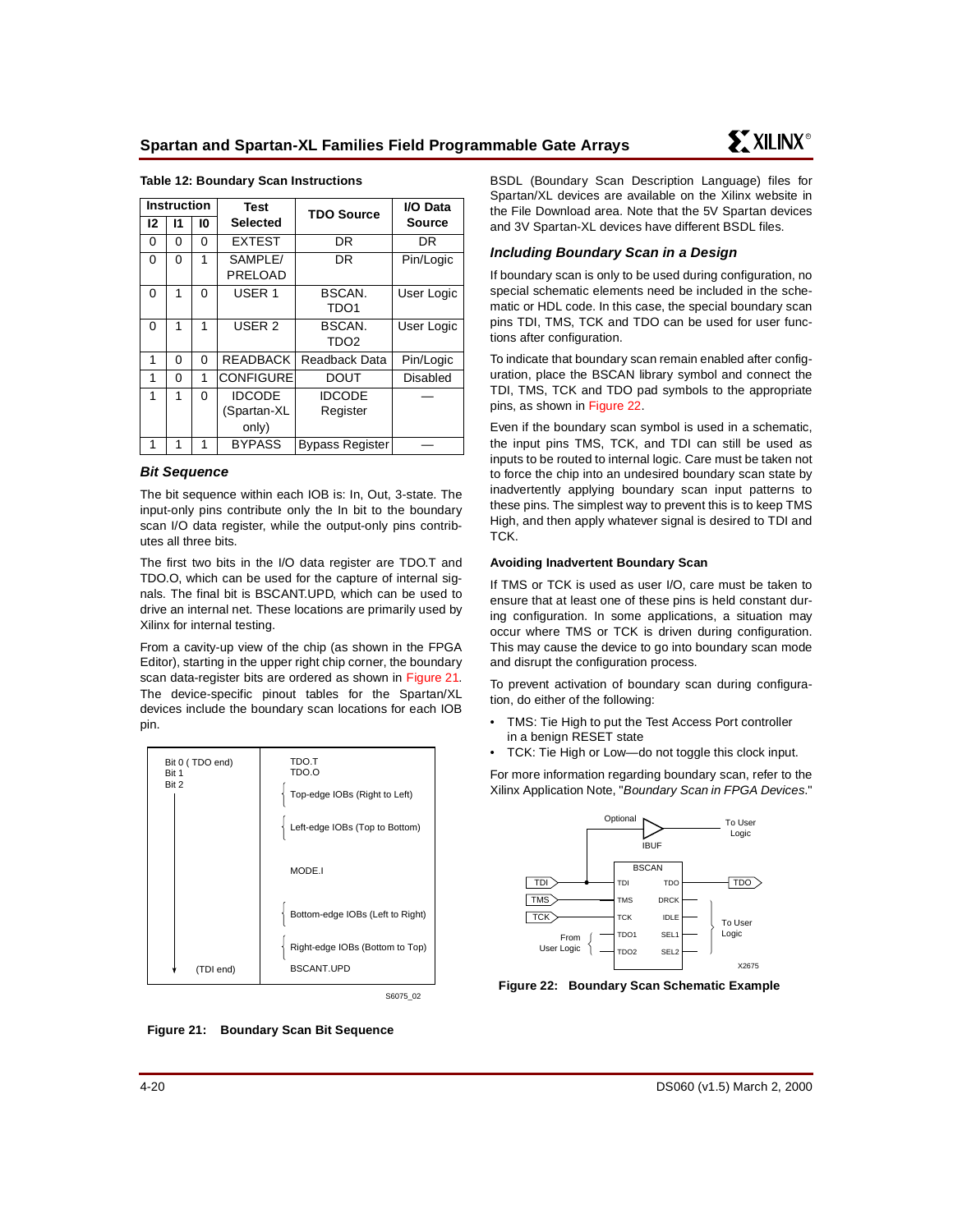## **Boundary Scan Enhancements (Spartan-XL only)**

Spartan-XL devices have improved boundary scan functionality and performance in the following areas:

IDCODE: The IDCODE register is supported. By using the IDCODE, the device connected to the JTAG port can be determined. The use of the IDCODE enables selective configuration dependent on the FPGA found.

The IDCODE register has the following binary format:

vvvv:ffff:fffa:aaaa:aaaa:cccc:cccc:ccc1

where

 $c =$  the company code (49h for Xilinx)

a = the array dimension in CLBs (ranges from 0Ah for XCS05XL to 1Ch for XCS40XL)

 $f =$  the family code (02h for Spartan-XL family)

 $v =$  the die version number (currently 0h)

**Table 13: IDCODEs Assigned to Spartan-XL FPGAs**

| FPGA                 | <b>IDCODE</b> |
|----------------------|---------------|
| XCS05XL              | 0040A093h     |
| XCS <sub>10</sub> XL | 0040E093h     |
| XCS20XL              | 00414093h     |
| XCS30XL              | 00418093h     |
| XCS40XL              | 0041C093h     |

Configuration State: The configuration state is available to JTAG controllers.

Configuration Disable: The JTAG port can be prevented from configuring the FPGA.

TCK Startup: TCK can now be used to clock the start-up block in addition to other user clocks.

CCLK Holdoff: Changed the requirement for Boundary Scan Configure or EXTEST to be issued prior to the release of INIT pin and CCLK cycling.

Reissue Configure: The Boundary Scan Configure can be reissued to recover from an unfinished attempt to configure the device.

Bypass FF: Bypass FF and IOB is modified to provide DRCLOCK only during BYPASS for the bypass flip-flop, and during EXTEST or SAMPLE/PRELOAD for the IOB register.

## **Power Down (Spartan-XL Only)**

All Spartan/XL devices use a combination of efficient segmented routing and advanced process technology to provide low power consumption under all conditions. The 3.3V Spartan-XL family adds a dedicated active Low Power Down pin (PWRDWN) to reduce supply current to 100 µA typical. The PWRDWN pin takes advantage of one of the

unused No Connect locations on the 5V Spartan device. The user must de-select the "5V Tolerant I/Os" option in the Configuration Options to achieve the specified Power Down current. The PWRDWN pin has a default internal pull-up resistor, allowing it to be left unconnected if unused.

 $V_{CC}$  must continue to be supplied during Power-down, and configuration data is maintained. When the PWRDWN pin is pulled Low, the input and output buffers are disabled. The inputs are internally forced to a logic Low level, including the MODE pins, DONE, CCLK, and TDO, and all internal pull-up resistors are turned off. The PROGRAM pin is not affected by Power Down. The GSR net is asserted during Power Down, initializing all the flip-flops to their start-up state.

PWRDWN has a minimum pulse width of 50 ns [\(Figure 23](#page-20-0)). On entering the Power-down state, the inputs will be disabled and the flip-flops set/reset, and then the outputs are disabled about 10 ns later. The user may prefer to assert the GTS or GSR signals before PWRDWN to affect the order of events. When the PWRDWN signal is returned High, the inputs will be enabled first, followed immediately by the release of the GSR signal initializing the flip-flops. About 10 ns later, the outputs will be enabled. Allow 50 ns after the release of PWRDWN before using the device.

Power Down retains the configuration, but loses all data stored in the device flip-flops. All inputs are interpreted as Low, but the internal combinatorial logic is fully functional. Make sure that the combination of all inputs Low and all flip-flops set or reset in your design will not generate internal oscillations, or create permanent bus contention by activating internal bus drivers with conflicting data onto the same long line.

During configuration, the PWRDWN pin must be High. If the Power Down state is entered before or during configuration, the device will restart configuration once the PWRDWN signal is removed. Note that the configuration pins are affected by Power Down and may not reflect their normal function. If there is an external pull-up resistor on the DONE pin, it will be High during Power Down even if the device is not yet configured. Similarly, if PWRDWN is asserted before configuration is completed, the INIT pin will not indicate status information.



<span id="page-20-0"></span>**Figure 23: PWRDWN Pulse Timing**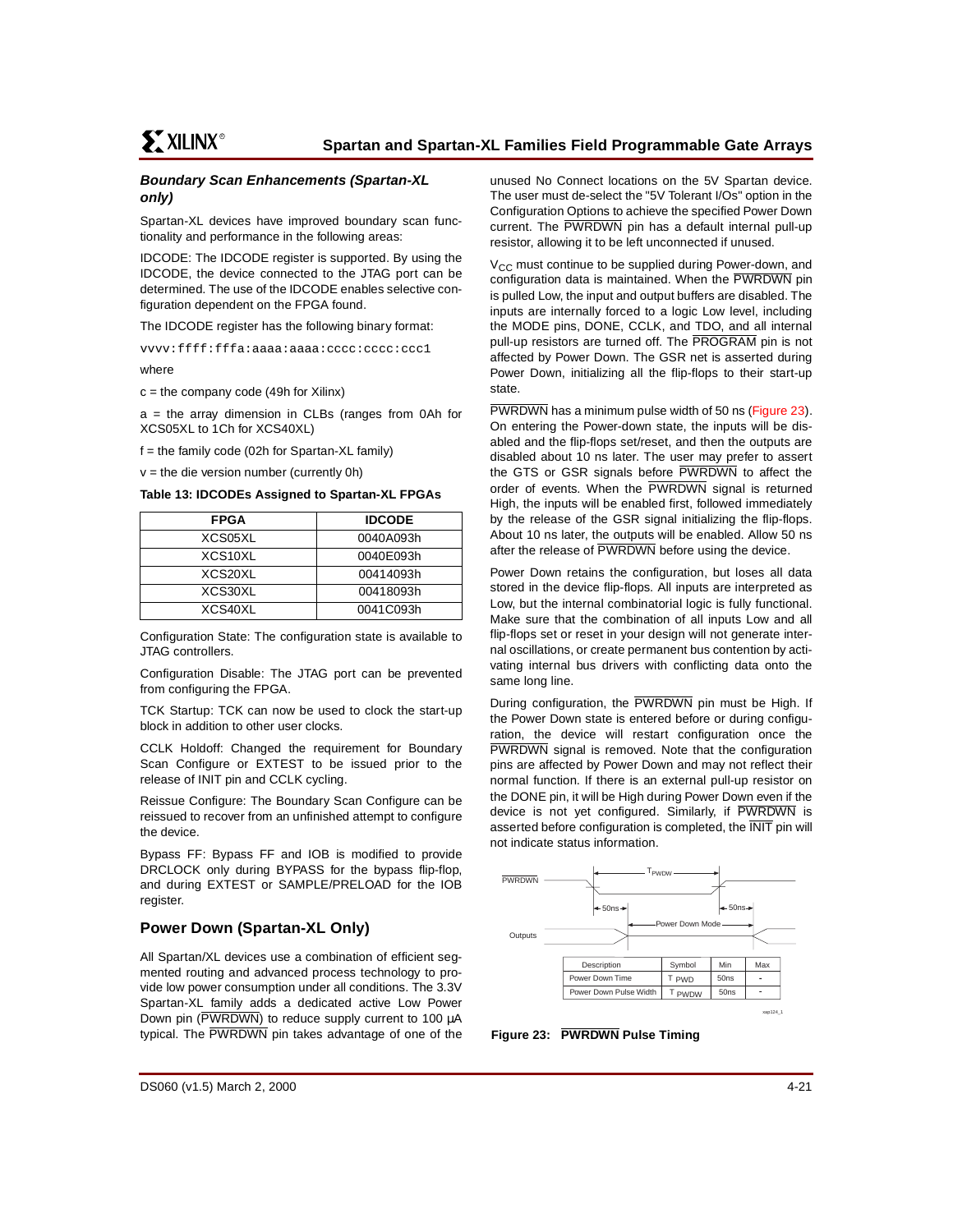Note that the PWRDWN pin is not part of the Boundary Scan chain. Therefore, the Spartan-XL family has a separate set of BSDL files than the 5V Spartan family. Boundary scan logic is not usable during Power Down.

# **Configuration and Test**

Configuration is the process of loading design-specific programming data into one or more FPGAs to define the functional operation of the internal blocks and their interconnections. This is somewhat like loading the command registers of a programmable peripheral chip. Spartan/XL devices use several hundred bits of configuration data per CLB and its associated interconnects. Each configuration bit defines the state of a static memory cell that controls either a function look-up table bit, a multiplexer input, or an interconnect pass transistor. The Xilinx development system translates the design into a netlist file. It automatically partitions, places and routes the logic and generates the configuration data in PROM format.

# **Configuration Mode Control**

5V Spartan devices have two configuration modes.

- MODE = 1 sets Slave Serial mode
- MODE =  $0$  sets Master Serial mode

3V Spartan-XL devices have three configuration modes.

- $M1/M0 = 11$  sets Slave Serial mode
- $M1/M0 = 10$  sets Master Serial mode
- $M1/M0 = 0X$  sets Express mode

In addition to these modes, the device can be configured through the Boundary Scan logic [\(See "Configuration](#page-30-0) [Through the Boundary Scan Pins" on page 31.](#page-30-0)).

The Mode pins are sampled prior to starting configuration to determine the configuration mode. After configuration, these pin are unused. The Mode pins have a weak pull-up resistor of 20 kΩ to 100 kΩ turned on during configuration. With the Mode pins High, Slave Serial mode is selected, which is the most popular configuration mode. Therefore, for the most common configuration mode, the Mode pins can be left unconnected. If the Master Serial mode is desired, the MODE/M0 pin should be connected directly to GND, or through a pull-down resistor of 1 K $\Omega$  or less.

During configuration, some of the I/O pins are used temporarily for the configuration process. All pins used during configuration are shown in [Table 14](#page-21-0) and [Table 15](#page-21-1).

<span id="page-21-0"></span>**Table 14: Pin Functions During Configuration (Spartan family only)**

| <b>CONFIGURATION MODE</b><br><mode pin=""></mode> |                                               |                                 |
|---------------------------------------------------|-----------------------------------------------|---------------------------------|
| <b>SLAVE</b><br><b>SERIAL</b><br><high></high>    | <b>MASTER</b><br><b>SERIAL</b><br><low></low> | <b>USER</b><br><b>OPERATION</b> |
| MODE (I)                                          | MODE (I)                                      | <b>MODE</b>                     |
| HDC (HIGH)                                        | HDC (HIGH)                                    | 1/O                             |
| LDC (LOW)                                         | LDC (LOW)                                     | 1/O                             |
| <b>INIT</b>                                       | <b>INIT</b>                                   | I/O                             |
| <b>DONE</b>                                       | <b>DONE</b>                                   | <b>DONE</b>                     |
| PROGRAM (I)                                       | PROGRAM (I)                                   | <b>PROGRAM</b>                  |
| CCLK (I)                                          | CCLK (O)                                      | CCLK (I)                        |
| $DIN$ (I)                                         | $DIN$ (I)                                     | 1/O                             |
| <b>DOUT</b>                                       | DOUT                                          | SGCK4-I/O                       |
| <b>TDI</b>                                        | <b>TDI</b>                                    | TDI-I/O                         |
| <b>TCK</b>                                        | <b>TCK</b>                                    | TCK-I/O                         |
| <b>TMS</b>                                        | <b>TMS</b>                                    | TMS-I/O                         |
| <b>TDO</b>                                        | TDO                                           | $TDO-(O)$                       |
|                                                   |                                               | ALL OTHERS                      |

Notes 1. A shaded table cell represents the internal pull-up used before and during configuration.

2. (I) represents an input; (O) represents an output.

3. INIT is an open-drain output during configuration.

#### <span id="page-21-1"></span>**Table 15: Pin Functions During Configuration (Spartan-XL family only)**

| <b>CONFIGURATION MODE <m1:m0></m1:m0></b> |                                         |                               |                                 |
|-------------------------------------------|-----------------------------------------|-------------------------------|---------------------------------|
| <b>SLAVE</b><br><b>SERIAL</b><br>1:1>     | <b>MASTER</b><br><b>SERIAL</b><br><1:0> | <b>EXPRESS</b><br>< 0: X >    | <b>USER</b><br><b>OPERATION</b> |
| M1(HIGH) (I)                              | M1(HIGH) (I)                            | $M1(LOW)$ (I)                 | M1                              |
| M0(HIGH) (I)                              | $MO(LOW)$ (I)                           | $MO$ (l)                      | M <sub>0</sub>                  |
| HDC (HIGH)                                | HDC (HIGH)                              | HDC (HIGH)                    | 1/O                             |
| $\overline{\text{LDC}}$ (LOW)             | $\overline{\text{LDC}}$ (LOW)           | $\overline{\text{LDC}}$ (LOW) | 1/O                             |
| <b>INIT</b>                               | <b>INIT</b>                             | <b>INIT</b>                   | 1/O                             |
| <b>DONE</b>                               | <b>DONE</b>                             | <b>DONE</b>                   | <b>DONE</b>                     |
| PROGRAM (I)                               | PROGRAM (I)                             | PROGRAM (I)                   | <b>PROGRAM</b>                  |
| CCLK (I)                                  | CCLK (O)                                | CCLK (I)                      | CCLK (I)                        |
|                                           |                                         | DATA 7 (I)                    | 1/O                             |
|                                           |                                         | DATA 6 (I)                    | 1/O                             |
|                                           |                                         | DATA 5 (I)                    | 1/O                             |
|                                           |                                         | DATA 4 (I)                    | 1/O                             |
|                                           |                                         | DATA 3 (I)                    | 1/O                             |
|                                           |                                         | DATA 2 (I)                    | 1/O                             |
|                                           |                                         | DATA 1 (I)                    | 1/O                             |
| $DIN$ (I)                                 | $DIN$ (I)                               | DATA 0 (I)                    | 1/O                             |
| <b>DOUT</b>                               | <b>DOUT</b>                             | <b>DOUT</b>                   | GCK6-I/O                        |
| <b>TDI</b>                                | <b>TDI</b>                              | <b>TDI</b>                    | TDI-I/O                         |
| <b>TCK</b>                                | <b>TCK</b>                              | <b>TCK</b>                    | TCK-I/O                         |
| <b>TMS</b>                                | <b>TMS</b>                              | <b>TMS</b>                    | TMS-I/O                         |
| <b>TDO</b>                                | <b>TDO</b>                              | <b>TDO</b>                    | $TDO-(O)$                       |
|                                           |                                         | CS <sub>1</sub>               | 1/O                             |
|                                           |                                         |                               | ALL OTHERS                      |

Notes 1. A shaded table cell represents the internal pull-up used before and during configuration.

2. (I) represents an input; (O) represents an output.

3. INIT is an open-drain output during configuration.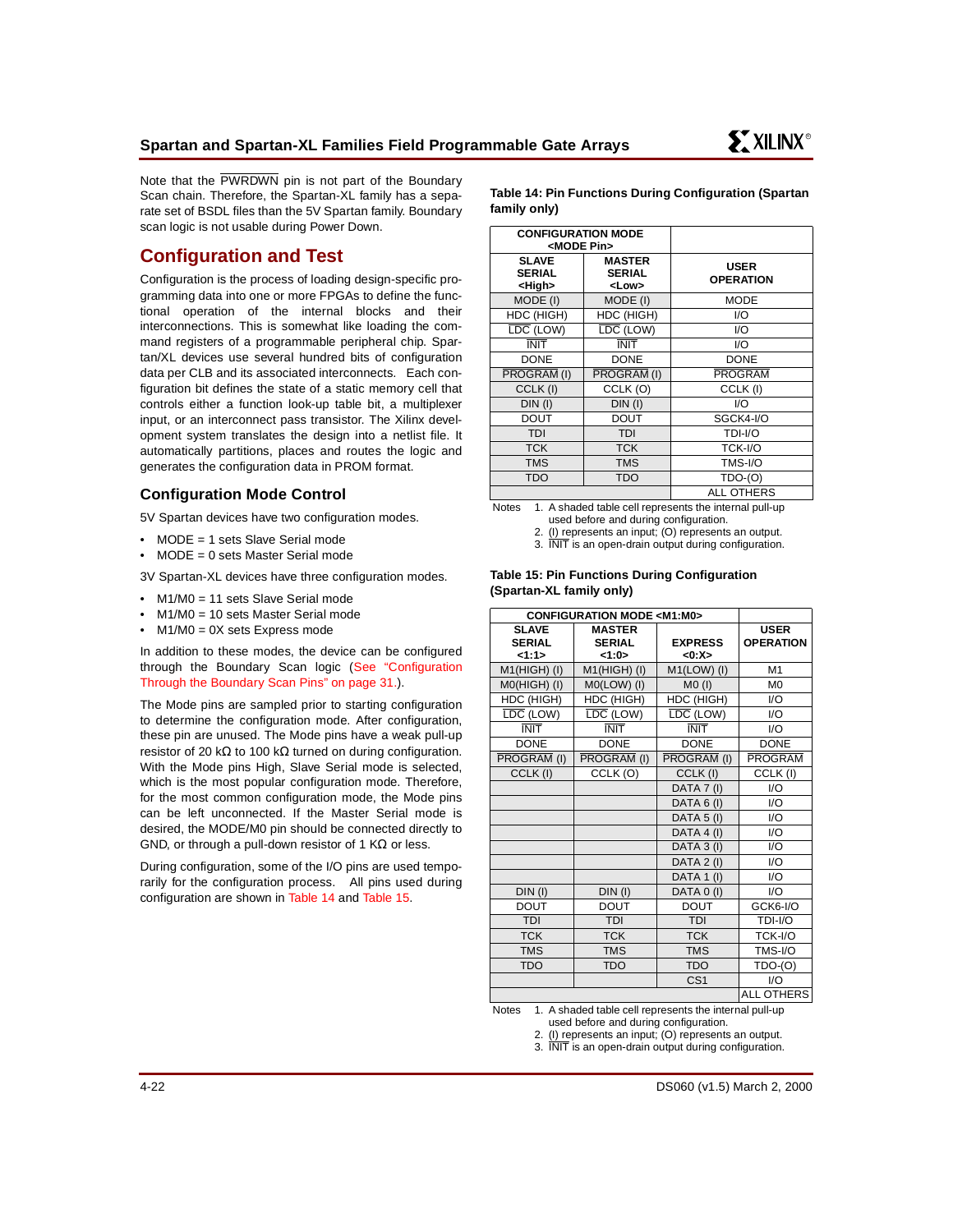# **Master Serial Mode**

The Master serial mode uses an internal oscillator to generate a Configuration Clock (CCLK) for driving potential slave devices and the Xilinx serial-configuration PROM (SPROM). The CCLK speed is selectable as either 1 MHz (default) or 8 MHz. Configuration always starts at the default slow frequency, then can switch to the higher frequency during the first frame. Frequency tolerance is -50% to +25%.

In Master Serial mode, the CCLK output of the device drives a Xilinx SPROM that feeds the FPGA DIN input. Each rising edge of the CCLK output increments the Serial PROM internal address counter. The next data bit is put on the SPROM data output, connected to the FPGA DIN pin. The FPGA accepts this data on the subsequent rising CCLK edge.

When used in a daisy-chain configuration the Master Serial FPGA is placed as the first device in the chain and is referred to as the lead FPGA. The lead FPGA presents the preamble data, and all data that overflows the lead device, on its DOUT pin. There is an internal pipeline delay of 1.5 CCLK periods, which means that DOUT changes on the falling CCLK edge, and the next FPGA in the daisy chain accepts data on the subsequent rising CCLK edge. See the timing diagram in [Figure 24.](#page-22-0)

In the bitstream generation software, the user can specify Fast Configuration Rate, which, starting several bits into the first frame, increases the CCLK frequency by a factor of eight. For actual timing values please refer to the specification section. Be sure that the serial PROM and slaves are fast enough to support this data rate. Devices such as XC3000A and XC3100A do not support the Fast Configuration Rate option.

The SPROM CE input can be driven from either LDC or DONE. Using LDC avoids potential contention on the DIN pin, if this pin is configured as user I/O, but LDC is then restricted to be a permanently High user output after configuration. Using DONE can also avoid contention on DIN, provided the Early DONE option is invoked.

[Figure 25](#page-23-0) shows a full master/slave system. The leftmost device is in Master Serial mode, all other devices in the chain are in Slave Serial mode.



|      | <b>Description</b> | <b>Symbol</b> |             | Min | Max | <b>Units</b> |
|------|--------------------|---------------|-------------|-----|-----|--------------|
| CCLK | DIN setup          |               | <b>DSCK</b> | 20  |     | ns           |
|      | DIN hold           | -             | <b>CKDS</b> |     |     | ns           |

Notes: 1. At power-up, V<sub>CC</sub> must rise from 2.0V to V<sub>CC</sub> min in less than 25 ms, otherwise delay configuration by pulling PROGRAM Low until  $V_{CC}$  is valid.

2. Master Serial mode timing is based on testing in slave mode.

<span id="page-22-0"></span>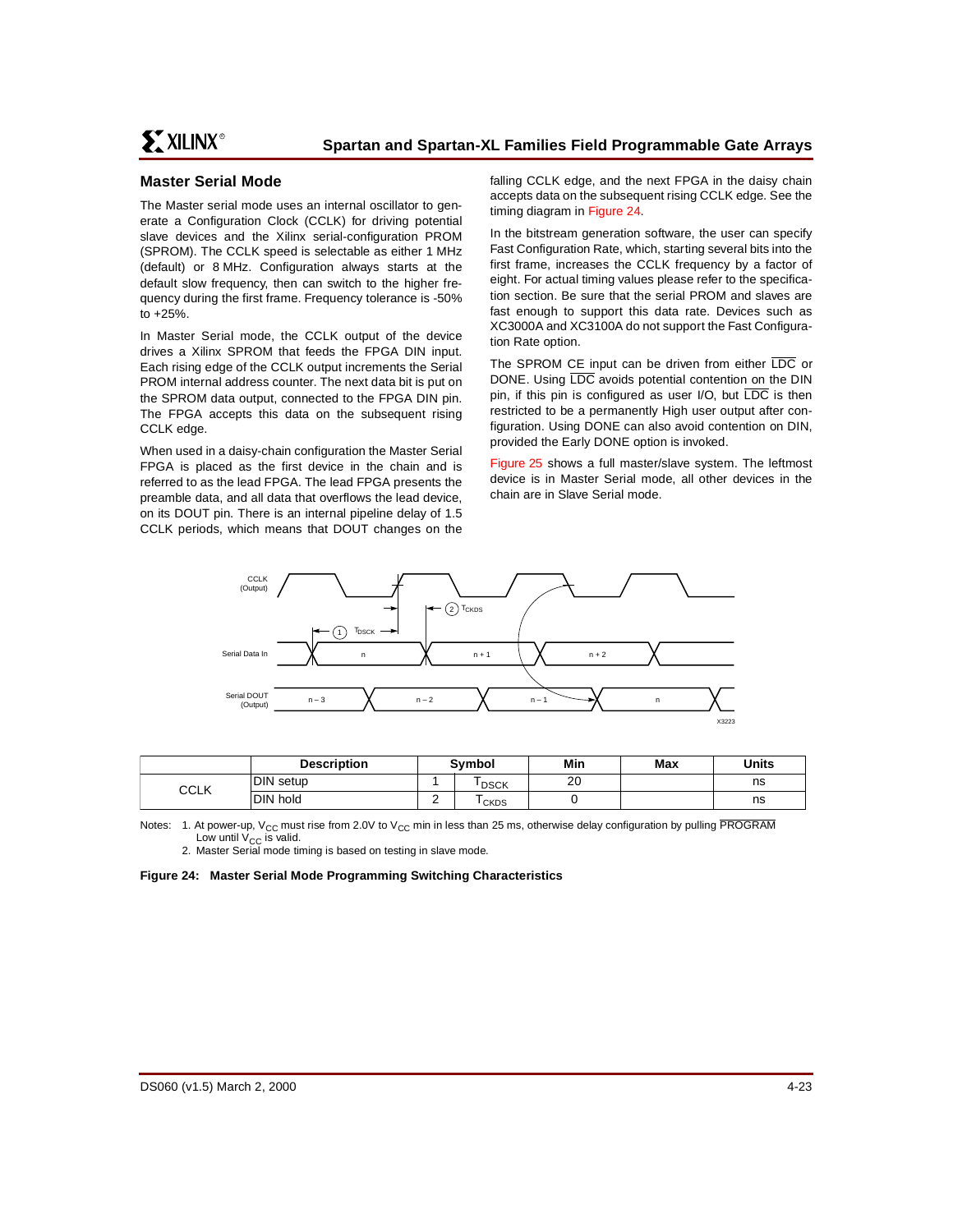# **Slave Serial Mode**

In Slave Serial mode, the FPGA receives serial configuration data on the rising edge of CCLK and, after loading its configuration, passes additional data out, resynchronized on the next falling edge of CCLK.

In this mode, an external signal drives the CCLK input of the FPGA (most often from a Master Serial device). The serial configuration bitstream must be available at the DIN input of the lead FPGA a short setup time before each rising CCLK edge.

The lead FPGA then presents the preamble data—and all data that overflows the lead device—on its DOUT pin. There is an internal delay of 0.5 CCLK periods, which means that DOUT changes on the falling CCLK edge, and the next FPGA in the daisy chain accepts data on the subsequent rising CCLK edge.

[Figure 25](#page-23-0) shows a full master/slave system. A Spartan/XL device in Slave Serial mode should be connected as shown in the third device from the left.

Slave Serial is the default mode if the Mode pins are left unconnected, as they have weak pull-up resistors during configuration.

Multiple slave devices with identical configurations can be wired with parallel DIN inputs. In this way, multiple devices can be configured simultaneously.

# **Serial Daisy Chain**

Multiple devices with different configurations can be connected together in a "daisy chain," and a single combined bitstream used to configure the chain of slave devices.

To configure a daisy chain of devices, wire the CCLK pins of all devices in parallel, as shown in [Figure 25](#page-23-0). Connect the DOUT of each device to the DIN of the next. The lead or master FPGA and following slaves each passes resynchronized configuration data coming from a single source. The header data, including the length count, is passed through and is captured by each FPGA when it recognizes the 0010 preamble. Following the length-count data, each FPGA outputs a High on DOUT until it has received its required number of data frames.

After an FPGA has received its configuration data, it passes on any additional frame start bits and configuration data on DOUT. When the total number of configuration clocks applied after memory initialization equals the value of the 24-bit length count, the FPGAs begin the start-up sequence and become operational together. FPGA I/O are normally released two CCLK cycles after the last configuration bit is received.

The daisy-chained bitstream is not simply a concatenation of the individual bitstreams. The PROM File Formatter must be used to combine the bitstreams for a daisy-chained configuration.



<span id="page-23-0"></span>**Figure 25: Master/Slave Serial Mode Circuit Diagram**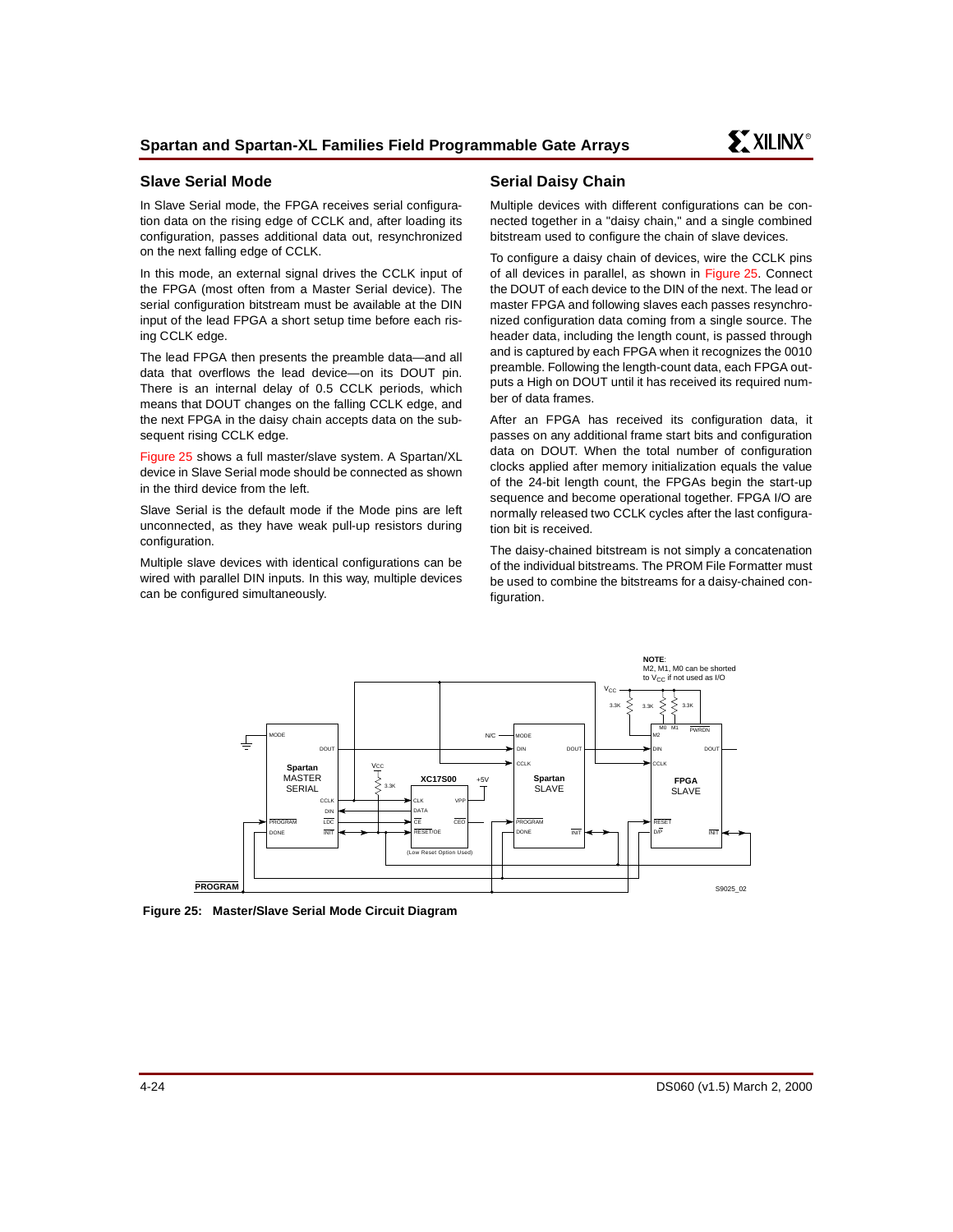

|             | <b>Description</b> |   | Symbol                                        | Min | Max | Units      |
|-------------|--------------------|---|-----------------------------------------------|-----|-----|------------|
|             | DIN setup          |   | $\mathsf{T}_{\mathsf{DCC}}$                   | 20  |     | ns         |
|             | <b>DIN hold</b>    | 2 | $\mathsf{T}_{\texttt{CCD}}$                   | 0   |     | ns         |
| <b>CCLK</b> | DIN to DOUT        | 3 | $\mathsf{T}_{\texttt{CCO}}$                   |     | 30  | ns         |
|             | High time          | 4 | $\mathsf{r}_{\mathsf{c}\mathsf{c}\mathsf{H}}$ | 45  |     | ns         |
|             | Low time           | 5 | $\mathsf{T}_{\mathsf{CCL}}$                   | 45  |     | ns         |
|             | Frequency          |   | $F_{CC}$                                      |     | 10  | <b>MHz</b> |

Note: Configuration must be delayed until the INIT pins of all daisy-chained FPGAs are High.

**Figure 26: Slave Serial Mode Programming Switching Characteristics**

# **Express Mode (Spartan-XL only)**

Express mode is similar to Slave Serial mode, except that data is processed one byte per CCLK cycle instead of one bit per CCLK cycle. An external source is used to drive CCLK, while byte-wide data is loaded directly into the configuration data shift registers ([Figure 27](#page-25-0)). A CCLK frequency of 1 MHz is equivalent to a 8 MHz serial rate, because eight bits of configuration data are loaded per CCLK cycle. Express mode does not support CRC error checking, but does support constant-field error checking. A length count is not used in Express mode.

Express mode must be specified as an option to the development system. The Express mode bitstream is not com-patible with the other configuration modes (see [Table 16 on](#page-27-0) page  $28$ .) Express mode is selected by a  $\langle 0 \rangle$  on the Mode pins (M1, M0).

The first byte of parallel configuration data must be available at the D inputs of the FPGA a short setup time before the second rising CCLK edge. Subsequent data bytes are clocked in on each consecutive rising CCLK edge ([Figure 28\)](#page-26-0).

## **Pseudo Daisy Chain**

Multiple devices with different configurations can be configured in a pseudo daisy chain provided that all of the devices are in Express mode. A single combined bitstream is used to configure the chain of Express mode devices. CCLK pins are tied together and D0-D7 pins are tied together for all devices along the chain. A status signal is passed from DOUT to CS1 of successive devices along the chain. Frame data is accepted only when CS1 is High and the

device's configuration memory is not already full. The lead device in the chain has its CS1 input tied High (or floating, since there is an internal pull-up). The status pin DOUT is pulled Low after the header is received by all devices, and remains Low until the device's configuration memory is full. DOUT is then pulled High to signal the next device in the chain to accept the configuration data on the D0-D7 bus.

The DONE pins of all devices in the chain should be tied together, with one or more active internal pull-ups. If a large number of devices are included in the chain, deactivate some of the internal pull-ups, since the Low-driving DONE pin of the last device in the chain must sink the current from all pull-ups in the chain. The DONE pull-up is activated by default. It can be deactivated using a development system option.

The requirement that all DONE pins in a daisy chain be wired together applies only to Express mode, and only if all devices in the chain are to become active simultaneously. All Spartan-XL devices in Express mode are synchronized to the DONE pin. User I/Os for each device become active after the DONE pin for that device goes High. (The exact timing is determined by development system options.) Since the DONE pin is open-drain and does not drive a High value, tying the DONE pins of all devices together prevents all devices in the chain from going High until the last device in the chain has completed its configuration cycle. If the DONE pin of a device is left unconnected, the device becomes active as soon as that device has been configured. Because only Spartan-XL, XC4000XLA/XV, and XC5200 devices support Express mode, only these devices can be used to form an Express mode daisy chain.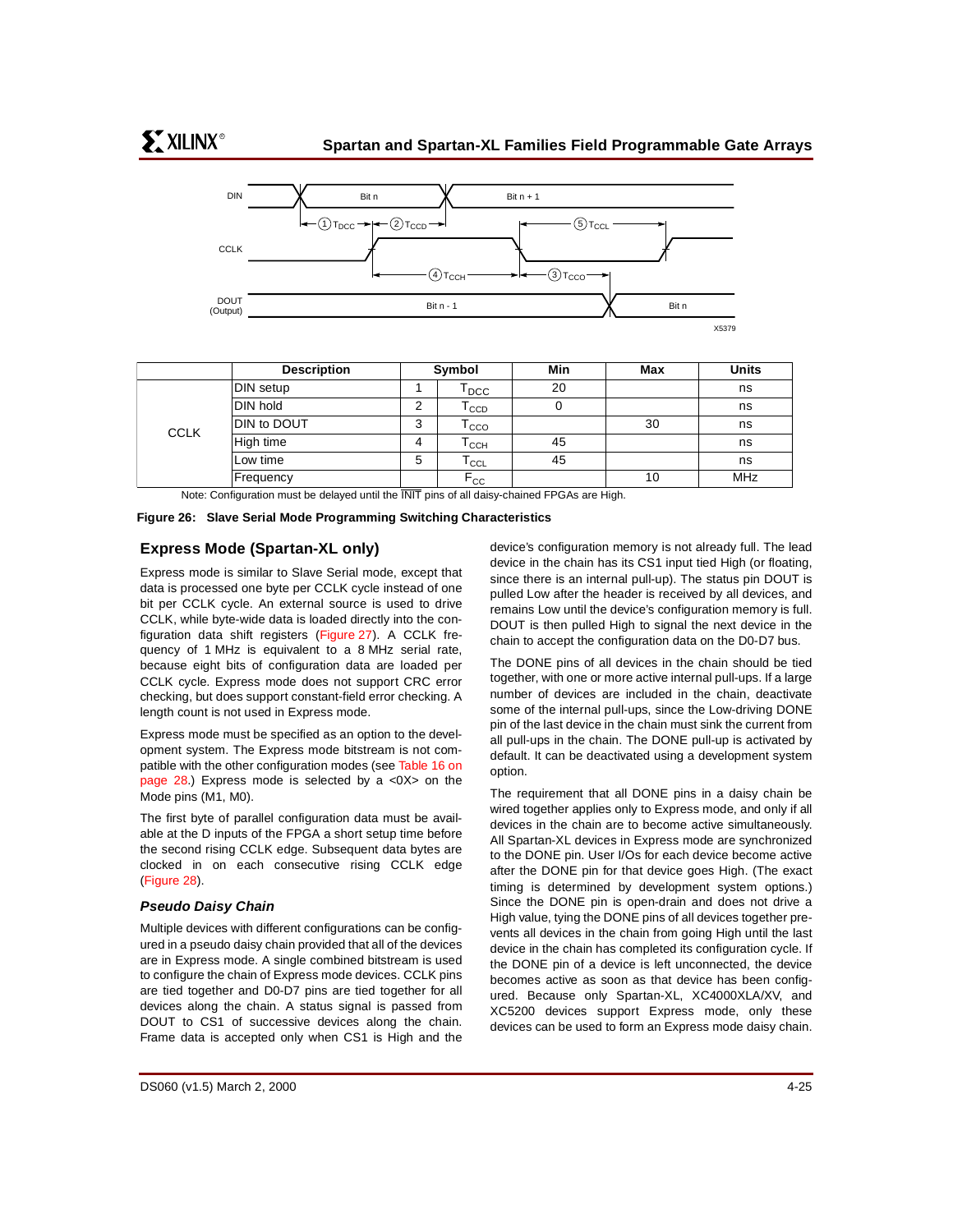

<span id="page-25-0"></span>**Figure 27: Express Mode Circuit Diagram**

**X6611\_b**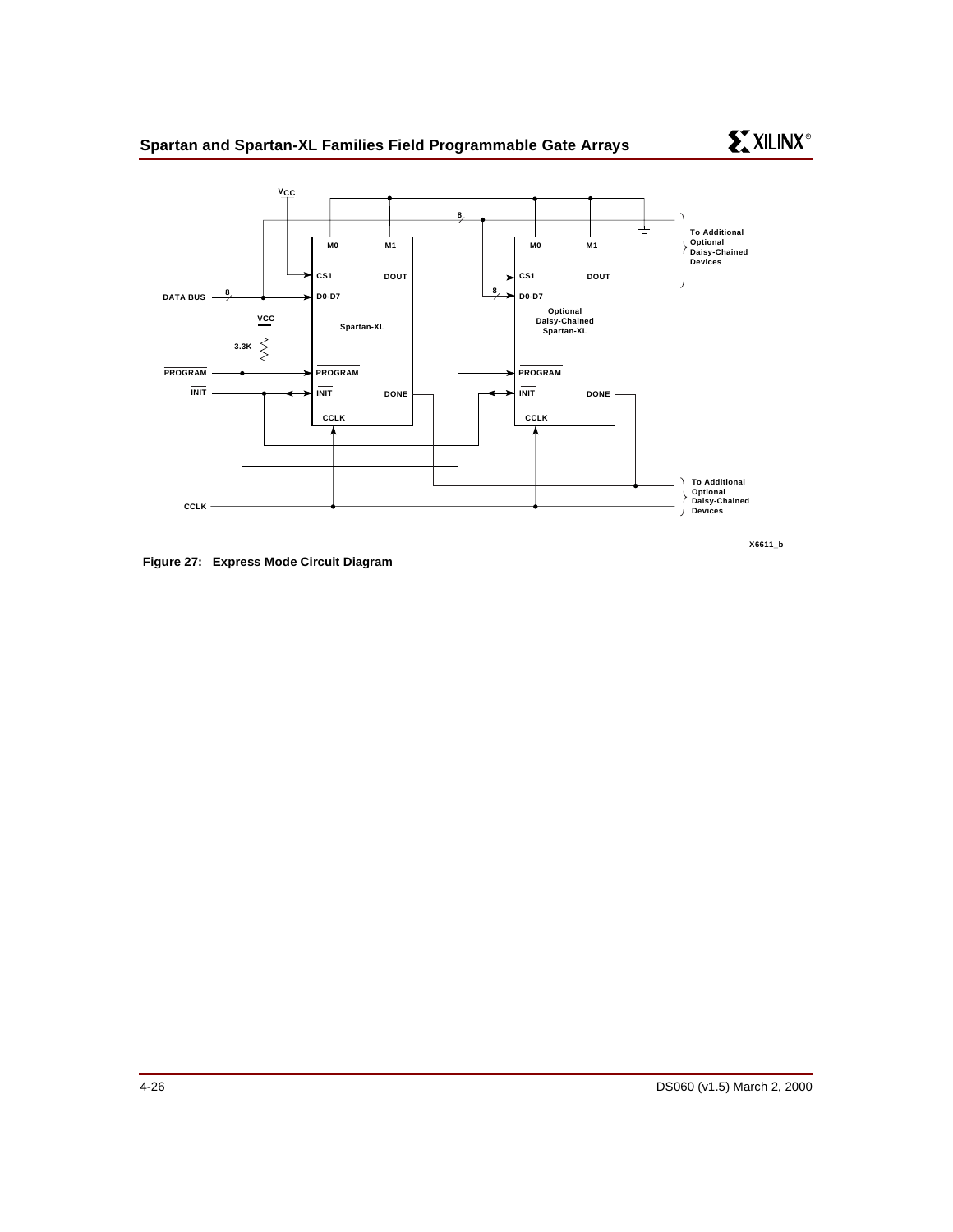|             | <b>Description</b>            |   | Symbol                     | Min | Max | <b>Units</b> |
|-------------|-------------------------------|---|----------------------------|-----|-----|--------------|
| <b>CCLK</b> | <b>INIT</b> (High) setup time |   | ' IC                       | 5   |     | μs           |
|             | D0 - D7 setup time            | ົ | l DC                       | 20  |     | ns           |
|             | D0 - D7 hold time             | 3 | l cd                       |     |     | ns           |
|             | CCLK High time                |   | Тссн                       | 45  |     | ns           |
|             | <b>CCLK Low time</b>          |   | $\intercal_{\textsf{CCL}}$ | 45  |     | ns           |
|             | <b>CCLK Frequency</b>         |   | $\mathsf{F_{CC}}$          |     | 10  | <b>MHz</b>   |



X6710\_m

Note: If not driven by the preceding DOUT, CS1 must remain High until the device is fully configured.

<span id="page-26-0"></span>**Figure 28: Express Mode Programming Switching Characteristics**

## **Setting CCLK Frequency**

In Master mode, CCLK can be generated in either of two frequencies. In the default slow mode, the frequency ranges from 0.5 MHz to 1.25 MHz for Spartan/XL devices. In fast CCLK mode, the frequency ranges from 4 MHz to 10 MHz for Spartan/XL devices. The frequency is changed to fast by an option when running the bitstream generation software.

## **Data Stream Format**

The data stream ("bitstream") format is identical for both serial configuration modes, but different for the Spartan-XL Express mode. In Express mode, the device becomes active when DONE goes High, therefore no length count is required. Additionally, CRC error checking is not supported in Express mode. The data stream format is shown in [Table 16.](#page-27-0) Bit-serial data is read from left to right. Express mode data is shown with D0 at the left and D7 at the right.

The configuration data stream begins with a string of eight ones, a preamble code, followed by a 24-bit length count and a separator field of ones (or 24 fill bits, in Spartan-XL Express mode). This header is followed by the actual configuration data in frames. The length and number of frames depends on the device type (see [Table 17\)](#page-28-0). Each frame begins with a start field and ends with an error check. In serial modes, a postamble code is required to signal the end of data for a single device. In all cases, additional start-up bytes of data are required to provide four clocks for the startup sequence at the end of configuration. Long daisy chains require additional startup bytes to shift the last data through the chain. All start-up bytes are "don't cares".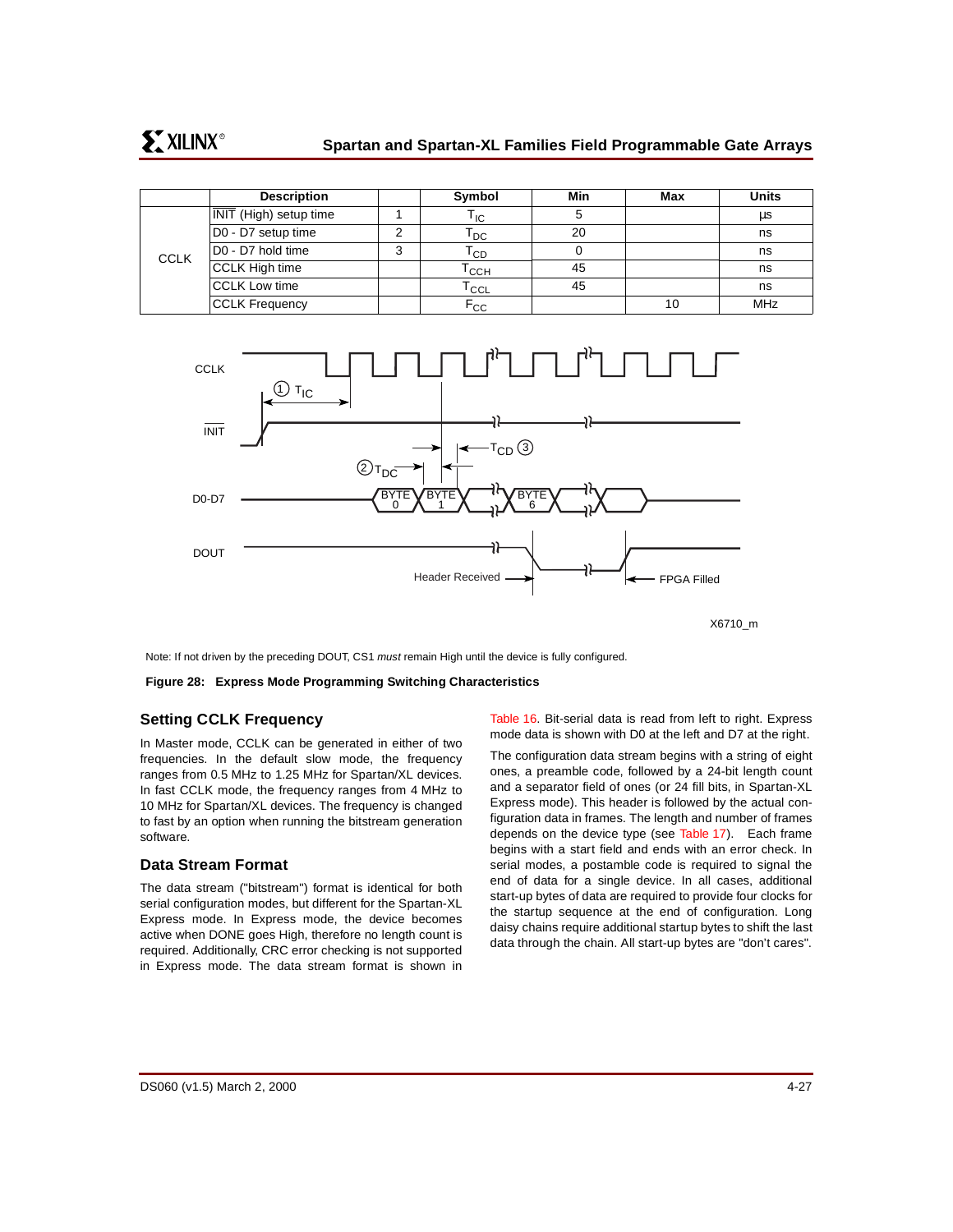| Data Type                 | <b>Serial Modes</b><br>(DO) | <b>Express Mode</b><br>(D0-D7)<br>(Spartan-XL only) |
|---------------------------|-----------------------------|-----------------------------------------------------|
| Fill Byte                 | 11111111b                   | <b>FFFFh</b>                                        |
| Preamble Code             | 0010b                       | 11110010b                                           |
| Length Count              | COUNT(23:0)                 | COUNT(23:0) <sup>1</sup>                            |
| Fill Bits                 | 1111b                       |                                                     |
| Field Check Code          |                             | 11010010b                                           |
| Start Field               | 0b                          | 11111110b                                           |
| Data Frame                | $DATA(n-1:0)$               | $DATA(n-1:0)$                                       |
| <b>CRC or Constant</b>    | xxxx (CRC)                  | 11010010b                                           |
| Field Check               | or 0110b                    |                                                     |
| <b>Extend Write Cycle</b> |                             | FFFFFFFFFFh                                         |
| Postamble                 | 01111111b                   |                                                     |
| <b>Start-Up Bytes</b>     | <b>FFh</b>                  | FFFFFFFFFFFFFFh <sup>2</sup>                        |

#### <span id="page-27-0"></span>**Table 16: Spartan/XL Data Stream Formats**

#### LEGEND:

| Unshaded | Once per bitstream  |
|----------|---------------------|
| Light    | Once per data frame |
| Dark     | Once per device     |

Note 1: Not used by configuration logic.

Note 2: Development system may add more start-up bytes.

A selection of CRC or non-CRC error checking is allowed by the bitstream generation software. The Spartan-XL Express mode only supports non-CRC error checking. The non-CRC error checking tests for a designated end-of-frame field for each frame. For CRC error checking, the software calculates a running CRC and inserts a unique four-bit partial check at the end of each frame. The 11-bit CRC check of the last frame of an FPGA includes the last seven data bits.

Detection of an error results in the suspension of data loading before DONE goes High, and the pulling down of the INIT pin. In Master serial mode, CCLK continues to operate externally. The user must detect **INIT** and initialize a new configuration by pulsing the PROGRAM pin Low or cycling  $V_{CC}$ 

### **Cyclic Redundancy Check (CRC) for Configuration and Readback**

The Cyclic Redundancy Check is a method of error detection in data transmission applications. Generally, the transmitting system performs a calculation on the serial bitstream. The result of this calculation is tagged onto the data stream as additional check bits. The receiving system performs an identical calculation on the bitstream and compares the result with the received checksum.

Each data frame of the configuration bitstream has four error bits at the end, as shown in [Table 16](#page-27-0). If a frame data error is detected during the loading of the FPGA, the configuration process with a potentially corrupted bitstream is terminated. The FPGA pulls the INIT pin Low and goes into a Wait state.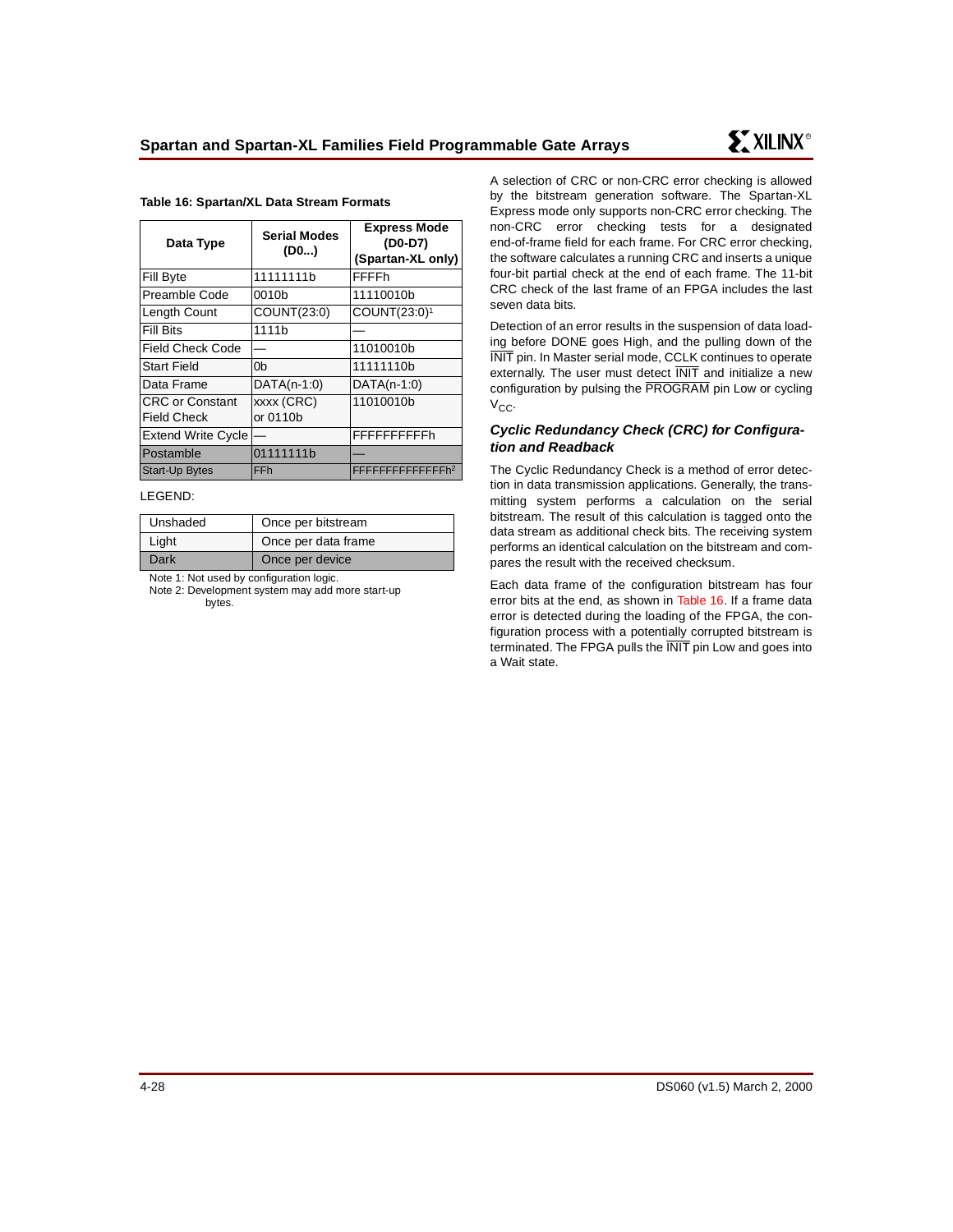<span id="page-28-0"></span>

| Table 17: Spartan/XL Program Data |  |
|-----------------------------------|--|
|-----------------------------------|--|

| <b>Device</b>                 | XCS05             |           |                   | XCS10            |                   | XCS20<br>XCS30 |                  |         | XCS40            |         |
|-------------------------------|-------------------|-----------|-------------------|------------------|-------------------|----------------|------------------|---------|------------------|---------|
| Max System                    | 5,000             |           | 10,000            |                  | 20,000            |                | 30,000           |         | 40,000           |         |
| Gates                         |                   |           |                   |                  |                   |                |                  |         |                  |         |
| <b>CLBs</b>                   |                   | 100       | 196               |                  |                   | 400            |                  | 576     | 784              |         |
| (Row x Col.)                  |                   | (10 x 10) |                   | $(14 \times 14)$ |                   | (20 x 20)      | $(24 \times 24)$ |         | $(28 \times 28)$ |         |
| <b>IOBs</b>                   |                   | 80        |                   | 112              |                   | 160            |                  | 192     |                  | 224     |
| <b>Part Number</b>            | XCS <sub>05</sub> | XCS05XL   | XCS <sub>10</sub> | XCS10XL          | XCS <sub>20</sub> | XCS20XL        | XCS30            | XCS30XL | XCS40            | XCS40XL |
| <b>Supply Voltage</b>         | 5V                | 3.3V      | 5V                | 3.3V             | 5V                | 3.3V           | 5V               | 3.3V    | 5V               | 3.3V    |
| <b>Bits per Frame</b>         | 126               | 127       | 166               | 167              | 226               | 227            | 266              | 267     | 306              | 307     |
| <b>Frames</b>                 | 428               | 429       | 572               | 573              | 788               | 789            | 932              | 933     | 1,076            | 1,077   |
| <b>Program Data</b>           | 53,936            | 54,491    | 94,960            | 95,699           | 178,096           | 179,111        | 247,920          | 249,119 | 329,264          | 330,647 |
| <b>PROM Size</b>              | 53,984            | 54,536    | 95,008            | 95,744           | 178,144           | 179,160        | 247,968          | 249.168 | 329,312          | 330,696 |
| (bits)                        |                   |           |                   |                  |                   |                |                  |         |                  |         |
| <b>Serial PROM</b>            | 17S05             | 17S05XL   | 17S10             | 17S10XL          | 17S20             | 17S20XL        | <b>17S30</b>     | 17S30XL | 17S40            | 17S40XL |
| <b>Express Mode</b><br>79.064 |                   |           | 128,480           |                  | 221,048           |                | 298,688          |         | 387,848          |         |
| <b>PROM Size</b>              |                   |           |                   |                  |                   |                |                  |         |                  |         |
| $ _{\text{(bits)}}$           |                   |           |                   |                  |                   |                |                  |         |                  |         |

Notes: 1. Bits per Frame = (10 x number of rows) + 7 for the top + 13 for the bottom + 1 + 1 start bit + 4 error check bits (+ 1 for Spartan-XL device)

Number of Frames = (36 x number of columns) + 26 for the left edge + 41 for the right edge + 1 (+ 1 for Spartan-XL device) Program Data = (Bits per Frame x Number of Frames) + 8 postamble bits

PROM Size = Program Data  $+$  40 (header)  $+$  8, rounded up to the nearest byte

2.The user can add more "1" bits as leading dummy bits in the header, or, if CRC = off, as trailing dummy bits at the end of any frame, following the four error check bits. However, the Length Count value **must** be adjusted for all such extra "one" bits, even for extra leading ones at the beginning of the header.

3. Express mode adds 57 (XCS05XL, XCS10XL), or 53 (XCS20XL, XCS30XL, XCS40XL) bits per frame, + 24 additional bits.

During Readback, 11 bits of the 16-bit checksum are added to the end of the Readback data stream. The checksum is computed using the CRC-16 CCITT polynomial, as shown in [Figure 29](#page-28-1). The checksum consists of the 11 most significant bits of the 16-bit code. A change in the checksum indicates a change in the Readback bitstream. A comparison to a previous checksum is meaningful only if the readback data is independent of the current device state. CLB outputs should not be included (Readback Capture option not used), and if RAM is present, the RAM content must be unchanged.

Statistically, one error out of 2048 might go undetected.

## **Configuration Sequence**

There are four major steps in the Spartan/XL power-up configuration sequence.

- Configuration Memory Clear
- **Initialization**
- **Configuration**
- Start-up

The full process is illustrated in [Figure 30](#page-29-0).

## **Configuration Memory Clear**

When power is first applied or is reapplied to an FPGA, an internal circuit forces initialization of the configuration logic.

When  $V_{CC}$  reaches an operational level, and the circuit passes the write and read test of a sample pair of configuration bits, a time delay is started. This time delay is nominally 16 ms. The delay is four times as long when in Master Serial Mode to allow ample time for all slaves to reach a stable  $V_{CC}$ . When all INIT pins are tied together, as recommended, the longest delay takes precedence. Therefore, devices with different time delays can easily be mixed and matched in a daisy chain.

This delay is applied only on power-up. It is not applied when reconfiguring an FPGA by pulsing the PROGRAM pin



<span id="page-28-1"></span>**Figure 29: Circuit for Generating CRC-16**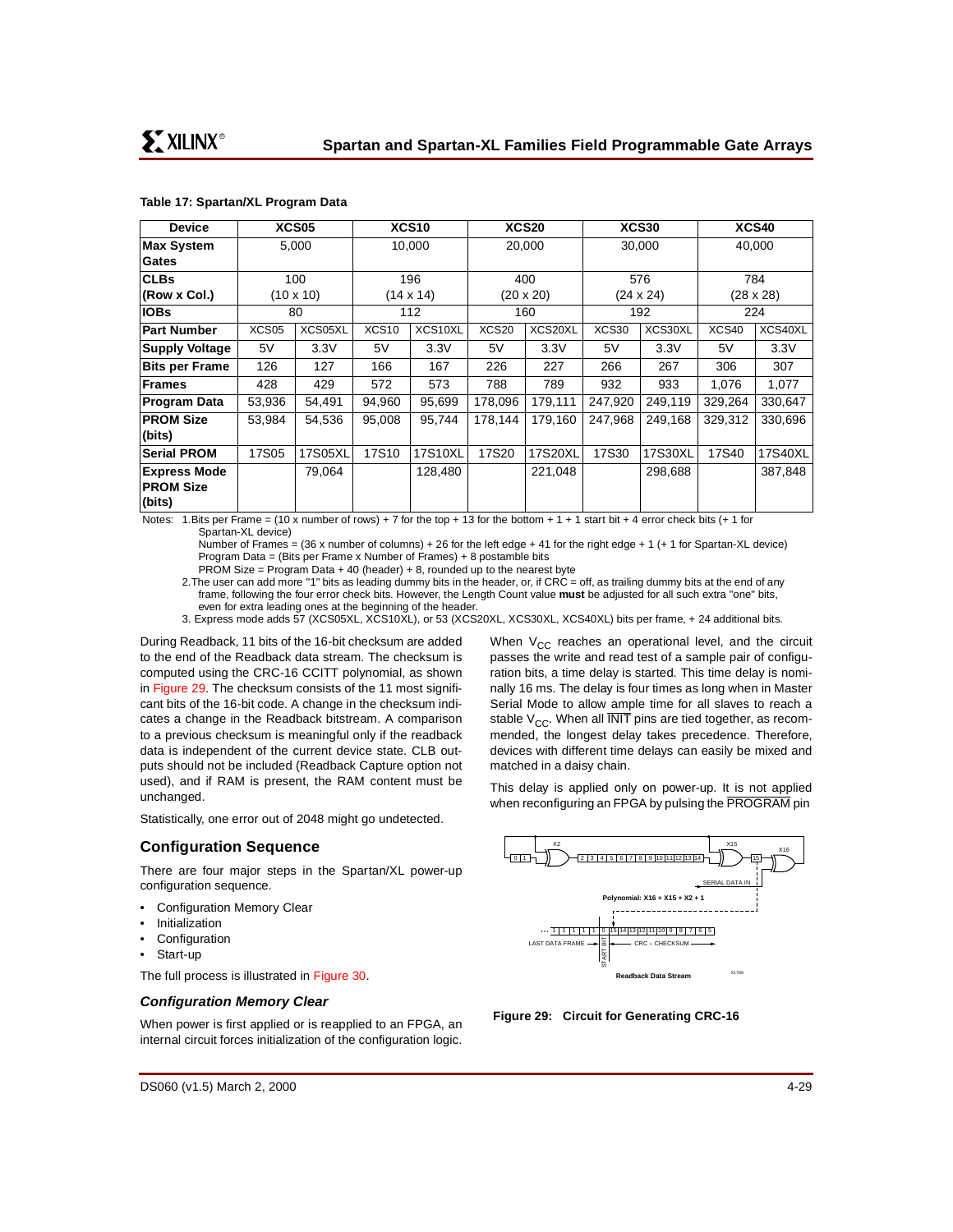

<span id="page-29-0"></span>

Low. During this time delay, or as long as the PROGRAM input is asserted, the configuration logic is held in a Configuration Memory Clear state. The configuration-memory frames are consecutively initialized, using the internal oscillator.

At the end of each complete pass through the frame addressing, the power-on time-out delay circuitry and the level of the PROGRAM pin are tested. If neither is asserted, the logic initiates one additional clearing of the configuration frames and then tests the INIT input.

### **Initialization**

During initialization and configuration, user pins HDC, LDC, INIT and DONE provide status outputs for the system interface. The outputs LDC, INIT and DONE are held Low and HDC is held High starting at the initial application of power.

The open drain **INIT** pin is released after the final initialization pass through the frame addresses. There is a deliberate delay before a Master-mode device recognizes an inactive INIT. Two internal clocks after the INIT pin is recognized as High, the device samples the MODE pin to determine the configuration mode. The appropriate interface lines become active and the configuration preamble and data can be loaded.

## **Configuration**

The 0010 preamble code indicates that the following 24 bits represent the length count for serial modes. The length count is the total number of configuration clocks needed to load the complete configuration data. (Four additional configuration clocks are required to complete the configuration process, as discussed below.) After the preamble and the length count have been passed through to any device in the daisy chain, its DOUT is held High to prevent frame start bits from reaching any daisy-chained devices. In Spartan-XL Express mode, the length count bits are ignored, and DOUT is held Low, to disable the next device in the pseudo daisy chain.

A specific configuration bit, early in the first frame of a master device, controls the configuration-clock rate and can increase it by a factor of eight. Therefore, if a fast configuration clock is selected by the bitstream, the slower clock rate is used until this configuration bit is detected.

Each frame has a start field followed by the frame-configuration data bits and a frame error field. If a frame data error is detected, the FPGA halts loading, and signals the error by pulling the open-drain **INIT** pin Low. After all configuration frames have been loaded into an FPGA using a serial mode, DOUT again follows the input data so that the remaining data is passed on to the next device. In Spartan-XL Express mode, when the first device is fully programmed, DOUT goes High to enable the next device in the chain.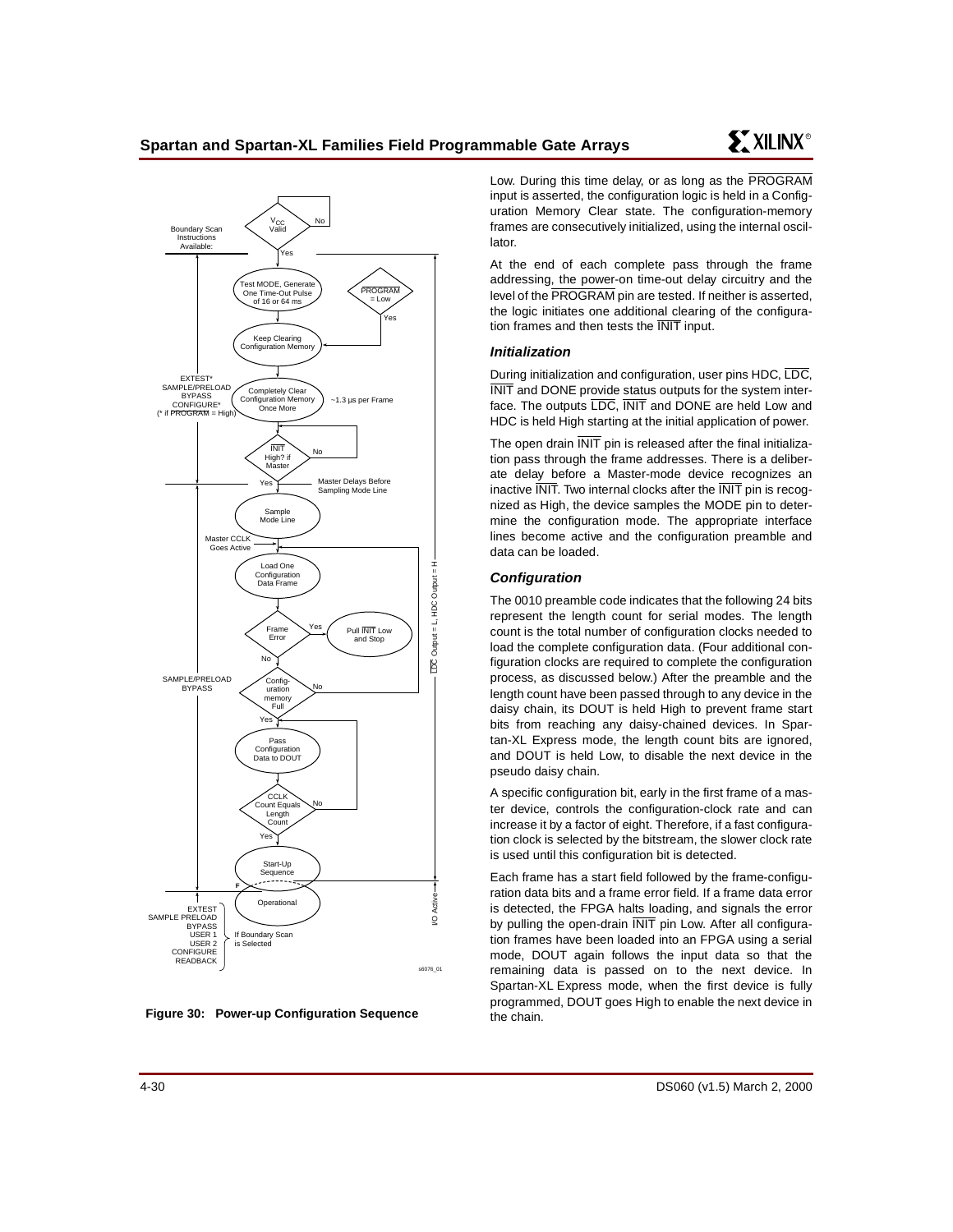## **Delaying Configuration After Power-Up**

There are two methods of delaying configuration after power-up: put a logic Low on the PROGRAM input, or pull the bidirectional INIT pin Low, using an open-collector (open-drain) driver. (See [Figure 30 on page 30.](#page-29-0))

A Low on the PROGRAM input is the more radical approach, and is recommended when the power-supply rise time is excessive or poorly defined. As long as PRO-GRAM is Low, the FPGA keeps clearing its configuration memory. When PROGRAM goes High, the configuration memory is cleared one more time, followed by the beginning of configuration, provided the INIT input is not externally held Low. Note that a Low on the PROGRAM input automatically forces a Low on the INIT output. The Spartan/XL PROGRAM pin has a permanent weak pull-up. Avoid holding PROGRAM Low for more than 500 µs.

Using an open-collector or open-drain driver to hold INIT Low before the beginning of configuration causes the FPGA to wait after completing the configuration memory clear operation. When INIT is no longer held Low externally, the device determines its configuration mode by capturing the state of the Mode pins, and is ready to start the configuration process. A master device waits up to an additional 300 µs to make sure that any slaves in the optional daisy chain have seen that INIT is High.

## <span id="page-30-0"></span>**Configuration Through the Boundary Scan Pins**

Spartan/XL devices can be configured through the boundary scan pins. The basic procedure is as follows:

- Power up the FPGA with  $\overline{\text{INIT}}$  held Low (or drive the PROGRAM pin Low for more than 300 ns followed by a High while holding **INIT** Low). Holding **INIT** Low allows enough time to issue the CONFIG command to the FPGA. The pin can be used as I/O after configuration if a resistor is used to hold INIT Low.
- Issue the CONFIG command to the TMS input
- Wait for **INIT** to go High
- Sequence the boundary scan Test Access Port to the SHIFT-DR state
- Toggle TCK to clock data into TDI pin.

The user must account for all TCK clock cycles after INIT goes High, as all of these cycles affect the Length Count compare.

For more detailed information, refer to the Xilinx application note, "Boundary Scan in FPGA Devices." This application note applies to Spartan and Spartan-XL devices.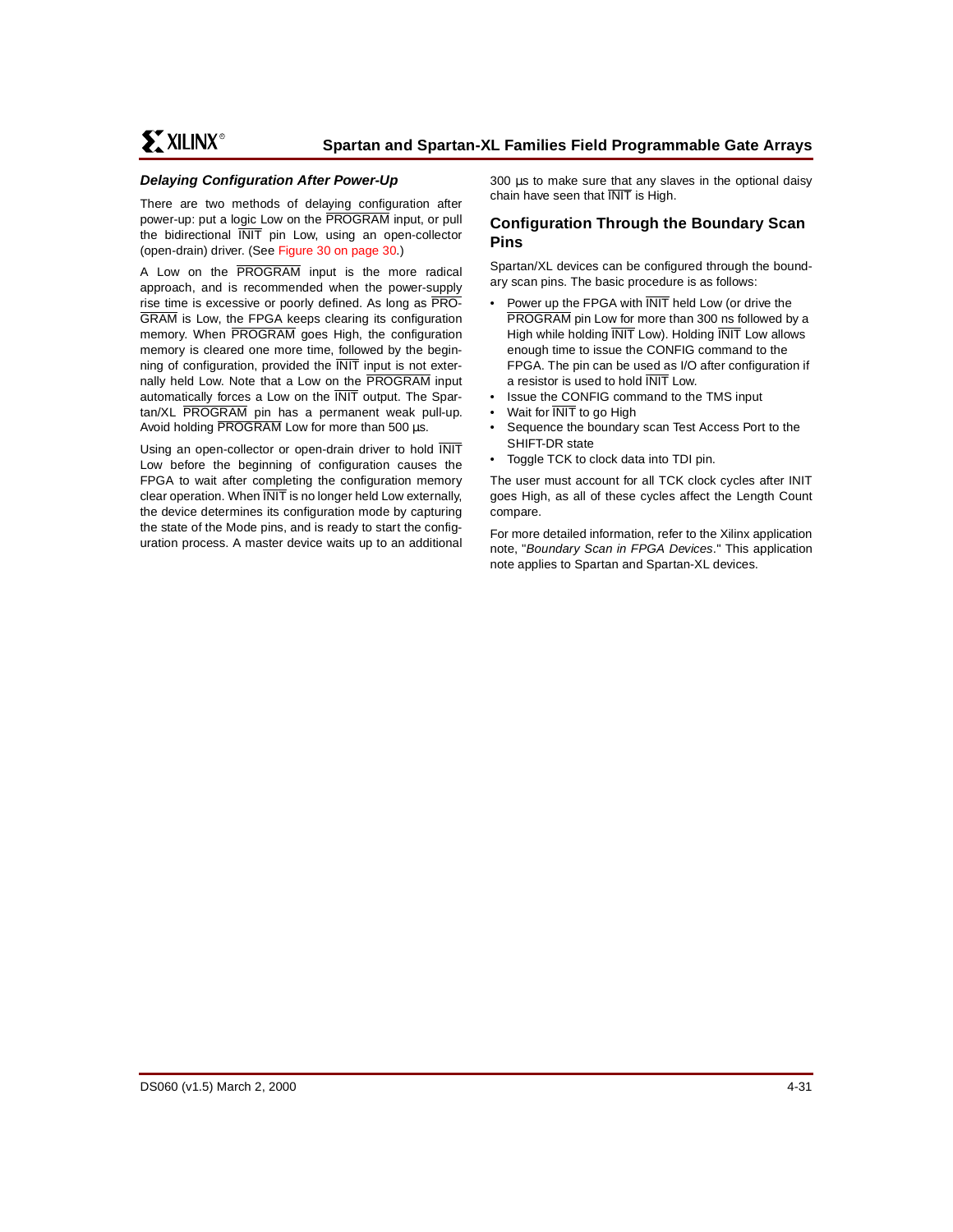

<span id="page-31-0"></span>**Figure 31: Readback Schematic Example** 

## **Readback**

The user can read back the content of configuration memory and the level of certain internal nodes without interfering with the normal operation of the device.

Readback not only reports the downloaded configuration bits, but can also include the present state of the device, represented by the content of all flip-flops and latches in CLBs and IOBs, as well as the content of function generators used as RAMs.

Readback of Spartan-XL Express mode bitstreams results in data that does not resemble the original bitstream, because the bitstream format differs from other modes.

Spartan/XL Readback does not use any dedicated pins, but uses four internal nets (RDBK.TRIG, RDBK.DATA, RDBK.RIP and RDBK.CLK) that can be routed to any IOB. To access the internal Readback signals, instantiate the READBACK library symbol and attach the appropriate pad symbols, as shown in [Figure 31.](#page-31-0)

After Readback has been initiated by a Low-to-High transition on RDBK.TRIG, the RDBK.RIP (Read In Progress) output goes High on the next rising edge of RDBK.CLK. Subsequent rising edges of this clock shift out Readback data on the RDBK.DATA net.

Readback data does not include the preamble, but starts with five dummy bits (all High) followed by the Start bit (Low) of the first frame. The first two data bits of the first frame are always High.

Each frame ends with four error check bits. They are read back as High. The last seven bits of the last frame are also read back as High. An additional Start bit (Low) and an 11-bit Cyclic Redundancy Check (CRC) signature follow, before RDBK.RIP returns Low.

## **Readback Options**

Readback options are: Readback Capture, Readback Abort, and Clock Select. They are set with the bitstream generation software.

#### **Readback Capture**

When the Readback Capture option is selected, the \ data stream includes sampled values of CLB and IOB signals. The rising edge of RDBK.TRIG latches the inverted values of the four CLB outputs, the IOB output flip-flops and the input signals I1 and I2. Note that while the bits describing configuration (interconnect, function generators, and RAM content) are not inverted, the CLB and IOB output signals are inverted. RDBK.TRIG is located in the lower-left corner of the device.

When the Readback Capture option is not selected, the values of the capture bits reflect the configuration data originally written to those memory locations. If the RAM capability of the CLBs is used, RAM data are available in Readback, since they directly overwrite the F and G function-table configuration of the CLB.

#### **Readback Abort**

When the Readback Abort option is selected, a High-to-Low transition on RDBK.TRIG terminates the Readback operation and prepares the logic to accept another trigger.

After an aborted Readback, additional clocks (up to one Readback clock per configuration frame) may be required to re-initialize the control logic. The status of Readback is indicated by the output control net RDBK.RIP. RDBK.RIP is High whenever a readback is in progress.

#### **Clock Select**

CCLK is the default clock. However, the user can insert another clock on RDBK.CLK. Readback control and data are clocked on rising edges of RDBK.CLK. If Readback must be inhibited for security reasons, the Readback control nets are simply not connected. RDBK.CLK is located in the lower right chip corner.

#### **Violating the Maximum High and Low Time Specification for the Readback Clock**

The Readback clock has a maximum High and Low time specification. In some cases, this specification cannot be met. For example, if a processor is controlling Readback, an interrupt may force it to stop in the middle of a readback. This necessitates stopping the clock, and thus violating the specification.

The specification is mandatory only on clocking data at the end of a frame prior to the next start bit. The transfer mechanism will load the data to a shift register during the last six clock cycles of the frame, prior to the start bit of the following frame. This loading process is dynamic, and is the source of the maximum High and Low time requirements.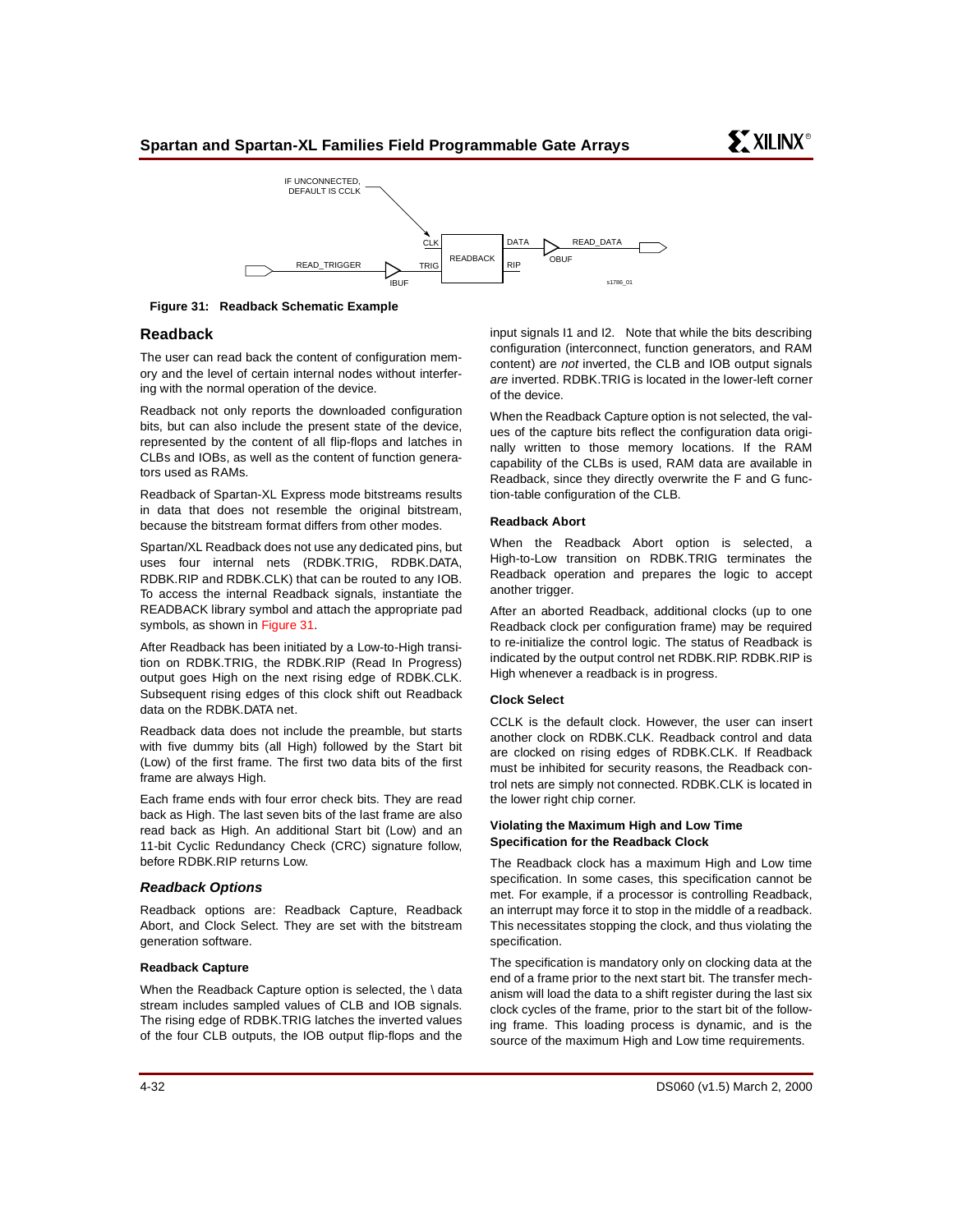**ST XILINX<sup>®</sup>** 

Therefore, the specification only applies to the six clock cycles prior to and including any start bit, including the clocks before the first start bit in the Readback data stream. At other times, the frame data is already in the register and the register is not dynamic. Thus, it can be shifted out just like a regular shift register.

The user must precisely calculate the location of the Readback data relative to the frame. The system must keep track of the position within a data frame, and disable interrupts before frame boundaries. Frame lengths and data formats are listed in [Table 16](#page-27-0) and [Table 17](#page-28-0).

### **Readback with the XChecker Cable**

The XChecker Universal Download/Readback Cable and Logic Probe uses the readback feature for bitstream verification. It can also display selected internal signals on the computer screen, acting as a low-cost in-circuit emulator.

### **Readback Switching Characteristic Guidelines**

Testing of the switching parameters is modeled after testing methods specified by MIL-M-38510/605. All devices are 100% functionally tested. Internal timing parameters are not measured directly. They are derived from benchmark timing patterns that are taken at device introduction, prior to any process improvements.

The following guidelines reflect worst-case values over the recommended operating conditions.



#### **Spartan and Spartan-XL Readback**

|           | <b>Description</b>                             |   | Symbol                      | Min | Max | <b>Units</b> |
|-----------|------------------------------------------------|---|-----------------------------|-----|-----|--------------|
| rdbk.TRIG | rdbk.TRIG setup to initiate and abort Readback |   | <sup>I</sup> RTRC           | 200 |     | ns           |
|           | rdbk.TRIG hold to initiate and abort Readback  | 2 | <sup>I</sup> RCRT           | 50  |     | ns           |
| rdclk.1   | rdbk.DATA delay                                |   | <sup>I</sup> RCRD           |     | 250 | ns           |
|           | rdbk.RIP delay                                 | 6 | RCRR <sup>I</sup>           |     | 250 | ns           |
|           | High time                                      | 5 | RCH                         | 250 | 500 | ns           |
|           | Low time                                       | 4 | $\mathsf{T}_{\mathsf{RCL}}$ | 250 | 500 | ns           |

Note 1: Timing parameters apply to all speed grades.

Note 2: If rdbk.TRIG is High prior to Finished, Finished will trigger the first Readback.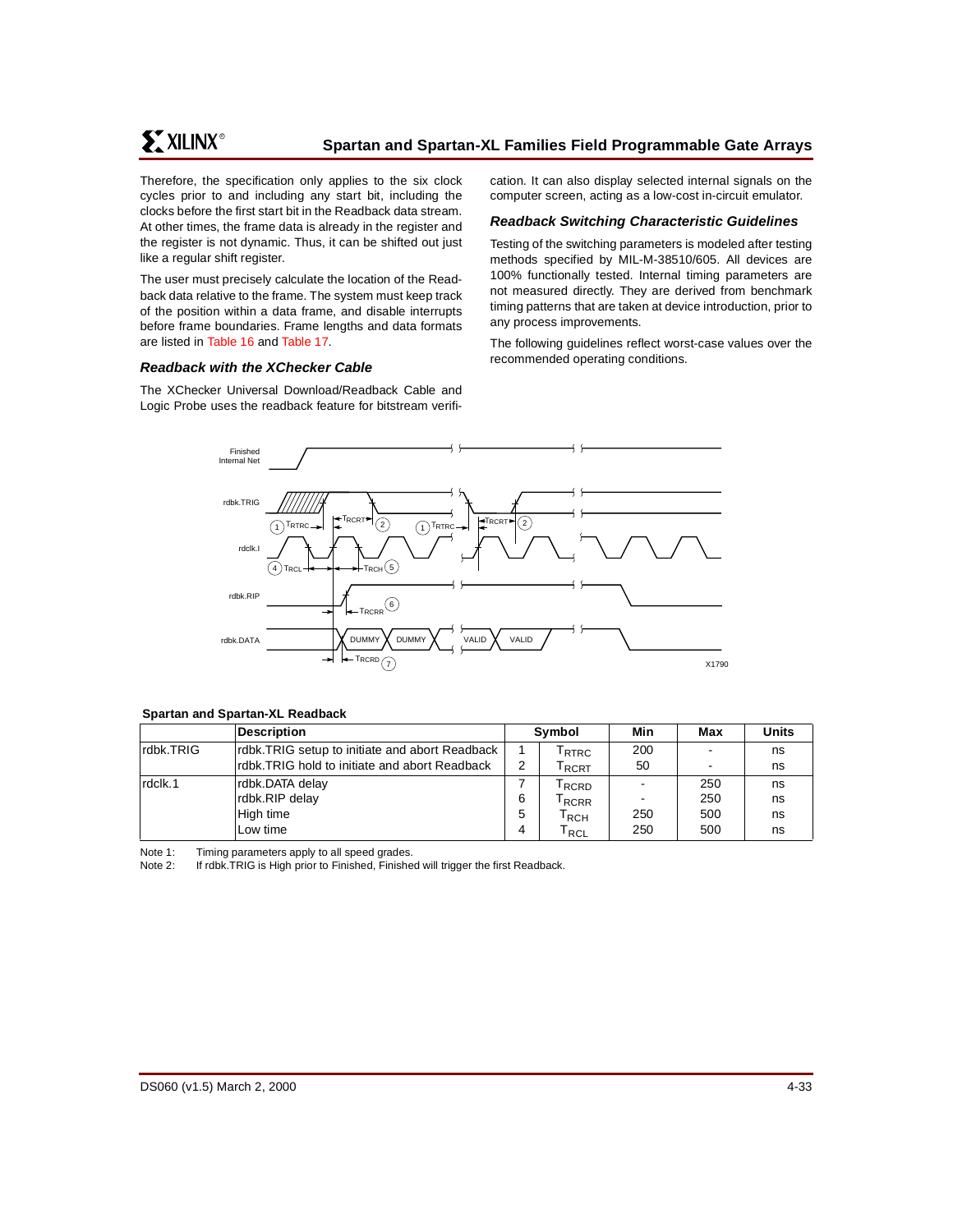# **Configuration Switching Characteristics**



## **Master Mode**

| <b>Description</b>         | Symbol                      | Min | Max  | <b>Units</b>         |
|----------------------------|-----------------------------|-----|------|----------------------|
| Power-on Reset             | $\mathsf{I}_{\mathsf{POR}}$ | 40  | 130  | ms                   |
| <b>Program Latency</b>     | T <sub>PI</sub>             | 30  | 200  | us per<br>CLB column |
| CCLK (output) Delay        | Тісск                       | 40  | 250  | μs                   |
| CCLK (output) Period, slow | l cclk                      | 640 | 2000 | ns                   |
| CCLK (output) Period, fast | l CCLK                      | 80  | 250  | ns                   |

## **Slave Mode**

| <b>Description</b>             | Symbol            | Min | Max | <b>Units</b>         |
|--------------------------------|-------------------|-----|-----|----------------------|
| Power-on Reset                 | $I_{\text{POR}}$  | 10  | 33  | ms                   |
| <b>Program Latency</b>         | Т <sub>PI</sub>   | 30  | 200 | us per<br>CLB column |
| CCLK (input) Delay (required)  | <sup>I</sup> ICCK |     |     | μs                   |
| CCLK (input) Period (required) | <sup>I</sup> CCLK | 80  |     | ns                   |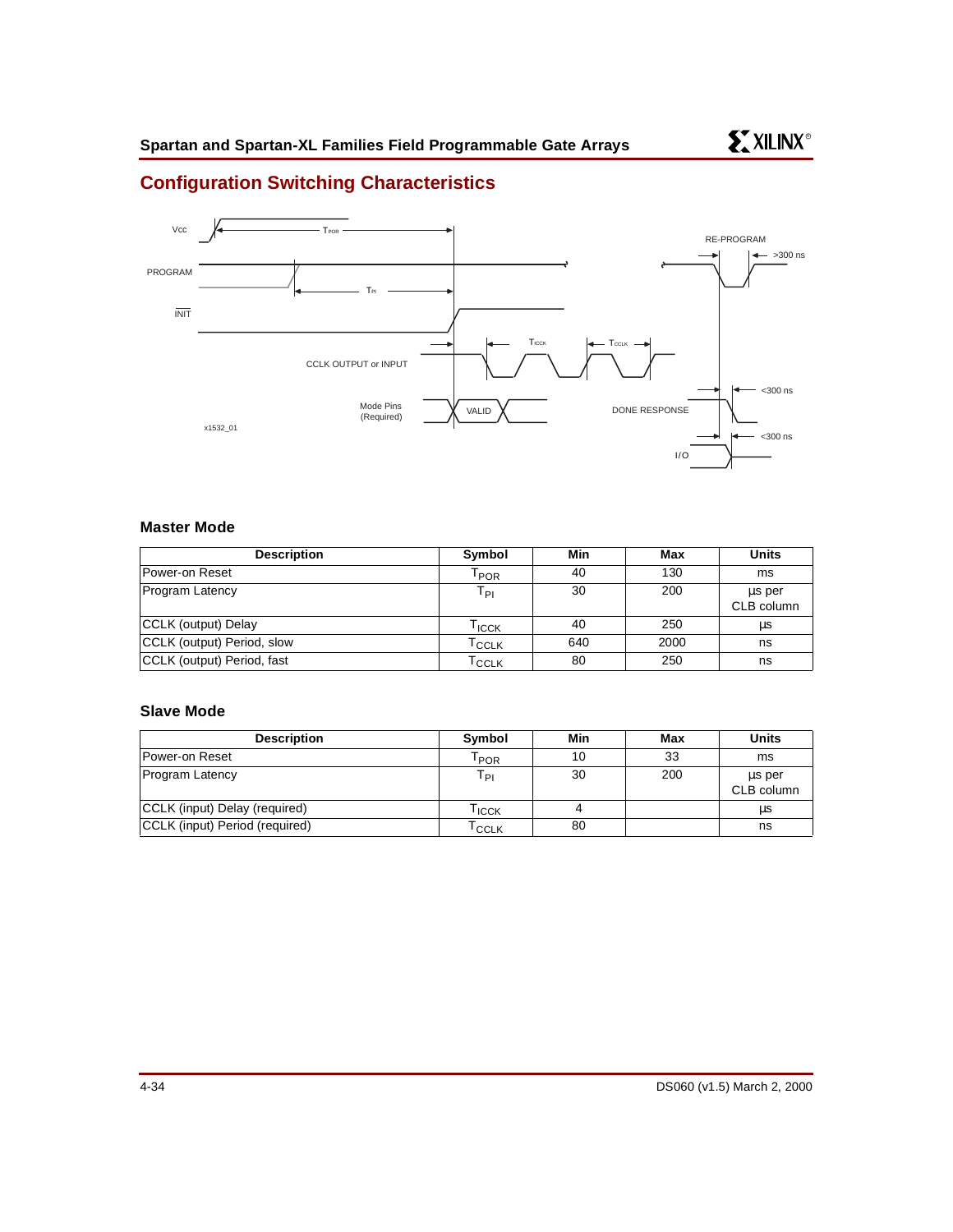# **Spartan Detailed Specifications**

## **Definition of Terms**

In the following tables, some specifications may be designated as Advance or Preliminary. These terms are defined as follows:

**Advance:** Initial estimates based on simulation and/or extrapolation from other speed grades, devices, or families. Values are subject to change. Use as estimates, not for production.

**Preliminary:** Based on preliminary characterization. Further changes are not expected.

**Unmarked:** Specifications not identified as either Advance or Preliminary are to be considered Final.

Notwithstanding the definition of the above terms, all specifications are subject to change without notice.

Except for pin-to-pin input and output parameters, the AC parameter delay specifications included in this document are derived from measuring internal test patterns. All specifications are representative of worst-case supply voltage and junction temperature conditions. The parameters included are common to popular designs and typical applications.

## **Spartan Absolute Maximum Ratings1**

| Symbol                      | <b>Description</b>                                        | Value                          | <b>Units</b>    |    |  |
|-----------------------------|-----------------------------------------------------------|--------------------------------|-----------------|----|--|
| $V_{\rm CC}$                | Supply voltage relative to GND                            |                                |                 |    |  |
| $V_{IN}$                    | Input voltage relative to GND (Note 2, 3)                 | $-0.5$ to $V_{\text{CC}}$ +0.5 | V               |    |  |
| $\rm v_{\rm \tau s}$        | Voltage applied to 3-state output (Note 2, 3)             | $-0.5$ to $V_{CC}$ +0.5        |                 |    |  |
| $\mathsf{r}_{\texttt{STG}}$ | Storage temperature (ambient)                             |                                | $-65$ to $+150$ | °C |  |
| $\mathsf{T}_{\mathsf{SOL}}$ | Maximum soldering temperature (10s $@$ 1/16 in. = 1.5 mm) | $+260$                         | °C              |    |  |
| T,                          | Junction temperature                                      | Plastic packages               | $+125$          | °C |  |

Note 1: Stresses beyond those listed under Absolute Maximum Ratings may cause permanent damage to the device. These are stress ratings only, and functional operation of the device at these or any other conditions beyond those listed under Operating Conditions is not implied. Exposure to Absolute Maximum Ratings conditions for extended periods of time may affect device reliability.

2: Maximum DC overshoot (above  $V_{CC}$ ) or undershoot (below GND) must be limited to either 0.5V or 10 mA, whichever is easier to achieve.

3: Maximum AC (during transitions) conditions are as follows; the device pins may undershoot to –2.0V or overshoot to + 7.0V, provided this overshoot or undershoot lasts no more than 11 ns with a forcing current no greater than 100 mA.

# **Spartan Recommended Operating Conditions**

| Symbol              | <b>Description</b>                                                                | Min                | Max  | <b>Units</b> |              |
|---------------------|-----------------------------------------------------------------------------------|--------------------|------|--------------|--------------|
| $\overline{V_{CC}}$ | Supply voltage relative to GND, $T_1 = 0^\circ \text{C}$ to +85 $^\circ \text{C}$ | Commercial         | 4.75 | 5.25         | V            |
|                     | Supply voltage relative to GND, $T_{\perp} = -40^{\circ}$ C to +100°C             | Industrial         | 4.5  | 5.5          |              |
| $V_{IH}$            | High-level input voltage                                                          | <b>TTL</b> inputs  | 2.0  | $V_{\rm CC}$ |              |
|                     |                                                                                   | <b>CMOS</b> inputs | 70%  | 100%         | $V_{\rm CC}$ |
| $V_{IL}$            | Low-level input voltage                                                           | <b>TTL</b> inputs  |      | 0.8          | V            |
|                     |                                                                                   | <b>CMOS</b> inputs |      | 20%          | $V_{\rm CC}$ |
| $T_{IN}$            | Input signal transition time                                                      |                    |      | 250          | ns           |

Note 1: At junction temperatures above those listed as Recommended Operating Conditions, all delay parameters increase by 0.35% per °C.

Note 2: Input and output measurement thresholds are: 1.5V for TTL and 2.5V for CMOS.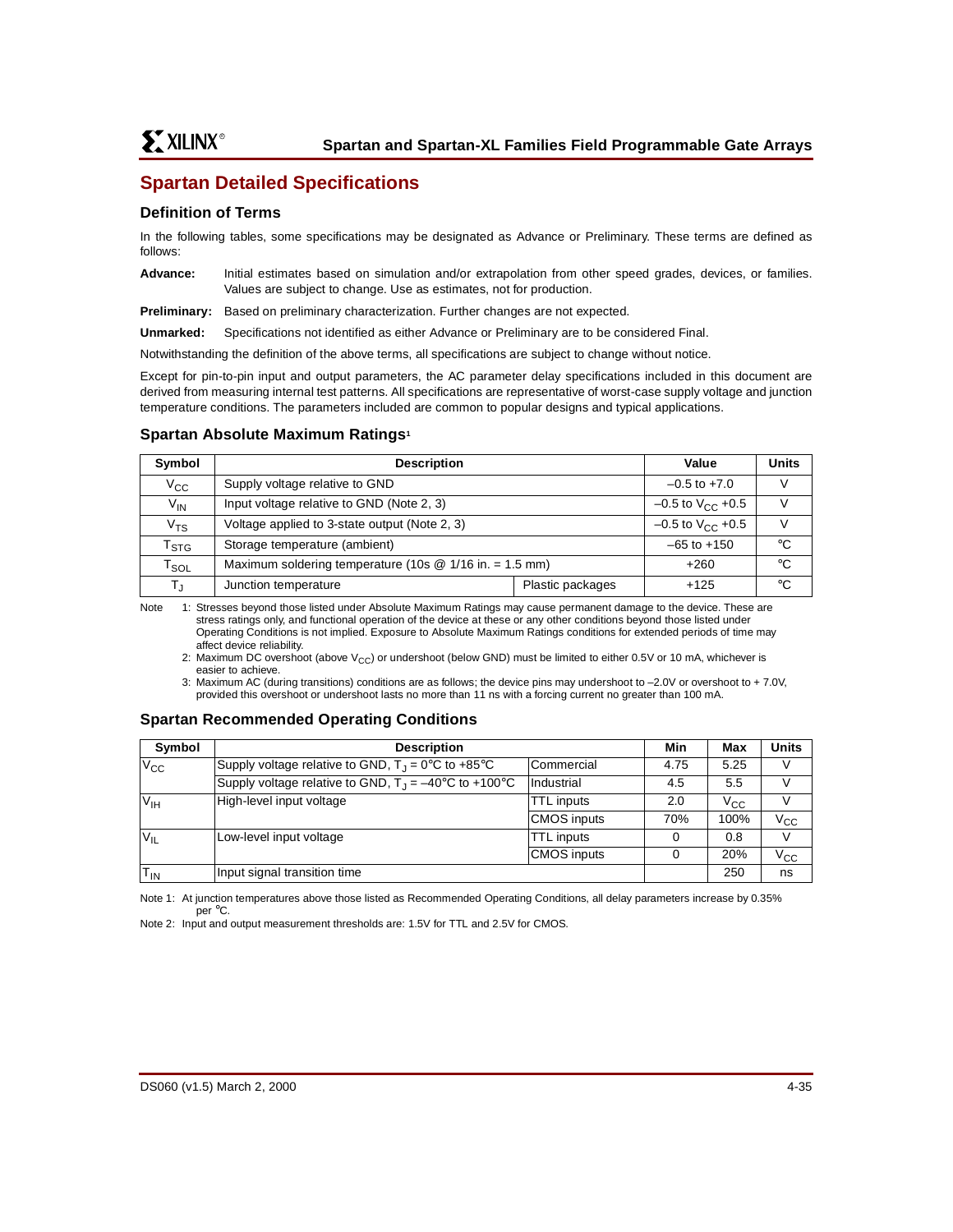| Symbol                | <b>Description</b>                                                                   |                     | Min                | Max   | <b>Units</b> |
|-----------------------|--------------------------------------------------------------------------------------|---------------------|--------------------|-------|--------------|
| <b>V<sub>OH</sub></b> | High-level output voltage $\circledR$ I <sub>OH</sub> = -4.0 mA, V <sub>CC</sub> min | <b>TTL</b> outputs  | 2.4                |       | V            |
|                       | High-level output voltage $\circledR$ I <sub>OH</sub> = -1.0 mA, V <sub>CC</sub> min | <b>CMOS</b> outputs | $V_{\rm CC}$ – 0.5 |       | V            |
| $V_{OL}$              | Low-level output voltage $\circledR$ $I_{\Omega}$ = 12.0 mA, V <sub>CC</sub> min     | <b>TTL</b> outputs  |                    | 0.4   | V            |
|                       | (Note 1)                                                                             | <b>CMOS outputs</b> |                    | 0.4   | V            |
| $I_{CCO}$             | Quiescent FPGA supply current (Note 2)                                               | <b>Commercial</b>   |                    | 3.0   | mA           |
|                       |                                                                                      | Industrial          |                    | 6.0   | mA           |
|                       | Input or output leakage current                                                      |                     | $-10$              | $+10$ | μA           |
| $\frac{I_L}{C_{IN}}$  | Input capacitance (sample tested)                                                    |                     |                    | 10    | pF           |
| $I_{RPU}$             | Pad pull-up (when selected) $\omega$ V <sub>IN</sub> = 0V (sample tested)            |                     |                    | 0.25  | mA           |
| $I_{RPD}$             | Pad pull-down (when selected) $\circledR$ V <sub>IN</sub> = 5V (sample tested)       |                     | 0.02               |       | mA           |

## <span id="page-35-0"></span>**Spartan DC Characteristics Over Operating Conditions**

Note 1: With 50% of the outputs simultaneously sinking 12 mA, up to a maximum of 64 pins.

Note 2: With no output current loads, no active input pull-up resistors, all package pins at  $V_{CC}$  or GND, and the FPGA configured with a Tie option.

## **Spartan Global Buffer Switching Characteristic Guidelines**

Testing of the switching parameters is modeled after testing methods specified by MIL-M-38510/605. All devices are 100% functionally tested. Internal timing parameters are derived from measuring internal test patterns. Listed below are representative values where one global clock input drives one vertical clock line in each accessible column, and where all accessible IOB and CLB flip-flops are clocked by the global clock net.

When fewer vertical clock lines are connected, the clock distribution is faster; when multiple clock lines per column are driven from the same global clock, the delay is longer. For more specific, more precise, and worst-case guaranteed data, reflecting the actual routing structure, use the values provided by the static timing analyzer (TRCE in the Xilinx Development System) and back-annotated to the simulation netlist. These path delays, provided as a guideline, have been extracted from the static timing analyzer report. All timing parameters assume worst-case operating conditions (supply voltage and junction temperature).

|                                                   |          | <b>Speed Grade</b> | -4  | -3  | <b>Units</b> |
|---------------------------------------------------|----------|--------------------|-----|-----|--------------|
| <b>Description</b>                                | Symbol   | <b>Device</b>      | Max | Max |              |
| From pad through Primary buffer, to any clock K   | $T_{PG}$ | XCS05              | 2.0 | 4.0 | ns           |
|                                                   |          | XCS <sub>10</sub>  | 2.4 | 4.3 | ns           |
|                                                   |          | XCS <sub>20</sub>  | 2.8 | 5.4 | ns           |
|                                                   |          | XCS30              | 3.2 | 5.8 | ns           |
|                                                   |          | XCS40              | 3.5 | 6.4 | ns           |
| From pad through Secondary buffer, to any clock K | $T_{SG}$ | XCS05              | 2.5 | 4.4 | ns           |
|                                                   |          | XCS <sub>10</sub>  | 2.9 | 4.7 | ns           |
|                                                   |          | XCS <sub>20</sub>  | 3.3 | 5.8 | ns           |
|                                                   |          | XCS30              | 3.6 | 6.2 | ns           |
|                                                   |          | XCS40              | 3.9 | 6.7 | ns           |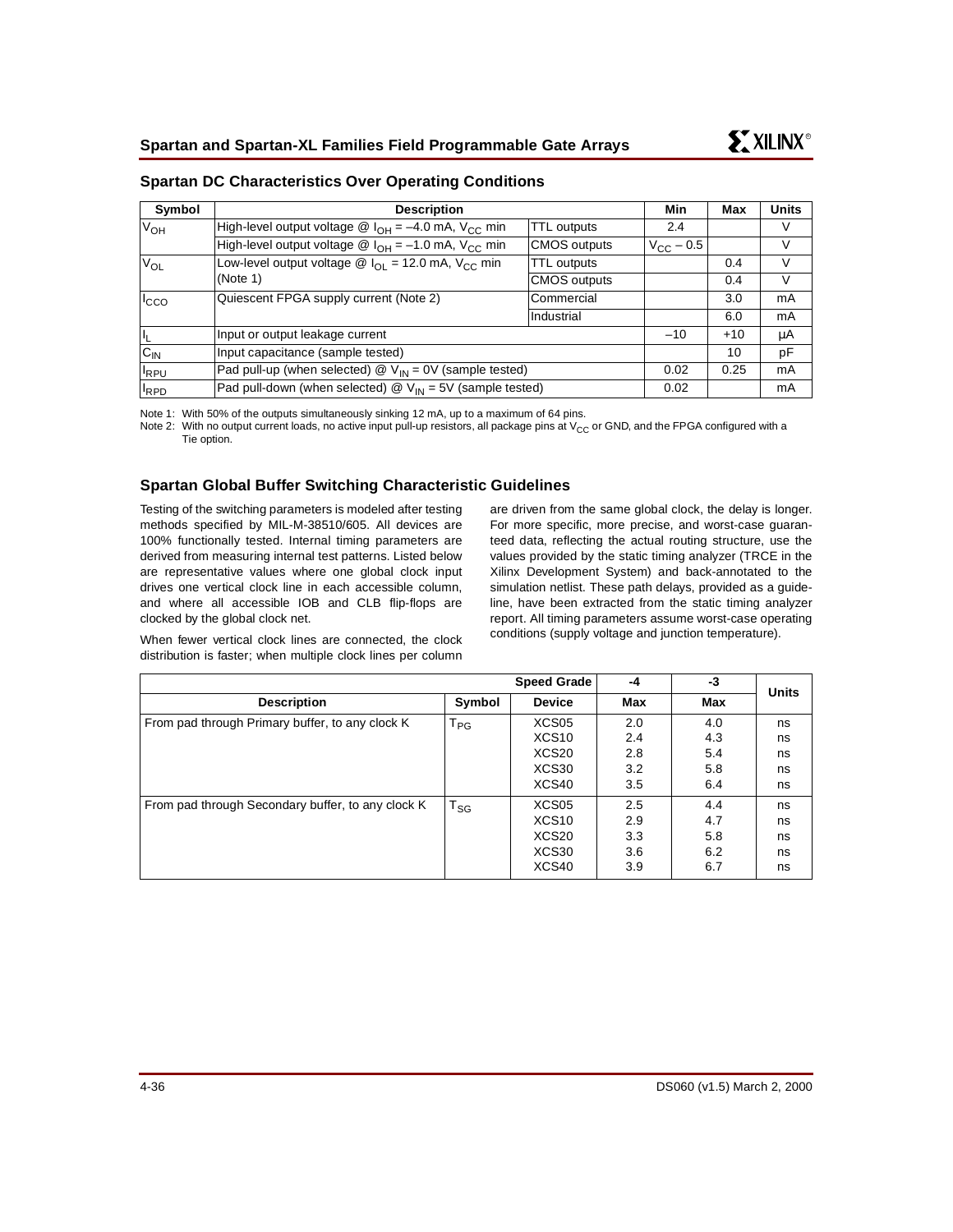# **Spartan CLB Switching Characteristic Guidelines**

Testing of switching parameters is modeled after testing methods specified by MIL-M-38510/605. All devices are 100% functionally tested. Internal timing parameters are derived from measuring internal test patterns. Listed below are representative values. For more specific, more precise, and worst-case guaranteed data, use the values reported by the static timing analyzer (TRCE in the Xilinx Development System) and back-annotated to the simulation netlist. All timing parameters assume worst-case operating conditions (supply voltage and junction temperature). Values apply to all Spartan devices and expressed in nanoseconds unless otherwise noted.

| <b>Speed Grade</b>                                               |                              |      | $-4$                                             |      | $-3$ | <b>Units</b> |
|------------------------------------------------------------------|------------------------------|------|--------------------------------------------------|------|------|--------------|
| <b>Description</b>                                               | Symbol                       | Min  | Max                                              | Min  | Max  |              |
| <b>Clocks</b>                                                    |                              |      |                                                  |      |      |              |
| Clock High time                                                  | $T_{CH}$                     | 3.0  |                                                  | 4.0  |      | ns           |
| Clock Low time                                                   | $\mathsf{T}_{\mathsf{CL}}$   | 3.0  |                                                  | 4.0  |      | ns           |
| <b>Combinatorial Delays</b>                                      |                              |      |                                                  |      |      |              |
| F/G inputs to X/Y outputs                                        | $T_{\mathsf{ILO}}$           |      | 1.2                                              |      | 1.6  | ns           |
| F/G inputs via H to X/Y outputs                                  | T <sub>IHO</sub>             |      | 2.0                                              |      | 2.7  | ns           |
| C inputs via H1 via H to X/Y outputs                             | $\mathsf{T}_{\mathsf{HH1O}}$ |      | 1.7                                              |      | 2.2  | ns           |
| <b>CLB Fast Carry Logic</b>                                      |                              |      |                                                  |      |      |              |
| Operand inputs (F1, F2, G1, G4) to COUT                          | <b>TOPCY</b>                 |      | 1.7                                              |      | 2.1  | ns           |
| Add/Subtract input (F3) to C <sub>OUT</sub>                      | <b>TASCY</b>                 |      | 2.8                                              |      | 3.7  | ns           |
| Initialization inputs (F1, F3) to $C_{\text{OUT}}$               | <b>TINCY</b>                 |      | 1.2                                              |      | 1.4  | ns           |
| C <sub>IN</sub> through function generators to X/Y outputs       | $\mathsf{T}_{\mathsf{SUM}}$  |      | 2.0                                              |      | 2.6  | ns           |
| C <sub>IN</sub> to C <sub>OUT</sub> , bypass function generators | Т <sub>ВҮР</sub>             |      | 0.5                                              |      | 0.6  | ns           |
| <b>Sequential Delays</b>                                         |                              |      |                                                  |      |      |              |
| Clock K to Flip-Flop outputs Q                                   | $T_{CKQ}$                    |      | 2.1                                              |      | 2.8  | ns           |
| Setup Time before Clock K                                        |                              |      |                                                  |      |      |              |
| F/G inputs                                                       | $T_{\text{ICK}}$             | 1.8  |                                                  | 2.4  |      | ns           |
| F/G inputs via H                                                 | Т <sub>ІНСК</sub>            | 2.9  |                                                  | 3.9  |      | ns           |
| C inputs via H1 through H                                        | T <sub>HH1CK</sub>           | 2.3  |                                                  | 3.3  |      | ns           |
| C inputs via DIN                                                 | $T_{\sf DICK}$               | 1.3  |                                                  | 2.0  |      | ns           |
| C inputs via EC                                                  | $\mathsf{T}_{\mathsf{ECCK}}$ | 2.0  |                                                  | 2.6  |      | ns           |
| C inputs via S/R, going Low (inactive)                           | $T_{RCK}$                    | 2.5  |                                                  | 4.0  |      | ns           |
| <b>Hold Time after Clock K</b>                                   |                              |      |                                                  |      |      |              |
| All Hold times, all devices                                      |                              | 0.0  |                                                  | 0.0  |      | ns           |
| <b>Set/Reset Direct</b>                                          |                              |      |                                                  |      |      |              |
| Width (High)                                                     | $\mathsf{T}_{\mathsf{RPW}}$  | 3.0  |                                                  | 4.0  |      | ns           |
| Delay from C inputs via S/R, going High to Q                     | T <sub>RIO</sub>             |      | 3.0                                              |      | 4.0  | ns           |
| <b>Global Set/Reset</b>                                          |                              |      |                                                  |      |      |              |
| Minimum GSR pulse width                                          | <b>T</b> <sub>MRW</sub>      | 11.5 |                                                  | 13.5 |      | ns           |
| Delay from GSR input to any Q                                    | $T_{MRQ}$                    |      | See page 42 for $T_{\rm RRI}$ values per device. |      |      |              |
| <b>Toggle Frequency (MHz)</b>                                    | F <sub>TOG</sub>             |      | 166                                              |      | 125  | <b>MHz</b>   |
| (for export control purposes)                                    |                              |      |                                                  |      |      |              |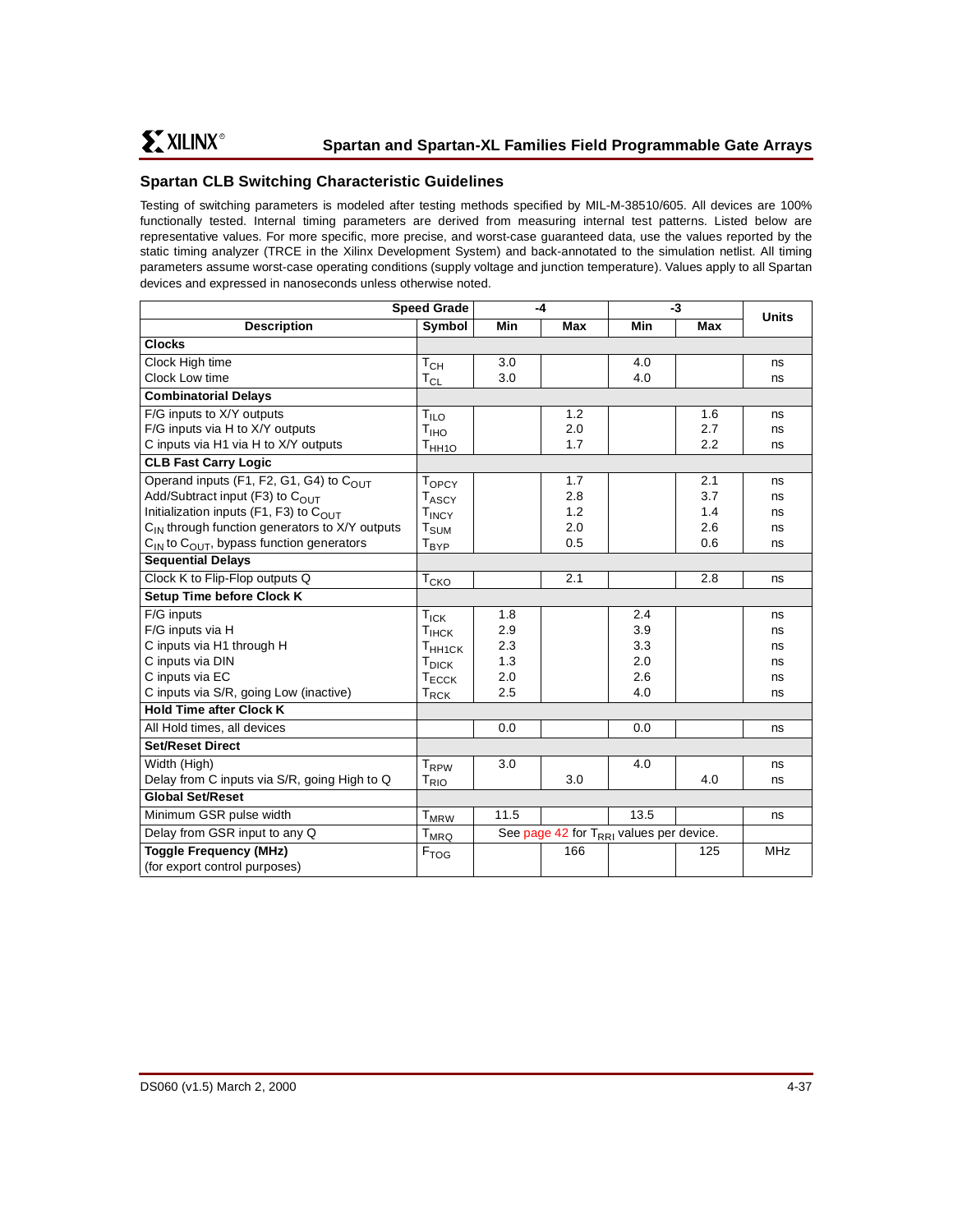

# **Spartan CLB RAM Synchronous (Edge-Triggered) Write Operation Guidelines**

Testing of switching parameters is modeled after testing methods specified by MIL-M-38510/605. All devices are 100% functionally tested. Internal timing parameters are derived from measuring internal test patterns. Listed below are representative values. For more specific, more precise, and worst-case guaranteed data, use the values reported by the static timing analyzer (TRCE in the Xilinx Development System) and back-annotated to the simulation netlist. All timing parameters assume worst-case operating conditions (supply voltage and junction temperature). Values apply to all Spartan devices and are expressed in nanoseconds unless otherwise noted.

| <b>Single Port RAM</b>                               |              | <b>Speed Grade</b>                    | $-4$       |            | $-3$         |            | <b>Units</b> |
|------------------------------------------------------|--------------|---------------------------------------|------------|------------|--------------|------------|--------------|
|                                                      | <b>Size</b>  | Symbol                                | <b>Min</b> | Max        | Min          | <b>Max</b> |              |
| <b>Write Operation</b>                               |              |                                       |            |            |              |            |              |
| Address write cycle time (clock K period)            | 16x2<br>32x1 | $T_{WCS}$<br><b>T</b> <sub>WCTS</sub> | 8.0<br>8.0 |            | 11.6<br>11.6 |            | ns<br>ns     |
| Clock K pulse width (active edge)                    | 16x2<br>32x1 | $T_{WPS}$<br><b>T</b> <sub>WPTS</sub> | 4.0<br>4.0 |            | 5.8<br>5.8   |            | ns<br>ns     |
| Address setup time before clock K                    | 16x2<br>32x1 | $T_{\rm ASS}$<br>$T_{\text{ASTS}}$    | 1.5<br>1.5 |            | 2.0<br>2.0   |            | ns<br>ns     |
| Address hold time after clock K                      | 16x2<br>32x1 | $T_{AHS}$<br>$T_{AHTS}$               | 0.0<br>0.0 |            | 0.0<br>0.0   |            | ns<br>ns     |
| DIN setup time before clock K                        | 16x2<br>32x1 | $T_{DSS}$<br><b>T</b> <sub>DSTS</sub> | 1.5<br>1.5 |            | 2.7<br>1.7   |            | ns<br>ns     |
| DIN hold time after clock K                          | 16x2<br>32x1 | T <sub>DHS</sub><br>T <sub>DHTS</sub> | 0.0<br>0.0 |            | 0.0<br>0.0   |            | ns<br>ns     |
| WE setup time before clock K                         | 16x2<br>32x1 | $T_{WSS}$<br>T <sub>WSTS</sub>        | 1.5<br>1.5 |            | 1.6<br>1.6   |            | ns<br>ns     |
| WE hold time after clock K                           | 16x2<br>32x1 | $T_{WHS}$<br><b>T</b> <sub>WHTS</sub> | 0.0<br>0.0 |            | 0.0<br>0.0   |            | ns<br>ns     |
| Data valid after clock K                             | 16x2<br>32x1 | T <sub>wos</sub><br>T <sub>WOTS</sub> |            | 6.5<br>7.0 |              | 7.9<br>9.3 | ns<br>ns     |
| <b>Read Operation</b>                                |              |                                       |            |            |              |            |              |
| Address read cycle time                              | 16x2<br>32x1 | $T_{RC}$<br>$T_{\text{RCT}}$          | 2.6<br>3.8 |            | 2.6<br>3.8   |            | ns<br>ns     |
| Data Valid after address change (no Write<br>Enable) | 16x2<br>32x1 | $T_{ILO}$<br>T <sub>IHO</sub>         |            | 1.2<br>2.0 |              | 1.6<br>2.7 | ns<br>ns     |
| Address setup time before clock K                    | 16x2<br>32x1 | $T_{ICK}$<br>$T_{IHCK}$               | 1.8<br>2.9 |            | 2.4<br>3.9   |            | ns<br>ns     |

Note: Timing for 16 x 1 RAM option is identical to 16 x 2 RAM timing.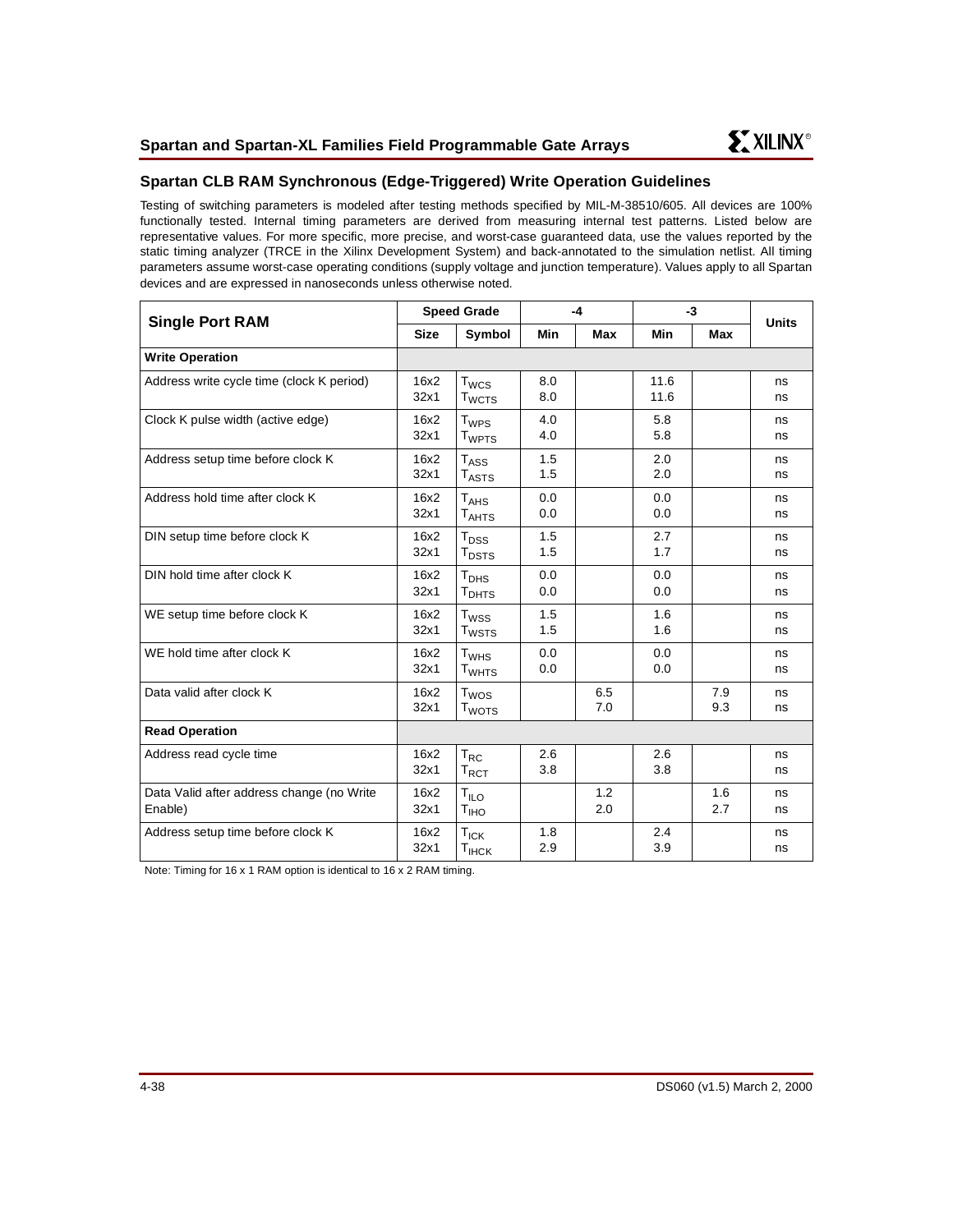# **Spartan CLB RAM Synchronous (Edge-Triggered) Write Operation Guidelines (continued)**

Testing of switching parameters is modeled after testing methods specified by MIL-M-38510/605. All devices are 100% functionally tested. Internal timing parameters are derived from measuring internal test patterns. Listed below are representative values. For more specific, more precise, and worst-case guaranteed data, use the values reported by the static timing analyzer (TRCE in the Xilinx Development System) and back-annotated to the simulation netlist. All timing parameters assume worst-case operating conditions (supply voltage and junction temperature). Values apply to all Spartan devices and are expressed in nanoseconds unless otherwise noted.

| <b>Dual Port RAM</b>                      |      | <b>Speed Grade</b>                |     | -4  |      | -3  |              |
|-------------------------------------------|------|-----------------------------------|-----|-----|------|-----|--------------|
|                                           |      | Symbol                            | Min | Max | Min  | Max | <b>Units</b> |
| <b>Write Operation</b>                    |      |                                   |     |     |      |     |              |
| Address write cycle time (clock K period) | 16x1 | $T_{\scriptsize{\textsf{WCDS}}}$  | 8.0 |     | 11.6 |     | ns           |
| Clock K pulse width (active edge)         | 16x1 | T <sub>WPDS</sub>                 | 4.0 |     | 5.8  |     | ns           |
| Address setup time before clock K         | 16x1 | $\mathsf{T}_{\mathsf{ASDS}}$      | 1.5 |     | 2.1  |     | ns           |
| Address hold time after clock K           | 16x1 | $\mathsf{\Gamma}_{\mathsf{AHDS}}$ | 0.0 |     | 0.0  |     | ns           |
| DIN setup time before clock K             | 16x1 | $\mathsf{T}_\mathsf{DSDS}$        | 1.5 |     | 1.6  |     | ns           |
| DIN hold time after clock K               | 16x1 | I <sub>DHDS</sub>                 | 0.0 |     | 0.0  |     | ns           |
| WE setup time before clock K              | 16x1 | <b>T</b> wsps                     | 1.5 |     | 1.6  |     | ns           |
| WE hold time after clock K                | 16x1 | T <sub>WHDS</sub>                 | 0.0 |     | 0.0  |     | ns           |
| Data valid after clock K                  | 16x1 | wops                              |     | 6.5 |      | 7.0 | ns           |

Note 1: Read Operation timing for 16 x 1 dual-port RAM option is identical to 16 x 2 single-port RAM timing.

# **Spartan CLB RAM Synchronous (Edge-Triggered) Write Timing**



# **Single Port** Dual Port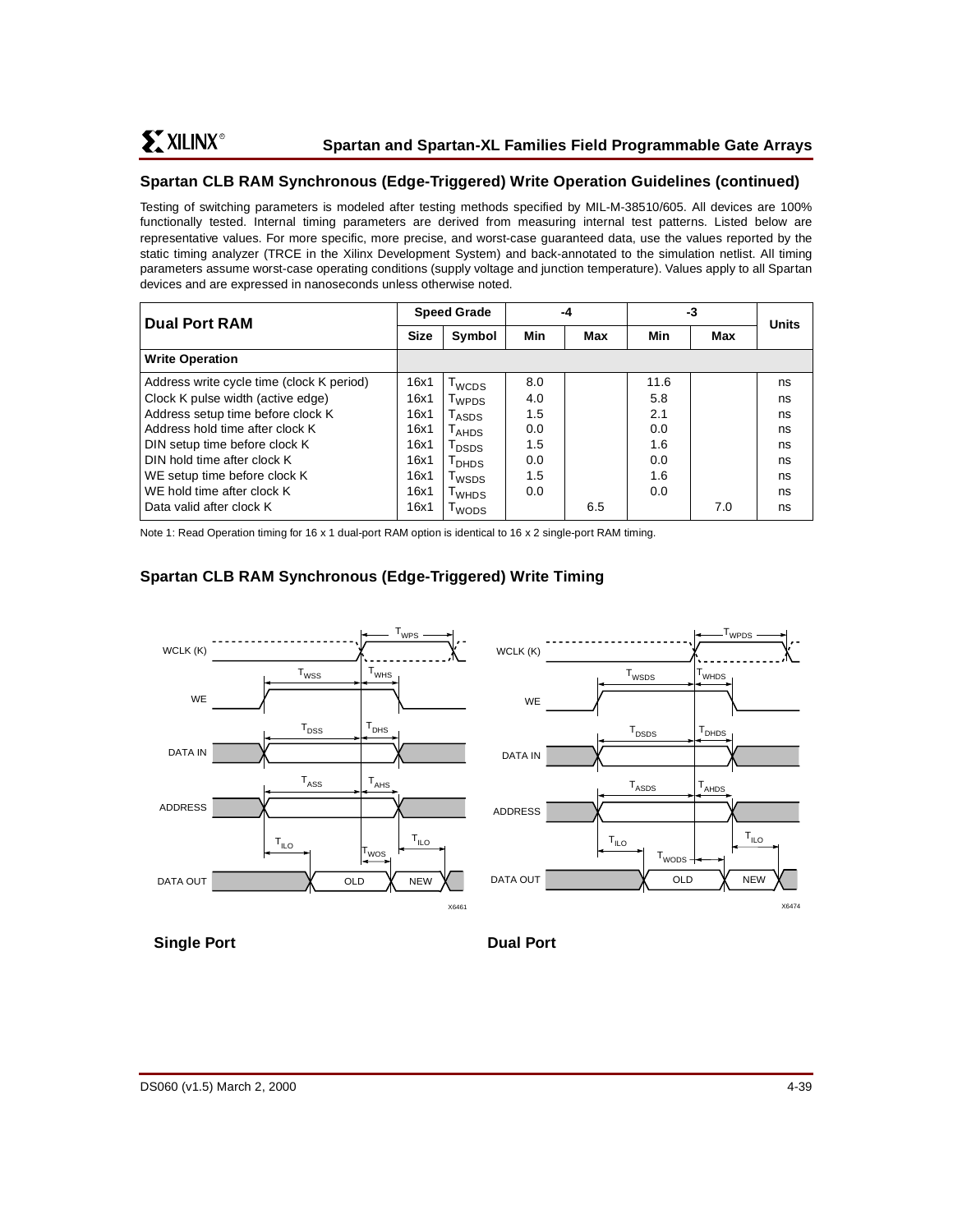## **Spartan Pin-to-Pin Output Parameter Guidelines**

Testing of switching parameters is modeled after testing methods specified by MIL-M-38510/605. All devices are 100% functionally tested. Pin-to-pin timing parameters are derived from measuring external and internal test patterns and are guaranteed over worst-case operating conditions (supply voltage and junction temperature). Listed below are representative values for typical pin locations and normal clock loading. For more specific, more precise, and worst-case guaranteed data, reflecting the actual routing structure, use the values provided by the static timing analyzer (TRCE in the Xilinx Development System) and back-annotated to the simulation netlist. These path delays, provided as a guideline, have been extracted from the static timing analyzer report.

## **Spartan Output Flip-Flop, Clock-to-Out**

|                                                |                                | <b>Speed Grade</b>                     | $-4$       | $-3$       | <b>Units</b> |
|------------------------------------------------|--------------------------------|----------------------------------------|------------|------------|--------------|
| <b>Description</b>                             | Symbol                         | <b>Device</b>                          | Max        | <b>Max</b> |              |
| Global Primary Clock to TTL Output using OFF   |                                |                                        |            |            |              |
| Fast                                           | <b>TICKOF</b>                  | XCS <sub>05</sub><br>XCS <sub>10</sub> | 5.3<br>5.7 | 8.7<br>9.1 | ns<br>ns     |
|                                                |                                | XCS <sub>20</sub>                      | 6.1        | 9.3        | ns           |
|                                                |                                | XCS30                                  | 6.5        | 9.4        | ns           |
|                                                |                                | XCS40                                  | 6.8        | 10.2       | ns           |
| <b>Slew-rate limited</b>                       | <b>T<sub>ICKO</sub></b>        | XCS05                                  | 9.0        | 11.5       | ns           |
|                                                |                                | XCS <sub>10</sub>                      | 9.4        | 12.0       | ns           |
|                                                |                                | XCS <sub>20</sub>                      | 9.8        | 12.2       | ns           |
|                                                |                                | XCS30                                  | 10.2       | 12.8       | ns           |
|                                                |                                | XCS40                                  | 10.5       | 12.8       | ns           |
| Global Secondary Clock to TTL Output using OFF |                                |                                        |            |            |              |
| Fast                                           | $\mathsf{T}_{\mathsf{ICKSOF}}$ | XCS05                                  | 5.8        | 9.2        | ns           |
|                                                |                                | XCS <sub>10</sub>                      | 6.2        | 9.6        | ns           |
|                                                |                                | XCS <sub>20</sub>                      | 6.6        | 9.8        | ns           |
|                                                |                                | XCS30                                  | 7.0        | 9.9        | ns           |
|                                                |                                | XCS40                                  | 7.3        | 10.7       | ns           |
| <b>Slew-rate limited</b>                       | T <sub>ICKSO</sub>             | XCS <sub>05</sub>                      | 9.5        | 12.0       | ns           |
|                                                |                                | XCS <sub>10</sub>                      | 9.9        | 12.5       | ns           |
|                                                |                                | XCS <sub>20</sub>                      | 10.3       | 12.7       | ns           |
|                                                |                                | XCS30                                  | 10.7       | 13.2       | ns           |
|                                                |                                | XCS40                                  | 11.0       | 14.3       | ns           |
| Delay Adder for CMOS Outputs Option            |                                |                                        |            |            |              |
| Fast                                           | T <sub>CMOSOF</sub>            | All devices                            | 0.8        | 1.0        | ns           |
| <b>Slew-rate Limited</b>                       | T <sub>CMOSO</sub>             | All devices                            | 1.5        | 2.0        | ns           |

OFF = Output Flip-Flop

Note 1: Listed above are representative values where one global clock input drives one vertical clock line in each accessible column, and where all accessible IOB and CLB flip-flops are clocked by the global clock net.

Note 2: Output timing is measured at ~50% V<sub>CC</sub> threshold with 50 pF external capacitive load. For different loads, see [Figure 32](#page-39-0).

#### **Capacitive Load Factor**

[Figure 32](#page-39-0) shows the relationship between I/O output delay and load capacitance. It allows a user to adjust the specified output delay if the load capacitance is different than 50 pF. For example, if the actual load capacitance is 120 pF, add 2.5 ns to the specified delay. If the load capacitance is 20 pF, subtract 0.8 ns from the specified output delay. [Figure 32](#page-39-0) is usable over the specified operating conditions of voltage and temperature and is independent of the output slew rate control.

#### <span id="page-39-0"></span>**Figure 32: Delay Factor at Various Capacitive Loads**

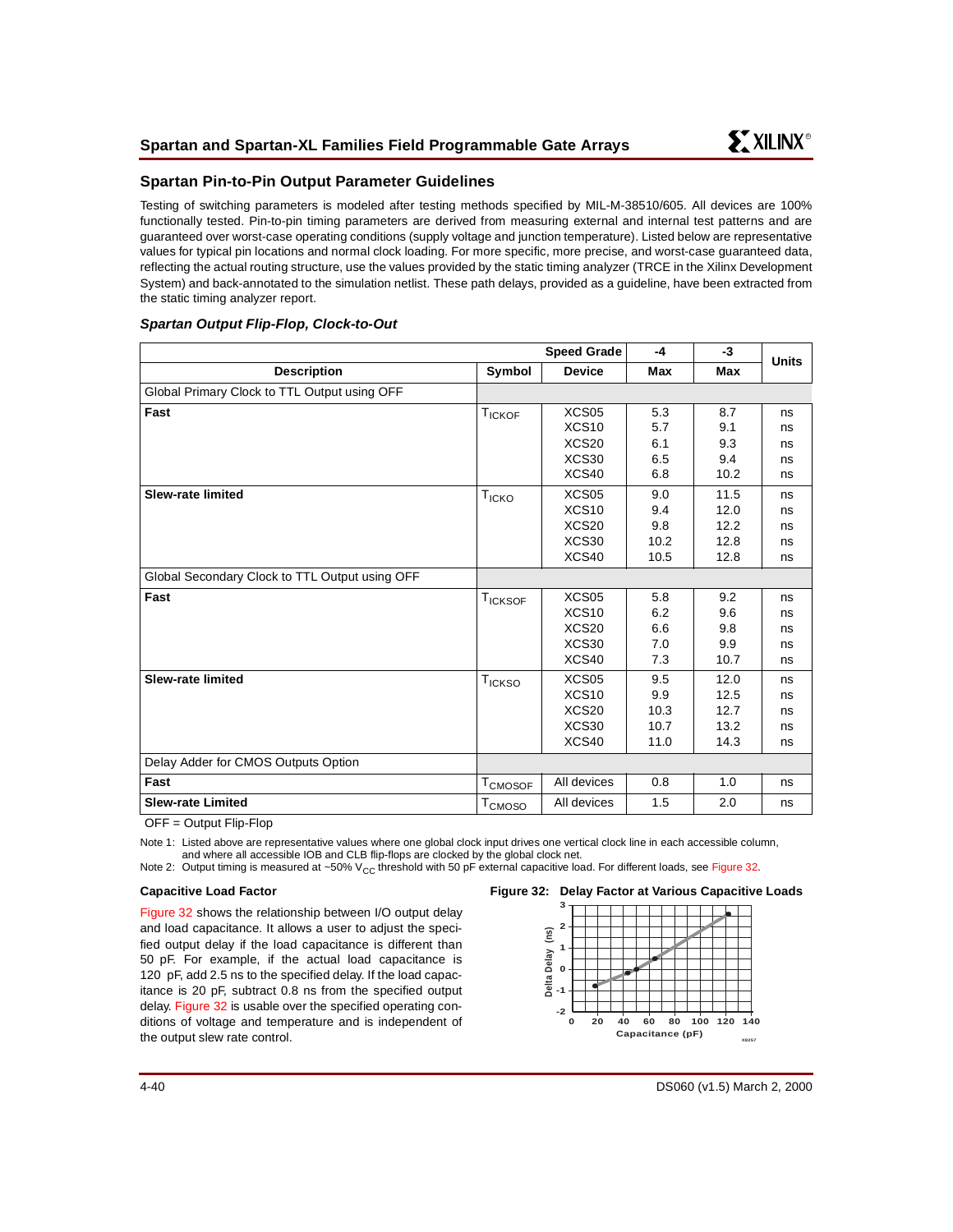# <span id="page-40-0"></span>**Spartan Pin-to-Pin Input Parameter Guidelines**

Testing of switching parameters is modeled after testing methods specified by MIL-M-38510/605. All devices are 100% functionally tested. Pin-to-pin timing parameters are derived from measuring external and internal test patterns and are guaranteed over worst-case operating conditions (supply voltage and junction temperature). Listed below are representative values for typical pin locations and normal clock loading.

### **Spartan Primary and Secondary Setup and Hold**

|                                                      | <b>Speed Grade</b>                                       |                   | -4        | -3        | <b>Units</b> |
|------------------------------------------------------|----------------------------------------------------------|-------------------|-----------|-----------|--------------|
| <b>Description</b>                                   | Symbol                                                   | <b>Device</b>     | Min       | Min       |              |
| Input Setup/Hold Times Using Primary Clock and IFF   |                                                          |                   |           |           |              |
| No Delay                                             | T <sub>PSUF</sub> /T <sub>PHF</sub>                      | XCS05             | 1.2 / 1.7 | 1.8 / 2.5 | ns           |
|                                                      |                                                          | XCS <sub>10</sub> | 1.0 / 2.3 | 1.5/3.4   | ns           |
|                                                      |                                                          | XCS <sub>20</sub> | 0.8 / 2.7 | 1.2/4.0   | ns           |
|                                                      |                                                          | XCS30             | 0.6 / 3.0 | 0.9/4.5   | ns           |
|                                                      |                                                          | XCS40             | 0.4 / 3.5 | 0.6 / 5.2 | ns           |
| <b>With Delay</b>                                    | $\mathsf{T}_{\mathsf{PSU}}\!/\!\mathsf{T}_{\mathsf{PH}}$ | XCS <sub>05</sub> | 4.3/0.0   | 6.0 / 0.0 | ns           |
|                                                      |                                                          | XCS <sub>10</sub> | 4.3/0.0   | 6.0 / 0.0 | ns           |
|                                                      |                                                          | XCS <sub>20</sub> | 4.3/0.0   | 6.0 / 0.0 | ns           |
|                                                      |                                                          | XCS30             | 4.3 / 0.0 | 6.0 / 0.0 | ns           |
|                                                      |                                                          | XCS40             | 5.3/0.0   | 6.8 / 0.0 | ns           |
| Input Setup/Hold Times Using Secondary Clock and IFF |                                                          |                   |           |           |              |
| No Delay                                             | ${\rm T}_{\rm SSUF}/{\rm T}_{\rm SHF}$                   | XCS05             | 0.9 / 2.2 | 1.5/3.0   | ns           |
|                                                      |                                                          | XCS <sub>10</sub> | 0.7/2.8   | 1.2 / 3.9 | ns           |
|                                                      |                                                          | XCS <sub>20</sub> | 0.5 / 3.2 | 0.9/4.5   | ns           |
|                                                      |                                                          | XCS30             | 0.3 / 3.5 | 0.6 / 5.0 | ns           |
|                                                      |                                                          | XCS40             | 0.1 / 4.0 | 0.3 / 5.7 | ns           |
| <b>With Delay</b>                                    | ${\sf T}_{\sf SSU}/{\sf T}_{\sf SH}$                     | XCS <sub>05</sub> | 4.0 / 0.0 | 5.7/0.0   | ns           |
|                                                      |                                                          | XCS <sub>10</sub> | 4.0 / 0.0 | 5.7/0.0   | ns           |
|                                                      |                                                          | XCS <sub>20</sub> | 4.0 / 0.5 | 5.7/0.5   | ns           |
|                                                      |                                                          | XCS30             | 4.0 / 0.5 | 5.7/0.5   | ns           |
|                                                      |                                                          | XCS40             | 5.0 / 0.0 | 6.5/0.0   | ns           |

IFF = Input Flip-flop or Latch

Note 1: Setup time is measured with the fastest route and the lightest load. Hold time is measured using the furthest distance and a reference load of one clock pin per IOB/CLB.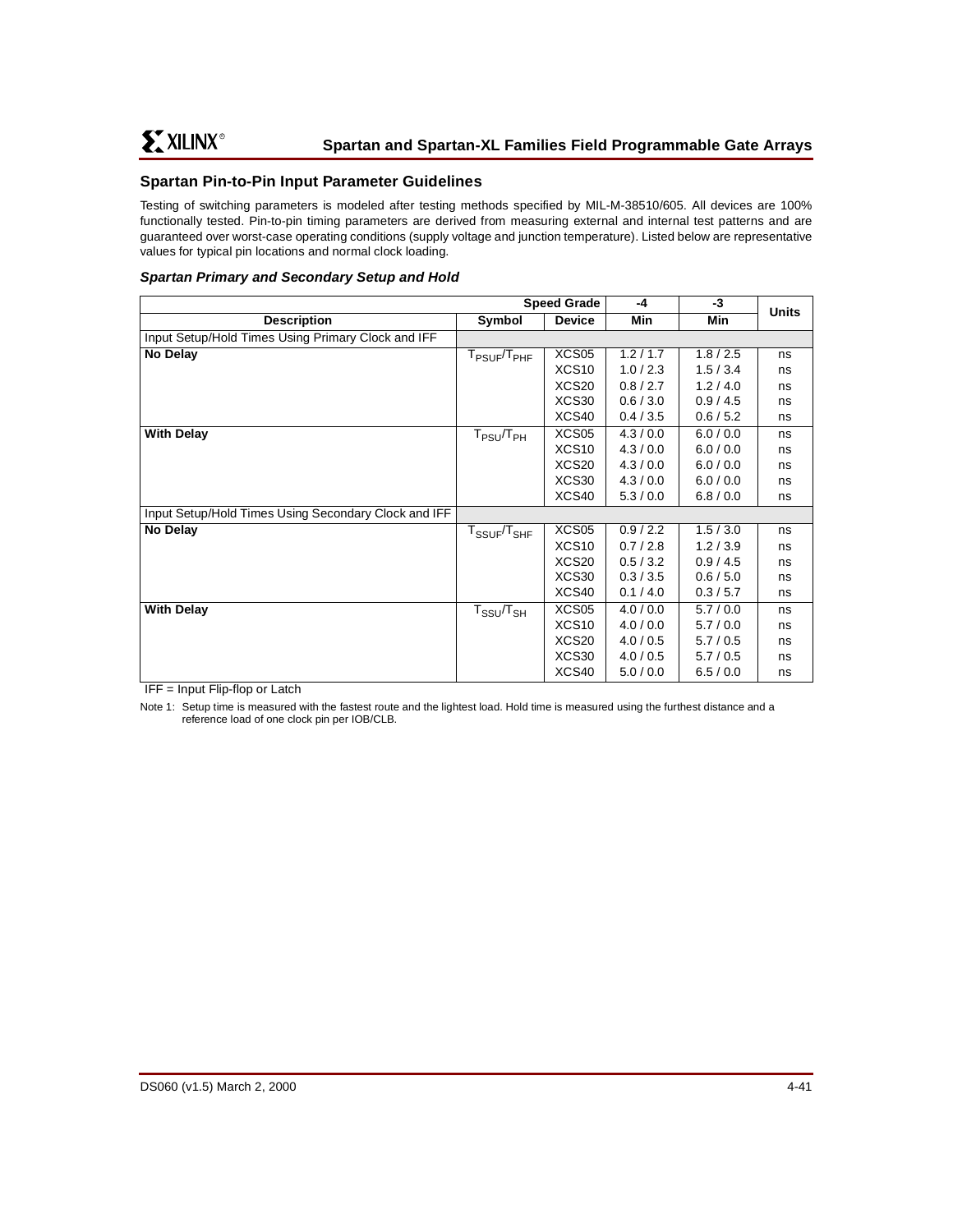## **Spartan IOB Input Switching Characteristic Guidelines**

Testing of switching parameters is modeled after testing methods specified by MIL-M-38510/605. All devices are 100% functionally tested. Internal timing parameters are derived from measuring internal test patterns. Listed below are representative values. For more specific, more precise, and worst-case guaranteed data, use the values reported by the static timing analyzer (TRCE in the Xilinx Development System) and back-annotated to the simulation netlist. These path delays, provided as a guideline, have been extracted from the static timing analyzer report. All timing parameters assume worst-case operating conditions (supply voltage and junction temperature).

|                                                         |                                               | <b>Speed Grade</b> | $-4$ |      | $-3$ |      | <b>Units</b> |
|---------------------------------------------------------|-----------------------------------------------|--------------------|------|------|------|------|--------------|
| <b>Description</b>                                      | Symbol                                        | <b>Device</b>      | Min  | Max  | Min  | Max  |              |
| Setup Times - TTL Inputs (Note 1)                       |                                               |                    |      |      |      |      |              |
| Clock Enable (EC) to Clock (IK), no delay               | $\mathsf{T}_{\mathsf{ECIK}}$                  | All devices        | 1.6  |      | 2.1  |      | ns           |
| Pad to Clock (IK), no delay                             | $\mathsf{T}_{\mathsf{PICK}}$                  | All devices        | 1.5  |      | 2.0  |      | ns           |
| <b>Hold Times</b>                                       |                                               |                    |      |      |      |      |              |
| Clock Enable (EC) to Clock (IK), no delay               | $T_{IKEC}$                                    | All devices        | 0.0  |      | 0.9  |      | ns           |
| All Other Hold Times                                    |                                               | All devices        | 0.0  |      | 0.0  |      | ns           |
| <b>Propagation Delays - TTL Inputs (Note 1)</b>         |                                               |                    |      |      |      |      |              |
| Pad to 11, 12                                           | T <sub>PID</sub>                              | All devices        |      | 1.5  |      | 2.0  | ns           |
| Pad to I1, I2 via transparent input latch, no delay     | $\mathsf{T}_{\mathsf{PLI}}$                   | All devices        |      | 2.8  |      | 3.6  | ns           |
| Clock (IK) to 11, 12 (flip-flop)                        | $T_{IKRI}$                                    | All devices        |      | 2.7  |      | 2.8  | ns           |
| Clock (IK) to I1, I2 (latch enable, active Low)         | T <sub>IKLI</sub>                             | All devices        |      | 3.2  |      | 3.9  | ns           |
| Delay Adder for Input with Delay Option                 |                                               |                    |      |      |      |      |              |
| $T_{\text{ECIKD}} = T_{\text{ECIK}} + T_{\text{Delay}}$ | $T_{Delay}$                                   | XCS05              | 3.6  |      | 4.0  |      | ns           |
| $T_{\text{PICKD}} = T_{\text{PICK}} + T_{\text{Delay}}$ |                                               | XCS <sub>10</sub>  | 3.7  |      | 4.1  |      | ns           |
| $T_{\text{PDLI}} = T_{\text{PLI}} + T_{\text{Delay}}$   |                                               | XCS <sub>20</sub>  | 3.8  |      | 4.2  |      | ns           |
|                                                         |                                               | XCS30              | 4.5  |      | 5.0  |      | ns           |
|                                                         |                                               | XCS40              | 5.5  |      | 5.5  |      | ns           |
| <b>Global Set/Reset</b>                                 |                                               |                    |      |      |      |      |              |
| Minimum GSR pulse width                                 | $T_{MRW}$                                     | All devices        | 11.5 |      | 13.5 |      | ns           |
| Delay from GSR input to any Q                           | $\mathsf{T}_{\mathsf{R}\mathsf{R}\mathsf{I}}$ | XCS <sub>05</sub>  |      | 9.0  |      | 11.3 | ns           |
|                                                         |                                               | XCS <sub>10</sub>  |      | 9.5  |      | 11.9 | ns           |
|                                                         |                                               | XCS <sub>20</sub>  |      | 10.0 |      | 12.5 | ns           |
|                                                         |                                               | XCS30              |      | 10.5 |      | 13.1 | ns           |
|                                                         |                                               | XCS40              |      | 11.0 |      | 13.8 | ns           |

<span id="page-41-0"></span>Note 1: Delay adder for CMOS Inputs option: for -3 speed grade, add 0.4 ns; for -4 speed grade, add 0.2 ns.

Note 2: Input pad setup and hold times are specified with respect to the internal clock (IK). For setup and hold times with respect to the clock inpu[t, see the pin-to-pin parameters in the Pin-to-Pin Input Parameters table.](#page-40-0)

Note 3: Voltage levels of unused pads, bonded or unbonded, must be valid logic levels. Each can be configured with the internal pull-up (default) or pull-down resistor, or configured as a driven output, or can be driven from an external source.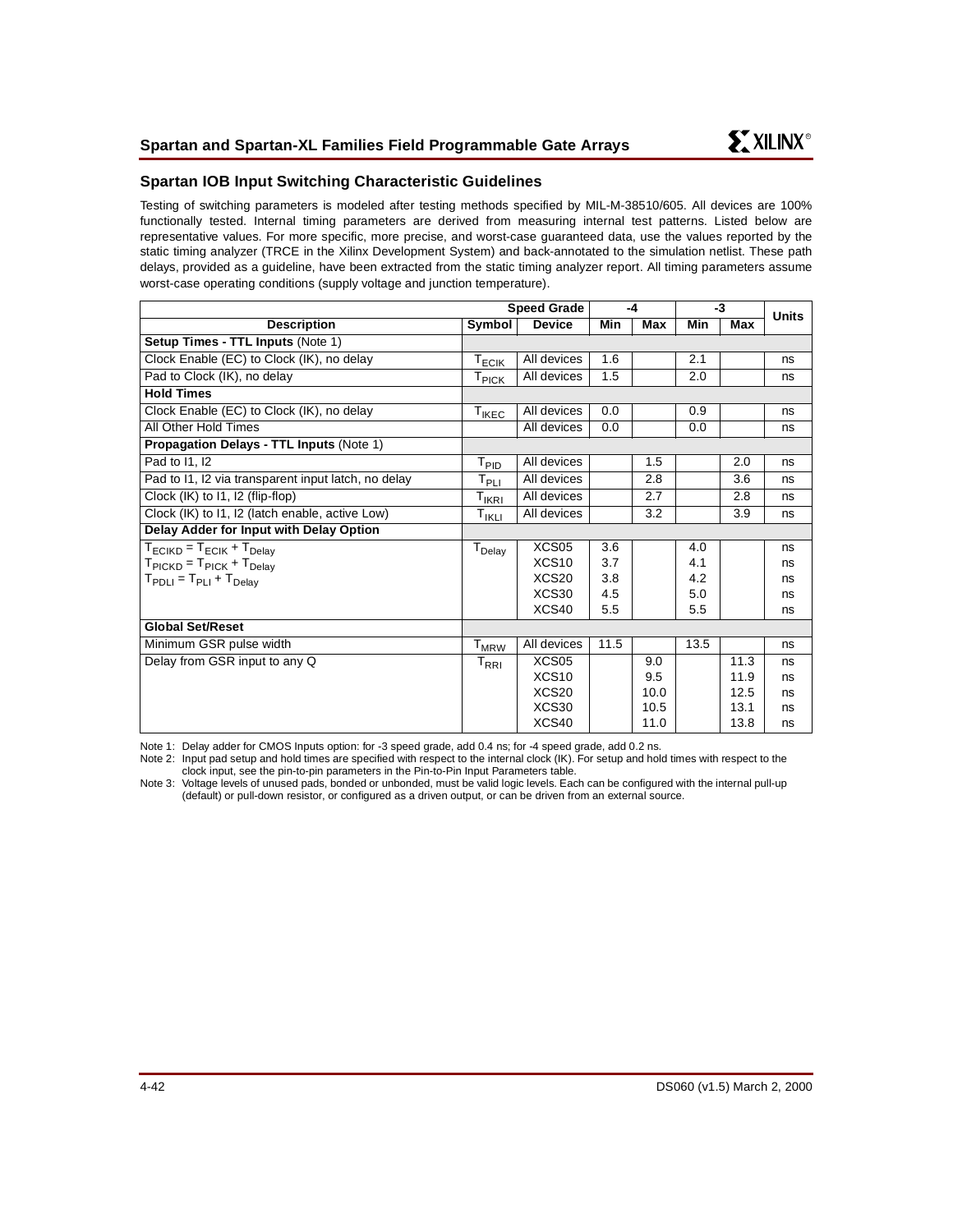# **Spartan IOB Output Switching Characteristic Guidelines**

Testing of switching parameters is modeled after testing methods specified by MIL-M-38510/605. All devices are 100% functionally tested. Internal timing parameters are derived from measuring internal test patterns. Listed below are representative values. For more specific, more precise, and worst-case guaranteed data, use the values reported by the static timing analyzer (TRCE in the Xilinx Development System) and back-annotated to the simulation netlist. These path delays, provided as a guideline, have been extracted from the static timing analyzer report. All timing parameters assume worst-case operating conditions (supply voltage and junction temperature). Values are expressed in nanoseconds unless otherwise noted.

|                                                      |                              | <b>Speed Grade</b> | -4   |      | $-3$ |      | <b>Units</b> |
|------------------------------------------------------|------------------------------|--------------------|------|------|------|------|--------------|
| <b>Description</b>                                   | Symbol                       | <b>Device</b>      | Min  | Max  | Min  | Max  |              |
| <b>Clocks</b>                                        |                              |                    |      |      |      |      |              |
| Clock High                                           | $\mathsf{T}_{\mathsf{CH}}$   | All devices        | 3.0  |      | 4.0  |      | ns           |
| Clock Low                                            | $\mathsf{T}_{\mathsf{CL}}$   | All devices        | 3.0  |      | 4.0  |      | ns           |
| <b>Propagation Delays - TTL Outputs (Notes 1, 2)</b> |                              |                    |      |      |      |      |              |
| Clock (OK) to Pad, fast                              | TOKPOF                       | All devices        |      | 3.3  |      | 4.5  | ns           |
| Clock (OK to Pad, slew-rate limited                  | T <sub>OKPOS</sub>           | All devices        |      | 6.9  |      | 7.0  | ns           |
| Output (O) to Pad, fast                              | $T_{\rm OPF}$                | All devices        |      | 3.6  |      | 4.8  | ns           |
| Output (O) to Pad, slew-rate limited                 | $\mathsf{T_{OPS}}$           | All devices        |      | 7.2  |      | 7.3  | ns           |
| 3-state to Pad hi-Z (slew-rate independent)          | $\mathsf{T}_{\mathsf{TSHZ}}$ | All devices        |      | 3.0  |      | 3.8  | ns           |
| 3-state to Pad active and valid, fast                | <b>T</b> TSONF               | All devices        |      | 6.0  |      | 7.3  | ns           |
| 3-state to Pad active and valid, slew-rate limited   | <b>T<sub>TSONS</sub></b>     | All devices        |      | 9.6  |      | 9.8  | ns           |
| <b>Setup and Hold Times</b>                          |                              |                    |      |      |      |      |              |
| Output (O) to clock (OK) setup time                  | $T_{\mathsf{OOK}}$           | All devices        | 2.5  |      | 3.8  |      | ns           |
| Output (O) to clock (OK) hold time                   | T <sub>OKO</sub>             | All devices        | 0.0  |      | 0.0  |      | ns           |
| Clock Enable (EC) to clock (OK) setup time           | T <sub>ECOK</sub>            | All devices        | 2.0  |      | 2.7  |      | ns           |
| Clock Enable (EC) to clock (OK) hold time            | $T_{OKEC}$                   | All devices        | 0.0  |      | 0.5  |      | ns           |
| <b>Global Set/Reset</b>                              |                              |                    |      |      |      |      |              |
| Minimum GSR pulse width                              | $T_{MRW}$                    | All devices        | 11.5 |      | 13.5 |      | ns           |
| Delay from GSR input to any Pad                      | $T_{\text{RPO}}$             | XCS <sub>05</sub>  |      | 12.0 |      | 15.0 | ns           |
|                                                      |                              | XCS <sub>10</sub>  |      | 12.5 |      | 15.7 | ns           |
|                                                      |                              | XCS <sub>20</sub>  |      | 13.0 |      | 16.2 | ns           |
|                                                      |                              | XCS30              |      | 13.5 |      | 16.9 | ns           |
|                                                      |                              | XCS40              |      | 14.0 |      | 17.5 | ns           |

Note 1: Delay adder for CMOS Outputs option (with fast slew rate option): for -3 speed grade, add 1.0 ns; for -4 speed grade, add 0.8 ns.

Note 2: Delay adder for CMOS Outputs option (with slow slew rate option): for -3 speed grade, add 2.0 ns; for -4 speed grade, add 1.5 ns. Note 3: Output timing is measured at ~50%  $V_{CC}$  threshold, with 50 pF external capacitive loads including test fixture. Slew-rate limited output rise/fall times are approximately two times longer than fast output rise/fall times.

Note 4: Voltage levels of unused pads, bonded or unbonded, must be valid logic levels. Each can be configured with the internal pull-up (default) or pull-down resistor, or configured as a driven output, or can be driven from an external source.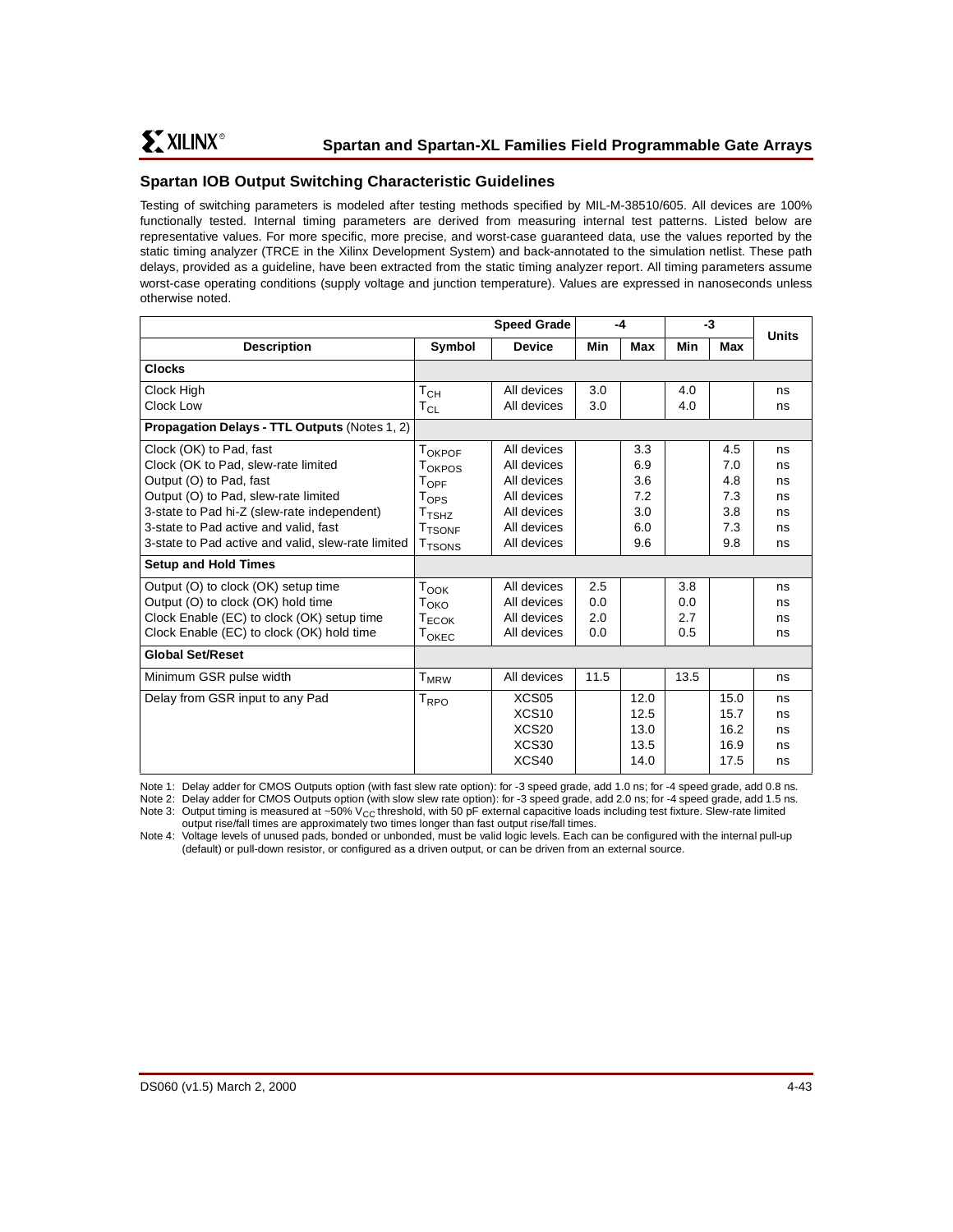

# **Spartan-XL Detailed Specifications**

## **Definition of Terms**

In the following tables, some specifications may be designated as Advance or Preliminary. These terms are defined as follows:

**Advance:** Initial estimates based on simulation and/or extrapolation from other speed grades, devices, or device families. Values are subject to change. Use as estimates, not for production.

**Preliminary:** Based on preliminary characterization. Further changes are not expected.

**Unmarked:** Specifications not identified as either Advance or Preliminary are to be considered Final.

**Notwithstanding the definition of the above terms, all specifications are subject to change without notice.**

Except for pin-to-pin input and output parameters, the AC parameter delay specifications included in this document are derived from measuring internal test patterns. All specifications are representative of worst-case supply voltage and junction temperature conditions. The parameters included are common to popular designs and typical applications.

## **Spartan-XL Absolute Maximum Ratings1**

| Symbol                    | <b>Description</b>                                         | Value                                   | <b>Units</b>             |              |
|---------------------------|------------------------------------------------------------|-----------------------------------------|--------------------------|--------------|
| $V_{CC}$                  | Supply voltage relative to GND                             |                                         | $-0.5$ to 4.0            | V            |
|                           | Input voltage relative to GND (Note 2, 3, 4,               | 5V Tolerant I/O Checked <sup>2, 3</sup> | $-0.5$ to 5.5            | v            |
| $V_{IN}$<br>5)            | Not 5V Tolerant I/Os <sup>4, 5</sup>                       | $-0.5$ to $V_{CC}$ + 0.5                | V                        |              |
|                           | Voltage applied to 3-state output (Note 2,                 | 5V Tolerant I/O Checked <sup>2, 3</sup> | $-0.5$ to 5.5            | V            |
| V <sub>TS</sub>           | 3, 4, 5                                                    | Not 5V Tolerant I/Os <sup>4, 5</sup>    | $-0.5$ to $V_{CC}$ + 0.5 | V            |
| $V_{\text{C}Ct}$          | Longest supply voltage rise time from 1V to 3V             |                                         | 50                       | ms           |
| $\mathsf{T}_{\text{STG}}$ | Storage temperature (ambient)                              |                                         | $-65$ to $+150$          | $^{\circ}$ C |
| $T_{SOL}$                 | Maximum soldering temperature (10 s $@$ 1/16 in. = 1.5 mm) |                                         | $+260$                   | $^{\circ}$ C |
| T,                        | Junction temperature                                       | Plastic packages                        | $+125$                   | $^{\circ}$ C |

Note 1. Stresses beyond those listed under Absolute Maximum Ratings may cause permanent damage to the device. These are stress ratings only, and functional operation of the device at these or any other conditions beyond those listed under Operating Conditions is not implied. Exposure to Absolute Maximum Ratings conditions for extended periods of time may affect device reliability.

2: With 5V Tolerant I/Os selected, the Maximum DC overshoot must be limited to either +5.5 V or 10 mA and undershoot (below GND) must be limited to either 0.5 V or 10 mA, whichever is easier to achieve.

3: With 5V Tolerant I/Os selected, the Maximum AC (during transitions) conditions are as follows; the device pins may undershoot to –2.0 V or overshoot to + 7.0 V, provided this overshoot or undershoot lasts no more than 11 ns with a forcing current no greater than 100 mA.

4: Without 5V Tolerant I/Os selected, the Maximum DC overshoot or undershoot must be limited to either 0.5 V or 10 mA, whichever is easier to achieve.

5: Without 5V Tolerant I/Os selected, the Maximum AC conditions are as follows; the device pins may undershoot to –2.0 V or overshoot to  $V_{CC}$  + 2.0 V, provided this overshoot or undershoot lasts no more than 11 ns with a forcing current no greater than 100 mA.

## **Spartan-XL Recommended Operating Conditions**

| Symbol          | <b>Description</b>                                                          |            | Min                   | Max             | <b>Units</b> |
|-----------------|-----------------------------------------------------------------------------|------------|-----------------------|-----------------|--------------|
|                 | Supply voltage relative to GND, $T_1 = 0^\circ \text{C}$ to +85°C           | Commercial | 3.0                   | 3.6             | V            |
| $V_{\rm CC}$    | Supply voltage relative to GND, $T_1 = -40^{\circ}C$ to<br>$+100^{\circ}$ C | Industrial | 3.0                   | 3.6             |              |
| $V_{\text{IH}}$ | High-level input voltage                                                    |            | 50% of $V_{\text{C}}$ | 5.5             | v            |
| $V_{IL}$        | Low-level input voltage                                                     |            | 0                     | 30% of $V_{CC}$ | $\vee$       |
| $T_{IN}$        | Input signal transition time                                                |            |                       | 250             | ns           |

Notes: At junction temperatures above those listed as Operating Conditions, all delay parameters increase by 0.35% per °C. Input and output measurement threshold is  $~50\%$  of  $V_{CC}$ .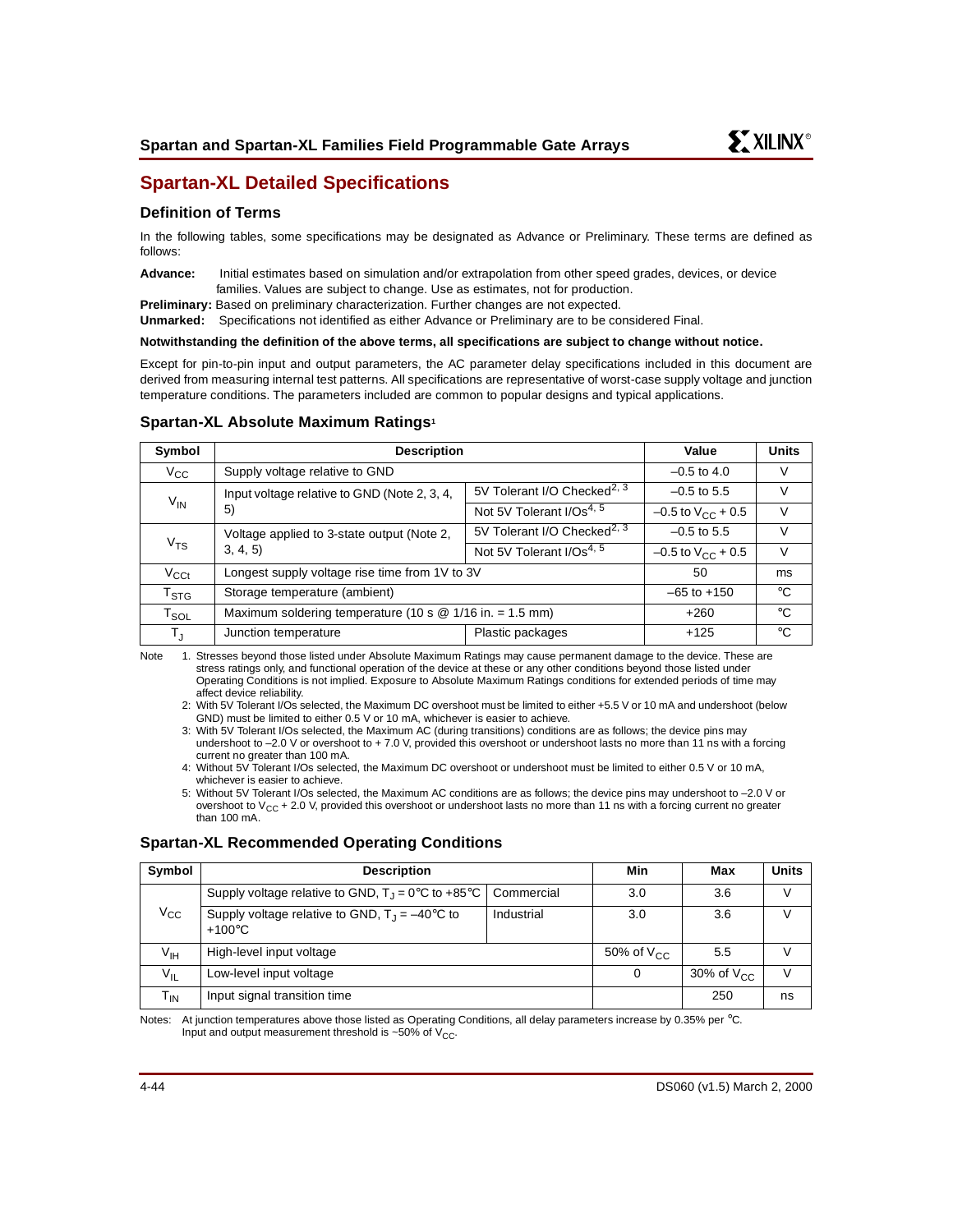| Symbol           | <b>Description</b>                                                                                      | Min                 | Typ. | Max          | <b>Units</b> |
|------------------|---------------------------------------------------------------------------------------------------------|---------------------|------|--------------|--------------|
| $V_{OH}$         | High-level output voltage $\circledR$ I <sub>OH</sub> = -4.0 mA, V <sub>CC</sub> min (LVTTL)            | 2.4                 |      |              | V            |
|                  | High-level output voltage $\circledR$ I <sub>OH</sub> = -500 µA, (LVCMOS)                               | 90% V <sub>CC</sub> |      |              | V            |
|                  | Low-level output voltage $\circledR$ I <sub>OI</sub> = 12.0 mA, V <sub>CC</sub> min (LVTTL)<br>(Note 1) |                     |      | 0.4          | V            |
| $V_{OL}$         | Low-level output voltage $\omega I_{\Omega} = 24.0$ mA, $V_{\text{CC}}$ min (LVTTL)<br>(Note 2)         |                     |      | 0.4          | $\vee$       |
|                  | Low-level output voltage $\textcircled{a}$ I <sub>OI</sub> = 1500 µA, (LVCMOS)                          |                     |      | 10% $V_{CC}$ | V            |
| $V_{DR}$         | Data retention supply voltage (below which configuration data<br>may be lost)                           | 2.5                 |      |              | V            |
| <sup>I</sup> cco | Quiescent FPGA supply current (Notes 3,4)                                                               |                     | 0.1  | 5            | mA           |
| ICCPD            | Power Down FPGA supply current (Notes 3,5)                                                              |                     | 0.1  | 5            | mA           |
| I <sub>L</sub> . | Input or output leakage current                                                                         | $-10$               |      | $+10$        | μA           |
| $C_{IN}$         | Input capacitance (sample tested)                                                                       |                     |      | 10           | рF           |
| <b>I</b> RPU     | Pad pull-up (when selected) $\mathcal{Q}$ V <sub>IN</sub> = 0V (sample tested)                          | 0.02                |      | 0.25         | mA           |
| <b>I</b> RPD     | Pad pull-down (when selected) $\mathcal{Q}$ V <sub>IN</sub> = 3.3V (sample tested)                      | 0.02                |      |              | mA           |

## **Spartan-XL DC Characteristics Over Operating Conditions**

Note 1: With up to 64 pins simultaneously sinking 12 mA (default mode).<br>Note 2: With up to 64 pins simultaneously sinking 24 mA (with 24 mA op

Note 2: With up to 64 pins simultaneously sinking 24 mA (with 24 mA option selected).<br>Note 3: With 5V tolerance not selected, no internal oscillators, and the FPGA configure

With 5V tolerance not selected, no internal oscillators, and the FPGA configured with the Tie option.

Note 4: With no output current loads, no active input resistors, and all package pins at  $V_{CC}$  or GND.<br>Note 5: With PWRDWN active.

With PWRDWN active.

## **Power-on Power Supply Requirements**

Xilinx FPGAs require a certain amount of supply current during power-on to insure proper device operation. The actual current consumed depends on the power-on ramp rate of the power supply. This is the time required to reach the required power supply voltage of the device from 0V. The current is highest at the fastest suggested ramp rate (2 ms) and is lowest at the slowest allowed ramp rate (50 ms).

|                   |                                 | Ramp-up Time |              |
|-------------------|---------------------------------|--------------|--------------|
| <b>Product</b>    | <b>Description</b>              | Fast (2 ms)  | Slow (50 ms) |
| Spartan-XL Family | Minimum required current supply | 100 mA       | 100 mA       |

Note 1: Devices are guaranteed to initialize properly with the minimum current listed above. A larger capacity power supply may result in larger initialization current.

Note 2: This specification applies to Commercial and Industrial grade products only. Advance information based on initial characterization.

Note 3: Ramp-up Time is measured at 0V to 3.0V. Peak current required lasts less than 3 ms and occurs near the internal power-on reset threshold voltage.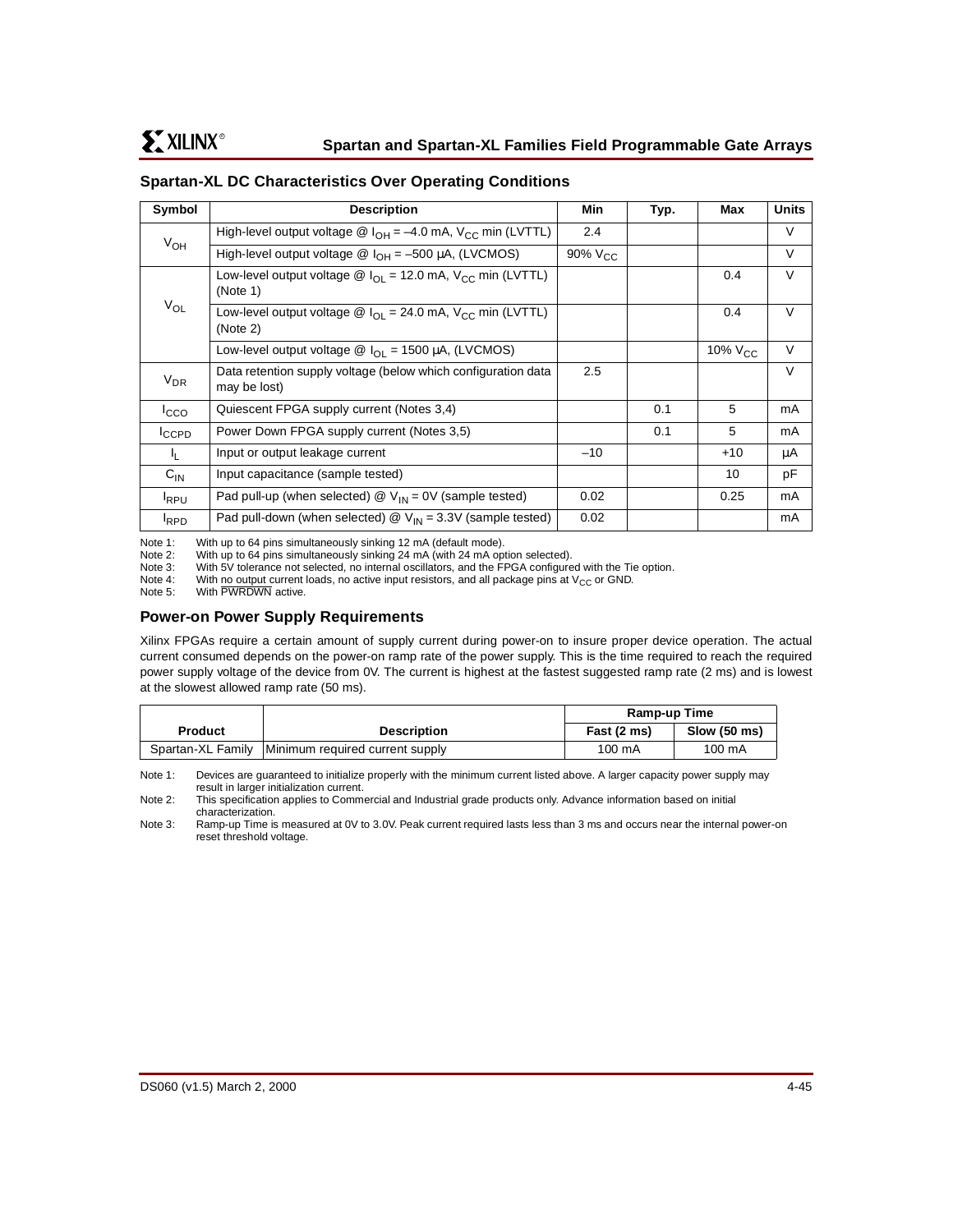## **Spartan-XL Global Buffer Switching Characteristic Guidelines**

Testing of the switching parameters is modeled after testing methods specified by MIL-M-38510/605. All devices are 100% functionally tested. Internal timing parameters are derived from measuring internal test patterns. Listed below are representative values where one global clock input drives one vertical clock line in each accessible column, and where all accessible IOB and CLB flip-flops are clocked by the global clock net.

When fewer vertical clock lines are connected, the clock distribution is faster; when multiple clock lines per column are driven from the same global clock, the delay is longer. For more specific, more precise, and worst-case guaranteed data, reflecting the actual routing structure, use the values provided by the static timing analyzer (TRCE in the Xilinx Development System) and back-annotated to the simulation netlist. These path delays, provided as a guideline, have been extracted from the static timing analyzer report. All timing parameters assume worst-case operating conditions (supply voltage and junction temperature).

|                                         |                  | <b>Speed Grade</b>                                  | -5                              | -4                              | <b>Units</b>               |
|-----------------------------------------|------------------|-----------------------------------------------------|---------------------------------|---------------------------------|----------------------------|
| <b>Description</b>                      | Symbol           | <b>Device</b>                                       | <b>Max</b>                      | Max                             |                            |
| From pad through buffer, to any clock K | <sup>I</sup> GLS | XCS05XL<br>XCS10XL<br>XCS20XL<br>XCS30XL<br>XCS40XL | 1.4<br>1.7<br>2.0<br>2.3<br>2.6 | 1.5<br>1.8<br>2.1<br>2.5<br>2.8 | ns<br>ns<br>ns<br>ns<br>ns |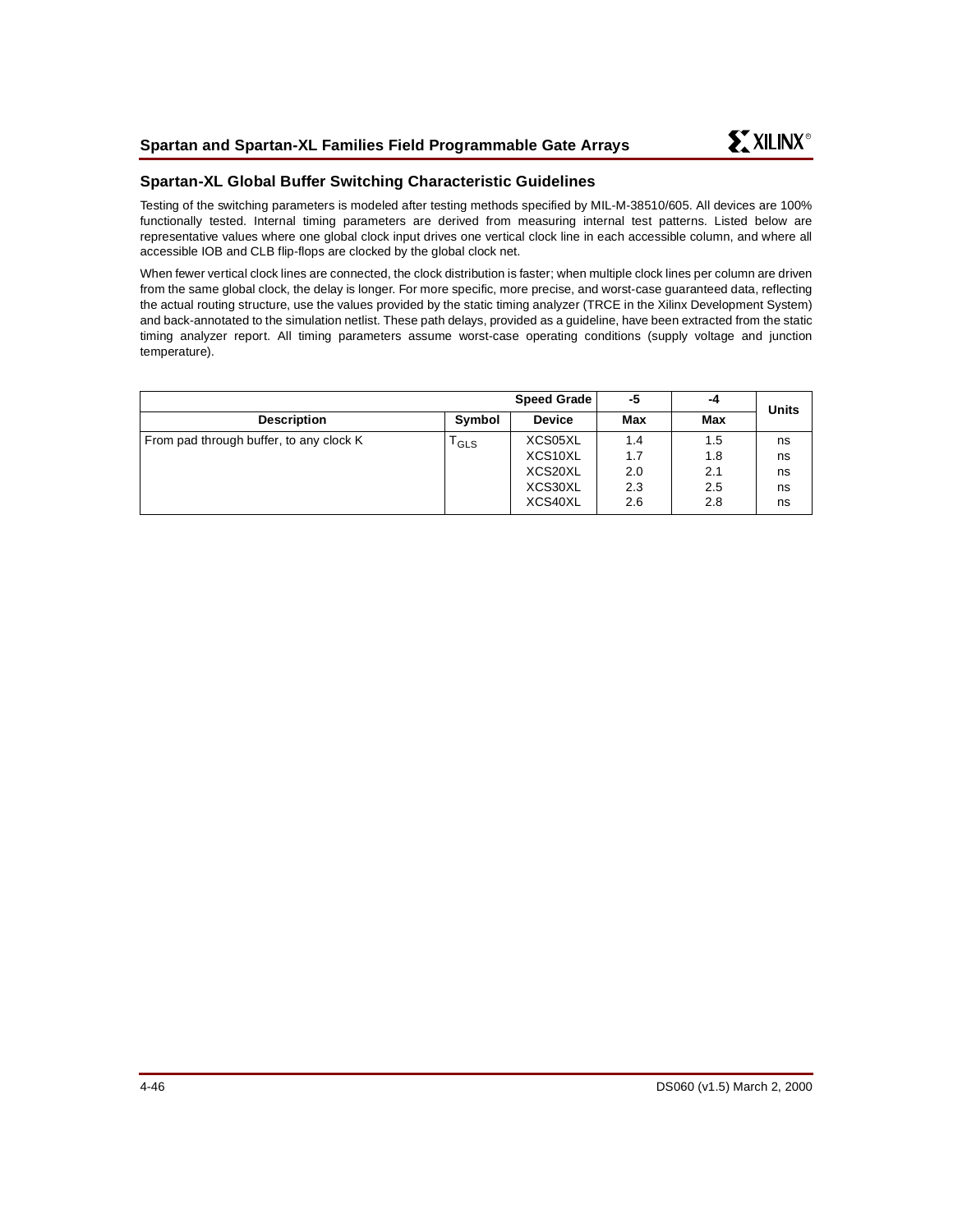# **Spartan-XL CLB Switching Characteristic Guidelines**

Testing of switching parameters is modeled after testing methods specified by MIL-M-38510/605. All devices are 100% functionally tested. Internal timing parameters are derived from measuring internal test patterns. Listed below are representative values. For more specific, more precise, and worst-case guaranteed data, use the values reported by the static timing analyzer (TRCE in the Xilinx Development System) and back-annotated to the simulation netlist. All timing parameters assume worst-case operating conditions (supply voltage and junction temperature). Values apply to all Spartan-XL devices and expressed in nanoseconds unless otherwise noted.

|                                               | <b>Speed Grade</b>          |      | -5                                               |      | $-4$ |              |
|-----------------------------------------------|-----------------------------|------|--------------------------------------------------|------|------|--------------|
| <b>Description</b>                            | Symbol                      | Min  | Max                                              | Min  | Max  | <b>Units</b> |
| <b>Clocks</b>                                 |                             |      |                                                  |      |      |              |
| Clock High time                               | Т $_{\rm CH}$               | 2.0  |                                                  | 2.3  |      | ns           |
| Clock Low time                                | $\mathsf{T}_{\mathsf{CL}}$  | 2.0  |                                                  | 2.3  |      | ns           |
| <b>Combinatorial Delays</b>                   |                             |      |                                                  |      |      |              |
| F/G inputs to X/Y outputs                     | $T_{ILO}$                   |      | 1.0                                              |      | 1.1  | ns           |
| F/G inputs via H to X/Y outputs               | T <sub>IHO</sub>            |      | 1.7                                              |      | 2.0  | ns           |
| F/G inputs via transparent latch to Q outputs | $T_{\text{ITO}}$            |      | 1.5                                              |      | 1.8  | ns           |
| C inputs via H1 via H to X/Y outputs          | T <sub>HH10</sub>           |      | 1.5                                              |      | 1.8  | ns           |
| <b>Sequential Delays</b>                      |                             |      |                                                  |      |      |              |
| Clock K to Flip-Flop or latch outputs Q       | $\mathsf{T}_{\mathsf{CKO}}$ |      | 1.2                                              |      | 1.4  | ns           |
| <b>Setup Time before Clock K</b>              |                             |      |                                                  |      |      |              |
| F/G inputs                                    | $T_{\sf ICK}$               | 0.6  |                                                  | 0.7  |      | ns           |
| F/G inputs via H                              | $T_{IHCK}$                  | 1.3  |                                                  | 1.6  |      | ns           |
| <b>Hold Time after Clock K</b>                |                             |      |                                                  |      |      |              |
| All Hold times, all devices                   |                             | 0.0  |                                                  | 0.0  |      | ns           |
| <b>Set/Reset Direct</b>                       |                             |      |                                                  |      |      |              |
| Width (High)                                  | <b>T</b> <sub>RPW</sub>     | 2.5  |                                                  | 2.8  |      | ns           |
| Delay from C inputs via S/R, going High to Q  | T <sub>RIO</sub>            |      | 2.3                                              |      | 2.7  | ns           |
| <b>Global Set/Reset</b>                       |                             |      |                                                  |      |      |              |
| Minimum GSR Pulse Width                       | $T_{M\underline{RW}}$       | 10.5 |                                                  | 11.5 |      | ns           |
| Delay from GSR input to any Q                 | $T_{MRQ}$                   |      | See page 51 for $T_{\rm RRI}$ values per device. |      |      |              |
| <b>Toggle Frequency (MHz)</b>                 | $F_{TOG}$                   |      | 250                                              |      | 217  | <b>MHz</b>   |
| (for export control purposes)                 |                             |      |                                                  |      |      |              |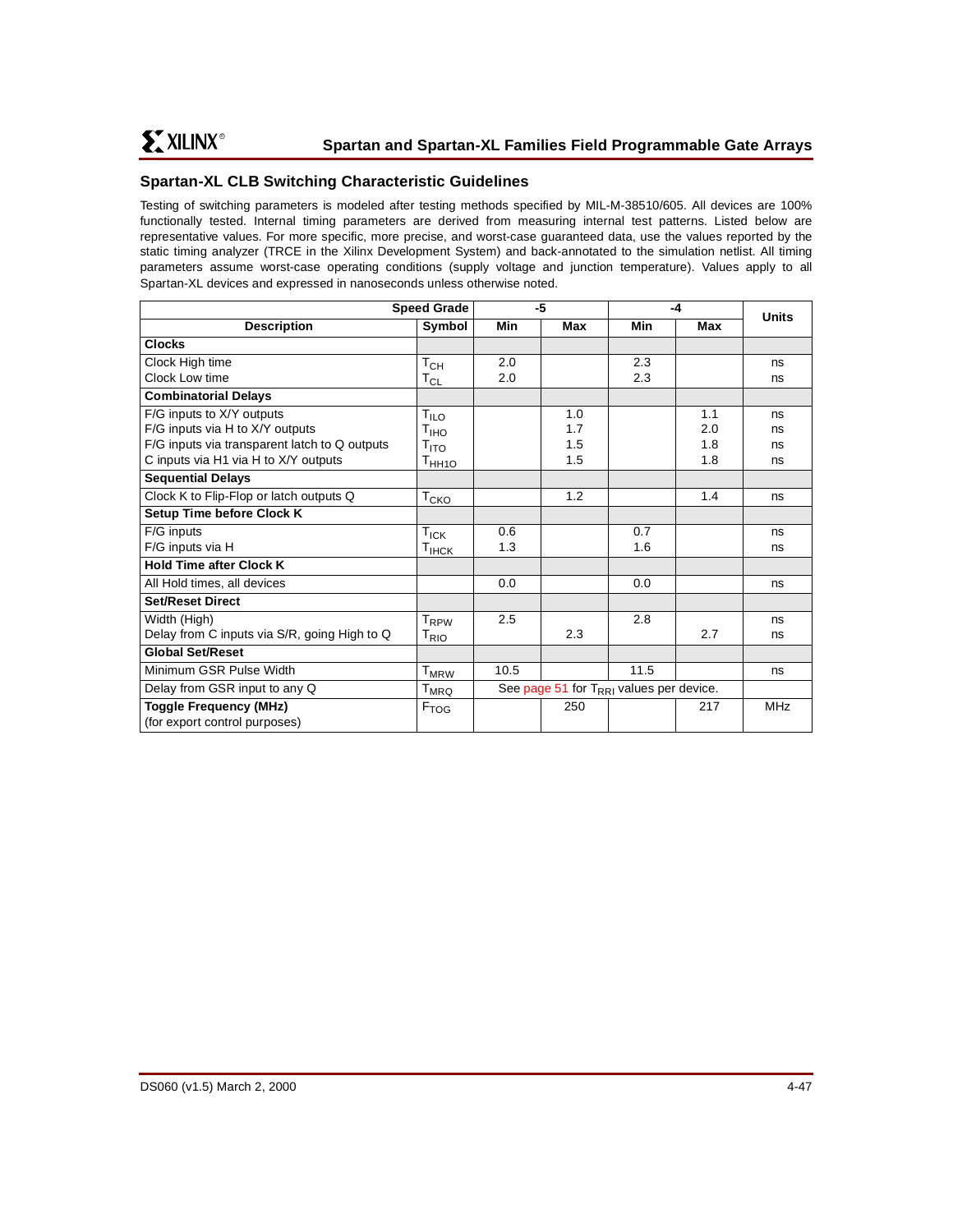

# **Spartan-XL CLB RAM Synchronous (Edge-Triggered) Write Operation Guidelines**

Testing of switching parameters is modeled after testing methods specified by MIL-M-38510/605. All devices are 100% functionally tested. Internal timing parameters are derived from measuring internal test patterns. Listed below are representative values. For more specific, more precise, and worst-case guaranteed data, use the values reported by the static timing analyzer (TRCE in the Xilinx Development System) and back-annotated to the simulation netlist. All timing parameters assume worst-case operating conditions (supply voltage and junction temperature). Values apply to all Spartan-XL devices and are expressed in nanoseconds unless otherwise noted.

| <b>Single Port RAM</b>                               |                   | <b>Speed Grade</b>                           | -5         |            | $-4$       |            | <b>Units</b> |
|------------------------------------------------------|-------------------|----------------------------------------------|------------|------------|------------|------------|--------------|
|                                                      | Size <sup>1</sup> | Symbol                                       | Min        | Max        | Min        | Max        |              |
| <b>Write Operation</b>                               |                   |                                              |            |            |            |            |              |
| Address write cycle time (clock K period)            | 16x2<br>32x1      | $T_{WCS}$<br><b>T</b> <sub>WCTS</sub>        | 7.7<br>7.7 |            | 8.4<br>8.4 |            | ns<br>ns     |
| Clock K pulse width (active edge)                    | 16x2<br>32x1      | $T_{WPS}$<br><b>T</b> <sub>WPTS</sub>        | 3.1<br>3.1 |            | 3.6<br>3.6 |            | ns<br>ns     |
| Address setup time before clock K                    | 16x2<br>32x1      | $T_{\rm ASS}$<br>$T_{\rm ASTS}$              | 1.3<br>1.5 |            | 1.5<br>1.7 |            | ns<br>ns     |
| DIN setup time before clock K                        | 16x2<br>32x1      | $T_{DSS}$<br>$\mathsf{T}_{\mathsf{DSTS}}$    | 1.5<br>1.8 |            | 1.7<br>2.1 |            | ns<br>ns     |
| WE setup time before clock K                         | 16x2<br>32x1      | T <sub>wss</sub><br><b>T</b> <sub>WSTS</sub> | 1.4<br>1.3 |            | 1.6<br>1.5 |            | ns<br>ns     |
| All hold times after clock K                         |                   |                                              | 0.0        |            | 0.0        |            | ns           |
| Data valid after clock K                             | 16x2<br>32x1      | $T_{WOS}$<br>T <sub>WOTS</sub>               |            | 4.5<br>5.4 |            | 5.3<br>6.3 | ns<br>ns     |
| <b>Read Operation</b>                                |                   |                                              |            |            |            |            |              |
| Address read cycle time                              | 16x2<br>32x1      | $T_{RC}$<br>$\mathsf{T}_{\mathsf{RCT}}$      | 2.6<br>3.8 |            | 3.1<br>5.5 |            | ns<br>ns     |
| Data Valid after address change (no Write<br>Enable) | 16x2<br>32x1      | $T_{ILO}$<br>T <sub>IHO</sub>                |            | 1.0<br>1.7 |            | 1.1<br>2.0 | ns<br>ns     |
| Address setup time before clock K                    | 16x2<br>32x1      | $T_{ICK}$<br>$T_{\text{IHCK}}$               | 0.6<br>1.3 |            | 0.7<br>1.6 |            | ns<br>ns     |

Note 1: Timing for 16 x 1 RAM option is identical to 16 x 2 RAM timing.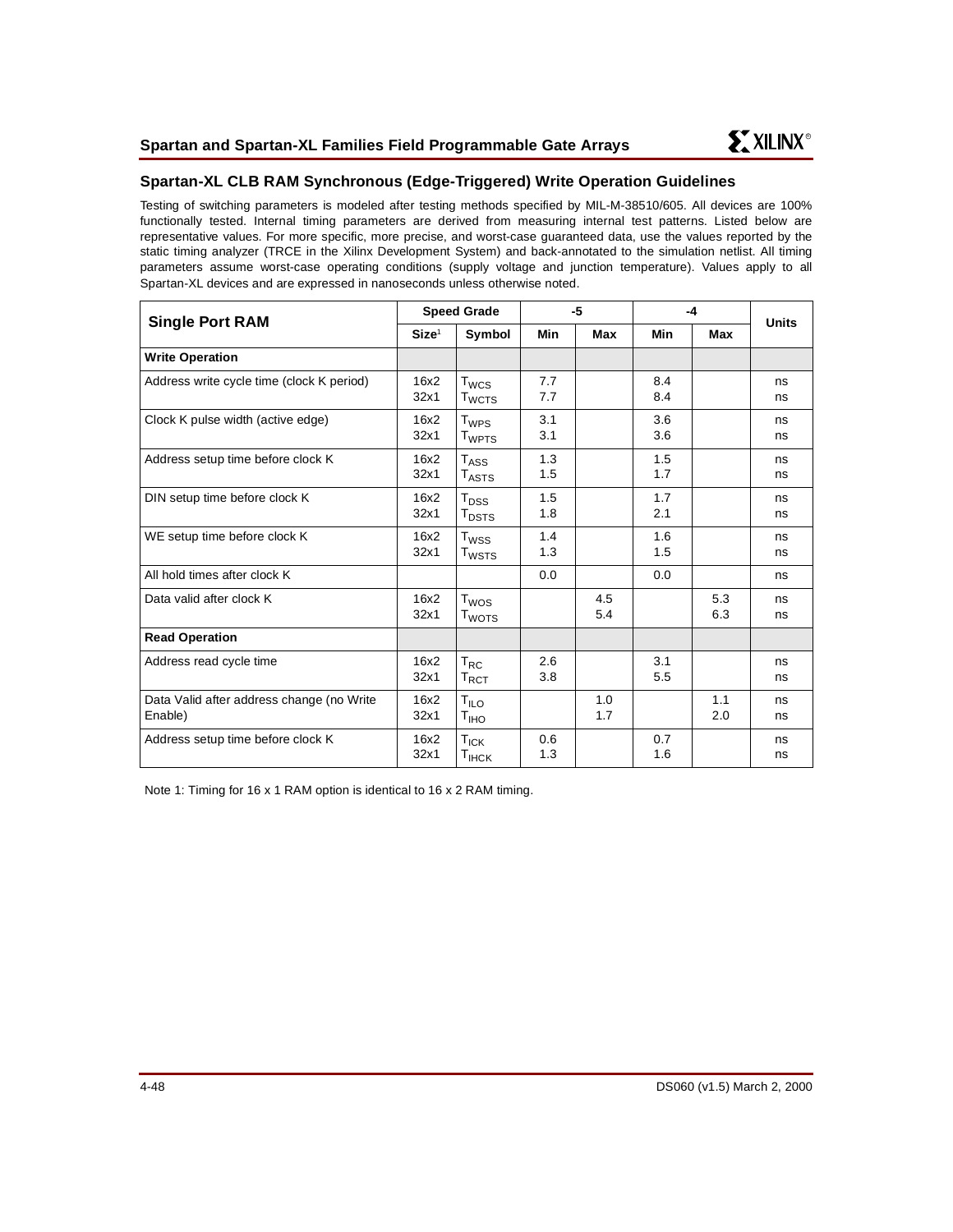# **Spartan-XL CLB RAM Synchronous (Edge-Triggered) Write Operation Guidelines (cont.)**

Testing of switching parameters is modeled after testing methods specified by MIL-M-38510/605. All devices are 100% functionally tested. Internal timing parameters are derived from measuring internal test patterns. Listed below are representative values. For more specific, more precise, and worst-case guaranteed data, use the values reported by the static timing analyzer (TRCE in the Xilinx Development System) and back-annotated to the simulation netlist. All timing parameters assume worst-case operating conditions (supply voltage and junction temperature). Values apply to all Spartan-XL devices and are expressed in nanoseconds unless otherwise noted.

| Dual Port RAM                             | <b>Speed Grade</b> |                                   | -5  |     | -4  |     | <b>Units</b> |
|-------------------------------------------|--------------------|-----------------------------------|-----|-----|-----|-----|--------------|
|                                           | Size <sup>1</sup>  | Symbol                            | Min | Max | Min | Max |              |
| <b>Write Operation</b>                    |                    |                                   |     |     |     |     |              |
| Address write cycle time (clock K period) | 16x1               | wcps                              | 7.7 |     | 8.4 |     | ns           |
| Clock K pulse width (active edge)         | 16x1               | l <sub>WPDS</sub>                 | 3.1 |     | 3.6 |     | ns           |
| Address setup time before clock K         | 16x1               | $\mathsf{\Gamma}_{\mathsf{ASDS}}$ | 1.3 |     | 1.5 |     | ns           |
| DIN setup time before clock K             | 16x1               | l <sub>DSDS</sub>                 | 1.7 |     | 2.0 |     | ns           |
| WE setup time before clock K              | 16x1               | l <sub>WSDS</sub>                 | 1.4 |     | 1.6 |     | ns           |
| All hold times after clock K              | 16x1               |                                   | 0.0 |     | 0.0 |     | ns           |
| l Data valid after clock K                | 16x1               | wops <sup>1</sup>                 |     | 5.2 |     | 6.1 | ns           |

Note 1: Read Operation Timing for 16x1 dual-port RAM option is identical to 16x2 single-port RAM timing.

# **Spartan-XL CLB RAM Synchronous (Edge-Triggered) Write Timing**



# **Single Port Dual Port Dual Port**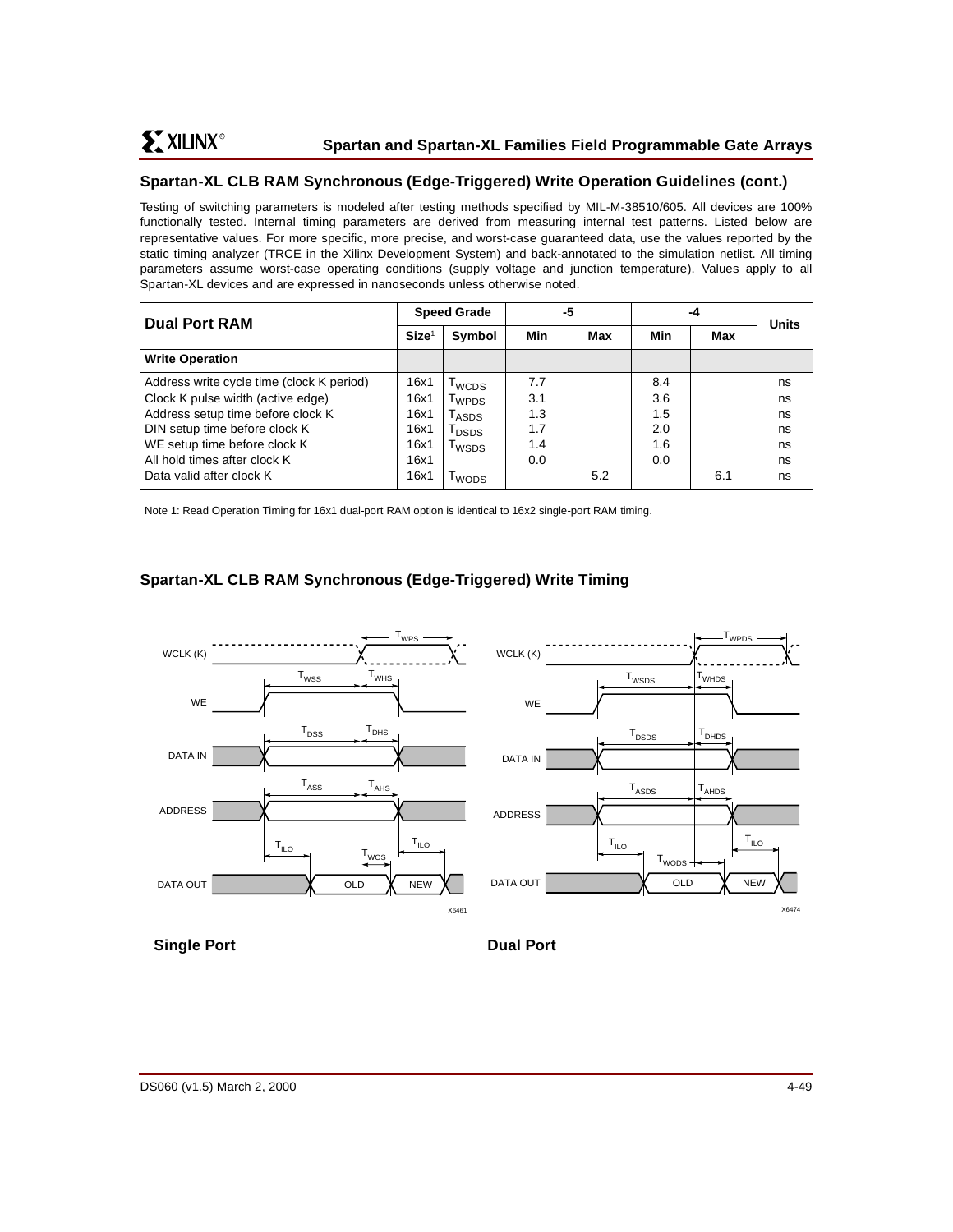

## <span id="page-49-0"></span>**Spartan-XL Pin-to-Pin Output Parameter Guidelines**

Testing of switching parameters is modeled after testing methods specified by MIL-M-38510/605. All devices are 100% functionally tested. Pin-to-pin timing parameters are derived from measuring external and internal test patterns and are guaranteed over worst-case operating conditions (supply voltage and junction temperature). Listed below are representative values for typical pin locations and normal clock loading.

## **Spartan-XL Output Flip-Flop, Clock-to-Out**

|                                  |                              | Speed Grade        | -5  | -4  | <b>Units</b> |
|----------------------------------|------------------------------|--------------------|-----|-----|--------------|
| <b>Description</b>               | Symbol                       | <b>Device</b>      | Max | Max |              |
| Global Clock to Output using OFF |                              |                    |     |     |              |
| Fast                             | <b>TICKOF</b>                | XCS05XL            | 4.6 | 5.2 | ns           |
|                                  |                              | XCS10XL            | 4.9 | 5.5 | ns           |
|                                  |                              | XCS20XL            | 5.2 | 5.8 | ns           |
|                                  |                              | XCS30XL            | 5.5 | 6.2 | ns           |
|                                  |                              | XCS40XL            | 5.8 | 6.5 | ns           |
| <b>Slew Rate Adjustment</b>      |                              |                    |     |     |              |
| For Output SLOW option add       | $\mathsf{T}_{\textsf{SLOW}}$ | <b>All Devices</b> | 1.5 | 1.7 | ns           |

OFF = Output Flip Flop

Note 1: Output delays are representative values where one global clock input drives one vertical clock line in each accessible column, and where all accessible IOB and CLB flip-flops are clocked by the global clock net.

Note 2: Output timing is measured at ~50%  $V_{CC}$  threshold with 50 pF external capacitive load.

## **Spartan-XL Pin-to-Pin Input Parameter Guidelines**

Testing of switching parameters is modeled after testing methods specified by MIL-M-38510/605. All devices are 100% functionally tested. Pin-to-pin timing parameters are derived from measuring external and internal test patterns and are guaranteed over worst-case operating conditions (supply voltage and junction temperature). Listed below are representative values for typical pin locations and normal clock loading.

## **Spartan-XL Setup and Hold**

|                                                   | <b>Speed Grade</b>                   |                      | $-5$    | -4      | <b>Units</b> |
|---------------------------------------------------|--------------------------------------|----------------------|---------|---------|--------------|
| <b>Description</b>                                | Symbol                               | <b>Device</b>        | Min     | Min     |              |
| Input Setup/Hold Times Using Global Clock and IFF |                                      |                      |         |         |              |
| No Delay                                          | ${\sf T}_{\sf SUF}/{\sf T}_{\sf HF}$ | XCS05XL              | 1.1/2.0 | 1.6/2.6 | ns           |
|                                                   |                                      | XCS <sub>10</sub> XL | 1.0/2.2 | 1.5/2.8 | ns           |
|                                                   |                                      | XCS20XL              | 0.9/2.4 | 1.4/3.0 | ns           |
|                                                   |                                      | XCS30XL              | 0.8/2.6 | 1.3/3.2 | ns           |
|                                                   |                                      | XCS40XL              | 0.7/2.8 | 1.2/3.4 | ns           |
| <b>Full Delay</b>                                 | ${\tt T}_{\tt SU}/{\tt T}_{\sf H}$   | XCS05XL              | 3.9/0.0 | 5.1/0.0 | ns           |
|                                                   |                                      | XCS10XL              | 4.1/0.0 | 5.3/0.0 | ns           |
|                                                   |                                      | XCS20XL              | 4.3/0.0 | 5.5/0.0 | ns           |
|                                                   |                                      | XCS30XL              | 4.5/0.0 | 5.7/0.0 | ns           |
|                                                   |                                      | XCS40XL              | 4.7/0.0 | 5.9/0.0 | ns           |

IFF = Input Flip-Flop or Latch

Note 3: Setup time is measured with the fastest route and the lightest load. Hold time is measured using the furthest distance and a reference load of one clock pin per IOB/CLB.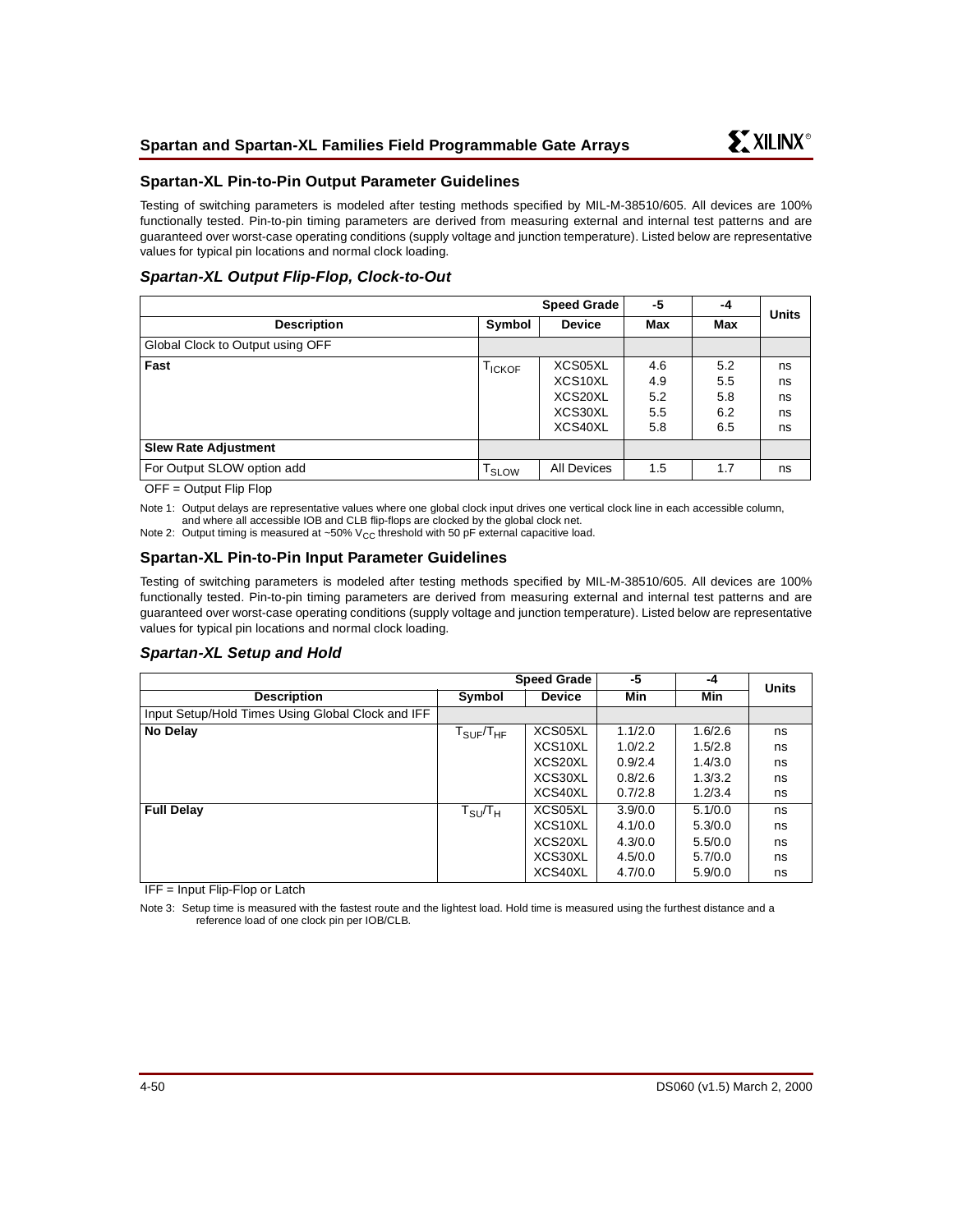### **Capacitive Load Factor**

[Figure 33](#page-50-1) shows the relationship between I/O output delay and load capacitance. It allows a user to adjust the specified output delay if the load capacitance is different than 50 pF. For example, if the actual load capacitance is 120 pF, add 2.5 ns to the specified delay. If the load capacitance is 20 pF, subtract 0.8 ns from the specified output delay. [Figure 33](#page-50-1) is usable over the specified operating conditions of voltage and temperature and is independent of the output slew rate control.



<span id="page-50-1"></span>**Figure 33: Delay Factor at Various Capacitive Loads**

# **Spartan-XL IOB Input Switching Characteristic Guidelines**

Testing of switching parameters is modeled after testing methods specified by MIL-M-38510/605. All devices are 100% functionally tested. Internal timing parameters are derived from measuring internal test patterns. Listed below are representative values. For more specific, more precise, and worst-case guaranteed data, use the values reported by the static timing analyzer (TRCE in the Xilinx Development System) and back-annotated to the simulation netlist. These path delays, provided as a guideline, have been extracted from the static timing analyzer report. All timing parameters assume worst-case operating conditions (supply voltage and junction temperature).

|                                                         |                                               | <b>Speed Grade</b> | -5   |      | -4   |      | <b>Units</b> |
|---------------------------------------------------------|-----------------------------------------------|--------------------|------|------|------|------|--------------|
| <b>Description</b>                                      | Symbol                                        | <b>Device</b>      | Min  | Max  | Min  | Max  |              |
| <b>Setup Times</b>                                      |                                               |                    |      |      |      |      |              |
| Clock Enable (EC) to Clock (IK)                         | T <sub>ECIK</sub>                             | All devices        | 0.0  |      | 0.0  |      | ns           |
| Pad to Clock (IK), no delay                             | T <sub>PICK</sub>                             | All devices        | 1.0  |      | 1.2  |      | ns           |
| Pad to Fast Capture Latch Enable (OK), no delay         | T <sub>POCK</sub>                             | All devices        | 0.7  |      | 0.8  |      | ns           |
| <b>Hold Times</b>                                       |                                               |                    |      |      |      |      |              |
| All Hold Times                                          |                                               | All devices        | 0.0  |      | 0.0  |      | ns           |
| <b>Propagation Delays</b>                               |                                               |                    |      |      |      |      |              |
| Pad to 11, 12                                           | T <sub>PID</sub>                              | All devices        |      | 0.9  |      | 1.1  | ns           |
| Pad to I1, I2 via transparent input latch, no delay     | $\mathsf{T}_{\mathsf{PLI}}$                   | All devices        |      | 2.1  |      | 2.5  | ns           |
| Clock (IK) to 11, 12 (flip-flop)                        | T <sub>IKRI</sub>                             | All devices        |      | 1.0  |      | 1.1  | ns           |
| Clock (IK) to I1, I2 (latch enable, active Low)         | $\mathsf{T}_{\mathsf{IKLI}}$                  | All devices        |      | 1.1  |      | 1.2  | ns           |
| Delay Adder for Input with Full Delay Option            |                                               |                    |      |      |      |      |              |
| $T_{\text{PICKD}} = T_{\text{PICK}} + T_{\text{Delay}}$ | T <sub>Delay</sub>                            | XCS05XL            | 4.0  |      | 4.7  |      | ns           |
| $T_{\text{PDLI}} = T_{\text{PLI}} + T_{\text{Delay}}$   |                                               | XCS10XL            | 4.8  |      | 5.6  |      | ns           |
|                                                         |                                               | XCS20XL            | 5.0  |      | 5.9  |      | ns           |
|                                                         |                                               | XCS30XL            | 5.5  |      | 6.5  |      | ns           |
|                                                         |                                               | XCS40XL            | 6.5  |      | 7.6  |      | ns           |
| <b>Global Set/Reset</b>                                 |                                               |                    |      |      |      |      |              |
| Minimum GSR pulse width                                 | T <sub>MRW</sub>                              | All devices        | 10.5 |      | 11.5 |      | ns           |
| Delay from GSR input to any Q                           | $\mathsf{T}_{\mathsf{R}\mathsf{R}\mathsf{I}}$ | XCS05XL            |      | 9.0  |      | 10.5 | ns           |
|                                                         |                                               | XCS10XL            |      | 9.5  |      | 11.0 | ns           |
|                                                         |                                               | XCS20XL            |      | 10.0 |      | 11.5 | ns           |
|                                                         |                                               | XCS30XL            |      | 11.0 |      | 12.5 | ns           |
|                                                         |                                               | XCS40XL            |      | 12.0 |      | 13.5 | ns           |

<span id="page-50-0"></span>Note 1: Input pad setup and hold times are specified with respect to the internal clock (IK). For setup and hold times with respect to the clock inpu[t, see the pin-to-pin parameters in the Pin-to-Pin Input Parameters table.](#page-49-0)

Note 2: Voltage levels of unused pads, bonded or unbonded, must be valid logic levels. Each can be configured with the internal pull-up (default) or pull-down resistor, or configured as a driven output, or can be driven from an external source.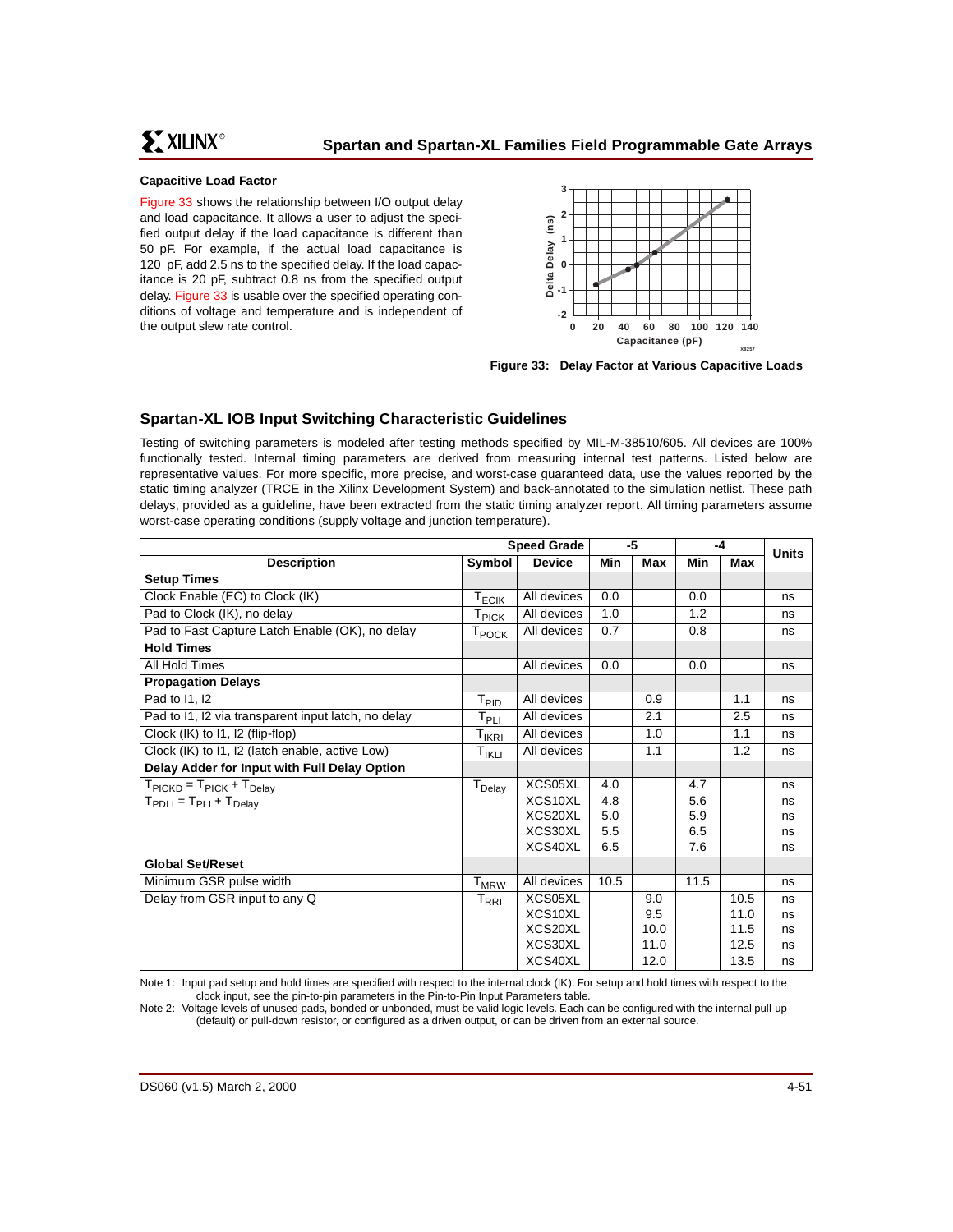

# **Spartan-XL IOB Output Switching Characteristic Guidelines**

Testing of switching parameters is modeled after testing methods specified by MIL-M-38510/605. All devices are 100% functionally tested. Internal timing parameters are derived from measuring internal test patterns. Listed below are representative values. For more specific, more precise, and worst-case guaranteed data, use the values reported by the static timing analyzer (TRCE in the Xilinx Development System) and back-annotated to the simulation netlist. These path delays, provided as a guideline, have been extracted from the static timing analyzer report. All timing parameters assume worst-case operating conditions (supply voltage and junction temperature). Values are expressed in nanoseconds unless otherwise noted.

|                                                                                                                                                                                                                                                               |                                                                                                                                                                              | <b>Speed Grade</b>                                                                                    | -5                       |                                               | -4                       |                                              | <b>Units</b>                           |
|---------------------------------------------------------------------------------------------------------------------------------------------------------------------------------------------------------------------------------------------------------------|------------------------------------------------------------------------------------------------------------------------------------------------------------------------------|-------------------------------------------------------------------------------------------------------|--------------------------|-----------------------------------------------|--------------------------|----------------------------------------------|----------------------------------------|
| <b>Description</b>                                                                                                                                                                                                                                            | Symbol                                                                                                                                                                       | <b>Device</b>                                                                                         | Min                      | Max                                           | Min                      | Max                                          |                                        |
| <b>Propagation Delays</b>                                                                                                                                                                                                                                     |                                                                                                                                                                              |                                                                                                       |                          |                                               |                          |                                              |                                        |
| Clock (OK) to Pad, fast<br>Output (O) to Pad, fast<br>3-state to Pad hi-Z (slew-rate independent)<br>3-state to Pad active and valid, fast<br>Output (O) to Pad via Output Mux, fast<br>Select (OK) to Pad via Output Mux, fast<br>For Output SLOW option add | T <sub>OKPOF</sub><br>$T_{\text{OFF}}$<br>$\mathsf{T}_{\mathsf{TSHZ}}$<br>T <sub>TSONF</sub><br>$\mathsf{T}_{\mathsf{OFF}}$<br><b>TOKFPF</b><br>$\mathsf{T}_{\mathsf{SLOW}}$ | All devices<br>All devices<br>All devices<br>All devices<br>All devices<br>All devices<br>All devices |                          | 3.2<br>2.5<br>2.8<br>2.6<br>3.7<br>3.3<br>1.5 |                          | 3.7<br>2.9<br>3.3<br>3.0<br>44<br>3.9<br>1.7 | ns<br>ns<br>ns<br>ns<br>ns<br>ns<br>ns |
| <b>Setup and Hold Times</b>                                                                                                                                                                                                                                   |                                                                                                                                                                              |                                                                                                       |                          |                                               |                          |                                              |                                        |
| Output (O) to clock (OK) setup time<br>Output (O) to clock (OK) hold time<br>Clock Enable (EC) to clock (OK) setup time<br>Clock Enable (EC) to clock (OK) hold time                                                                                          | $T_{\text{OOK}}$<br>Токо<br>$T_{ECOK}$<br>T <sub>OKEC</sub>                                                                                                                  | All devices<br>All devices<br>All devices<br>All devices                                              | 0.5<br>0.0<br>0.0<br>0.1 |                                               | 0.5<br>0.0<br>0.0<br>0.2 |                                              | ns<br>ns<br>ns<br>ns                   |
| <b>Global Set/Reset</b>                                                                                                                                                                                                                                       |                                                                                                                                                                              |                                                                                                       |                          |                                               |                          |                                              |                                        |
| Minimum GSR pulse width                                                                                                                                                                                                                                       | $T_{MRW}$                                                                                                                                                                    | All devices                                                                                           | 10.5                     |                                               | 11.5                     |                                              | ns                                     |
| Delay from GSR input to any Pad                                                                                                                                                                                                                               | $T_{\text{RPO}}$                                                                                                                                                             | XCS05XL<br>XCS <sub>10</sub> XL<br>XCS20XL<br>XCS30XL<br>XCS40XL                                      |                          | 11.9<br>12.4<br>12.9<br>13.9<br>14.9          |                          | 14.0<br>14.5<br>15.0<br>16.0<br>17.0         | ns<br>ns<br>ns<br>ns<br>ns             |

Note 1: Output timing is measured at ~50% V<sub>CC</sub> threshold, with 50 pF external capacitive loads including test fixture. Slew-rate limited output rise/fall times are approximately two times longer than fast output rise/fall times.

Note 2: Voltage levels of unused pads, bonded or unbonded, must be valid logic levels. Each can be configured with the internal pull-up (default) or pull-down resistor, or configured as a driven output, or can be driven from an external source.

# **Pin Descriptions**

There are three types of pins in the Spartan/XL devices:

- Permanently dedicated pins
- User I/O pins that can have special functions
- Unrestricted user-programmable I/O pins.

Before and during configuration, all outputs not used for the configuration process are 3-stated with the I/O pull-up resistor network activated. After configuration, if an IOB is unused it is configured as an input with the I/O pull-up resistor network remaining activated.

Any user I/O can be configured to drive the Global Set/Reset net GSR or the global three-state net GTS. See ["Global Signals: GSR and GTS" on page 18](#page-17-0) for more information.

Device pins for Spartan/XL devices are described in [Table 18.](#page-52-0)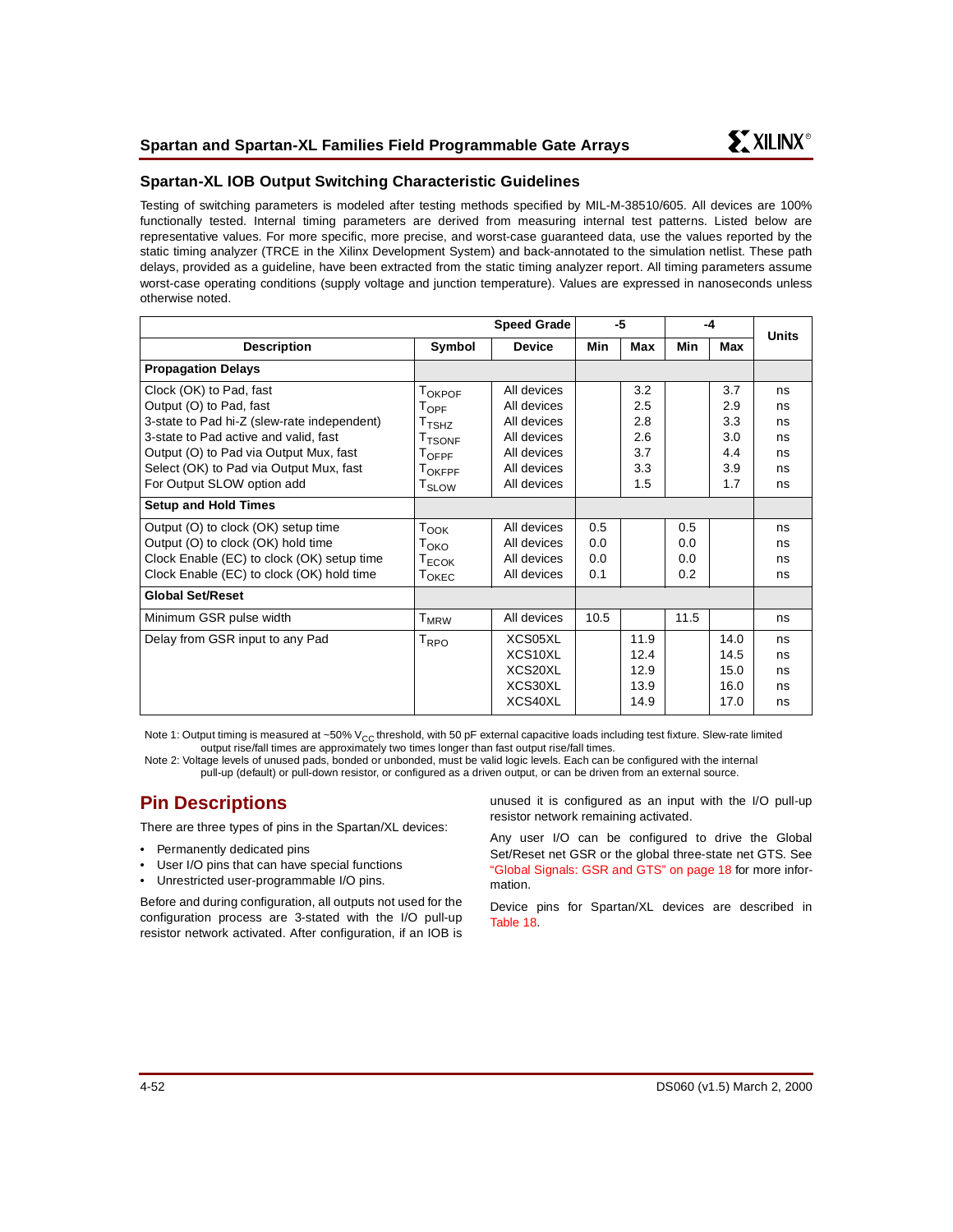## <span id="page-52-0"></span>**Table 18: Pin Descriptions**

|                                                    | I/O           | I/O          |                                                                                                                                                                                                                                                                                                                                                                                                                                                                                                                                                                                                                                                            |
|----------------------------------------------------|---------------|--------------|------------------------------------------------------------------------------------------------------------------------------------------------------------------------------------------------------------------------------------------------------------------------------------------------------------------------------------------------------------------------------------------------------------------------------------------------------------------------------------------------------------------------------------------------------------------------------------------------------------------------------------------------------------|
|                                                    | <b>During</b> | After        |                                                                                                                                                                                                                                                                                                                                                                                                                                                                                                                                                                                                                                                            |
| <b>Pin Name</b>                                    | Config.       | Config.      | <b>Pin Description</b>                                                                                                                                                                                                                                                                                                                                                                                                                                                                                                                                                                                                                                     |
| <b>Permanently Dedicated Pins</b>                  |               |              |                                                                                                                                                                                                                                                                                                                                                                                                                                                                                                                                                                                                                                                            |
| <b>VCC</b>                                         | X             | X            | Eight or more (depending on package) connections to the nominal +5V supply voltage<br>(+3.3V for Spartan-XL devices). All must be connected, and each must be decoupled<br>with a 0.01 $-0.1 \mu$ F capacitor to Ground.                                                                                                                                                                                                                                                                                                                                                                                                                                   |
| <b>GND</b>                                         | X             | X            | Eight or more (depending on package type) connections to Ground. All must be con-<br>nected.                                                                                                                                                                                                                                                                                                                                                                                                                                                                                                                                                               |
| <b>CCLK</b>                                        | $I$ or $O$    | $\mathbf{I}$ | During configuration, Configuration Clock (CCLK) is an output in Master mode and is an<br>input in Slave mode. After configuration, CCLK has a weak pull-up resistor and can be<br>selected as the Readback Clock. There is no CCLK High or Low time restriction on<br>Spartan/XL devices, except during Readback. See "Violating the Maximum High and<br>Low Time Specification for the Readback Clock" on page 32 for an explanation of this<br>exception.                                                                                                                                                                                               |
| <b>DONE</b>                                        | 1/O           | O            | DONE is a bidirectional signal with an optional internal pull-up resistor. As an output, it<br>indicates the completion of the configuration process. As an input, a Low level on DONE<br>can be configured to delay the global logic initialization and the enabling of outputs.<br>The optional pull-up resistor is selected as an option in the program that creates the con-<br>figuration bitstream. The resistor is included by default.                                                                                                                                                                                                             |
| <b>PROGRAM</b>                                     | $\mathbf{I}$  | $\mathbf{I}$ | PROGRAM is an active Low input that forces the FPGA to clear its configuration mem-<br>ory. It is used to initiate a configuration cycle. When PROGRAM goes High, the FPGA<br>finishes the current clear cycle and executes another complete clear cycle, before it<br>goes into a WAIT state and releases INIT.<br>The PROGRAM pin has a permanent weak pull-up, so it need not be externally pulled<br>up to VCC.                                                                                                                                                                                                                                        |
| <b>MODE</b><br>(Spartan)<br>M0, M1<br>(Spartan-XL) | T             | X            | The Mode input(s) are sampled after INIT goes High to determine the configuration<br>mode to be used.<br>During configuration, these pins have a weak pull-up resistor. For the most popular con-<br>figuration mode, Slave Serial, the mode pins can be left unconnected. For Master Serial<br>mode, connect the Mode/M0 pin directly to system ground.                                                                                                                                                                                                                                                                                                   |
| <b>PWRDWN</b>                                      | $\mathbf{I}$  | $\mathbf{I}$ | PWRDWN is an active Low input that forces the FPGA into the Power Down state and<br>reduces power consumption. When PWRDWN is Low, the FPGA disables all I/O and<br>initializes all flip-flops. All inputs are interpreted as Low independent of their actual level.<br>VCC must be maintained, and the configuration data is maintained. PWRDWN halts<br>configuration if asserted before or during configuration, and re-starts configuration when<br>removed. When PWRDWN returns High, the FPGA becomes operational by first en-<br>abling the inputs and flip-flops and then enabling the outputs. PWRDWN has a default<br>internal pull-up resistor. |
|                                                    |               |              | User I/O Pins That Can Have Special Functions                                                                                                                                                                                                                                                                                                                                                                                                                                                                                                                                                                                                              |
| <b>TDO</b>                                         | O             | O            | If boundary scan is used, this pin is the Test Data Output. If boundary scan is not used,<br>this pin is a 3-state output without a register, after configuration is completed.<br>To use this pin, place the library component TDO instead of the usual pad symbol. An<br>output buffer must still be used.                                                                                                                                                                                                                                                                                                                                               |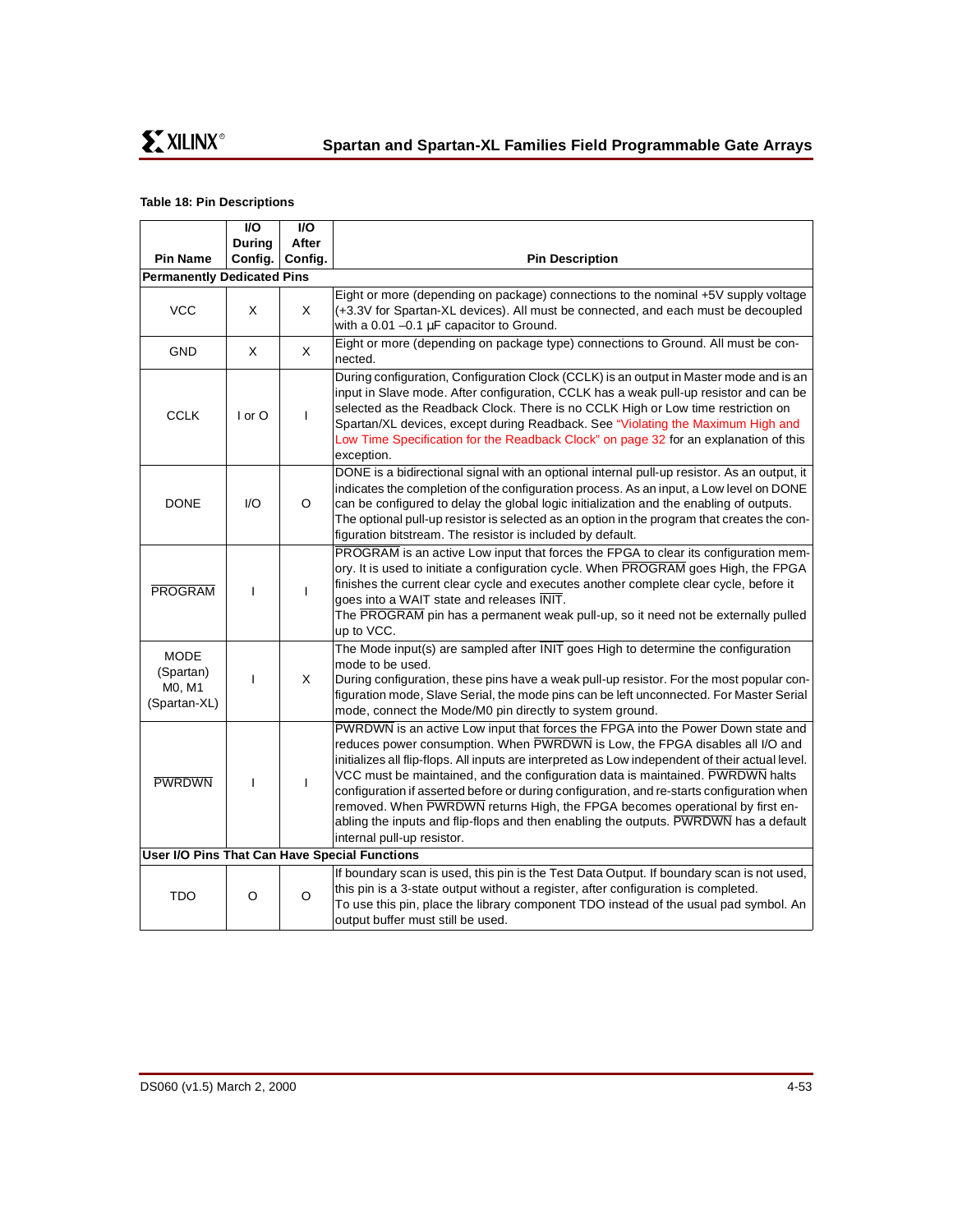

## **Table 18: Pin Descriptions (Continued)**

|                                 | <b>VO</b>         | I/O                   |                                                                                                                                                                                                                                                                                                                                                                                                                                                                                                                                                                                                                                                                                            |
|---------------------------------|-------------------|-----------------------|--------------------------------------------------------------------------------------------------------------------------------------------------------------------------------------------------------------------------------------------------------------------------------------------------------------------------------------------------------------------------------------------------------------------------------------------------------------------------------------------------------------------------------------------------------------------------------------------------------------------------------------------------------------------------------------------|
| <b>Pin Name</b>                 | During<br>Config. | After<br>Config.      | <b>Pin Description</b>                                                                                                                                                                                                                                                                                                                                                                                                                                                                                                                                                                                                                                                                     |
| TDI, TCK,<br><b>TMS</b>         | T                 | I/O<br>or I<br>(JTAG) | If boundary scan is used, these pins are Test Data In, Test Clock, and Test Mode Select<br>inputs respectively. They come directly from the pads, bypassing the IOBs. These pins<br>can also be used as inputs to the CLB logic after configuration is completed.<br>If the BSCAN symbol is not placed in the design, all boundary scan functions are inhib-<br>ited once configuration is completed, and these pins become user-programmable I/O.<br>In this case, they must be called out by special library elements. To use these pins,<br>place the library components TDI, TCK, and TMS instead of the usual pad symbols. In-<br>put or output buffers must still be used.           |
| <b>HDC</b>                      | O                 | I/O                   | High During Configuration (HDC) is driven High until the I/O go active. It is available as<br>a control output indicating that configuration is not yet completed. After configuration,<br>HDC is a user-programmable I/O pin.                                                                                                                                                                                                                                                                                                                                                                                                                                                             |
| $_{\text{LDC}}$                 | O                 | I/O                   | Low During Configuration (LDC) is driven Low until the I/O go active. It is available as a<br>control output indicating that configuration is not yet completed. After configuration, LDC<br>is a user-programmable I/O pin.                                                                                                                                                                                                                                                                                                                                                                                                                                                               |
| <b>INIT</b>                     | 1/O               | I/O                   | Before and during configuration, INIT is a bidirectional signal. A 1 k $\Omega$ - 10 k $\Omega$ external<br>pull-up resistor is recommended.<br>As an active Low open-drain output, INIT is held Low during the power stabilization and<br>internal clearing of the configuration memory. As an active Low input, it can be used<br>to hold the FPGA in the internal WAIT state before the start of configuration. Master<br>mode devices stay in a WAIT state an additional 30 to 300 us after INIT has gone High.<br>During configuration, a Low on this output indicates that a configuration data error has<br>occurred. After the I/O go active, INIT is a user-programmable I/O pin. |
| PGCK1-<br>PGCK4<br>(Spartan)    | Weak<br>Pull-up   | I or I/O              | Four Primary Global inputs each drive a dedicated internal global net with short delay<br>and minimal skew. If not used to drive a global buffer, any of these pins is a user-pro-<br>grammable I/O.<br>The PGCK1-PGCK4 pins drive the four Primary Global Buffers. Any input pad symbol<br>connected directly to the input of a BUFGP symbol is automatically placed on one of<br>these pins.                                                                                                                                                                                                                                                                                             |
| SGCK1 -<br>SGCK4<br>(Spartan)   | Weak<br>Pull-up   | I or I/O              | Four Secondary Global inputs each drive a dedicated internal global net with short delay<br>and minimal skew. These internal global nets can also be driven from internal logic. If<br>not used to drive a global net, any of these pins is a user-programmable I/O pin.<br>The SGCK1-SGCK4 pins provide the shortest path to the four Secondary Global Buff-<br>ers. Any input pad symbol connected directly to the input of a BUFGS symbol is auto-<br>matically placed on one of these pins.                                                                                                                                                                                            |
| GCK1-GCK8<br>(Spartan-XL)       | Weak<br>Pull-up   | I or I/O              | Eight Global inputs each drive a dedicated internal global net with short delay and min-<br>imal skew. These internal global nets can also be driven from internal logic. If not used<br>to drive a global net, any of these pins is a user-programmable I/O pin.<br>The GCK1-GCK8 pins provide the shortest path to the eight Global Low-Skew Buffers.<br>Any input pad symbol connected directly to the input of a BUFGLS symbol is automati-<br>cally placed on one of these pins.                                                                                                                                                                                                      |
| CS <sub>1</sub><br>(Spartan-XL) | $\mathbf{I}$      | I/O                   | During Express configuration, CS1 is used as a serial-enable signal for daisy-chaining.                                                                                                                                                                                                                                                                                                                                                                                                                                                                                                                                                                                                    |
| D0-D7<br>(Spartan-XL)           | $\mathbf{I}$      | I/O                   | During Express configuration, these eight input pins receive configuration data. After<br>configuration, they are user-programmable I/O pins.                                                                                                                                                                                                                                                                                                                                                                                                                                                                                                                                              |
| <b>DIN</b>                      | $\mathbf{I}$      | I/O                   | During Slave Serial or Master Serial configuration, DIN is the serial configuration data<br>input receiving data on the rising edge of CCLK. After configuration, DIN is a user-pro-<br>grammable I/O pin.                                                                                                                                                                                                                                                                                                                                                                                                                                                                                 |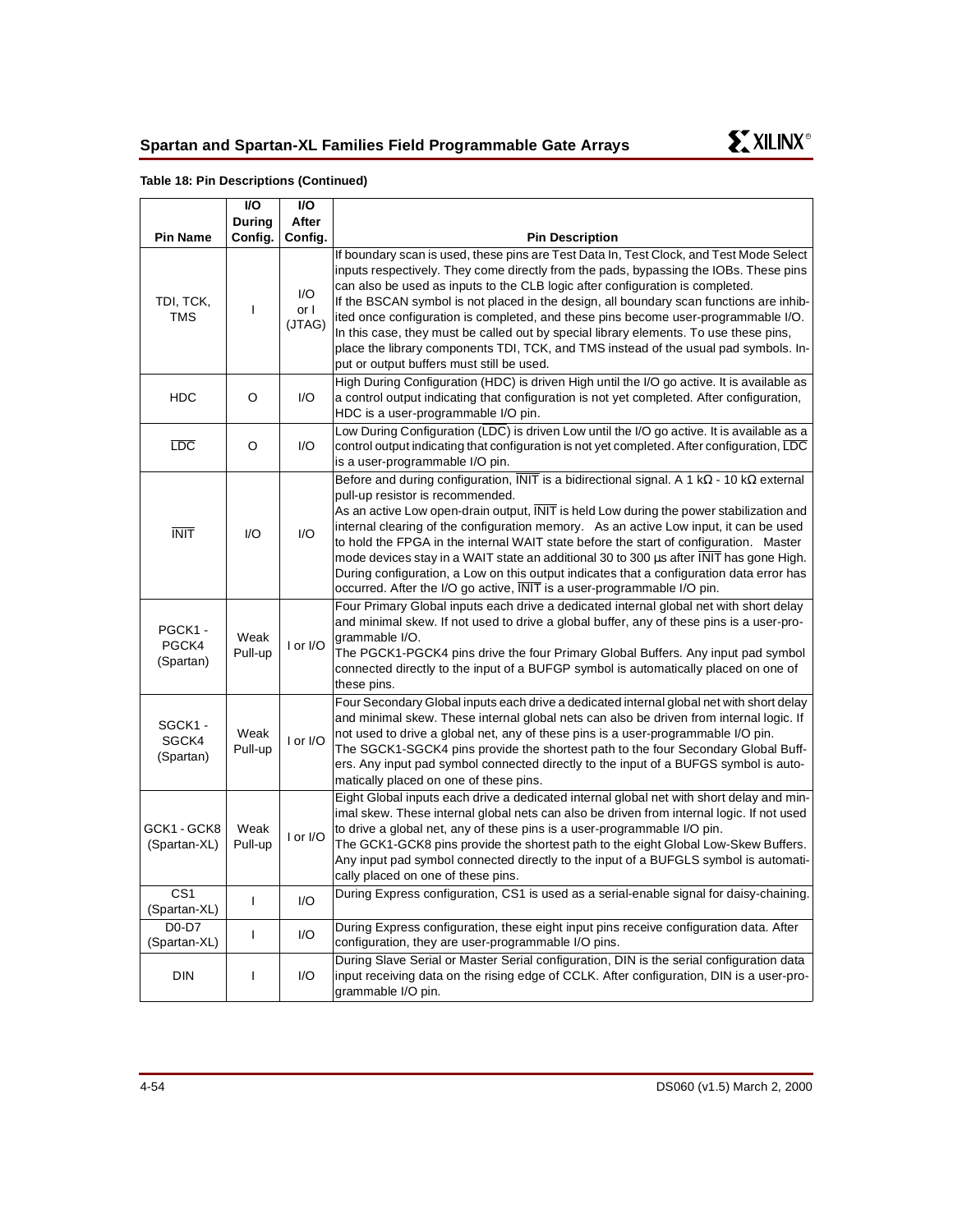## **Table 18: Pin Descriptions (Continued)**

|                                         | VO.             | <b>I/O</b> |                                                                                                                                                                                                                                                                                                                                                                                                                                                                                                       |
|-----------------------------------------|-----------------|------------|-------------------------------------------------------------------------------------------------------------------------------------------------------------------------------------------------------------------------------------------------------------------------------------------------------------------------------------------------------------------------------------------------------------------------------------------------------------------------------------------------------|
|                                         | <b>Durina</b>   | After      |                                                                                                                                                                                                                                                                                                                                                                                                                                                                                                       |
| <b>Pin Name</b>                         | Config.         | Config.    | <b>Pin Description</b>                                                                                                                                                                                                                                                                                                                                                                                                                                                                                |
| <b>DOUT</b>                             | Ω               | I/O        | During Slave Serial or Master Serial configuration, DOUT is the serial configuration data<br>output that can drive the DIN of daisy-chained slave FPGAs. DOUT data changes on<br>the falling edge of CCLK, one-and-a-half CCLK periods after it was received at the DIN<br>input.<br>In Spartan-XL Express mode, DOUT is the status output that can drive the CS1 of dai-<br>sy-chained FPGAs, to enable and disable downstream devices.<br>After configuration, DOUT is a user-programmable I/O pin. |
| Unrestricted User-Programmable I/O Pins |                 |            |                                                                                                                                                                                                                                                                                                                                                                                                                                                                                                       |
| 1/O                                     | Weak<br>Pull-up | I/O        | These pins can be configured to be input and/or output after configuration is completed.<br>Before configuration is completed, these pins have an internal high-value pull-up resis-<br>tor network that defines the logic level as High.                                                                                                                                                                                                                                                             |

# **Device-Specific Pinout Tables**

Device-specific tables include all packages for each Spartan and Spartan-XL device. They follow the pad locations around the die, and include boundary scan register locations.

# **XCS05 & XCS05XL Device Pinouts**

| XCS05/XL<br><b>Pad Name</b>   | <b>PC84</b>              | <b>VQ100</b>     | <b>Bndry Scan</b>        |                                   |
|-------------------------------|--------------------------|------------------|--------------------------|-----------------------------------|
| <b>VCC</b>                    | P <sub>2</sub>           | P89              |                          | V <sub>O</sub>                    |
| $\overline{1/O}$              | P3                       | P90              | 32                       | $VO$ ( $\overline{LI}$            |
| $\overline{1/O}$              | P <sub>4</sub>           | P91              | 35                       | $\overline{VQ}$                   |
| $\overline{VQ}$               | $\overline{\phantom{a}}$ | P92              | 38                       | $\overline{1/O}$                  |
| $\overline{1/O}$              |                          | P93              | 41                       | VO                                |
| $\overline{1/O}$              | <b>P5</b>                | P94              | 44                       | V <sub>O</sub>                    |
| $\overline{1/O}$              | P6                       | P95              | 47                       | VO                                |
| $\overline{1/O}$              | P7                       | P96              | 50                       | $\overline{1/O}$ ( $\overline{1}$ |
| $\overline{1/O}$              | P <sub>8</sub>           | P97              | 53                       | <b>VCC</b>                        |
| $\overline{1/O}$              | P <sub>9</sub>           | P98              | 56                       | <b>GND</b>                        |
| I/O, SGCK1 +, GCK8 ++         | P <sub>10</sub>          | P99              | 59                       | $\overline{VQ}$                   |
| <b>VCC</b>                    | P <sub>11</sub>          | P <sub>100</sub> | ۰                        | $\overline{VQ}$                   |
| <b>GND</b>                    | P <sub>12</sub>          | P <sub>1</sub>   |                          | $\overline{VQ}$                   |
| I/O, PGCK1 +, GCK1 ++         | P13                      | P <sub>2</sub>   | 62                       | VO                                |
| $\overline{1/O}$              | P14                      | P <sub>3</sub>   | 65                       | VO                                |
| $\overline{IO}$ , TDI         | P15                      | P4               | 68                       | $\overline{VQ}$                   |
| I/O, TCK                      | $\overline{P16}$         | P5               | 71                       | $\overline{VQ}$                   |
| I/O, TMS                      | P <sub>17</sub>          | P <sub>6</sub>   | 74                       | VO                                |
| I/O                           | P <sub>18</sub>          | P7               | 77                       | $\overline{VQ}$                   |
| $\overline{1/O}$              | $\overline{a}$           | $\overline{PB}$  | 83                       | $\overline{VO}$ , SI              |
| $\overline{1/O}$              | P19                      | P9               | 86                       | <b>GND</b>                        |
| $\overline{1/O}$              | P20                      | P <sub>10</sub>  | 89                       | <b>DONE</b>                       |
| <b>GND</b>                    | P21                      | P11              | $\overline{\phantom{a}}$ | $\overline{VCC}$                  |
| $\overline{VCC}$              | P <sub>22</sub>          | P <sub>12</sub>  | L.                       | PROG                              |
| $\overline{1/O}$              | P <sub>23</sub>          | P <sub>13</sub>  | 92                       | $\overline{VO}$ (D                |
| $\overline{1/O}$              | P24                      | P14              | 95                       | VO, P                             |
| $\overline{1/O}$              | -                        | P <sub>15</sub>  | 98                       | I/O (D                            |
| $\overline{1/O}$              | P <sub>25</sub>          | P <sub>16</sub>  | 104                      | VQ                                |
| $\overline{1/O}$              | P <sub>26</sub>          | P <sub>17</sub>  | 107                      | $VO$ ( $D$                        |
| $\overline{1/O}$              | P27                      | P <sub>18</sub>  | 110                      | $\overline{VQ}$                   |
| $\overline{1/O}$              | ÷                        | P <sub>19</sub>  | 113                      | V <sub>O</sub>                    |
| $\overline{1/O}$              | P28                      | P20              | 116                      | V <sub>O</sub>                    |
| I/O, SGCK2 +, GCK2 ++         | P29                      | P21              | 119                      | $VO$ (D                           |
| Not Connected †, M1 ††        | P30                      | P22              | $\overline{122}$         | $\overline{VQ}$                   |
| <b>GND</b>                    | P <sub>31</sub>          | P <sub>23</sub>  |                          | <b>VCC</b>                        |
| MODE +, M0 ++                 | P32                      | P <sub>24</sub>  | 125                      | <b>GND</b>                        |
| $\overline{VCC}$              | P33                      | P <sub>25</sub>  |                          | I/O (D                            |
| Not Connected +,<br>PWRDWN ++ | P34                      | P <sub>26</sub>  | $126 +$                  | VO<br>$\overline{VQ}$             |
| I/O, PGCK2 +, GCK3 ++         | $\overline{P35}$         | P <sub>27</sub>  | $127 +$                  | $\overline{VO}$ (D                |
| I/O (HDC)                     | P36                      | P <sub>28</sub>  | 130±                     | V <sub>O</sub>                    |
|                               |                          |                  |                          |                                   |

| XCS05/XL<br>Pad Name                          | <b>PC84</b>              | VQ100           | <b>Bndry Scan</b>               |
|-----------------------------------------------|--------------------------|-----------------|---------------------------------|
| VO                                            | Ξ                        | P29             | 133 ‡                           |
| $IO$ ( $\overline{LDC}$ )                     | P37                      | P30             | $136+$                          |
| $UO$                                          | P38                      | P31             | $139+$                          |
| V <sub>O</sub>                                | P39                      | P32             | $142 +$                         |
| V <sub>O</sub>                                | $\overline{\phantom{a}}$ | P33             | $145+$                          |
| V <sub>O</sub>                                |                          | P34             | 148 <sub>‡</sub>                |
| $UO$                                          | P40                      | P35             | $151 \pm$                       |
| $VO$ ( $\overline{NIT}$ )                     | P41                      | P36             | 154 <sub>1</sub>                |
| <b>VCC</b>                                    | P42                      | P37             | -                               |
| <b>GND</b>                                    | P43                      | P38             |                                 |
| V <sub>O</sub>                                | P44                      | P39             | 157 ‡                           |
| V <sub>O</sub>                                | P45                      | P40             | 160 <sub>1</sub>                |
| V <sub>O</sub>                                | ÷,                       | P41             | $163 +$                         |
| V <sub>O</sub>                                | $\overline{a}$           | P42             | 166 ±                           |
| V <sub>O</sub>                                | P46                      | P43             | 169 ‡                           |
| V <sub>O</sub>                                | P47                      | P44             | $172 +$                         |
| V <sub>O</sub>                                | P48                      | P45             | $175+$                          |
| VO                                            | P49                      | P46             | 178 ‡                           |
| VO                                            | P <sub>50</sub>          | P47             | $181 \pm$                       |
| I/O, SGCK3 †, GCK4 ††                         | P <sub>51</sub>          | P48             | $184 +$                         |
| <b>GND</b>                                    | P <sub>52</sub>          | P49             | $\overline{\phantom{a}}$        |
| <b>DONE</b>                                   | P <sub>53</sub>          | P <sub>50</sub> | $\overline{\phantom{a}}$        |
| <b>VCC</b>                                    | P <sub>54</sub>          | P <sub>51</sub> | -                               |
| PROGRAM                                       | P <sub>55</sub>          | P <sub>52</sub> |                                 |
| $IVO (D7 ††)$                                 | P <sub>56</sub>          | P <sub>53</sub> | 187 ‡                           |
| I/O, PGCK3 +, GCK5 ++                         | P <sub>57</sub>          | P <sub>54</sub> | 190 ‡                           |
| $\overline{1}$ /O (D6 ††)                     | P <sub>58</sub>          | P <sub>55</sub> | $193 +$                         |
| V <sub>O</sub>                                | $\overline{a}$           | P <sub>56</sub> | 196 ‡                           |
| $\overline{VO}$ (D5 $\overline{++}$ )         | P <sub>59</sub>          | P <sub>57</sub> | $199+$                          |
| V <sub>O</sub>                                | P60                      | P <sub>58</sub> | $202 +$                         |
| V <sub>O</sub>                                |                          | P <sub>59</sub> | $205+$                          |
| $UO$                                          | $\overline{\phantom{a}}$ | P60             | $208+$                          |
| $I/O$ (D <sub>4</sub> $\uparrow$ $\uparrow$ ) | P61                      | P61             | $211 \pm$                       |
| V <sub>O</sub>                                | P62                      | P62             | $\overline{2}14 \pm$            |
| $\overline{VCC}$                              | P63                      | P63             |                                 |
| <b>GND</b>                                    | P64                      | P64             | $\centering \label{eq:reduced}$ |
| $I/O$ (D <sub>3</sub> $\uparrow$ †)           | P65                      | P65             | 217 <sub>‡</sub>                |
| VQ                                            | P66                      | P66             | 220 ‡                           |
| V <sub>O</sub>                                | $\overline{\phantom{a}}$ | P67             | $223 +$                         |
| $VO (D2 †)$                                   | P67                      | P68             | 229 ‡                           |
| V <sub>O</sub>                                | P68                      | P69             | 232 ‡                           |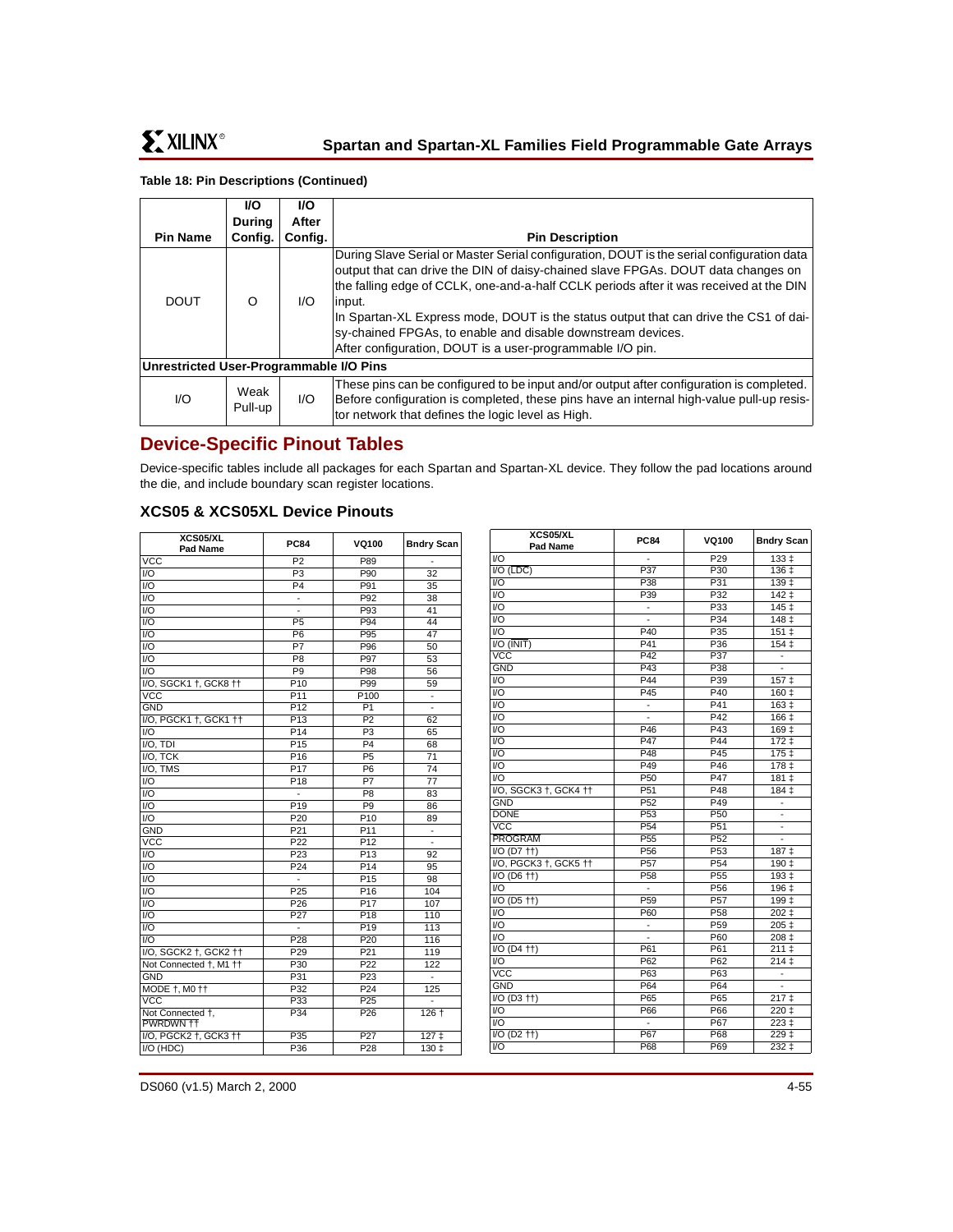# **Spartan and Spartan-XL Families Field Programmable Gate Arrays**



| <b>XCS05/XL</b><br>Pad Name | <b>PC84</b>    | <b>VQ100</b> | <b>Bndry Scan</b> |
|-----------------------------|----------------|--------------|-------------------|
| V <sub>O</sub>              | P82            | P83          | 17                |
| V <sub>O</sub>              | -              | P84          | 20                |
| V <sub>O</sub>              | -              | P85          | 23                |
| V <sub>O</sub>              | P83            | P86          | 26                |
| V <sub>O</sub>              | P84            | P87          | 29                |
| <b>GND</b>                  | P <sub>1</sub> | P88          | -                 |
| 2/8/00                      |                |              |                   |

**EXILINX®** 

† = 5V Spartan only

†† = 3V Spartan-XL only

‡ The "PWRDWN" on the XCS05XL is not part of the Boundary Scan chain. For the XCS05XL, subtract 1 from all Boundary Scan numbers from GCK3 on (127 and higher).

# **XCS10 & XCS10XL Device Pinouts**

| XCS10/XL<br>Pad Name | <b>PC84</b>                     | VQ100                    | CS144††         | <b>TQ144</b>      | <b>Bndry</b><br>Scan     |
|----------------------|---------------------------------|--------------------------|-----------------|-------------------|--------------------------|
| <b>VCC</b>           | P <sub>2</sub>                  | P89                      | D7              | P <sub>128</sub>  | $\overline{a}$           |
| 1/O                  | $\overline{P3}$                 | P90                      | A6              | P <sub>129</sub>  | 44                       |
| I/O                  | P <sub>4</sub>                  | P91                      | B <sub>6</sub>  | P130              | 47                       |
| 1/O                  | $\centering \label{eq:reduced}$ | P92                      | C <sub>6</sub>  | P <sub>131</sub>  | 50                       |
| I/O                  | L,                              | P93                      | D <sub>6</sub>  | P132              | 53                       |
| $\overline{1/O}$     | P <sub>5</sub>                  | P94                      | A <sub>5</sub>  | P <sub>133</sub>  | 56                       |
| I/O                  | P <sub>6</sub>                  | P <sub>95</sub>          | B <sub>5</sub>  | P134              | 59                       |
| 1/O                  | $\overline{\phantom{a}}$        | $\blacksquare$           | C <sub>5</sub>  | P <sub>135</sub>  | 62                       |
| $\overline{U}$       | $\frac{1}{2}$                   | $\overline{\phantom{0}}$ | D <sub>5</sub>  | $\overline{P1}36$ | 65                       |
| <b>GND</b>           |                                 |                          | A <sub>4</sub>  | P <sub>137</sub>  |                          |
| 1/O                  | $\overline{P7}$                 | P96                      | B <sub>4</sub>  | P138              | 68                       |
| I/O                  | P <sub>8</sub>                  | P97                      | C <sub>4</sub>  | P139              | 71                       |
| I/O                  | ä,                              | ÷,                       | A3              | P <sub>140</sub>  | 74                       |
| 1/O                  | $\overline{a}$                  |                          | B <sub>3</sub>  | P <sub>141</sub>  | 77                       |
| $\overline{1/O}$     | P <sub>9</sub>                  | P98                      | $\overline{c}3$ | P142              | 80                       |
| I/O, SGCK1 t,        | P <sub>10</sub>                 | P99                      | A <sub>2</sub>  | P143              | 83                       |
| GCK8 tt              |                                 |                          |                 |                   |                          |
| VCC                  | P <sub>11</sub>                 | $\overline{P100}$        | B2              | P <sub>144</sub>  | $\overline{\phantom{0}}$ |
| <b>GND</b>           | P <sub>12</sub>                 | P <sub>1</sub>           | A <sub>1</sub>  | P <sub>1</sub>    |                          |
| I/O, PGCK1 +,        | P <sub>13</sub>                 | P <sub>2</sub>           | <b>B1</b>       | P <sub>2</sub>    | 86                       |
| GCK1 11              |                                 |                          |                 |                   |                          |
| I/O                  | P <sub>14</sub>                 | P <sub>3</sub>           | C <sub>2</sub>  | P <sub>3</sub>    | 89                       |
| I/O                  | $\overline{a}$                  | ÷,                       | C <sub>1</sub>  | P <sub>4</sub>    | 92                       |
| I/O                  | $\overline{a}$                  | $\overline{a}$           | D <sub>4</sub>  | P <sub>5</sub>    | 95                       |
| $IO$ , TDI           | P <sub>15</sub>                 | P <sub>4</sub>           | D <sub>3</sub>  | P <sub>6</sub>    | 98                       |
| I/O, TCK             | P <sub>16</sub>                 | P <sub>5</sub>           | D <sub>2</sub>  | $\overline{P7}$   | 101                      |
| <b>GND</b>           | ä,                              | $\blacksquare$           | D <sub>1</sub>  | P <sub>8</sub>    | $\overline{a}$           |
| 1/O                  | ٠                               | $\frac{1}{2}$            | E <sub>4</sub>  | P <sub>9</sub>    | 104                      |
| $\overline{1/O}$     | $\overline{a}$                  | L.                       | E <sub>3</sub>  | P <sub>10</sub>   | 107                      |
| I/O, TMS             | P <sub>17</sub>                 | P <sub>6</sub>           | $\overline{E2}$ | P <sub>11</sub>   | 110                      |
| I/O                  | P <sub>18</sub>                 | P7                       | E <sub>1</sub>  | P <sub>12</sub>   | 113                      |
| I/O                  | $\overline{\phantom{0}}$        | $\overline{\phantom{0}}$ | F <sub>4</sub>  | P <sub>13</sub>   | 116                      |
| I/O                  |                                 | P <sub>8</sub>           | F <sub>3</sub>  | P <sub>14</sub>   | 119                      |
| I/O                  | P <sub>19</sub>                 | P <sub>9</sub>           | F <sub>2</sub>  | P <sub>15</sub>   | 122                      |
| 1/O                  | P <sub>20</sub>                 | P <sub>10</sub>          | F <sub>1</sub>  | P <sub>16</sub>   | 125                      |
| <b>GND</b>           | P21                             | P <sub>11</sub>          | G <sub>2</sub>  | P <sub>17</sub>   | L,                       |
| <b>VCC</b>           | P22                             | P <sub>12</sub>          | G <sub>1</sub>  | P <sub>18</sub>   | Ξ                        |
| 1/O                  | P <sub>23</sub>                 | P <sub>13</sub>          | G <sub>3</sub>  | P <sub>19</sub>   | 128                      |
| 1/O                  | P <sub>24</sub>                 | P14                      | $\overline{G4}$ | P <sub>20</sub>   | 131                      |
| $\overline{1/O}$     | Ţ                               | $\overline{P15}$         | H1              | P <sub>21</sub>   | 134                      |
| I/O                  | $\overline{a}$                  | $\overline{a}$           | H <sub>2</sub>  | P <sub>22</sub>   | 137                      |
| 1/O                  | P <sub>25</sub>                 | P <sub>16</sub>          | H <sub>3</sub>  | P <sub>23</sub>   | 140                      |
| I/O                  | P <sub>26</sub>                 | P <sub>17</sub>          | H4              | P <sub>24</sub>   | 143                      |
| $\overline{1/O}$     | $\frac{1}{2}$                   | $\blacksquare$           | J1              | P25               | 146                      |
| I/O                  | ÷,                              | ä,                       | J2              | P <sub>26</sub>   | 149                      |
| <b>GND</b>           | $\overline{a}$                  |                          | J3              | P <sub>27</sub>   | $\blacksquare$           |
| $\overline{U}$       | P27                             | $\overline{P18}$         | J4              | P <sub>28</sub>   | 152                      |
| I/O                  | -                               | P <sub>19</sub>          | K1              | P <sub>29</sub>   | 155                      |
| I/O                  | $\overline{\phantom{m}}$        | -                        | K <sub>2</sub>  | P30               | 158                      |

| K <sub>3</sub><br>P31<br>VO<br>161<br>$\overline{VQ}$<br>P28<br>P <sub>20</sub><br>P32<br>L1<br>164<br>VO, SGCK2 +,<br>P <sub>29</sub><br>P21<br>L2<br>P33<br>167<br>GCK2 tt<br>P30<br>P <sub>22</sub><br>P34<br>Not Connected +,<br>L <sub>3</sub><br>170<br>M1 ††<br>P31<br>$\overline{P23}$<br>M <sub>1</sub><br>P35<br><b>GND</b><br>P32<br>P <sub>24</sub><br>MODE †, MO ††<br>M <sub>2</sub><br>P36<br>173<br><b>VCC</b><br>P33<br>P <sub>25</sub><br>N <sub>1</sub><br>P37<br>÷<br>Not Connected +.<br>P34<br>P <sub>26</sub><br>N <sub>2</sub><br>P38<br>$174 +$<br>PWRDWN ++<br>VO, PGCK2 +,<br>P35<br>P27<br>M <sub>3</sub><br>P39<br>175 ‡<br>GCK3 tt<br>P36<br><b>VO (HDC)</b><br>P <sub>28</sub><br>N <sub>3</sub><br>P40<br>178 <sub>‡</sub><br>V <sub>O</sub><br>K <sub>4</sub><br>P41<br>$181 +$<br>$\centerdot$<br>V <sub>O</sub><br>L4<br>P42<br>184 ‡<br>$\overline{a}$<br>$\overline{a}$<br>VO<br>P29<br>P43<br>M <sub>4</sub><br>187 <sub>‡</sub><br>$\overline{a}$<br>$VO$ ( $\overline{LDC}$ )<br>P37<br>P30<br>P44<br>N <sub>4</sub><br>$190+$<br>GND<br>K <sub>5</sub><br>P <sub>45</sub><br>$\overline{a}$<br>$\centering \label{eq:reduced}$<br>I/O<br>L <sub>5</sub><br>P46<br>193 ‡<br>$\overline{a}$<br>$\overline{\phantom{a}}$<br>VO<br>M <sub>5</sub><br>P47<br>196 ‡<br>$\overline{a}$<br>$\overline{a}$<br>V <sub>O</sub><br>P38<br>P31<br>N <sub>5</sub><br>P48<br>199 ‡<br>VO<br>P39<br>P49<br>P32<br>K <sub>6</sub><br>202±<br>VO<br>P33<br>P <sub>50</sub><br>L <sub>6</sub><br>205 <sub>‡</sub><br>$\overline{\phantom{0}}$<br>VO<br>P34<br>M <sub>6</sub><br>P <sub>51</sub><br>208 ‡<br>÷,<br>V <sub>O</sub><br>P40<br>P35<br>N <sub>6</sub><br>P <sub>52</sub><br>$211 \;$ ‡<br>$\overline{VO}$ ( $\overline{INIT}$ )<br>P36<br>P <sub>53</sub><br>P41<br>M7<br>214 <sub>‡</sub><br>$\overline{VCC}$<br>P42<br>P37<br>$\overline{\text{N7}}$<br>P <sub>54</sub><br>٠<br>GND<br>$\overline{P38}$<br>$\overline{L7}$<br>P43<br>P <sub>55</sub><br>÷<br>VO<br>P44<br>P39<br>K7<br>P <sub>56</sub><br>217 <sub>‡</sub><br>V <sub>O</sub><br>$\overline{P45}$<br>P40<br>N <sub>8</sub><br>P <sub>57</sub><br>$220 +$<br>$\overline{VQ}$<br>P41<br>M <sub>8</sub><br>P <sub>58</sub><br>$\frac{1}{223}$ ‡<br>V <sub>O</sub><br>P42<br>L8<br>P <sub>59</sub><br>226 ‡<br>VO<br>P46<br>P43<br>K <sub>8</sub><br>P60<br>$\frac{1}{229}$ ‡<br>V <sub>O</sub><br>P47<br>P44<br>N9<br>P61<br>$232 +$<br>V <sub>O</sub><br>M <sub>9</sub><br>P62<br>235 ‡<br>÷<br>V <sub>O</sub><br>L <sub>9</sub><br>P63<br>238 ‡<br>÷<br>$\overline{\phantom{a}}$<br>K <sub>9</sub><br>P64<br><b>GND</b><br>V <sub>O</sub><br>N <sub>10</sub><br>P65<br>$\overline{2}$ 41 ‡<br>P48<br>P45<br>$\overline{U}$<br>M10<br>P66<br>P49<br>P46<br>244 <sub>1</sub><br>$\overline{V}$<br>L10<br>P67<br>247±<br>$\frac{1}{2}$<br>$\overline{\phantom{a}}$<br>VO<br>N11<br>P68<br>250 ‡<br>V <sub>O</sub><br>P47<br>M11<br>P69<br>$253+$<br>P <sub>50</sub><br>VO, SGCK3 +,<br>P <sub>51</sub><br>P48<br>L <sub>11</sub><br>P70<br>256 ‡<br>GCK4 tt<br>P <sub>52</sub><br><b>GND</b><br>P49<br>N12<br>P71<br>÷,<br><b>DONE</b><br>P <sub>53</sub><br>P <sub>50</sub><br>M12<br>P72<br>٠<br><b>VCC</b><br>P <sub>54</sub><br>P <sub>51</sub><br>N13<br>P73<br>$\overline{\phantom{a}}$<br><b>PROGRAM</b><br>P <sub>55</sub><br>P <sub>52</sub><br>M <sub>13</sub><br>P74<br>$\frac{1}{2}$ | XCS10/XL<br>Pad Name | <b>PC84</b> | VQ100 | CS144†† | TQ144 | <b>Bndry</b><br>Scan |
|------------------------------------------------------------------------------------------------------------------------------------------------------------------------------------------------------------------------------------------------------------------------------------------------------------------------------------------------------------------------------------------------------------------------------------------------------------------------------------------------------------------------------------------------------------------------------------------------------------------------------------------------------------------------------------------------------------------------------------------------------------------------------------------------------------------------------------------------------------------------------------------------------------------------------------------------------------------------------------------------------------------------------------------------------------------------------------------------------------------------------------------------------------------------------------------------------------------------------------------------------------------------------------------------------------------------------------------------------------------------------------------------------------------------------------------------------------------------------------------------------------------------------------------------------------------------------------------------------------------------------------------------------------------------------------------------------------------------------------------------------------------------------------------------------------------------------------------------------------------------------------------------------------------------------------------------------------------------------------------------------------------------------------------------------------------------------------------------------------------------------------------------------------------------------------------------------------------------------------------------------------------------------------------------------------------------------------------------------------------------------------------------------------------------------------------------------------------------------------------------------------------------------------------------------------------------------------------------------------------------------------------------------------------------------------------------------------------------------------------------------------------------------------------------------------------------------------------------------------------------------------------------------------------------------------------------------------------------------------------------------------------------------------------------------------------------------------------------------------------------------------------------------------------------------------------------------------------------------------------------------------------------------------------------------------------------------------------------------------------------------------------------|----------------------|-------------|-------|---------|-------|----------------------|
|                                                                                                                                                                                                                                                                                                                                                                                                                                                                                                                                                                                                                                                                                                                                                                                                                                                                                                                                                                                                                                                                                                                                                                                                                                                                                                                                                                                                                                                                                                                                                                                                                                                                                                                                                                                                                                                                                                                                                                                                                                                                                                                                                                                                                                                                                                                                                                                                                                                                                                                                                                                                                                                                                                                                                                                                                                                                                                                                                                                                                                                                                                                                                                                                                                                                                                                                                                                                |                      |             |       |         |       |                      |
|                                                                                                                                                                                                                                                                                                                                                                                                                                                                                                                                                                                                                                                                                                                                                                                                                                                                                                                                                                                                                                                                                                                                                                                                                                                                                                                                                                                                                                                                                                                                                                                                                                                                                                                                                                                                                                                                                                                                                                                                                                                                                                                                                                                                                                                                                                                                                                                                                                                                                                                                                                                                                                                                                                                                                                                                                                                                                                                                                                                                                                                                                                                                                                                                                                                                                                                                                                                                |                      |             |       |         |       |                      |
|                                                                                                                                                                                                                                                                                                                                                                                                                                                                                                                                                                                                                                                                                                                                                                                                                                                                                                                                                                                                                                                                                                                                                                                                                                                                                                                                                                                                                                                                                                                                                                                                                                                                                                                                                                                                                                                                                                                                                                                                                                                                                                                                                                                                                                                                                                                                                                                                                                                                                                                                                                                                                                                                                                                                                                                                                                                                                                                                                                                                                                                                                                                                                                                                                                                                                                                                                                                                |                      |             |       |         |       |                      |
|                                                                                                                                                                                                                                                                                                                                                                                                                                                                                                                                                                                                                                                                                                                                                                                                                                                                                                                                                                                                                                                                                                                                                                                                                                                                                                                                                                                                                                                                                                                                                                                                                                                                                                                                                                                                                                                                                                                                                                                                                                                                                                                                                                                                                                                                                                                                                                                                                                                                                                                                                                                                                                                                                                                                                                                                                                                                                                                                                                                                                                                                                                                                                                                                                                                                                                                                                                                                |                      |             |       |         |       |                      |
|                                                                                                                                                                                                                                                                                                                                                                                                                                                                                                                                                                                                                                                                                                                                                                                                                                                                                                                                                                                                                                                                                                                                                                                                                                                                                                                                                                                                                                                                                                                                                                                                                                                                                                                                                                                                                                                                                                                                                                                                                                                                                                                                                                                                                                                                                                                                                                                                                                                                                                                                                                                                                                                                                                                                                                                                                                                                                                                                                                                                                                                                                                                                                                                                                                                                                                                                                                                                |                      |             |       |         |       |                      |
|                                                                                                                                                                                                                                                                                                                                                                                                                                                                                                                                                                                                                                                                                                                                                                                                                                                                                                                                                                                                                                                                                                                                                                                                                                                                                                                                                                                                                                                                                                                                                                                                                                                                                                                                                                                                                                                                                                                                                                                                                                                                                                                                                                                                                                                                                                                                                                                                                                                                                                                                                                                                                                                                                                                                                                                                                                                                                                                                                                                                                                                                                                                                                                                                                                                                                                                                                                                                |                      |             |       |         |       |                      |
|                                                                                                                                                                                                                                                                                                                                                                                                                                                                                                                                                                                                                                                                                                                                                                                                                                                                                                                                                                                                                                                                                                                                                                                                                                                                                                                                                                                                                                                                                                                                                                                                                                                                                                                                                                                                                                                                                                                                                                                                                                                                                                                                                                                                                                                                                                                                                                                                                                                                                                                                                                                                                                                                                                                                                                                                                                                                                                                                                                                                                                                                                                                                                                                                                                                                                                                                                                                                |                      |             |       |         |       |                      |
|                                                                                                                                                                                                                                                                                                                                                                                                                                                                                                                                                                                                                                                                                                                                                                                                                                                                                                                                                                                                                                                                                                                                                                                                                                                                                                                                                                                                                                                                                                                                                                                                                                                                                                                                                                                                                                                                                                                                                                                                                                                                                                                                                                                                                                                                                                                                                                                                                                                                                                                                                                                                                                                                                                                                                                                                                                                                                                                                                                                                                                                                                                                                                                                                                                                                                                                                                                                                |                      |             |       |         |       |                      |
|                                                                                                                                                                                                                                                                                                                                                                                                                                                                                                                                                                                                                                                                                                                                                                                                                                                                                                                                                                                                                                                                                                                                                                                                                                                                                                                                                                                                                                                                                                                                                                                                                                                                                                                                                                                                                                                                                                                                                                                                                                                                                                                                                                                                                                                                                                                                                                                                                                                                                                                                                                                                                                                                                                                                                                                                                                                                                                                                                                                                                                                                                                                                                                                                                                                                                                                                                                                                |                      |             |       |         |       |                      |
|                                                                                                                                                                                                                                                                                                                                                                                                                                                                                                                                                                                                                                                                                                                                                                                                                                                                                                                                                                                                                                                                                                                                                                                                                                                                                                                                                                                                                                                                                                                                                                                                                                                                                                                                                                                                                                                                                                                                                                                                                                                                                                                                                                                                                                                                                                                                                                                                                                                                                                                                                                                                                                                                                                                                                                                                                                                                                                                                                                                                                                                                                                                                                                                                                                                                                                                                                                                                |                      |             |       |         |       |                      |
|                                                                                                                                                                                                                                                                                                                                                                                                                                                                                                                                                                                                                                                                                                                                                                                                                                                                                                                                                                                                                                                                                                                                                                                                                                                                                                                                                                                                                                                                                                                                                                                                                                                                                                                                                                                                                                                                                                                                                                                                                                                                                                                                                                                                                                                                                                                                                                                                                                                                                                                                                                                                                                                                                                                                                                                                                                                                                                                                                                                                                                                                                                                                                                                                                                                                                                                                                                                                |                      |             |       |         |       |                      |
|                                                                                                                                                                                                                                                                                                                                                                                                                                                                                                                                                                                                                                                                                                                                                                                                                                                                                                                                                                                                                                                                                                                                                                                                                                                                                                                                                                                                                                                                                                                                                                                                                                                                                                                                                                                                                                                                                                                                                                                                                                                                                                                                                                                                                                                                                                                                                                                                                                                                                                                                                                                                                                                                                                                                                                                                                                                                                                                                                                                                                                                                                                                                                                                                                                                                                                                                                                                                |                      |             |       |         |       |                      |
|                                                                                                                                                                                                                                                                                                                                                                                                                                                                                                                                                                                                                                                                                                                                                                                                                                                                                                                                                                                                                                                                                                                                                                                                                                                                                                                                                                                                                                                                                                                                                                                                                                                                                                                                                                                                                                                                                                                                                                                                                                                                                                                                                                                                                                                                                                                                                                                                                                                                                                                                                                                                                                                                                                                                                                                                                                                                                                                                                                                                                                                                                                                                                                                                                                                                                                                                                                                                |                      |             |       |         |       |                      |
|                                                                                                                                                                                                                                                                                                                                                                                                                                                                                                                                                                                                                                                                                                                                                                                                                                                                                                                                                                                                                                                                                                                                                                                                                                                                                                                                                                                                                                                                                                                                                                                                                                                                                                                                                                                                                                                                                                                                                                                                                                                                                                                                                                                                                                                                                                                                                                                                                                                                                                                                                                                                                                                                                                                                                                                                                                                                                                                                                                                                                                                                                                                                                                                                                                                                                                                                                                                                |                      |             |       |         |       |                      |
|                                                                                                                                                                                                                                                                                                                                                                                                                                                                                                                                                                                                                                                                                                                                                                                                                                                                                                                                                                                                                                                                                                                                                                                                                                                                                                                                                                                                                                                                                                                                                                                                                                                                                                                                                                                                                                                                                                                                                                                                                                                                                                                                                                                                                                                                                                                                                                                                                                                                                                                                                                                                                                                                                                                                                                                                                                                                                                                                                                                                                                                                                                                                                                                                                                                                                                                                                                                                |                      |             |       |         |       |                      |
|                                                                                                                                                                                                                                                                                                                                                                                                                                                                                                                                                                                                                                                                                                                                                                                                                                                                                                                                                                                                                                                                                                                                                                                                                                                                                                                                                                                                                                                                                                                                                                                                                                                                                                                                                                                                                                                                                                                                                                                                                                                                                                                                                                                                                                                                                                                                                                                                                                                                                                                                                                                                                                                                                                                                                                                                                                                                                                                                                                                                                                                                                                                                                                                                                                                                                                                                                                                                |                      |             |       |         |       |                      |
|                                                                                                                                                                                                                                                                                                                                                                                                                                                                                                                                                                                                                                                                                                                                                                                                                                                                                                                                                                                                                                                                                                                                                                                                                                                                                                                                                                                                                                                                                                                                                                                                                                                                                                                                                                                                                                                                                                                                                                                                                                                                                                                                                                                                                                                                                                                                                                                                                                                                                                                                                                                                                                                                                                                                                                                                                                                                                                                                                                                                                                                                                                                                                                                                                                                                                                                                                                                                |                      |             |       |         |       |                      |
|                                                                                                                                                                                                                                                                                                                                                                                                                                                                                                                                                                                                                                                                                                                                                                                                                                                                                                                                                                                                                                                                                                                                                                                                                                                                                                                                                                                                                                                                                                                                                                                                                                                                                                                                                                                                                                                                                                                                                                                                                                                                                                                                                                                                                                                                                                                                                                                                                                                                                                                                                                                                                                                                                                                                                                                                                                                                                                                                                                                                                                                                                                                                                                                                                                                                                                                                                                                                |                      |             |       |         |       |                      |
|                                                                                                                                                                                                                                                                                                                                                                                                                                                                                                                                                                                                                                                                                                                                                                                                                                                                                                                                                                                                                                                                                                                                                                                                                                                                                                                                                                                                                                                                                                                                                                                                                                                                                                                                                                                                                                                                                                                                                                                                                                                                                                                                                                                                                                                                                                                                                                                                                                                                                                                                                                                                                                                                                                                                                                                                                                                                                                                                                                                                                                                                                                                                                                                                                                                                                                                                                                                                |                      |             |       |         |       |                      |
|                                                                                                                                                                                                                                                                                                                                                                                                                                                                                                                                                                                                                                                                                                                                                                                                                                                                                                                                                                                                                                                                                                                                                                                                                                                                                                                                                                                                                                                                                                                                                                                                                                                                                                                                                                                                                                                                                                                                                                                                                                                                                                                                                                                                                                                                                                                                                                                                                                                                                                                                                                                                                                                                                                                                                                                                                                                                                                                                                                                                                                                                                                                                                                                                                                                                                                                                                                                                |                      |             |       |         |       |                      |
|                                                                                                                                                                                                                                                                                                                                                                                                                                                                                                                                                                                                                                                                                                                                                                                                                                                                                                                                                                                                                                                                                                                                                                                                                                                                                                                                                                                                                                                                                                                                                                                                                                                                                                                                                                                                                                                                                                                                                                                                                                                                                                                                                                                                                                                                                                                                                                                                                                                                                                                                                                                                                                                                                                                                                                                                                                                                                                                                                                                                                                                                                                                                                                                                                                                                                                                                                                                                |                      |             |       |         |       |                      |
|                                                                                                                                                                                                                                                                                                                                                                                                                                                                                                                                                                                                                                                                                                                                                                                                                                                                                                                                                                                                                                                                                                                                                                                                                                                                                                                                                                                                                                                                                                                                                                                                                                                                                                                                                                                                                                                                                                                                                                                                                                                                                                                                                                                                                                                                                                                                                                                                                                                                                                                                                                                                                                                                                                                                                                                                                                                                                                                                                                                                                                                                                                                                                                                                                                                                                                                                                                                                |                      |             |       |         |       |                      |
|                                                                                                                                                                                                                                                                                                                                                                                                                                                                                                                                                                                                                                                                                                                                                                                                                                                                                                                                                                                                                                                                                                                                                                                                                                                                                                                                                                                                                                                                                                                                                                                                                                                                                                                                                                                                                                                                                                                                                                                                                                                                                                                                                                                                                                                                                                                                                                                                                                                                                                                                                                                                                                                                                                                                                                                                                                                                                                                                                                                                                                                                                                                                                                                                                                                                                                                                                                                                |                      |             |       |         |       |                      |
|                                                                                                                                                                                                                                                                                                                                                                                                                                                                                                                                                                                                                                                                                                                                                                                                                                                                                                                                                                                                                                                                                                                                                                                                                                                                                                                                                                                                                                                                                                                                                                                                                                                                                                                                                                                                                                                                                                                                                                                                                                                                                                                                                                                                                                                                                                                                                                                                                                                                                                                                                                                                                                                                                                                                                                                                                                                                                                                                                                                                                                                                                                                                                                                                                                                                                                                                                                                                |                      |             |       |         |       |                      |
|                                                                                                                                                                                                                                                                                                                                                                                                                                                                                                                                                                                                                                                                                                                                                                                                                                                                                                                                                                                                                                                                                                                                                                                                                                                                                                                                                                                                                                                                                                                                                                                                                                                                                                                                                                                                                                                                                                                                                                                                                                                                                                                                                                                                                                                                                                                                                                                                                                                                                                                                                                                                                                                                                                                                                                                                                                                                                                                                                                                                                                                                                                                                                                                                                                                                                                                                                                                                |                      |             |       |         |       |                      |
|                                                                                                                                                                                                                                                                                                                                                                                                                                                                                                                                                                                                                                                                                                                                                                                                                                                                                                                                                                                                                                                                                                                                                                                                                                                                                                                                                                                                                                                                                                                                                                                                                                                                                                                                                                                                                                                                                                                                                                                                                                                                                                                                                                                                                                                                                                                                                                                                                                                                                                                                                                                                                                                                                                                                                                                                                                                                                                                                                                                                                                                                                                                                                                                                                                                                                                                                                                                                |                      |             |       |         |       |                      |
|                                                                                                                                                                                                                                                                                                                                                                                                                                                                                                                                                                                                                                                                                                                                                                                                                                                                                                                                                                                                                                                                                                                                                                                                                                                                                                                                                                                                                                                                                                                                                                                                                                                                                                                                                                                                                                                                                                                                                                                                                                                                                                                                                                                                                                                                                                                                                                                                                                                                                                                                                                                                                                                                                                                                                                                                                                                                                                                                                                                                                                                                                                                                                                                                                                                                                                                                                                                                |                      |             |       |         |       |                      |
|                                                                                                                                                                                                                                                                                                                                                                                                                                                                                                                                                                                                                                                                                                                                                                                                                                                                                                                                                                                                                                                                                                                                                                                                                                                                                                                                                                                                                                                                                                                                                                                                                                                                                                                                                                                                                                                                                                                                                                                                                                                                                                                                                                                                                                                                                                                                                                                                                                                                                                                                                                                                                                                                                                                                                                                                                                                                                                                                                                                                                                                                                                                                                                                                                                                                                                                                                                                                |                      |             |       |         |       |                      |
|                                                                                                                                                                                                                                                                                                                                                                                                                                                                                                                                                                                                                                                                                                                                                                                                                                                                                                                                                                                                                                                                                                                                                                                                                                                                                                                                                                                                                                                                                                                                                                                                                                                                                                                                                                                                                                                                                                                                                                                                                                                                                                                                                                                                                                                                                                                                                                                                                                                                                                                                                                                                                                                                                                                                                                                                                                                                                                                                                                                                                                                                                                                                                                                                                                                                                                                                                                                                |                      |             |       |         |       |                      |
|                                                                                                                                                                                                                                                                                                                                                                                                                                                                                                                                                                                                                                                                                                                                                                                                                                                                                                                                                                                                                                                                                                                                                                                                                                                                                                                                                                                                                                                                                                                                                                                                                                                                                                                                                                                                                                                                                                                                                                                                                                                                                                                                                                                                                                                                                                                                                                                                                                                                                                                                                                                                                                                                                                                                                                                                                                                                                                                                                                                                                                                                                                                                                                                                                                                                                                                                                                                                |                      |             |       |         |       |                      |
|                                                                                                                                                                                                                                                                                                                                                                                                                                                                                                                                                                                                                                                                                                                                                                                                                                                                                                                                                                                                                                                                                                                                                                                                                                                                                                                                                                                                                                                                                                                                                                                                                                                                                                                                                                                                                                                                                                                                                                                                                                                                                                                                                                                                                                                                                                                                                                                                                                                                                                                                                                                                                                                                                                                                                                                                                                                                                                                                                                                                                                                                                                                                                                                                                                                                                                                                                                                                |                      |             |       |         |       |                      |
|                                                                                                                                                                                                                                                                                                                                                                                                                                                                                                                                                                                                                                                                                                                                                                                                                                                                                                                                                                                                                                                                                                                                                                                                                                                                                                                                                                                                                                                                                                                                                                                                                                                                                                                                                                                                                                                                                                                                                                                                                                                                                                                                                                                                                                                                                                                                                                                                                                                                                                                                                                                                                                                                                                                                                                                                                                                                                                                                                                                                                                                                                                                                                                                                                                                                                                                                                                                                |                      |             |       |         |       |                      |
|                                                                                                                                                                                                                                                                                                                                                                                                                                                                                                                                                                                                                                                                                                                                                                                                                                                                                                                                                                                                                                                                                                                                                                                                                                                                                                                                                                                                                                                                                                                                                                                                                                                                                                                                                                                                                                                                                                                                                                                                                                                                                                                                                                                                                                                                                                                                                                                                                                                                                                                                                                                                                                                                                                                                                                                                                                                                                                                                                                                                                                                                                                                                                                                                                                                                                                                                                                                                |                      |             |       |         |       |                      |
|                                                                                                                                                                                                                                                                                                                                                                                                                                                                                                                                                                                                                                                                                                                                                                                                                                                                                                                                                                                                                                                                                                                                                                                                                                                                                                                                                                                                                                                                                                                                                                                                                                                                                                                                                                                                                                                                                                                                                                                                                                                                                                                                                                                                                                                                                                                                                                                                                                                                                                                                                                                                                                                                                                                                                                                                                                                                                                                                                                                                                                                                                                                                                                                                                                                                                                                                                                                                |                      |             |       |         |       |                      |
|                                                                                                                                                                                                                                                                                                                                                                                                                                                                                                                                                                                                                                                                                                                                                                                                                                                                                                                                                                                                                                                                                                                                                                                                                                                                                                                                                                                                                                                                                                                                                                                                                                                                                                                                                                                                                                                                                                                                                                                                                                                                                                                                                                                                                                                                                                                                                                                                                                                                                                                                                                                                                                                                                                                                                                                                                                                                                                                                                                                                                                                                                                                                                                                                                                                                                                                                                                                                |                      |             |       |         |       |                      |
|                                                                                                                                                                                                                                                                                                                                                                                                                                                                                                                                                                                                                                                                                                                                                                                                                                                                                                                                                                                                                                                                                                                                                                                                                                                                                                                                                                                                                                                                                                                                                                                                                                                                                                                                                                                                                                                                                                                                                                                                                                                                                                                                                                                                                                                                                                                                                                                                                                                                                                                                                                                                                                                                                                                                                                                                                                                                                                                                                                                                                                                                                                                                                                                                                                                                                                                                                                                                |                      |             |       |         |       |                      |
|                                                                                                                                                                                                                                                                                                                                                                                                                                                                                                                                                                                                                                                                                                                                                                                                                                                                                                                                                                                                                                                                                                                                                                                                                                                                                                                                                                                                                                                                                                                                                                                                                                                                                                                                                                                                                                                                                                                                                                                                                                                                                                                                                                                                                                                                                                                                                                                                                                                                                                                                                                                                                                                                                                                                                                                                                                                                                                                                                                                                                                                                                                                                                                                                                                                                                                                                                                                                |                      |             |       |         |       |                      |
|                                                                                                                                                                                                                                                                                                                                                                                                                                                                                                                                                                                                                                                                                                                                                                                                                                                                                                                                                                                                                                                                                                                                                                                                                                                                                                                                                                                                                                                                                                                                                                                                                                                                                                                                                                                                                                                                                                                                                                                                                                                                                                                                                                                                                                                                                                                                                                                                                                                                                                                                                                                                                                                                                                                                                                                                                                                                                                                                                                                                                                                                                                                                                                                                                                                                                                                                                                                                |                      |             |       |         |       |                      |
|                                                                                                                                                                                                                                                                                                                                                                                                                                                                                                                                                                                                                                                                                                                                                                                                                                                                                                                                                                                                                                                                                                                                                                                                                                                                                                                                                                                                                                                                                                                                                                                                                                                                                                                                                                                                                                                                                                                                                                                                                                                                                                                                                                                                                                                                                                                                                                                                                                                                                                                                                                                                                                                                                                                                                                                                                                                                                                                                                                                                                                                                                                                                                                                                                                                                                                                                                                                                |                      |             |       |         |       |                      |
|                                                                                                                                                                                                                                                                                                                                                                                                                                                                                                                                                                                                                                                                                                                                                                                                                                                                                                                                                                                                                                                                                                                                                                                                                                                                                                                                                                                                                                                                                                                                                                                                                                                                                                                                                                                                                                                                                                                                                                                                                                                                                                                                                                                                                                                                                                                                                                                                                                                                                                                                                                                                                                                                                                                                                                                                                                                                                                                                                                                                                                                                                                                                                                                                                                                                                                                                                                                                |                      |             |       |         |       |                      |
|                                                                                                                                                                                                                                                                                                                                                                                                                                                                                                                                                                                                                                                                                                                                                                                                                                                                                                                                                                                                                                                                                                                                                                                                                                                                                                                                                                                                                                                                                                                                                                                                                                                                                                                                                                                                                                                                                                                                                                                                                                                                                                                                                                                                                                                                                                                                                                                                                                                                                                                                                                                                                                                                                                                                                                                                                                                                                                                                                                                                                                                                                                                                                                                                                                                                                                                                                                                                |                      |             |       |         |       |                      |
|                                                                                                                                                                                                                                                                                                                                                                                                                                                                                                                                                                                                                                                                                                                                                                                                                                                                                                                                                                                                                                                                                                                                                                                                                                                                                                                                                                                                                                                                                                                                                                                                                                                                                                                                                                                                                                                                                                                                                                                                                                                                                                                                                                                                                                                                                                                                                                                                                                                                                                                                                                                                                                                                                                                                                                                                                                                                                                                                                                                                                                                                                                                                                                                                                                                                                                                                                                                                |                      |             |       |         |       |                      |
|                                                                                                                                                                                                                                                                                                                                                                                                                                                                                                                                                                                                                                                                                                                                                                                                                                                                                                                                                                                                                                                                                                                                                                                                                                                                                                                                                                                                                                                                                                                                                                                                                                                                                                                                                                                                                                                                                                                                                                                                                                                                                                                                                                                                                                                                                                                                                                                                                                                                                                                                                                                                                                                                                                                                                                                                                                                                                                                                                                                                                                                                                                                                                                                                                                                                                                                                                                                                |                      |             |       |         |       |                      |
|                                                                                                                                                                                                                                                                                                                                                                                                                                                                                                                                                                                                                                                                                                                                                                                                                                                                                                                                                                                                                                                                                                                                                                                                                                                                                                                                                                                                                                                                                                                                                                                                                                                                                                                                                                                                                                                                                                                                                                                                                                                                                                                                                                                                                                                                                                                                                                                                                                                                                                                                                                                                                                                                                                                                                                                                                                                                                                                                                                                                                                                                                                                                                                                                                                                                                                                                                                                                |                      |             |       |         |       |                      |
|                                                                                                                                                                                                                                                                                                                                                                                                                                                                                                                                                                                                                                                                                                                                                                                                                                                                                                                                                                                                                                                                                                                                                                                                                                                                                                                                                                                                                                                                                                                                                                                                                                                                                                                                                                                                                                                                                                                                                                                                                                                                                                                                                                                                                                                                                                                                                                                                                                                                                                                                                                                                                                                                                                                                                                                                                                                                                                                                                                                                                                                                                                                                                                                                                                                                                                                                                                                                |                      |             |       |         |       |                      |
|                                                                                                                                                                                                                                                                                                                                                                                                                                                                                                                                                                                                                                                                                                                                                                                                                                                                                                                                                                                                                                                                                                                                                                                                                                                                                                                                                                                                                                                                                                                                                                                                                                                                                                                                                                                                                                                                                                                                                                                                                                                                                                                                                                                                                                                                                                                                                                                                                                                                                                                                                                                                                                                                                                                                                                                                                                                                                                                                                                                                                                                                                                                                                                                                                                                                                                                                                                                                |                      |             |       |         |       |                      |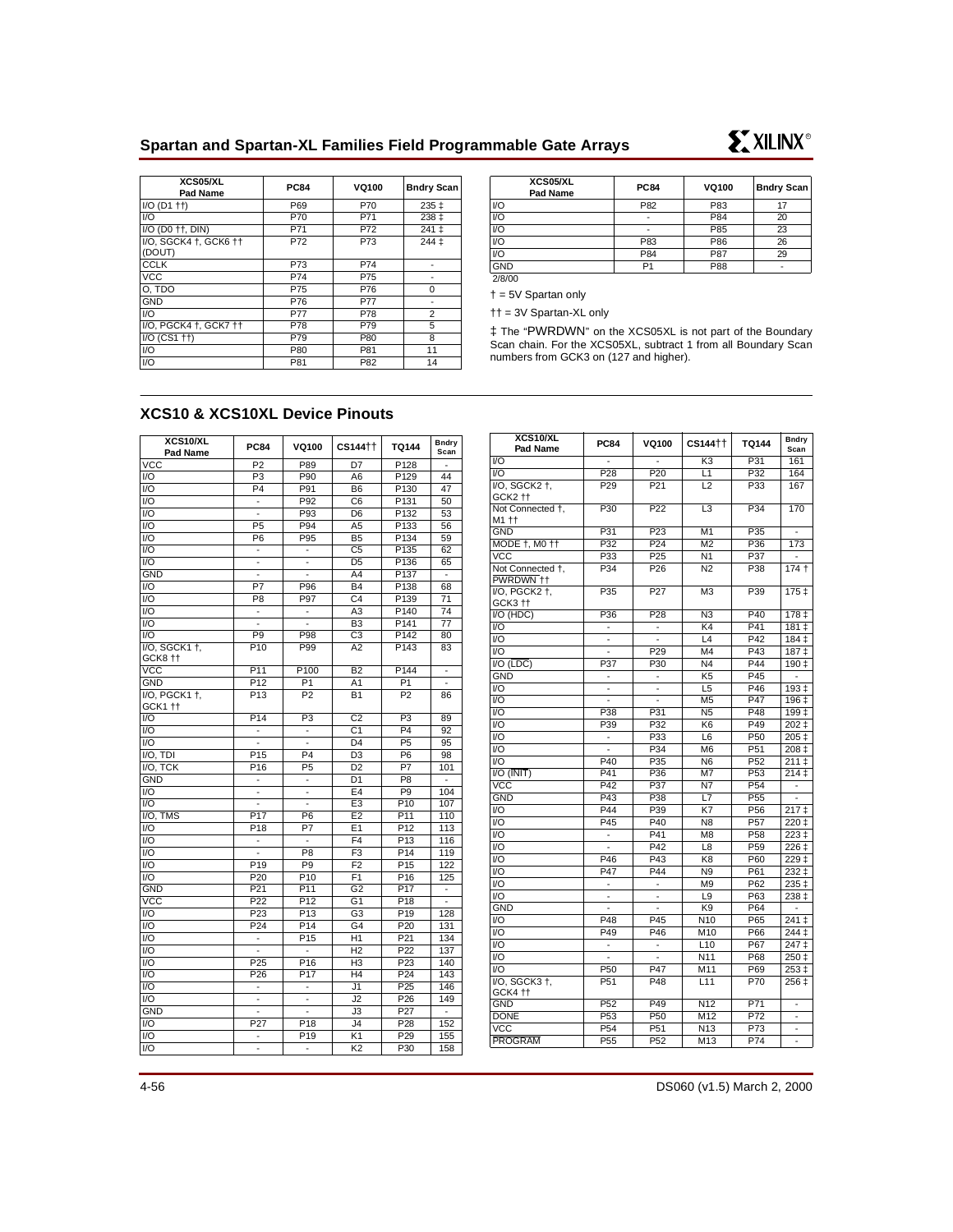# **Spartan and Spartan-XL Families Field Programmable Gate Arrays**

| <b>XCS10/XL</b>                                | <b>PC84</b>                     | <b>VQ100</b>             | CS144 <sup>++</sup> | <b>TQ144</b>     | <b>Bndry</b>     |
|------------------------------------------------|---------------------------------|--------------------------|---------------------|------------------|------------------|
| Pad Name                                       |                                 |                          |                     |                  | Scan             |
| $I/O$ ( $D7$ $+$ )                             | P <sub>56</sub>                 | P <sub>53</sub>          | L12                 | P75              | 259 ‡            |
| I/O, PGCK3 +,                                  | P <sub>57</sub>                 | P <sub>54</sub>          | L13                 | P76              | 262±             |
| GCK5 <sup>++</sup>                             |                                 |                          |                     |                  |                  |
| 1/O                                            | ٠                               | -                        | K <sub>10</sub>     | <b>P77</b>       | $265 \downarrow$ |
| $\overline{1/O}$                               |                                 |                          | K <sub>11</sub>     | P78              | $268+$           |
| $I/O$ (D6 $\uparrow\uparrow$ )                 | P58                             | P <sub>55</sub>          | K12                 | P79              | $271 \pm$        |
| 1/O                                            |                                 | P <sub>56</sub>          | K <sub>13</sub>     | P80              | 274 <sub>‡</sub> |
| <b>GND</b>                                     | $\overline{a}$                  | $\overline{a}$           | J10                 | P81              |                  |
| I/O                                            | $\qquad \qquad \blacksquare$    | $\overline{\phantom{m}}$ | J11                 | P82              | 277 <sub>‡</sub> |
| 1/O                                            |                                 |                          | J12                 | P83              | 280 ‡            |
| $\overline{1}/O$ (D <sub>5</sub> $\uparrow$ †) | P <sub>59</sub>                 | P <sub>57</sub>          | J13                 | P84              | 283 ‡            |
| 1/O                                            | P60                             | P <sub>58</sub>          | H <sub>10</sub>     | P85              | 286 ‡            |
| I/O                                            | -                               | P <sub>59</sub>          | H11                 | P86              | 289 ‡            |
| 1/O                                            |                                 | P60                      | H <sub>12</sub>     | P87              | 292 ‡            |
| $I/O$ (D <sub>4</sub> $+$ )                    | P61                             | P61                      | H <sub>13</sub>     | P88              | 295 ‡            |
| 1/O                                            | P62                             | P62                      | G12                 | P89              | 298 ‡            |
| <b>VCC</b>                                     | P63                             | P63                      | G13                 | P90              |                  |
| <b>GND</b>                                     | P64                             | P64                      | G11                 | P91              |                  |
| $I/O$ (D3 $\uparrow\uparrow$ )                 | P65                             | P65                      | G10                 | P92              | $301 \;{\rm 1}$  |
| 1/O                                            | P66                             | P66                      | F <sub>13</sub>     | P93              | 304 <sub>1</sub> |
| $\overline{1/O}$                               | $\overline{a}$                  | P67                      | F12                 | P94              | $307 +$          |
| $\overline{1/O}$                               | $\centering \label{eq:reduced}$ | $\overline{a}$           | F11                 | P95              | 310±             |
| $I/O$ (D <sub>2</sub> $+$ )                    | P67                             | P68                      | F <sub>10</sub>     | P96              | 313 <sub>‡</sub> |
| $1/O$                                          | P68                             | P69                      | E <sub>13</sub>     | P97              | 316 ‡            |
| $\overline{U}$                                 | $\frac{1}{2}$                   | ٠                        | E <sub>12</sub>     | P98              | $319+$           |
| $\overline{1/O}$                               |                                 |                          | E <sub>11</sub>     | P99              | $322 +$          |
| <b>GND</b>                                     |                                 |                          | E <sub>10</sub>     | P100             |                  |
| $\overline{1}/O$ (D1 $\uparrow\uparrow$ )      | P69                             | P70                      | D13                 | P101             | $325 +$          |
| I/O                                            | P70                             | P71                      | D <sub>12</sub>     | P <sub>102</sub> | 328 ‡            |
| I/O                                            |                                 | -                        | D11                 | P103             | 331 ‡            |
| $\overline{1/O}$                               |                                 |                          | C <sub>13</sub>     | P <sub>104</sub> | $334 \pm$        |
| I/O (D0 ++, DIN)                               | P71                             | P72                      | C <sub>12</sub>     | P <sub>105</sub> | 337 ‡            |
| I/O, SGCK4 +,                                  | P72                             | P73                      | C <sub>11</sub>     | P <sub>106</sub> | 340 ‡            |
| GCK6 †† (DOUT)                                 |                                 |                          |                     |                  |                  |
| <b>CCLK</b>                                    | P73                             | P74                      | <b>B13</b>          | P <sub>107</sub> | -                |
| <b>VCC</b>                                     | P74                             | P75                      | <b>B12</b>          | P108             |                  |
| O, TDO                                         | P75                             | P76                      | A13                 | P109             | 0                |
| <b>GND</b>                                     | P76                             | <b>P77</b>               | A12                 | P110             |                  |
| $1/O$                                          | P77                             | P78                      | <b>B11</b>          | P111             | $\overline{2}$   |

| <b>PC84</b>    | <b>VQ100</b> | CS144 <sup>++</sup> | <b>TQ144</b>     | Bndry<br>Scan |
|----------------|--------------|---------------------|------------------|---------------|
| P78            | P79          | A11                 | P112             | 5             |
|                |              |                     |                  |               |
|                |              | D <sub>10</sub>     | P113             | 8             |
|                |              | C10                 | P114             | 11            |
| P79            | P80          | <b>B10</b>          | P115             | 14            |
| P80            | P81          | A10                 | P116             | 17            |
|                |              | C9                  | P118             |               |
| ٠              | ٠            | <b>B</b> 9          | P119             | 20            |
|                |              | A <sub>9</sub>      | P <sub>120</sub> | 23            |
| P81            | P82          | D <sub>8</sub>      | P121             | 26            |
| P82            | P83          | C8                  | P122             | 29            |
|                | P84          | B <sub>8</sub>      | P123             | 32            |
|                | P85          | A8                  | P124             | 35            |
| P83            | P86          | B7                  | P125             | 38            |
| P84            | P87          | A7                  | P126             | 41            |
| P <sub>1</sub> | P88          | C7                  | P <sub>127</sub> |               |
|                |              |                     |                  |               |

2/8/00

† = 5V Spartan only

†† = 3V Spartan-XL only

‡ The "PWRDWN" on the XCS10XL is not part of the Boundary Scan chain. For the XCS10XL, subtract 1 from all Boundary Scan numbers from GCK3 on (175 and higher).

## **Additional XCS10/XL Package Pins**

#### **TQ144**

| <b>Not Connected Pins</b> |  |   |   |  |  |  |  |  |  |
|---------------------------|--|---|---|--|--|--|--|--|--|
|                           |  | - | - |  |  |  |  |  |  |
|                           |  |   |   |  |  |  |  |  |  |

#### **CS144**

| <b>Not Connected Pins</b> |  |   |   |  |   |  |  |  |  |
|---------------------------|--|---|---|--|---|--|--|--|--|
|                           |  | - | - |  | - |  |  |  |  |
|                           |  |   |   |  |   |  |  |  |  |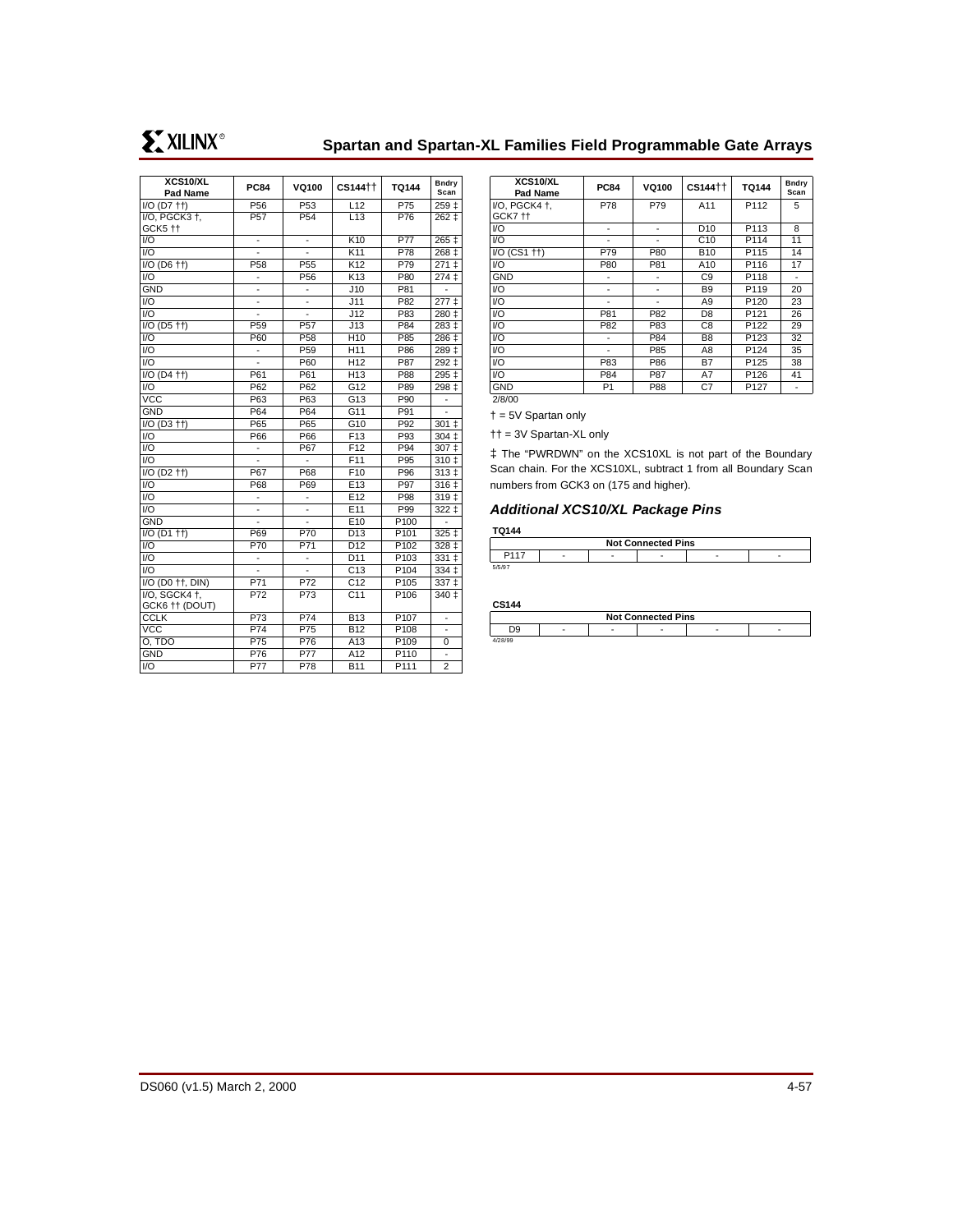**Bndry**<br>Scan

# **XCS20 & XCS20XL Device Pinouts**

| XCS20/XL<br>Pad Name                    | VQ100                                      | CS144 <sup>++</sup>      | TQ144                    | PQ208            | <b>Bndry</b><br>Scan     | XCS20/XL<br>Pad Name                  | VQ100                    | CS144++                  | <b>TQ144</b>             | PQ208            | <b>Bndry</b><br>Scan     |
|-----------------------------------------|--------------------------------------------|--------------------------|--------------------------|------------------|--------------------------|---------------------------------------|--------------------------|--------------------------|--------------------------|------------------|--------------------------|
| <b>VCC</b>                              | P89                                        | D7                       | P128                     | P183             |                          | V <sub>O</sub>                        | P <sub>19</sub>          | K1                       | P <sub>29</sub>          | P45              | 227                      |
| I/O                                     | P90                                        | A <sub>6</sub>           | P129                     | P184             | 62                       | V <sub>O</sub>                        | $\blacksquare$           | K <sub>2</sub>           | P30                      | P46              | 230                      |
| VQ                                      | P91                                        | B <sub>6</sub>           | P <sub>130</sub>         | P <sub>185</sub> | 65                       | VO                                    | $\overline{\phantom{a}}$ | K <sub>3</sub>           | P31                      | P47              | 233                      |
| I/O                                     | P92                                        | C <sub>6</sub>           | P131                     | P186             | 68                       | VO                                    | P20                      | L1                       | P32                      | P48              | 236                      |
| I/O                                     | P93                                        | D <sub>6</sub>           | D6P132                   | P187             | 71                       | I/O, SGCK2 +,                         | P21                      | L2                       | P33                      | P49              | 239                      |
| I/O                                     | $\sim$                                     | $\blacksquare$           | $\blacksquare$           | P188             | 74                       | GCK2 <sup>++</sup>                    |                          |                          |                          |                  |                          |
| I/O                                     | $\overline{\phantom{a}}$                   | $\overline{\phantom{a}}$ | $\blacksquare$           | P189             | 77                       | Not Connected +,                      | P <sub>22</sub>          | L <sub>3</sub>           | P34                      | P <sub>50</sub>  | 242                      |
| I/O                                     | P94                                        | A <sub>5</sub>           | P133                     | P190             | 80                       | M1 ††                                 |                          |                          |                          |                  |                          |
| 1/O                                     | P95                                        | <b>B5</b>                | P134                     | P191             | 83                       | <b>GND</b>                            | P23                      | M <sub>1</sub>           | P35                      | P <sub>51</sub>  | $\overline{\phantom{a}}$ |
| $\overline{v}$ CC $\uparrow$ $\uparrow$ | $\blacksquare$                             | $\overline{\phantom{a}}$ | $\blacksquare$           | P192             | $\overline{\phantom{a}}$ | MODE +, M0 ++                         | P24                      | M <sub>2</sub>           | P36                      | P <sub>52</sub>  | 245                      |
| I/O                                     | $\blacksquare$                             | C <sub>5</sub>           | P135                     | P193             | 86                       | <b>VCC</b>                            | P <sub>25</sub>          | N <sub>1</sub>           | P37                      | P <sub>53</sub>  | $\sim$                   |
| $\overline{1/O}$                        | $\overline{\phantom{a}}$                   | D <sub>5</sub>           | P136                     | P194             | 89                       | Not Connected +,                      | P <sub>26</sub>          | N <sub>2</sub>           | P38                      | P <sub>54</sub>  | $\overline{2}$ 46 †      |
| <b>GND</b>                              | $\overline{\phantom{a}}$                   | A4                       | P137                     | P <sub>195</sub> | $\overline{\phantom{a}}$ | PWRDWN ++                             |                          |                          |                          |                  |                          |
| I/O                                     | $\blacksquare$                             | $\blacksquare$           | $\mathcal{L}$            | P196             | 92                       | I/O, PGCK2 +,                         | P27                      | M <sub>3</sub>           | P39                      | P <sub>55</sub>  | 247 ‡                    |
| 1/O                                     | $\overline{\phantom{a}}$                   | $\overline{\phantom{a}}$ | $\overline{\phantom{a}}$ | P197             | 95                       | GCK3 <sup>++</sup>                    |                          |                          |                          |                  |                          |
| VQ                                      | ÷,                                         | $\overline{\phantom{a}}$ | $\blacksquare$           | P <sub>198</sub> | 98                       | I/O (HDC)                             | P28                      | N <sub>3</sub>           | P40                      | P <sub>56</sub>  | 250 ‡                    |
| $\overline{1/O}$                        | $\overline{\phantom{a}}$                   | $\overline{\phantom{a}}$ | $\overline{\phantom{a}}$ | P <sub>199</sub> | 101                      | I/O                                   | $\sim$                   | K4                       | P41                      | P <sub>57</sub>  | $253+$                   |
| 1/O                                     | P96                                        | <b>B4</b>                | P138                     | P200             | 104                      | I/O                                   | $\blacksquare$           | L4                       | P42                      | P <sub>58</sub>  | 256 ‡                    |
| 1/O                                     | P97                                        | C <sub>4</sub>           | P139                     | P201             | 107                      | VO                                    | P29                      | M4                       | P43                      | P <sub>59</sub>  | $259+$                   |
| 1/O                                     |                                            | A <sub>3</sub>           | P140                     | P204             | 110                      | $VO$ ( $\overline{LDC}$ )             | P30                      | N <sub>4</sub>           | P44                      | P60              | $262 +$                  |
| I/O                                     | $\overline{\phantom{a}}$<br>$\blacksquare$ | B <sub>3</sub>           | P141                     | P205             | 113                      | V <sub>O</sub>                        | $\overline{\phantom{a}}$ | $\blacksquare$           | $\overline{\phantom{a}}$ | P61              | 265 ‡                    |
| 1/O                                     | P98                                        | C <sub>3</sub>           | P <sub>142</sub>         | P206             | 116                      | I/O                                   | $\overline{\phantom{a}}$ | $\overline{a}$           | ÷.                       | P62              | 268 ‡                    |
| I/O, SGCK1 +,                           | P99                                        | A <sub>2</sub>           | P143                     | P207             | 119                      | I/O                                   | $\blacksquare$           | $\overline{\phantom{a}}$ | $\overline{\phantom{a}}$ | P63              | 271 ‡                    |
| GCK8 <sup>++</sup>                      |                                            |                          |                          |                  |                          | V <sub>O</sub>                        | $\overline{\phantom{a}}$ | $\blacksquare$           | $\overline{\phantom{a}}$ | P64              | 274 ‡                    |
| $\overline{VCC}$                        | P <sub>100</sub>                           | B2                       | P <sub>144</sub>         | P <sub>208</sub> | $\overline{\phantom{a}}$ | <b>GND</b>                            | $\blacksquare$           | K <sub>5</sub>           | P45                      | P66              | $\overline{\phantom{a}}$ |
| <b>GND</b>                              | P <sub>1</sub>                             | A1                       | P <sub>1</sub>           | P <sub>1</sub>   | $\mathcal{L}$            | V <sub>O</sub>                        | $\blacksquare$           | L <sub>5</sub>           | P46                      | P67              | $277+$                   |
| I/O, PGCK1 +,                           | P <sub>2</sub>                             | <b>B1</b>                | P <sub>2</sub>           | P <sub>2</sub>   | 122                      | I/O                                   | $\blacksquare$           | M <sub>5</sub>           | P47                      | P68              | 280 ‡                    |
| GCK1 tt                                 |                                            |                          |                          |                  |                          | V <sub>O</sub>                        | P31                      | N <sub>5</sub>           | P48                      | P69              | 283 ‡                    |
| I/O                                     | P <sub>3</sub>                             | C <sub>2</sub>           | P <sub>3</sub>           | P <sub>3</sub>   | 125                      | V <sub>O</sub>                        | P32                      | K <sub>6</sub>           | P49                      | P70              | 286 ‡                    |
| 1/O                                     | $\blacksquare$                             | C <sub>1</sub>           | P <sub>4</sub>           | P <sub>4</sub>   | 128                      | $\overline{V}$ CC $\uparrow \uparrow$ | $\omega$                 | $\omega$                 | $\mathbb{Z}^2$           | P71              | $\sim$                   |
| $1/O$                                   | $\blacksquare$                             | D <sub>4</sub>           | P <sub>5</sub>           | P <sub>5</sub>   | 131                      | VO                                    | $\overline{\phantom{a}}$ | $\blacksquare$           | $\overline{\phantom{a}}$ | P72              | 289 ‡                    |
| $I/O$ , TDI                             | P4                                         | $\overline{D3}$          | P <sub>6</sub>           | P <sub>6</sub>   | 134                      | VO                                    | $\sim$                   | ÷,                       | ÷,                       | P73              | 292 ‡                    |
| I/O, TCK                                | P <sub>5</sub>                             | D <sub>2</sub>           | P7                       | P7               | 137                      | V <sub>O</sub>                        | P33                      | L <sub>6</sub>           | P <sub>50</sub>          | P74              | 295 ‡                    |
| I/O                                     | $\overline{\phantom{a}}$                   | $\overline{\phantom{a}}$ | $\overline{\phantom{a}}$ | P <sub>8</sub>   | 140                      | $\overline{VQ}$                       | P34                      | M <sub>6</sub>           | P <sub>51</sub>          | P75              | $298+$                   |
| I/O                                     | $\overline{\phantom{a}}$                   | $\overline{\phantom{a}}$ | $\overline{\phantom{a}}$ | P <sub>9</sub>   | 143                      | I/O                                   | P35                      | N <sub>6</sub>           | P <sub>52</sub>          | P76              | 301 ‡                    |
| $\overline{1/O}$                        | $\blacksquare$                             | $\overline{\phantom{a}}$ | $\overline{\phantom{a}}$ | $\overline{P10}$ | 146                      | $VO$ ( $\overline{INIT}$ )            | P36                      | M7                       | P <sub>53</sub>          | P77              | $304+$                   |
| 1/O                                     | ÷,                                         | $\overline{\phantom{a}}$ | $\blacksquare$           | P11              | 149                      | <b>VCC</b>                            | P37                      | N7                       | P <sub>54</sub>          | P78              | $\sim$                   |
| <b>GND</b>                              | $\overline{a}$                             | D <sub>1</sub>           | P <sub>8</sub>           | P13              | $\mathbb{Z}$             | <b>GND</b>                            | P38                      | L7                       | P <sub>55</sub>          | P79              | $\sim$                   |
| 1/O                                     | $\overline{\phantom{a}}$                   | E4                       | P <sub>9</sub>           | P14              | 152                      | VO                                    | P39                      | K7                       | P <sub>56</sub>          | P80              | 307 ‡                    |
| $\overline{U}$                          |                                            | E <sub>3</sub>           | P <sub>10</sub>          | P <sub>15</sub>  | 155                      | I/O                                   | P40                      | N <sub>8</sub>           | P <sub>57</sub>          | P81              | 310 ‡                    |
| I/O, TMS                                | P <sub>6</sub>                             | E <sub>2</sub>           | P11                      | P16              | 158                      | I/O                                   | P41                      | M <sub>8</sub>           | P <sub>58</sub>          | P82              | 313 ‡                    |
| I/O                                     | P7                                         | E <sub>1</sub>           | P <sub>12</sub>          | P17              | 161                      | VO                                    | P42                      | L <sub>8</sub>           | P <sub>59</sub>          | P83              | 316 ‡                    |
| VCC <sub>tt</sub>                       | $\overline{\phantom{a}}$                   | $\overline{\phantom{a}}$ | $\overline{\phantom{a}}$ | P18              | $\overline{\phantom{a}}$ | V <sub>O</sub>                        | $\mathcal{L}$            | $\blacksquare$           | $\blacksquare$           | P84              | $319+$                   |
| 1/O                                     | $\blacksquare$                             | $\blacksquare$           | $\blacksquare$           | P <sub>19</sub>  | 164                      | VO                                    | $\overline{\phantom{a}}$ | $\blacksquare$           | $\overline{\phantom{a}}$ | P85              | 322 ‡                    |
| I/O                                     | $\blacksquare$                             | $\overline{\phantom{a}}$ | $\overline{\phantom{a}}$ | P20              | 167                      | $\overline{V}$ CC $\uparrow \uparrow$ | $\overline{\phantom{a}}$ | $\overline{\phantom{a}}$ | $\overline{\phantom{a}}$ | P86              | $\overline{\phantom{a}}$ |
| I/O                                     | $\overline{\phantom{a}}$                   | F <sub>4</sub>           | P <sub>13</sub>          | P21              | 170                      | V <sub>O</sub>                        | P43                      | K <sub>8</sub>           | P60                      | P87              | 325 ‡                    |
| I/O                                     | P <sub>8</sub>                             | F <sub>3</sub>           | P14                      | P22              | 173                      | I/O                                   | P44                      | N <sub>9</sub>           | P61                      | P88              | 328 ‡                    |
| I/O                                     | P <sub>9</sub>                             | F <sub>2</sub>           | P <sub>15</sub>          | P23              | 176                      | VO                                    | $\overline{a}$           | M <sub>9</sub>           | P62                      | P89              | 331 ‡                    |
| I/O                                     | P10                                        | F <sub>1</sub>           | P <sub>16</sub>          | P24              | 179                      | VO                                    | $\blacksquare$           | L9                       | P63                      | P90              | $334+$                   |
| <b>GND</b>                              | P11                                        | G <sub>2</sub>           | P17                      | P25              | $\overline{\phantom{a}}$ | <b>GND</b>                            | $\overline{\phantom{a}}$ | K9                       | P64                      | P91              | $\overline{\phantom{a}}$ |
| <b>VCC</b>                              | P12                                        | G <sub>1</sub>           | P <sub>18</sub>          | P <sub>26</sub>  | $\omega$                 | I/O                                   | $\blacksquare$           | $\blacksquare$           | $\blacksquare$           | P93              | $337 +$                  |
| I/O                                     | P13                                        | G <sub>3</sub>           | P <sub>19</sub>          | P <sub>27</sub>  | 182                      | VO                                    | $\overline{\phantom{a}}$ | $\overline{\phantom{a}}$ | $\overline{\phantom{a}}$ | P94              | 340 ‡                    |
| 1/O                                     | P <sub>14</sub>                            | G4                       | P <sub>20</sub>          | P <sub>28</sub>  | 185                      | I/O                                   | $\blacksquare$           | $\overline{\phantom{a}}$ | $\overline{\phantom{a}}$ | P95              | 343 ‡                    |
| VQ                                      | P <sub>15</sub>                            | H1                       | P <sub>21</sub>          | P29              | 188                      | V <sub>O</sub>                        | $\blacksquare$           | $\overline{a}$           | $\overline{\phantom{a}}$ | P96              | 346 ‡                    |
| I/O                                     | $\mathcal{L}_{\mathcal{A}}$                | H <sub>2</sub>           | P <sub>22</sub>          | P30              | 191                      | VO                                    | P45                      | <b>N10</b>               | P65                      | P97              | 349 ‡                    |
| VO)                                     |                                            |                          |                          | P31              | 194                      | $\overline{VQ}$                       | P46                      | M10                      | P66                      | P98              | 352 ‡                    |
| I/O                                     | $\overline{\phantom{a}}$                   | $\sim$                   | $\overline{\phantom{a}}$ | P32              | 197                      | VO                                    | $\overline{\phantom{a}}$ | L10                      | P67                      | P99              | 355 ‡                    |
| VCC tt                                  | $\blacksquare$                             | $\overline{\phantom{a}}$ | $\overline{\phantom{a}}$ | P33              | $\overline{\phantom{a}}$ | VO                                    | $\blacksquare$           | N11                      | P68                      | P100             | 358 ‡                    |
| I/O                                     | P16                                        | H <sub>3</sub>           | P <sub>23</sub>          | P34              | 200                      | I/O                                   | P47                      | M11                      | P69                      | P101             | 361 ‡                    |
| I/O                                     | P17                                        | H <sub>4</sub>           | P <sub>24</sub>          | P35              | 203                      | I/O, SGCK3 +,                         | P48                      | L11                      | P70                      | P102             | 364‡                     |
| I/O                                     | $\blacksquare$                             | J1                       | P <sub>25</sub>          | P36              | 206                      | GCK4 tt                               |                          |                          |                          |                  |                          |
| I/O                                     | $\blacksquare$                             | J2                       | P <sub>26</sub>          | P37              | 209                      | <b>GND</b>                            | P49                      | N12                      | P71                      | P103             | $\sim$                   |
| GND                                     | $\overline{\phantom{a}}$                   | J3                       | P <sub>27</sub>          | P38              | $\overline{\phantom{a}}$ | <b>DONE</b>                           | P <sub>50</sub>          | M12                      | P72                      | P104             | $\overline{\phantom{a}}$ |
| I/O                                     | $\overline{\phantom{a}}$                   | $\overline{\phantom{a}}$ | $\overline{\phantom{a}}$ | P40              | 212                      | $\overline{VCC}$                      | P51                      | N13                      | P73                      | P <sub>105</sub> | $\sim$                   |
| I/O                                     | $\blacksquare$                             | $\overline{\phantom{a}}$ | $\blacksquare$           | P41              | 215                      | <b>PROGRAM</b>                        | P52                      | M13                      | P74                      | P106             | $\sim$                   |
| I/O                                     | $\overline{\phantom{a}}$                   | $\overline{\phantom{a}}$ | $\overline{\phantom{a}}$ | P42              | 218                      | I/O (D7 ++)                           | P <sub>53</sub>          | L12                      | P75                      | P107             | 367‡                     |
| $\overline{U}$                          | $\blacksquare$                             | $\blacksquare$           | $\blacksquare$           | P43              | 221                      | $VO$ , PGCK3 $\dagger$ ,              | P <sub>54</sub>          | L13                      | P76                      | P108             | 370 ‡                    |
| $\overline{U}$                          | P18                                        | J4                       | P28                      | P44              | 224                      | GCK5 <sup>++</sup>                    |                          |                          |                          |                  |                          |
|                                         |                                            |                          |                          |                  |                          |                                       |                          |                          |                          |                  |                          |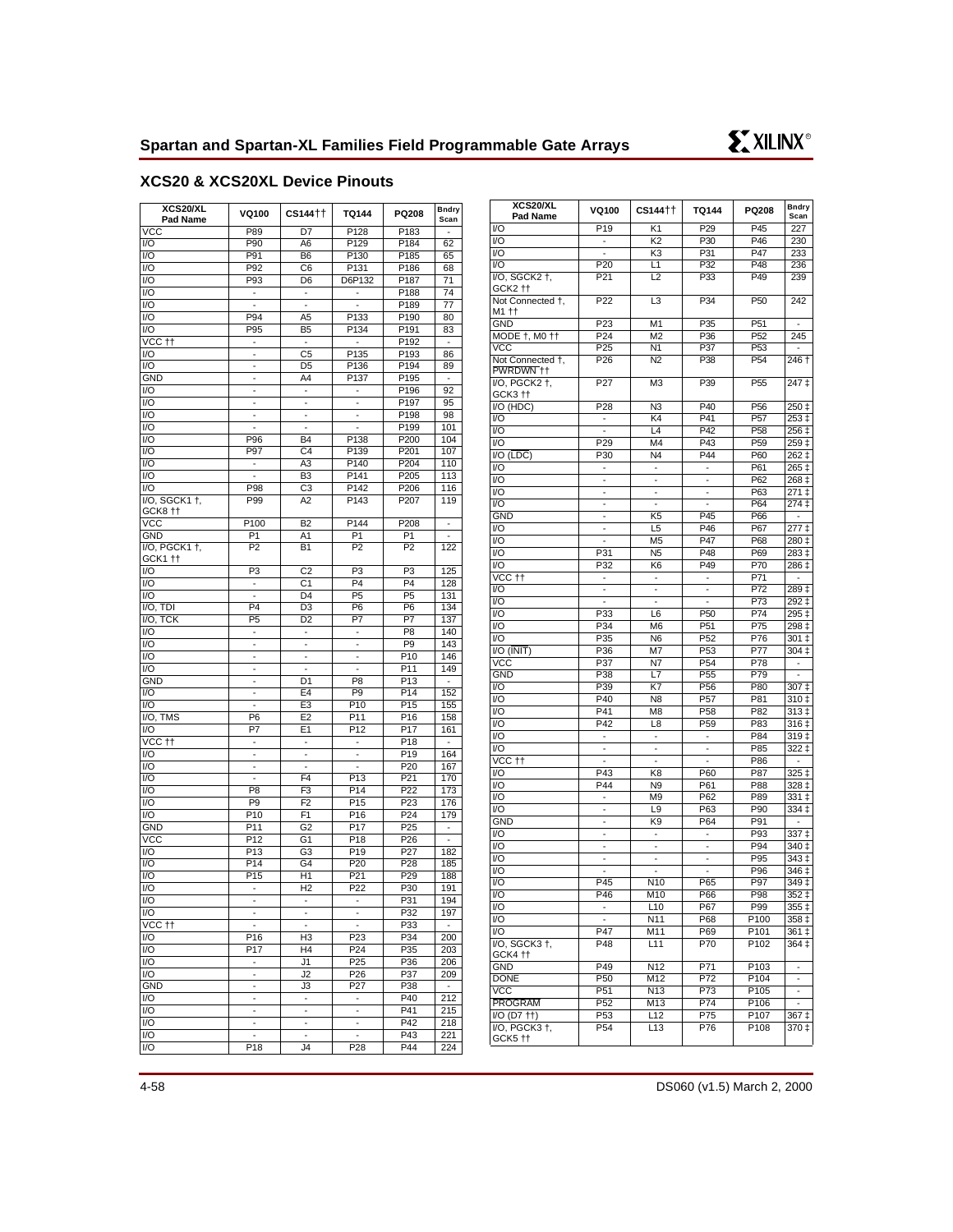**XCS20/XL**

| <b>XCSZUIXL</b><br>Pad Name               | <b>VQ100</b>             | CS144 <sup>++</sup>             | <b>TQ144</b>             | PQ208                    | Bndry<br>Scan                 |
|-------------------------------------------|--------------------------|---------------------------------|--------------------------|--------------------------|-------------------------------|
| I/O                                       | ٠                        | K10                             | P77                      | P109                     | 373 ‡                         |
| 1/O                                       |                          | K11                             | P78                      | P110                     | 376 <sub>‡</sub>              |
| $\overline{1/O}$ (D6 $\uparrow\uparrow$ ) | P <sub>55</sub>          | K <sub>12</sub>                 | P79                      | P112                     | 379 ‡                         |
|                                           |                          | K13                             |                          |                          | $382 +$                       |
| I/O                                       | P <sub>56</sub>          |                                 | P80                      | P113<br>P <sub>114</sub> |                               |
| I/O                                       | $\frac{1}{2}$            | $\centering \label{eq:reduced}$ | $\blacksquare$           |                          | 385 ±                         |
| I/O                                       | $\frac{1}{2}$            |                                 | $\overline{\phantom{0}}$ | P <sub>115</sub>         | $388 +$                       |
| 1/O                                       | $\overline{a}$           |                                 |                          | P116                     | $391 \pm$                     |
| I/O                                       | $\overline{\phantom{a}}$ |                                 |                          | P117                     | 394 <sub>‡</sub>              |
| <b>GND</b>                                | ٠                        | J10                             | P81                      | P118                     |                               |
| $\overline{1/O}$                          | $\overline{\phantom{0}}$ | J11                             | P82                      | P119                     | $397+$                        |
| I/O                                       | -                        | J12                             | P83                      | P120                     | 400 ‡                         |
| VCC <sub>tt</sub>                         |                          | $\overline{a}$                  | $\overline{a}$           | P121                     | $\overline{a}$                |
| $\overline{IO}$ (D5 $\uparrow\uparrow$ )  | P <sub>57</sub>          | J13                             | P84                      | P122                     | 403 ‡                         |
| I/O                                       | P <sub>58</sub>          | H10                             | P85                      | P123                     | 406 <sup>‡</sup>              |
| I/O                                       | $\overline{\phantom{a}}$ | $\overline{\phantom{0}}$        | $\overline{\phantom{a}}$ | $\overline{P124}$        | $\frac{409 \pm 1}{200 \pm 1}$ |
| I/O                                       |                          | ٠                               | $\overline{\phantom{0}}$ | P125                     | 412 ‡                         |
| 1/O                                       | P <sub>59</sub>          | H11                             | P86                      | P126                     | $415+$                        |
| I/O                                       | P60                      | H <sub>12</sub>                 | P87                      | P127                     | 418 ‡                         |
| $I/O$ (D <sub>4</sub> $+$ )               | P61                      | H <sub>13</sub>                 | P88                      | P128                     | $421 \pm$                     |
| I/O                                       | P62                      | G <sub>12</sub>                 | P89                      | P129                     | 424 ‡                         |
| $\overline{VCC}$                          | P63                      | G13                             | P90                      | P130                     | $\centerdot$                  |
| GND                                       | P64                      | G11                             | P91                      | $\overline{P131}$        |                               |
| $\overline{IO(D3+)}$                      | P65                      | G10                             | P92                      | P132                     | 427‡                          |
| 1/O                                       | P66                      | F13                             | P93                      | P <sub>133</sub>         | $430+$                        |
| $\mathsf{I}/\mathsf{O}$                   | P67                      | F <sub>12</sub>                 | P94                      | P134                     | 433 ‡                         |
| I/O                                       | ٠                        | F <sub>11</sub>                 | P95                      | $\overline{P135}$        | 436 ‡                         |
| $\overline{U}$                            | $\blacksquare$           | $\overline{\phantom{a}}$        | ÷,                       | P136                     | $439+$                        |
| I/O                                       |                          |                                 |                          | P137                     | $442 \pm$                     |
| $I/O$ (D <sub>2</sub> $+$ )               | P68                      | F <sub>10</sub>                 | P96                      | P138                     | $445 \;{\rm \ddagger}$        |
| I/O                                       | P69                      | E13                             | P97                      | P139                     | $448 \pm$                     |
| $\overline{vcc}$ tt                       | ٠                        | $\overline{\phantom{a}}$        | $\overline{a}$           | P140                     |                               |
| I/O                                       | $\frac{1}{2}$            | E12                             | P98                      | $\overline{P1}41$        | 451 ‡                         |
| I/O                                       | ä,                       | E11                             | P99                      | P142                     | 454 ‡                         |
| <b>GND</b>                                | $\overline{a}$           | E10                             | P100                     | P143                     |                               |
| I/O                                       | ÷                        |                                 | L,                       | P145                     | 457 ‡                         |
| I/O                                       | ٠                        | -                               | ۰                        | P146                     | 460 ‡                         |
| $\overline{1/O}$                          | $\blacksquare$           |                                 | $\overline{\phantom{0}}$ | P <sub>147</sub>         | $463+$                        |
| I/O                                       | $\frac{1}{2}$            | ٠                               | ÷                        | $\overline{P148}$        | 466 ‡                         |
| $I/O$ (D1 $+1$ )                          | P70                      | D13                             | P101                     | P149                     | 469 ‡                         |
| I/O                                       | P71                      | D12                             | P102                     | P150                     | $472+$                        |
| $\overline{1/O}$                          | $\overline{\phantom{m}}$ | D11                             | P103                     | $\overline{P151}$        | $475+$                        |
| $\overline{1/O}$                          | $\overline{\phantom{a}}$ | C <sub>13</sub>                 | P104                     | P152                     | 478 ‡                         |
| I/O (D0 ++, DIN)                          | P72                      | C12                             | P105                     | P <sub>153</sub>         | 481 ‡                         |
| I/O, SGCK4 +,                             | P73                      | C <sub>11</sub>                 | P <sub>106</sub>         | $\overline{P}$ 154       | 484 ‡                         |
| GCK6 †† (DOUT)                            |                          |                                 |                          |                          |                               |
|                                           |                          |                                 |                          |                          |                               |

| XCS20/XL<br><b>Pad Name</b>                    | <b>VQ100</b> | CS144 <sup>++</sup>          | TQ144            | PQ208            | Bndry<br>Scan                |
|------------------------------------------------|--------------|------------------------------|------------------|------------------|------------------------------|
| <b>CCLK</b>                                    | P74          | <b>B13</b>                   | P107             | P155             |                              |
| <b>VCC</b>                                     | P75          | <b>B12</b>                   | P108             | P156             |                              |
| O. TDO                                         | P76          | A13                          | P109             | P <sub>157</sub> | 0                            |
| <b>GND</b>                                     | <b>P77</b>   | A12                          | P110             | P <sub>158</sub> | $\qquad \qquad \blacksquare$ |
| VO                                             | P78          | <b>B11</b>                   | P111             | P159             | $\overline{2}$               |
| $VO$ , PGCK4 $\dagger$ ,<br>GCK7 <sup>++</sup> | P79          | A11                          | P112             | P160             | 5                            |
| VO                                             |              | D <sub>10</sub>              | P113             | P161             | 8                            |
| V <sub>O</sub>                                 |              | C10                          | P114             | P162             | 11                           |
| I/O (CS1 ††)                                   | P80          | <b>B10</b>                   | P115             | P163             | 14                           |
| V <sub>O</sub>                                 | P81          | A10                          | P116             | P164             | 17                           |
| V <sub>O</sub>                                 |              | D <sub>9</sub>               | P117             | P166             | 20                           |
| V <sub>O</sub>                                 |              |                              |                  | P167             | 23                           |
| V <sub>O</sub>                                 | L,           | $\overline{a}$               |                  | P168             | 26                           |
| VO                                             |              |                              |                  | P <sub>169</sub> | 29                           |
| <b>GND</b>                                     | -            | C <sub>9</sub>               | P118             | P <sub>170</sub> |                              |
| V <sub>O</sub>                                 |              | B <sub>9</sub>               | P119             | P171             | 32                           |
| $\overline{VQ}$                                | ٠            | A <sub>9</sub>               | P <sub>120</sub> | P <sub>172</sub> | 35                           |
| VCC <sub>tt</sub>                              |              | ÷,                           |                  | P173             |                              |
| V <sub>O</sub>                                 | P82          | D <sub>8</sub>               | P121             | P174             | 38                           |
| $\overline{VQ}$                                | P83          | C <sub>8</sub>               | P122             | P175             | 41                           |
| $\overline{VQ}$                                |              | $\frac{1}{2}$                |                  | P176             | 44                           |
| V <sub>O</sub>                                 |              | $\qquad \qquad \blacksquare$ |                  | P177             | 47                           |
| V <sub>O</sub>                                 | P84          | B <sub>8</sub>               | P123             | P178             | 50                           |
| V <sub>O</sub>                                 | P85          | A8                           | P124             | P179             | 53                           |
| VO                                             | P86          | <b>B7</b>                    | P <sub>125</sub> | P180             | 56                           |
| V <sub>O</sub>                                 | P87          | A7                           | P126             | P181             | 59                           |
| <b>GND</b>                                     | P88          | C7                           | P127             | P182             |                              |

#### 2/8/00

#### **Additional XCS20/XL Package Pins**

**PQ208**

| <b>Not Connected Pins</b> |                    |                    |                    |                    |       |  |  |  |  |  |
|---------------------------|--------------------|--------------------|--------------------|--------------------|-------|--|--|--|--|--|
| P <sub>12</sub>           | P <sub>18</sub> +  | P33 +              | P39                | P65                | P71 + |  |  |  |  |  |
| P86 +                     | P92                | P111               | P <sub>121</sub> + | P <sub>140</sub> + | P144  |  |  |  |  |  |
| P <sub>165</sub>          | P <sub>173</sub> + | P <sub>192</sub> + | P <sub>202</sub>   | P <sub>203</sub>   | ٠     |  |  |  |  |  |
| 9/16/98                   |                    |                    |                    |                    |       |  |  |  |  |  |

† = 5V Spartan only

†† = 3V Spartan-XL only

‡ The "PWRDWN" on the XCS20XL is not part of the Boundary Scan chain. For the XCS20XL, subtract 1 from all Boundary Scan numbers from GCK3 on (247 and higher).

# **XCS30 & XCS30XL Device Pinouts**

| XCS30/XL<br>Pad Name | <b>VQ100</b> | TQ144            | PQ208            | PQ240 | <b>BG256</b>     | CS280++         | <b>Bndry</b><br>Scan |
|----------------------|--------------|------------------|------------------|-------|------------------|-----------------|----------------------|
| VCC                  | P89          | P128             | P183             | P212  | VCC*             | VCC*            |                      |
| I/O                  | P90          | P129             | P184             | P213  | C <sub>10</sub>  | D <sub>10</sub> | 74                   |
| I/O                  | P91          | P <sub>130</sub> | P185             | P214  | D <sub>10</sub>  | E <sub>10</sub> | 77                   |
| I/O                  | P92          | P <sub>131</sub> | P186             | P215  | A9               | A9              | 80                   |
| I/O                  | P93          | P132             | P187             | P216  | B <sub>9</sub>   | B <sub>9</sub>  | 83                   |
| I/O                  |              |                  | P188             | P217  | C <sub>9</sub>   | C <sub>9</sub>  | 86                   |
| I/O                  |              |                  | P189             | P218  | D <sub>9</sub>   | D <sub>9</sub>  | 89                   |
| I/O                  | P94          | P133             | P <sub>190</sub> | P220  | A8               | A8              | 92                   |
| I/O                  | P95          | P134             | P <sub>191</sub> | P221  | B8               | B <sub>8</sub>  | 95                   |
| <b>VCC</b>           |              |                  | P <sub>192</sub> | P222  | VCC*             | VCC*            |                      |
| I/O                  | -            |                  |                  | P223  | A6               | B7              | 98                   |
| I/O                  |              |                  |                  | P224  | C7               | C7              | 101                  |
| I/O                  |              | P135             | P <sub>193</sub> | P225  | B6               | D7              | 104                  |
| I/O                  |              | P136             | P194             | P226  | A5               | A6              | 107                  |
| <b>GND</b>           |              | P <sub>137</sub> | P195             | P227  | GND <sup>*</sup> | GND*            |                      |
| I/O                  |              |                  | P196             | P228  | C6               | B <sub>6</sub>  | 110                  |
| I/O                  | ٠            | ۰                | P <sub>197</sub> | P229  | B <sub>5</sub>   | C <sub>6</sub>  | 113                  |
| 1/O                  |              |                  | P198             | P230  | A4               | D <sub>6</sub>  | 116                  |

| XCS30/XL<br>Pad Name                | VQ100          | <b>TQ144</b>     | PQ208          | PQ240          | <b>BG256</b>   | CS280++          | Bndry<br>Scan |
|-------------------------------------|----------------|------------------|----------------|----------------|----------------|------------------|---------------|
| VO                                  |                |                  | P199           | P231           | C <sub>5</sub> | E6               | 119           |
| V <sub>O</sub>                      | P96            | P138             | P200           | P232           | <b>B4</b>      | A5               | 122           |
| V <sub>O</sub>                      | P97            | P <sub>139</sub> | P201           | P233           | A3             | C5               | 125           |
| VO                                  |                |                  | P202           | P234           | D5             | B4               | 128           |
| V <sub>O</sub>                      |                |                  | P203           | P235           | C4             | C4               | 131           |
| V <sub>O</sub>                      |                | P <sub>140</sub> | P204           | P236           | B <sub>3</sub> | A3               | 134           |
| V <sub>O</sub>                      |                | P141             | P205           | P237           | <b>B2</b>      | A2               | 137           |
| V <sub>O</sub>                      | P98            | P142             | P206           | P238           | A2             | B3               | 140           |
| I/O, SGCK1 +,<br>GCK8 <sup>++</sup> | P99            | P <sub>143</sub> | P207           | P239           | C <sub>3</sub> | <b>B2</b>        | 143           |
| <b>VCC</b>                          | P100           | P144             | P208           | P240           | $VCC*$         | $VCC*$           |               |
| <b>GND</b>                          | P <sub>1</sub> | P <sub>1</sub>   | P <sub>1</sub> | P <sub>1</sub> | $GND^*$        | GND <sup>*</sup> |               |
| $VO$ , PGCK1 $\dagger$ ,<br>GCK1 tt | P <sub>2</sub> | P <sub>2</sub>   | P <sub>2</sub> | P <sub>2</sub> | <b>B1</b>      | C <sub>3</sub>   | 146           |
| V <sub>O</sub>                      | P <sub>3</sub> | P <sub>3</sub>   | P <sub>3</sub> | P <sub>3</sub> | C <sub>2</sub> | C <sub>2</sub>   | 149           |
| V <sub>O</sub>                      |                | P <sub>4</sub>   | P <sub>4</sub> | P <sub>4</sub> | D <sub>2</sub> | <b>B1</b>        | 152           |
| VO                                  |                | P <sub>5</sub>   | P <sub>5</sub> | P <sub>5</sub> | D3             | C <sub>1</sub>   | 155           |
| I/O, TDI                            | P <sub>4</sub> | P <sub>6</sub>   | P <sub>6</sub> | P <sub>6</sub> | E <sub>4</sub> | D4               | 158           |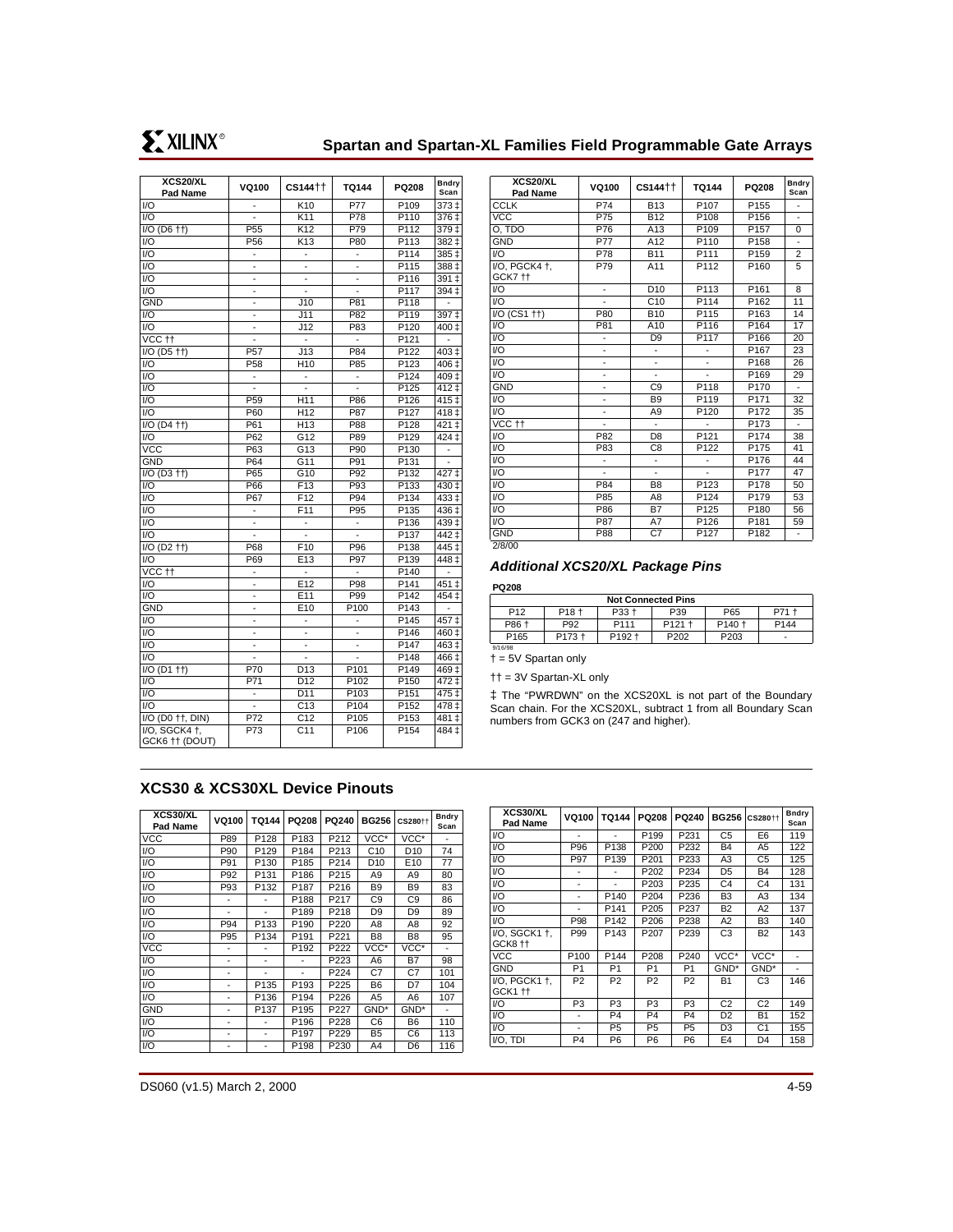# **Spartan and Spartan-XL Families Field Programmable Gate Arrays**



| XCS30/XL<br>Pad Name                | VQ100                    | <b>TQ144</b>             | PQ208                    | PQ240            | <b>BG256</b>   | CS280††          | <b>Bndry</b><br>Scan |
|-------------------------------------|--------------------------|--------------------------|--------------------------|------------------|----------------|------------------|----------------------|
| I/O, TCK                            | P <sub>5</sub>           | P7                       | P7                       | P7               | C <sub>1</sub> | D <sub>3</sub>   | 161                  |
| I/O                                 | $\frac{1}{2}$            | $\overline{\phantom{a}}$ | P <sub>8</sub>           | P <sub>8</sub>   | D <sub>1</sub> | E <sub>2</sub>   | 164                  |
| I/O                                 |                          |                          | P <sub>9</sub>           | P <sub>9</sub>   | E <sub>3</sub> | E <sub>4</sub>   | 167                  |
| I/O                                 | ä,                       | Ξ                        | P <sub>10</sub>          | P <sub>10</sub>  | E <sub>2</sub> | E <sub>1</sub>   | 170                  |
| I/O                                 | -                        | ÷                        | P <sub>11</sub>          | P11              | E1             | F <sub>5</sub>   | 173                  |
| I/O                                 |                          |                          | P <sub>12</sub>          | P12              | F3             | F3               | 176                  |
| I/O                                 | ä,                       | Ξ                        | $\overline{a}$           | P <sub>13</sub>  | F <sub>2</sub> | F <sub>2</sub>   | 179                  |
| <b>GND</b>                          | $\overline{a}$           | P <sub>8</sub>           | P <sub>13</sub>          | P <sub>14</sub>  | GND*           | GND <sup>*</sup> | $\overline{a}$       |
| I/O                                 | ä,                       | P <sub>9</sub>           | P <sub>14</sub>          | $\overline{P15}$ | G <sub>3</sub> | F <sub>4</sub>   | 182                  |
| $\overline{1/O}$                    |                          | P <sub>10</sub>          | P <sub>15</sub>          | P <sub>16</sub>  | G <sub>2</sub> | F1               | 185                  |
| I/O, TMS                            | P <sub>6</sub>           | P11                      | P <sub>16</sub>          | P17              | G <sub>1</sub> | G3               | 188                  |
| I/O                                 | P7                       | P <sub>12</sub>          | P <sub>17</sub>          | P <sub>18</sub>  | H <sub>3</sub> | G2               | 191                  |
| <b>VCC</b>                          | -                        | $\overline{\phantom{m}}$ | P <sub>18</sub>          | P <sub>19</sub>  | VCC*           | VCC*             |                      |
| I/O                                 | $\overline{a}$           | $\frac{1}{2}$            |                          | P20              | H <sub>2</sub> | G4               | 194                  |
| I/O                                 | ä,                       | $\overline{\phantom{0}}$ | $\overline{\phantom{a}}$ | P21              | H1             | H1               | 197                  |
| I/O                                 |                          |                          | $\overline{P}19$         | P <sub>23</sub>  | J <sub>2</sub> | H <sub>4</sub>   | 200                  |
| 1/O                                 | ä,                       |                          | P <sub>20</sub>          | P24              | J1             | J1               | 203                  |
| I/O                                 | $\overline{a}$           | P <sub>13</sub>          | P <sub>21</sub>          | P <sub>25</sub>  | K <sub>2</sub> | J2               | 206                  |
| I/O                                 | P <sub>8</sub>           | P14                      | P <sub>22</sub>          | P <sub>26</sub>  | KЗ             | JЗ               | 209                  |
| I/O                                 | P <sub>9</sub>           | P <sub>15</sub>          | P <sub>23</sub>          | P27              | K1             | J4               | 212                  |
| I/O                                 | P <sub>10</sub>          | P <sub>16</sub>          | P24                      | P28              | L1             | $K$ <sup>1</sup> | 215                  |
| <b>GND</b>                          | P11                      | P <sub>17</sub>          | P <sub>25</sub>          | P29              | GND*           | GND <sup>*</sup> | Ξ                    |
| vcc                                 | P <sub>12</sub>          | P <sub>18</sub>          | P <sub>26</sub>          | P30              | VCC*           | VCC*             |                      |
| I/O                                 | P13                      | P <sub>19</sub>          | P27                      | P31              | L2             | K3               | 218                  |
| I/O                                 | P14                      | P <sub>20</sub>          | P <sub>28</sub>          | P32              | L3             | K4               | 221                  |
| I/O                                 | P <sub>15</sub>          | P21                      | P29                      | P33              | L <sub>4</sub> | K <sub>5</sub>   | 224                  |
|                                     |                          | P <sub>22</sub>          | P30                      |                  |                |                  |                      |
| I/O                                 |                          |                          |                          | P34              | M <sub>1</sub> | L1               | 227                  |
| I/O                                 | ä,                       | ä,                       | P31                      | P35              | M <sub>2</sub> | L2               | 230                  |
| I/O                                 |                          |                          | P32                      | P36              | M <sub>3</sub> | L <sub>3</sub>   | 233                  |
| 1/O                                 | ä,                       | Ξ                        | L,                       | P38              | N <sub>1</sub> | M <sub>2</sub>   | 236                  |
| I/O                                 | -                        | -                        | -                        | P39              | N <sub>2</sub> | M <sub>3</sub>   | 239                  |
| vcc                                 |                          |                          | P33                      | P40              | VCC*           | VCC*             |                      |
| I/O                                 | P16                      | P23                      | P34                      | P41              | P <sub>1</sub> | N <sub>1</sub>   | 242                  |
| I/O                                 | P17                      | P <sub>24</sub>          | P35                      | P42              | P <sub>2</sub> | N <sub>2</sub>   | 245                  |
| I/O                                 |                          | P <sub>25</sub>          | P36                      | P43              | R <sub>1</sub> | N <sub>3</sub>   | 248                  |
| I/O                                 |                          | P26                      | P37                      | P44              | P <sub>3</sub> | N <sub>4</sub>   | 251                  |
| <b>GND</b>                          | ä,                       | P27                      | P38                      | P45              | GND*           | GND <sup>*</sup> | $\blacksquare$       |
| VQ                                  | $\overline{a}$           |                          |                          | P46              | T <sub>1</sub> | P <sub>1</sub>   | 254                  |
| 1/O                                 | ٠                        | $\overline{\phantom{a}}$ | P39                      | P47              | R3             | P <sub>2</sub>   | 257                  |
| I/O                                 | $\overline{a}$           | Ξ                        | P40                      | P48              | T <sub>2</sub> | P <sub>3</sub>   | 260                  |
| I/O                                 | ä,                       | ٠                        | P41                      | P49              | U1             | P <sub>4</sub>   | 263                  |
| I/O                                 |                          |                          | P42                      | P50              | T3             | P <sub>5</sub>   | 266                  |
| VQ                                  |                          |                          | P43                      | P <sub>51</sub>  | U <sub>2</sub> | R <sub>1</sub>   | 269                  |
| I/O                                 | P <sub>18</sub>          | P28                      | P44                      | P <sub>52</sub>  | V <sub>1</sub> | T1               | 272                  |
| I/O                                 | P19                      | P29                      | P45                      | P <sub>53</sub>  | T4             | T <sub>2</sub>   | 275                  |
| I/O                                 | ÷,                       | P30                      | P46                      | P <sub>54</sub>  | U3             | T3               | 278                  |
| I/O                                 | $\blacksquare$           | P31                      | P47                      | P <sub>55</sub>  | V <sub>2</sub> | U1               | 281                  |
| I/O                                 | P <sub>20</sub>          | P32                      | P48                      | P56              | W <sub>1</sub> | V <sub>1</sub>   | 284                  |
| I/O, SGCK2 +,                       | P21                      | P33                      | P49                      | P <sub>57</sub>  | V3             | U <sub>2</sub>   | 287                  |
| GCK2 ††                             |                          |                          |                          |                  |                |                  |                      |
| Not Connected                       | P22                      | P34                      | P <sub>50</sub>          | P58              | W <sub>2</sub> | V <sub>2</sub>   | 290                  |
| †, M1 ††                            |                          |                          |                          |                  |                |                  |                      |
| GND                                 | P <sub>23</sub>          | P35                      | P <sub>51</sub>          | P <sub>59</sub>  | GND*           | GND <sup>*</sup> |                      |
| MODE †, M0 ††                       | P24                      | P36                      | P <sub>52</sub>          | P60              | Y1             | W1               | 293                  |
| VCC.                                | P <sub>25</sub>          | P37                      | P <sub>53</sub>          | P61              | VCC*           | VCC*             |                      |
| Not Connected                       | P <sub>26</sub>          | P38                      | P54                      | P62              | WЗ             | V3               | 294 +                |
|                                     |                          |                          |                          |                  |                |                  |                      |
| PWRDWN <sup>++</sup>                |                          |                          |                          |                  |                |                  |                      |
| $\overline{IO}$ , PGCK2 $\dagger$ , | P27                      | P39                      | P <sub>55</sub>          | P63              | Y2             | W <sub>2</sub>   | 295 ‡                |
| GCK3 <sup>++</sup>                  |                          |                          |                          |                  |                |                  |                      |
| I/O (HDC)                           | P28                      | P40                      | P <sub>56</sub>          | P64              | W <sub>4</sub> | W3               | 298 ‡                |
| I/O                                 |                          | P41                      | P <sub>57</sub>          | P65              | V4             | T4               | 301 ‡                |
| I/O                                 |                          | P42                      | P <sub>58</sub>          | P66              | U5             | U4               | 304 ‡                |
| I/O                                 | P <sub>29</sub>          | P43                      | P <sub>59</sub>          | P67              | Y3             | V <sub>4</sub>   | 307 ‡                |
| $I/O$ ( $\overline{LDC}$ )          | P30                      | P44                      | P60                      | P68              | Y4             | W4               | 310 ‡                |
| I/O                                 | $\overline{\phantom{a}}$ | $\frac{1}{2}$            | P61                      | P69              | V <sub>5</sub> | T <sub>5</sub>   | 313 ‡                |
| I/O                                 |                          |                          | P62                      | P70              | W <sub>5</sub> | W <sub>5</sub>   | 316 ‡                |
| I/O                                 |                          |                          | P63                      | P71              | Y5             | R <sub>6</sub>   | 319‡                 |
| $\overline{1/O}$                    | -                        | -                        | P64                      | P72              | V6             | U6               | 322 ‡                |
| I/O                                 |                          |                          | P65                      | P73              | W6             | V6               | 325 ‡                |
|                                     |                          |                          |                          |                  |                |                  |                      |

| XCS30/XL<br>Pad Name          | VQ100                          | <b>TQ144</b>                                         | PQ208          | PQ240                    | <b>BG256</b>            | CS280††                 | <b>Bndry</b><br>Scan               |
|-------------------------------|--------------------------------|------------------------------------------------------|----------------|--------------------------|-------------------------|-------------------------|------------------------------------|
| V <sub>O</sub>                |                                |                                                      |                | P74                      | Y6                      | T6                      | 328 ‡                              |
| <b>GND</b>                    | $\overline{\phantom{a}}$       | $\overline{P}$ 45                                    | P66            | P75                      | GND*                    | GND <sup>*</sup>        | $\overline{a}$                     |
| VO                            |                                | P46                                                  | P67            | P76                      | W7                      | W <sub>6</sub>          | 331 ‡                              |
| I/O                           | ÷,                             | P47                                                  | P68            | P77                      | Y7                      | U7                      | 334 ‡                              |
| I/O                           | P31                            | P48                                                  | P69            | P78                      | V8                      | V <sub>7</sub>          | 337 ‡                              |
| VO                            | P32                            | P49                                                  | P70            | P79                      | W8                      | W7                      | 340 ‡                              |
| <b>VCC</b><br>V <sub>O</sub>  | $\overline{\phantom{a}}$       | $\overline{\phantom{a}}$                             | P71            | P80                      | VCC*                    | VCC*                    | $\overline{a}$<br>$343 \downarrow$ |
| V <sub>O</sub>                | ÷,<br>$\overline{a}$           | $\overline{\phantom{a}}$<br>$\overline{\phantom{a}}$ | P72<br>P73     | P81<br>P82               | Y8<br>U9                | W8<br>U8                | 346 ‡                              |
| $\overline{V}$                | -                              | -                                                    | -              | P84                      | Y9                      | W9                      | 349 ‡                              |
| I/O                           |                                | $\overline{a}$                                       | $\overline{a}$ | P85                      | W10                     | V9                      | $352 \downarrow$                   |
| V <sub>O</sub>                | P33                            | P <sub>50</sub>                                      | P74            | P86                      | V10                     | U9                      | 355 ‡                              |
| V <sub>O</sub>                | P34                            | P51                                                  | P75            | P87                      | Y10                     | T9                      | 358 ‡                              |
| V <sub>O</sub>                | P35                            | P <sub>52</sub>                                      | P76            | P88                      | Y11                     | W10                     | $361 \pm$                          |
| $VO$ ( $\overline{INIT}$ )    | P36                            | P <sub>53</sub>                                      | P77            | P89                      | W11                     | V10                     | 364 ‡                              |
| VCC                           | P37                            | P <sub>54</sub>                                      | P78            | P90                      | VCC*                    | VCC*                    |                                    |
| <b>GND</b>                    | P38                            | P <sub>55</sub>                                      | P79            | P91                      | GND*                    | GND <sup>*</sup>        | $\overline{a}$                     |
| VO                            | P39                            | P56                                                  | P80            | P92                      | V11                     | T <sub>10</sub>         | 367 ‡                              |
| VO                            | P40                            | P <sub>57</sub>                                      | P81            | P93                      | <u> U1</u> 1            | R <sub>10</sub>         | 370 ‡                              |
| I/O                           | P41                            | P58                                                  | P82            | P94                      | Y12                     | W11                     | 373 ‡                              |
| VO                            | P42                            | P <sub>59</sub>                                      | P83            | P95                      | W12                     | V11                     | 376 ‡                              |
| I/O                           | $\overline{a}$                 | $\overline{\phantom{a}}$                             | P84            | P96                      | V <sub>12</sub>         | U11                     | 379 ‡                              |
| VO                            | $\overline{\phantom{0}}$       | -                                                    | P85            | P97                      | U12                     | T11                     | 382‡                               |
| $\overline{V}$                | $\overline{a}$                 | $\overline{a}$                                       | $\overline{a}$ | P99                      | V13                     | U12                     | 385 ‡                              |
| V <sub>O</sub>                | ÷,                             | $\overline{a}$                                       |                | P <sub>100</sub>         | Y14                     | T12                     | 388 ‡                              |
| $\overline{\text{vcc}}$       |                                |                                                      | P86            | P <sub>101</sub>         | VCC*                    | VCC <sup>®</sup>        |                                    |
| VO                            | P43                            | P60                                                  | P87            | P <sub>102</sub>         | Y15                     | V13                     | $391+$                             |
| VO                            | P44                            | P61                                                  | P88            | P103                     | V14                     | U13                     | 394 ‡                              |
| I/O                           |                                | P62                                                  | P89            | P104                     | W <sub>15</sub>         | T <sub>13</sub>         | 397 ‡                              |
| V <sub>O</sub><br><b>GND</b>  | ÷,                             | P63<br>P64                                           | P90<br>P91     | P <sub>105</sub><br>P106 | Y16<br>GND <sup>*</sup> | W14<br>GND <sup>*</sup> | 400 ‡                              |
| VO                            | -                              |                                                      |                | P107                     | V15                     | V14                     | -<br>403 ‡                         |
| I/O                           |                                | $\overline{\phantom{a}}$                             | P92            | P108                     | W16                     | U14                     | 406 ‡                              |
| I/O                           | $\overline{\phantom{a}}$       | ÷,                                                   | P93            | P109                     | Y17                     | T <sub>14</sub>         | 409 ‡                              |
| I/O                           | $\overline{a}$                 | $\overline{a}$                                       | P94            | P110                     | V16                     | R <sub>14</sub>         | $412 \;$ ‡                         |
| I/O                           | $\overline{\phantom{a}}$       | -                                                    | P95            | P111                     | W17                     | W <sub>15</sub>         | 415 ‡                              |
| VŌ                            | $\overline{a}$                 | $\overline{a}$                                       | P96            | P112                     | Y18                     | U15                     | 418 ‡                              |
| I/O                           | P45                            | P65                                                  | P97            | P113                     | U16                     | V16                     | 421 ‡                              |
| VO                            | P46                            | P66                                                  | P98            | P114                     | V17                     | U16                     | 424 ‡                              |
| VO                            |                                | P67                                                  | P99            | P115                     | W18                     | W17                     | $427 +$                            |
| $\overline{V}$                | ÷,                             | P68                                                  | P100           | P116                     | Y19                     | W18                     | 430 ‡                              |
| VO                            | P47                            | P69                                                  | P101           | P117                     | V18                     | V17                     | 433 ‡                              |
| I/O, SGCK3 +,                 | P48                            | P70                                                  | P102           | P118                     | W19                     | V18                     | 436 ‡                              |
| GCK4 tt                       |                                |                                                      |                |                          |                         |                         |                                    |
| <b>GND</b>                    | P49                            | P71                                                  | P103           | P <sub>119</sub>         | GND*                    | GND*                    | ÷,                                 |
| <b>DONE</b>                   | P50                            | P72                                                  | P104           | P120                     | Y20                     | W19                     | -                                  |
| <b>VCC</b>                    | P <sub>51</sub>                | P73                                                  | P105           | P121                     | VCC*                    | VCC*                    | -                                  |
| <b>PROGRAM</b><br>I/O (D7 ++) | P <sub>52</sub><br>P53         | P74<br>P75                                           | P106<br>P107   | P122<br>P123             | V19<br>U19              | U18<br>V19              | $439 \downarrow$                   |
| I/O, PGCK3 +,                 |                                | P76                                                  |                | P <sub>124</sub>         |                         |                         | $442 \downarrow$                   |
| GCK5 <sup>++</sup>            | P <sub>54</sub>                |                                                      | P108           |                          | U18                     | U19                     |                                    |
| I/O                           |                                | P77                                                  | P109           | P125                     | T <sub>17</sub>         | T <sub>16</sub>         | 445 ‡                              |
| VO                            | $\overline{\phantom{m}}$       | P78                                                  | P110           | P126                     | V20                     | T <sub>17</sub>         | $448 \downarrow$                   |
| I/O                           | $\overline{\phantom{a}}$       |                                                      |                | P127                     | U20                     | T <sub>18</sub>         | 451 ‡                              |
| I/O                           | $\overline{\phantom{a}}$       | ÷,                                                   | P111           | P128                     | T <sub>18</sub>         | $\overline{1}19$        | 454 ‡                              |
| $VO$ (D6 $\dagger$ )          | P <sub>55</sub>                | P79                                                  | P112           | P129                     | T19                     | R <sub>16</sub>         | 457 ‡                              |
| VO                            | P56                            | P80                                                  | P113           | P130                     | T20                     | R <sub>19</sub>         | 460 ‡                              |
| I/O                           | $\overline{\phantom{0}}$       | ÷,                                                   | P114           | P131                     | R <sub>18</sub>         | P15                     | 463 ‡                              |
| VO                            |                                | -                                                    | P115           | P <sub>132</sub>         | R <sub>19</sub>         | P17                     | 466 ‡                              |
| VO                            | $\overline{\phantom{a}}$       | $\overline{\phantom{a}}$                             | P116           | P133                     | R20                     | P18                     | 469 ‡                              |
| VO                            | -                              | ÷,                                                   | P117           | P <sub>134</sub>         | P18                     | P16                     | $\frac{1}{472}$ ‡                  |
| <b>GND</b>                    | $\overline{a}$                 | P81                                                  | P118           | P135                     | GND*                    | GND <sup>*</sup>        |                                    |
| VO                            |                                | $\overline{\phantom{0}}$                             | $\frac{1}{2}$  | P136                     | P20                     | P19                     | 475 ‡                              |
| VO                            | ÷                              | $\overline{a}$                                       | $\overline{a}$ | P137                     | N <sub>18</sub>         | N17                     | 478 ‡                              |
| VO<br>VO                      | L,                             | P82<br>P83                                           | P119<br>P120   | P138                     | N19                     | N <sub>18</sub>         | 481‡<br>484 ‡                      |
| <b>VCC</b>                    | $\overline{\phantom{m}}$<br>÷, | ÷,                                                   | P121           | P139<br>P <sub>140</sub> | N20<br>VCC*             | N19<br>VCC*             | $\sim$                             |
| I/O (D5 ††)                   | P <sub>57</sub>                | P84                                                  | P122           | P <sub>141</sub>         | M17                     | M19                     | 487 ‡                              |
| VO                            | P58                            | P85                                                  | P123           | P142                     | M18                     | M17                     | 490 ‡                              |
| I/O                           | $\overline{\phantom{a}}$       | ÷.                                                   | P124           | P <sub>144</sub>         | M20                     | L <sub>19</sub>         | 493 ‡                              |
|                               |                                |                                                      |                |                          |                         |                         |                                    |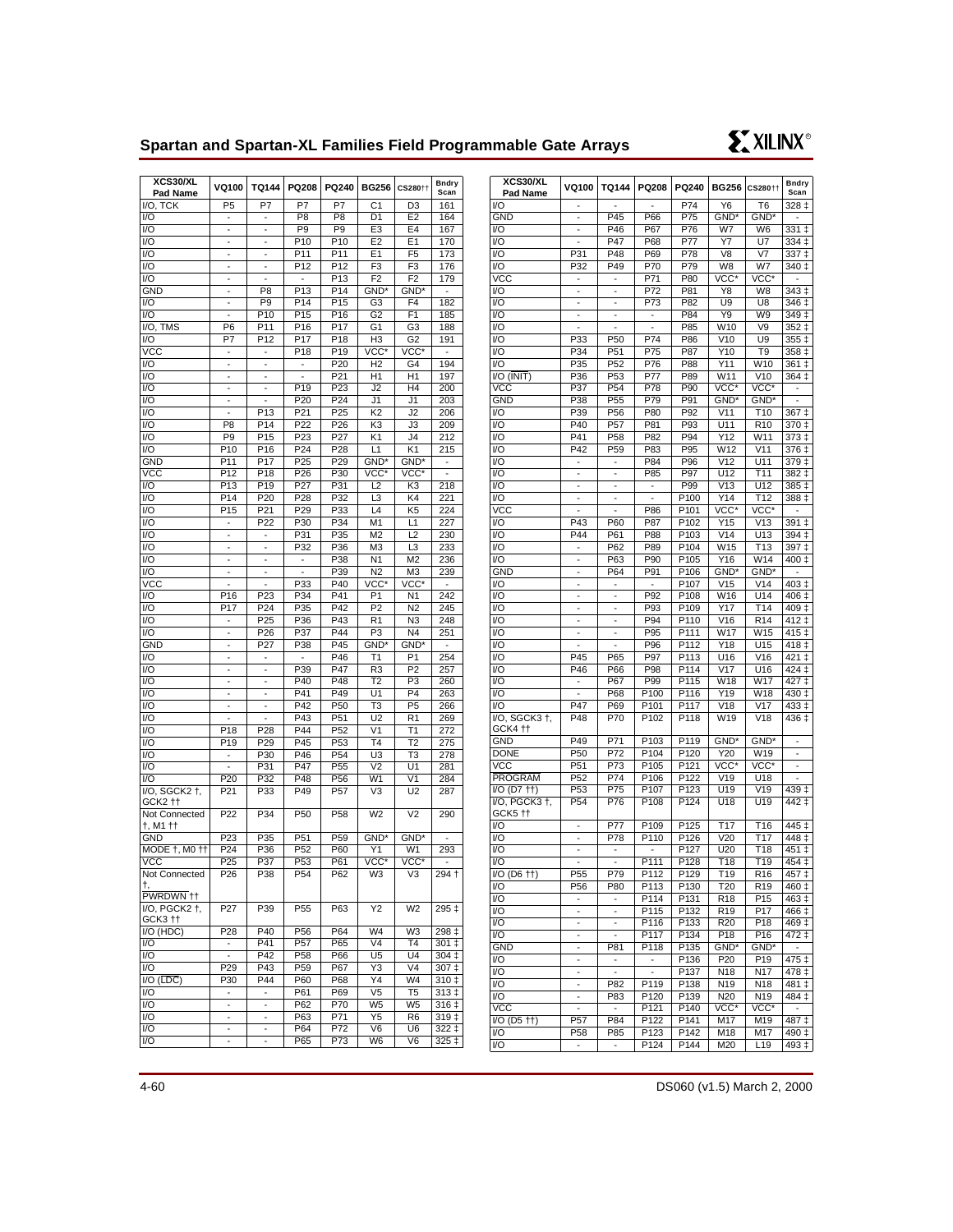| XCS30/XL<br>Pad Name                                 | VQ100                        | TQ144                    | PQ208                        | PQ240            | <b>BG256</b>     | CS280††          | <b>Bndry</b><br>Scan     |
|------------------------------------------------------|------------------------------|--------------------------|------------------------------|------------------|------------------|------------------|--------------------------|
| I/O                                                  | ÷,                           | Ξ                        | P125                         | P145             | L <sub>19</sub>  | L18              | 496 ‡                    |
| I/O                                                  | P <sub>59</sub>              | P86                      | P126                         | P146             | L <sub>18</sub>  | L17              | $499 +$                  |
|                                                      |                              |                          | P <sub>127</sub>             |                  |                  |                  | $502 \;{\rm t}$          |
| I/O                                                  | P60                          | P87                      |                              | P147             | L20              | L <sub>16</sub>  |                          |
| $I/O$ (D <sub>4</sub> $+$ )                          | P61                          | P88                      | P128                         | P148             | K20              | K19              | 505 ‡                    |
| I/O                                                  | P <sub>62</sub>              | P89                      | P129                         | P149             | K <sub>19</sub>  | K18              | 508 ‡                    |
| vcc                                                  | P63                          | P90                      | P <sub>130</sub>             | P150             | VCC*             | VCC*             | ٠                        |
| <b>GND</b>                                           | P64                          | P91                      | P131                         | P151             | GND*             | GND*             | ٠                        |
| $I/O$ (D3 $\uparrow\uparrow$ )                       | P65                          | P92                      | P132                         | P <sub>152</sub> | K <sub>18</sub>  | K16              | $511 \pm$                |
| I/O                                                  | P66                          | P93                      | P133                         | P153             | K17              | K15              | $514+$                   |
| $\overline{1/O}$                                     | P67                          | P94                      | P134                         | P154             | J20              | J19              | $\overline{517}$ ‡       |
| I/O                                                  | $\overline{a}$               | P95                      | P135                         | P155             | J19              | J18              | 520 ‡                    |
| I/O                                                  | $\overline{\phantom{a}}$     | $\overline{a}$           | P136                         | P156             | J18              | J17              | 523 ‡                    |
| I/O                                                  |                              |                          | P137                         | P157             | J17              | J16              | 526 ‡                    |
| $\overline{IO}$ (D <sub>2</sub> $\uparrow\uparrow$ ) | P68                          | P96                      | P138                         | P159             | H <sub>19</sub>  | H <sub>17</sub>  | 529 ‡                    |
| I/O                                                  | P69                          | P97                      | P139                         | P160             | H <sub>18</sub>  | H <sub>16</sub>  | 532 ‡                    |
| <b>VCC</b>                                           |                              |                          | P140                         | P161             | VCC*             | VCC*             |                          |
| I/O                                                  | $\overline{\phantom{a}}$     | P98                      | P141                         | P162             | G19              | G18              | 535 ‡                    |
| I/O                                                  | -                            | P99                      | P142                         | P163             | F20              | G17              | 538 ‡                    |
| I/O                                                  | $\overline{\phantom{a}}$     |                          | $\qquad \qquad \blacksquare$ | P164             | G18              | G16              | 541 ‡                    |
| I/O                                                  | $\overline{a}$               |                          |                              | P165             | F19              | F <sub>19</sub>  | 544 ‡                    |
| <b>GND</b>                                           | $\overline{a}$               | P100                     | P143                         | P166             | GND*             | GND <sup>*</sup> |                          |
| 1/O                                                  | $\overline{a}$               |                          |                              | P <sub>167</sub> | F18              | F <sub>18</sub>  | 547 ‡                    |
| I/O                                                  | -                            | -                        | P <sub>144</sub>             | P168             | E19              | F17              | $550+$                   |
| I/O                                                  | $\overline{a}$               | $\overline{a}$           | P145                         | P169             | D <sub>20</sub>  | F16              | $553+$                   |
| I/O                                                  | $\overline{a}$               | $\overline{\phantom{a}}$ | P <sub>146</sub>             | P170             | E18              | F <sub>15</sub>  | 556 ‡                    |
| I/O                                                  |                              |                          | P <sub>147</sub>             | P171             | D <sub>19</sub>  | E19              | 559 ±                    |
| I/O                                                  | $\overline{a}$               | ÷                        | P148                         | P172             | C <sub>20</sub>  | E17              |                          |
|                                                      |                              |                          |                              | P173             |                  | E <sub>16</sub>  | 562 ‡                    |
| I/O (D1 ++)                                          | P70                          | P101                     | P149                         |                  | E <sub>17</sub>  |                  | 565 ‡                    |
| I/O                                                  | P71                          | P102                     | P150                         | P174             | D <sub>18</sub>  | D <sub>19</sub>  | 568 ‡                    |
| I/O                                                  | $\overline{\phantom{a}}$     | P103                     | P151                         | P175             | C <sub>19</sub>  | C <sub>19</sub>  | 571 ‡                    |
| I/O                                                  | $\overline{a}$               | P104                     | P152                         | P176             | <b>B20</b>       | <b>B19</b>       | $574 \pm$                |
| I/O (D0 ++, DIN)                                     | P72                          | P105                     | P153                         | P177             | C18              | C <sub>18</sub>  | 577 ‡                    |
| I/O, SGCK4 +,<br>GCK6 tt<br>(DOUT)                   | P73                          | P106                     | P154                         | P178             | <b>B19</b>       | <b>B18</b>       | 580 ‡                    |
| <b>CCLK</b>                                          | P74                          | P107                     | P155                         | P179             | A <sub>20</sub>  | A <sub>19</sub>  | $\overline{\phantom{a}}$ |
| VCC                                                  | P75                          | P108                     | P156                         | P180             | VCC*             | VCC*             | $\overline{\phantom{m}}$ |
| O, TDO                                               | P76                          | P109                     | P157                         | P181             | A19              | <b>B17</b>       | 0                        |
| <b>GND</b>                                           | P77                          | P110                     | P158                         | P182             | GND <sup>*</sup> | $GND^*$          | $\overline{a}$           |
| I/O                                                  | P78                          | P111                     | P <sub>159</sub>             | P183             | <b>B18</b>       | A18              | 2                        |
| I/O, PGCK4 +,<br>GCK7 tt                             | P79                          | P112                     | P160                         | P184             | <b>B17</b>       | A17              | 5                        |
| I/O                                                  | $\overline{a}$               | P113                     | P161                         | P185             | C <sub>17</sub>  | D <sub>16</sub>  | 8                        |
| I/O                                                  | $\overline{a}$               | P114                     | P162                         | P186             | D <sub>16</sub>  | C16              | 11                       |
| I/O (CS1) ††                                         | P80                          | P115                     | P163                         | P187             | A18              | <b>B16</b>       | 14                       |
| I/O                                                  | P81                          | $\overline{P116}$        | P164                         | P188             | A17              | A16              | 17                       |
| I/O                                                  | $\qquad \qquad \blacksquare$ | ٠                        | P <sub>165</sub>             | P189             | C16              | D <sub>15</sub>  | 20                       |
| I/O                                                  | $\overline{a}$               | $\overline{a}$           | $\overline{a}$               | P190             | <b>B16</b>       | A15              | 23                       |
| I/O                                                  | -                            | P117                     | P <sub>166</sub>             | P191             | A16              | E14              | 26                       |
| I/O                                                  |                              |                          | P <sub>167</sub>             | P192             | C <sub>15</sub>  | C <sub>14</sub>  | 29                       |
| I/O                                                  | $\overline{a}$               | ÷                        | P168                         | P193             | B <sub>15</sub>  | <b>B14</b>       | 32                       |
| I/O                                                  | -                            | -                        | P169                         | P194             | A15              | D14              | 35                       |
| <b>GND</b>                                           |                              | P118                     | P170                         | P196             | GND*             | GND <sup>*</sup> |                          |
| I/O                                                  | $\overline{a}$               | P119                     | P171                         | P197             | <b>B14</b>       | A14              | 38                       |
| I/O                                                  | ÷                            | P120                     | P172                         | P198             | A14              | C <sub>13</sub>  | 41                       |
| $\overline{1/\overline{O}}$                          |                              |                          |                              | P <sub>199</sub> | C <sub>13</sub>  | <b>B13</b>       | 44                       |
| I/O                                                  | $\overline{\phantom{a}}$     | $\overline{\phantom{m}}$ | $\overline{\phantom{a}}$     | P200             | <b>B13</b>       | A13              | 47                       |
| vcc                                                  |                              |                          | P173                         | P201             | VCC*             | vcc*             | $\frac{1}{2}$            |
| I/O                                                  | P82                          | P121                     | P174                         | P202             | C <sub>12</sub>  | B12              | 50                       |
| I/O                                                  | P83                          | P122                     | P175                         | P203             | <b>B12</b>       | D <sub>12</sub>  | 53                       |
| 1/O                                                  | $\overline{\phantom{a}}$     |                          |                              |                  |                  |                  |                          |
|                                                      |                              | -                        | P176                         | P205             | A12              | A11              | 56                       |
| I/O                                                  | $\overline{\phantom{a}}$     | $\overline{\phantom{a}}$ | P177                         | P206             | <b>B11</b>       | <b>B11</b>       | 59                       |
| I/O                                                  | P84                          | P123                     | P178                         | P207             | C11              | C <sub>11</sub>  | 62                       |
| I/O                                                  | P85                          | P124                     | P179                         | P208             | A11              | D11              | 65                       |
| I/O                                                  | P86                          | P125                     | P <sub>180</sub>             | P209             | A10              | A10              | 68                       |
| I/O                                                  | P87                          | P126                     | P181                         | P210             | <b>B10</b>       | <b>B10</b>       | 71                       |

| XCS30/XL<br>Pad Name |     |                  |                  |                  |         | VQ100   TQ144   PQ208   PQ240   BG256   CS280   + | Bndry<br>Scan |
|----------------------|-----|------------------|------------------|------------------|---------|---------------------------------------------------|---------------|
| <b>GND</b>           | P88 | P <sub>127</sub> | P <sub>182</sub> | P <sub>211</sub> | $GND^*$ | $GND^*$                                           |               |
| 2/8/00               |     |                  |                  |                  |         |                                                   |               |

\* Pads labeled GND\* or  $V_{CC}$ \* are internally bonded to Ground or  $V_{CC}$  planes within the package.

† = 5V Spartan only

†† = 3V Spartan-XL only

‡ The "PWRDWN" on the XCS30XL is not part of the Boundary Scan chain. For the XCS30XL, subtract 1 from all Boundary Scan numbers from GCK3 on (295 and higher).

### **Additional XCS30/XL Package Pins**

#### **PQ240**

| <b>GND Pins</b>                                                              |      |   |  |   |   |  |  |  |
|------------------------------------------------------------------------------|------|---|--|---|---|--|--|--|
| P <sub>22</sub><br>P <sub>143</sub><br>P83<br>P98<br>P <sub>158</sub><br>P37 |      |   |  |   |   |  |  |  |
| P204                                                                         | P219 | ٠ |  | - | - |  |  |  |
| <b>Not Connected Pins</b>                                                    |      |   |  |   |   |  |  |  |
| P <sub>195</sub>                                                             |      | - |  |   |   |  |  |  |
| 2/12/98                                                                      |      |   |  |   |   |  |  |  |

| <b>BG256</b>    |                 |                           |                 |                 |                 |  |  |  |  |
|-----------------|-----------------|---------------------------|-----------------|-----------------|-----------------|--|--|--|--|
| <b>VCC Pins</b> |                 |                           |                 |                 |                 |  |  |  |  |
| C <sub>14</sub> | D <sub>6</sub>  | D7                        | D <sub>11</sub> | D <sub>14</sub> | D <sub>15</sub> |  |  |  |  |
| E20             | F <sub>1</sub>  | F <sub>4</sub>            | F <sub>17</sub> | G4              | G17             |  |  |  |  |
| K4              | L17             | P <sub>4</sub>            | P <sub>17</sub> | P <sub>19</sub> | R2              |  |  |  |  |
| R <sub>4</sub>  | R <sub>17</sub> | U <sub>6</sub>            | U7              | U <sub>10</sub> | U14             |  |  |  |  |
| U15             | V <sub>7</sub>  | W20                       |                 |                 | -               |  |  |  |  |
| <b>GND Pins</b> |                 |                           |                 |                 |                 |  |  |  |  |
| A <sub>1</sub>  | <b>B7</b>       | D <sub>4</sub>            | D <sub>8</sub>  | D <sub>13</sub> | D <sub>17</sub> |  |  |  |  |
| G20             | H <sub>4</sub>  | H <sub>17</sub>           | N <sub>3</sub>  | N <sub>4</sub>  | N <sub>17</sub> |  |  |  |  |
| U <sub>4</sub>  | U8              | U13                       | U17             | W14             | ٠               |  |  |  |  |
|                 |                 | <b>Not Connected Pins</b> |                 |                 |                 |  |  |  |  |
| A7              | A13             | C8                        | D <sub>12</sub> | H <sub>20</sub> | J3              |  |  |  |  |
| J4              | M4              | M19                       | V9              | W <sub>9</sub>  | W <sub>13</sub> |  |  |  |  |
| Y13             | -               | ٠                         | -               | -               | -               |  |  |  |  |
| 6/4/97          |                 |                           |                 |                 |                 |  |  |  |  |

#### **CS280**

| <b>VCC Pins</b> |                 |                 |                           |                 |                 |  |  |  |  |
|-----------------|-----------------|-----------------|---------------------------|-----------------|-----------------|--|--|--|--|
| A1              | A7              | <b>B5</b>       | <b>B15</b>                | C <sub>10</sub> | C17             |  |  |  |  |
| D <sub>13</sub> | E <sub>3</sub>  | E18             | G <sub>1</sub>            | G19             | K <sub>2</sub>  |  |  |  |  |
| K17             | M4              | N <sub>16</sub> | R <sub>3</sub>            | R <sub>18</sub> | T7              |  |  |  |  |
| U3              | U10             | U17             | V <sub>5</sub>            | V15             | W13             |  |  |  |  |
|                 | <b>GND Pins</b> |                 |                           |                 |                 |  |  |  |  |
| E <sub>5</sub>  | E7              | E8              | E9                        | E11             | E12             |  |  |  |  |
| E <sub>13</sub> | G5              | G15             | H <sub>5</sub>            | H <sub>15</sub> | J5              |  |  |  |  |
| J15             | L <sub>5</sub>  | L15             | M <sub>5</sub>            | M15             | N <sub>5</sub>  |  |  |  |  |
| N <sub>15</sub> | R7              | R8              | R <sub>9</sub>            | R <sub>11</sub> | R <sub>12</sub> |  |  |  |  |
| R <sub>13</sub> | -               | -               |                           | -               | -               |  |  |  |  |
|                 |                 |                 | <b>Not Connected Pins</b> |                 |                 |  |  |  |  |
| A4              | A12             | C8              | C <sub>12</sub>           | C <sub>15</sub> | D <sub>1</sub>  |  |  |  |  |
| D <sub>2</sub>  | D <sub>5</sub>  | D <sub>8</sub>  | D <sub>17</sub>           | D <sub>18</sub> | E15             |  |  |  |  |
| H2              | H <sub>3</sub>  | H18             | H <sub>19</sub>           | L4              | M1              |  |  |  |  |
| M16             | M18             | R <sub>2</sub>  | R <sub>4</sub>            | R <sub>5</sub>  | R <sub>15</sub> |  |  |  |  |
| <b>R17</b>      | T8              | T15             | U <sub>5</sub>            | V <sub>8</sub>  | V12             |  |  |  |  |
| W12             | W16             |                 | $\overline{\phantom{a}}$  | ٠               |                 |  |  |  |  |

5/19/99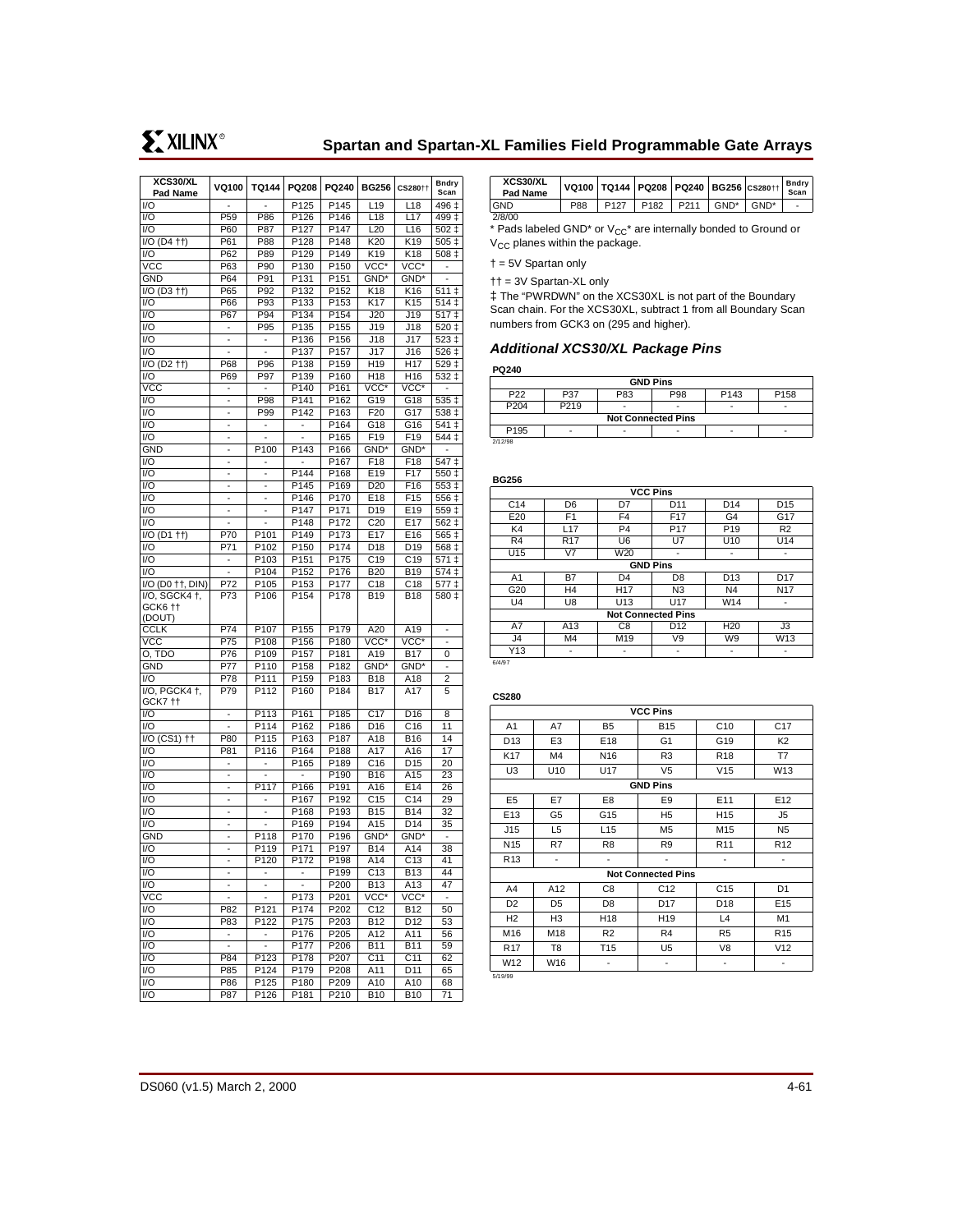

# **XCS40 & XCS40XL Device Pinouts**

| XCS40/XL<br>Pad Name     | PQ208<br>PQ240<br><b>BG256</b> |                                   | CS280 <sup>++</sup>       | <b>Bndry</b><br>Scan |                          |
|--------------------------|--------------------------------|-----------------------------------|---------------------------|----------------------|--------------------------|
| VCC                      | P183                           | P212                              | VCC*                      | VCC*                 | $\blacksquare$           |
| $\overline{U}$           | P <sub>184</sub>               | P213                              | C10                       | D <sub>10</sub>      | 86                       |
| I/O                      | P185                           | P214                              | D10                       | E <sub>10</sub>      | 89                       |
| I/O                      | P186                           | P215                              | A9                        | A9                   | 92                       |
| I/O                      | P187                           | P216                              | B <sub>9</sub>            | B <sub>9</sub>       | 95                       |
| 1/O                      | P <sub>188</sub>               | P217                              | C9                        | C <sub>9</sub>       | 98                       |
| I/O                      | P189                           | P218                              | D <sub>9</sub>            | D <sub>9</sub>       | 101                      |
| I/O                      | P190                           | P220                              | A8                        | A8                   | 104                      |
| I/O                      | $\overline{P}$ 191             | P221                              | B <sub>8</sub>            | B <sub>8</sub>       | 107                      |
| I/O                      |                                |                                   | C8                        | C <sub>8</sub>       | 110                      |
| I/O                      | $\overline{a}$                 | $\overline{a}$                    | A7                        | D <sub>8</sub>       | 113                      |
| <b>VCC</b>               | P192                           | P222                              | VCC*                      | VCC*                 | $\overline{\phantom{a}}$ |
| I/O                      |                                | P223                              | A6                        | B7                   | 116                      |
| I/O                      | Ξ                              | P224                              | C7                        | C <sub>7</sub>       | 119                      |
| $\overline{U}$           | P <sub>193</sub>               | $\overline{P225}$                 | B6                        | D7                   | 122                      |
| I/O                      | P194                           | P226                              | A5                        | A6                   | 125                      |
| <b>GND</b>               | P195                           | P227                              | GND <sup>*</sup>          | GND <sup>*</sup>     | $\overline{\phantom{a}}$ |
| I/O                      | P196                           | P228                              | C <sub>6</sub>            | B <sub>6</sub>       | 128                      |
| I/O                      | P197                           | P229                              | <b>B5</b>                 | C <sub>6</sub>       | 131                      |
| $\overline{1/O}$         | P198                           | P230                              | A4                        | D <sub>6</sub>       | 134                      |
| I/O                      | P199                           | P231                              | C <sub>5</sub>            | E <sub>6</sub>       | 137                      |
| I/O                      | P200                           | P232                              | <b>B4</b>                 |                      | 140                      |
|                          |                                |                                   |                           | A5                   |                          |
| I/O                      | P201                           | P233                              | A3                        | C <sub>5</sub>       | 143                      |
| I/O                      | $\overline{\phantom{a}}$       | $\overline{\phantom{0}}$          | ÷,                        | D <sub>5</sub>       | 146                      |
| I/O                      |                                | $\frac{1}{2}$<br>P <sub>234</sub> | ÷,                        | A4                   | 149                      |
| I/O                      | P202                           |                                   | D <sub>5</sub>            | <b>B4</b>            | 152                      |
| I/O                      | P203                           | P235                              | C4                        | C <sub>4</sub>       | 155                      |
| I/O                      | P204                           | P236                              | B <sub>3</sub>            | A3                   | 158                      |
| I/O                      | P205                           | P237                              | <b>B2</b>                 | A <sub>2</sub>       | 161                      |
| I/O                      | P206                           | P238                              | A2                        | B <sub>3</sub>       | 164                      |
| I/O, SGCK1 +,<br>GCK8 tt | P207                           | P239                              | C <sub>3</sub>            | B2                   | 167                      |
| <b>VCC</b>               | P208                           | P240                              | $\overline{\text{VCC}^*}$ | VCC*                 | ÷                        |
| <b>GND</b>               | P <sub>1</sub>                 | P <sub>1</sub>                    | GND*                      | GND*                 | $\overline{\phantom{a}}$ |
| I/O, PGCK1 +,<br>GCK1 tt | P <sub>2</sub>                 | P <sub>2</sub>                    | <b>B1</b>                 | C <sub>3</sub>       | 170                      |
| I/O                      | $\overline{P3}$                | P3                                | $\overline{c}$            | $\overline{C2}$      | 173                      |
| I/O                      | P <sub>4</sub>                 | P <sub>4</sub>                    | D <sub>2</sub>            | <b>B1</b>            | 176                      |
| I/O                      | P <sub>5</sub>                 | P <sub>5</sub>                    | D <sub>3</sub>            | C1                   | 179                      |
| $\overline{IO}$ , TDI    | P <sub>6</sub>                 | $\overline{P6}$                   | E4                        | D <sub>4</sub>       | 182                      |
| I/O, TCK                 | P7                             | P7                                | C <sub>1</sub>            | D <sub>3</sub>       | 185                      |
| I/O                      | $\overline{\phantom{a}}$       | 4                                 | ÷,                        | D <sub>2</sub>       | 188                      |
| I/O                      | $\overline{a}$                 | $\overline{a}$                    | $\overline{a}$            | D <sub>1</sub>       | 191                      |
| I/O                      | P <sub>8</sub>                 | P <sub>8</sub>                    | D1                        | E <sub>2</sub>       | 194                      |
| I/O                      | P <sub>9</sub>                 | P <sub>9</sub>                    | E <sub>3</sub>            | E <sub>4</sub>       | 197                      |
| I/O                      | P <sub>10</sub>                | P10                               | E <sub>2</sub>            | E1                   | 200                      |
| I/O                      | P11                            | P11                               | E1                        | F <sub>5</sub>       | 203                      |
| I/O                      | P <sub>12</sub>                | P12                               | F <sub>3</sub>            | F <sub>3</sub>       | 206                      |
| I/O                      | ÷,                             | P <sub>13</sub>                   | F <sub>2</sub>            | F <sub>2</sub>       | 209                      |
| <b>GND</b>               | P13                            | P14                               | GND <sup>*</sup>          | GND <sup>*</sup>     | -                        |
| I/O                      | P <sub>14</sub>                | P <sub>15</sub>                   | G <sub>3</sub>            | F <sub>4</sub>       | 212                      |
| I/O                      | P <sub>15</sub>                | P16                               | G <sub>2</sub>            | F <sub>1</sub>       | 215                      |
| I/O, TMS                 | P <sub>16</sub>                | P17                               | G <sub>1</sub>            | G <sub>3</sub>       | 218                      |
| $\overline{1/O}$         | P <sub>17</sub>                | P18                               | H <sub>3</sub>            | G <sub>2</sub>       | 221                      |
| $\overline{VCC}$         | P <sub>18</sub>                | P19                               | VCC*                      | VCC*                 | $\blacksquare$           |
| I/O                      |                                | P <sub>20</sub>                   | H <sub>2</sub>            | G4                   | 224                      |
| I/O                      |                                | P21                               | H1                        | H1                   | 227                      |
| $\overline{1/O}$         | $\overline{\phantom{m}}$       | -                                 | J4                        | H3                   | 230                      |
| I/O                      | ÷.                             | ÷.                                | J3                        | H <sub>2</sub>       | 233                      |
| I/O                      | P19                            | P23                               | J <sub>2</sub>            | H <sub>4</sub>       | 236                      |
| I/O                      | P20                            | P24                               | J1                        | J1                   | 239                      |
| I/O                      | P21                            | P <sub>25</sub>                   | K <sub>2</sub>            | J2                   | 242                      |
| I/O                      | P22                            | P26                               | K <sub>3</sub>            | JЗ                   | 245                      |
| I/O                      | P23                            | P27                               | K1                        | J4                   | 248                      |
| I/O                      | P24                            | P <sub>28</sub>                   | L1                        | K1                   | 251                      |
| <b>GND</b>               | P <sub>25</sub>                | P <sub>29</sub>                   | GND*                      | GND*                 |                          |
| <b>VCC</b>               | P26                            | P30                               | $VCC^*$                   | VCC <sup>*</sup>     | $\blacksquare$           |
| I/O                      | P27                            | P31                               | L2                        | K3                   | 254                      |
|                          |                                |                                   |                           |                      |                          |

| XCS40/XL<br>Pad Name             | PQ208                    | PQ240                    | <b>BG256</b>             | CS280 <sup>++</sup>    | <b>Bndry</b><br>Scan     |
|----------------------------------|--------------------------|--------------------------|--------------------------|------------------------|--------------------------|
| I/O                              | P <sub>28</sub>          | P32                      | L3                       | K4                     | 257                      |
| VO                               | P29                      | P33                      | L4                       | K <sub>5</sub>         | 260                      |
| VO                               | P30                      | P34                      | M1                       | L1                     | 263                      |
| I/O                              | P31                      | $P\overline{35}$         | M <sub>2</sub>           | L2                     | 266                      |
| I/O                              | P32                      | P36                      | M3                       | L3                     | 269                      |
| VO                               | -                        | -                        | M4                       | L4                     | 272                      |
| I/O                              | ÷,                       | $\overline{a}$           | $\blacksquare$           | $\overline{M1}$        | 275                      |
| $\overline{VQ}$                  | $\frac{1}{2}$            | P38                      | N <sub>1</sub>           | M <sub>2</sub>         | 278                      |
| I/O                              |                          | P39                      | N2                       | M <sub>3</sub>         | 281                      |
| VCC                              | P33                      | P <sub>40</sub>          | VCC*                     | VCC*                   | $\blacksquare$           |
| I/O                              | P34                      | P41                      | P <sub>1</sub>           | N <sub>1</sub>         | 284                      |
| $\overline{VQ}$                  | P35                      | P42                      | P2                       | N <sub>2</sub>         | 287                      |
| V <sub>O</sub>                   | P36                      | P43                      | R <sub>1</sub>           | N <sub>3</sub>         | 290                      |
| I/O                              | P37                      | P44                      | P3                       | N4                     | 293                      |
| <b>GND</b>                       | P38                      | P45                      | GND <sup>*</sup>         | GND*                   |                          |
| VO                               | $\overline{\phantom{0}}$ | P46                      | T1                       | P <sub>1</sub>         | 296                      |
| I/O                              | P39                      | P47                      | R <sub>3</sub>           | $\overline{P2}$        | 299                      |
| I/O                              | P40                      | P48                      | T <sub>2</sub>           | P <sub>3</sub>         | 302                      |
| I/O                              | P41                      | P49                      | U1                       | P <sub>4</sub>         | 305                      |
| I/O                              | $\overline{P}42$         | P50                      | T <sub>3</sub>           | P <sub>5</sub>         | 308                      |
| VO                               | P43                      | P51                      | U <sub>2</sub>           | R <sub>1</sub>         | 311                      |
| I/O                              | $\overline{\phantom{0}}$ | $\overline{\phantom{a}}$ | $\overline{\phantom{a}}$ | R <sub>2</sub>         | 314                      |
| I/O                              | $\overline{a}$           | $\overline{a}$           | $\overline{a}$           | R4                     | 317                      |
| I/O                              | P44                      | P <sub>52</sub>          | V <sub>1</sub>           | T1                     | 320                      |
| VO                               | P45                      | P <sub>53</sub>          | T <sub>4</sub>           | $\overline{12}$        | 323                      |
| V <sub>O</sub>                   | P46                      | P <sub>54</sub>          | U <sub>3</sub>           | $\overline{\text{T3}}$ | 326                      |
| I/O                              | P47                      | P <sub>55</sub>          | V <sub>2</sub>           | U1                     | 329                      |
| I/O                              | P48                      | P56                      | W <sub>1</sub>           | V <sub>1</sub>         | 332                      |
| I/O, SGCK2 +,                    | P49                      | P <sub>57</sub>          | V <sub>3</sub>           | U <sub>2</sub>         | 335                      |
| GCK2 <sup>++</sup>               |                          |                          |                          |                        |                          |
| Not Connected<br>†, M1 ††        | P50                      | P58                      | W <sub>2</sub>           | V <sub>2</sub>         | 338                      |
| <b>GND</b>                       | P51                      | P59                      | GND*                     | GND*                   | $\overline{\phantom{a}}$ |
| MODE +, M0 ++                    | P <sub>52</sub>          | P60                      | Y1                       | W1                     | 341                      |
| <b>VCC</b>                       | P <sub>53</sub>          | P61                      | VCC*                     | VCC*                   |                          |
| Not Connected<br>t,<br>PWRDWN ++ | P <sub>54</sub>          | P62                      | W3                       | V3                     | 342†                     |
| VO, PGCK2 +,                     | P <sub>55</sub>          | P63                      | $\overline{Y2}$          | W <sub>2</sub>         | $343+$                   |
| GCK3 <sub>11</sub>               |                          |                          |                          |                        |                          |
| I/O (HDC)                        | P <sub>56</sub>          | P64                      | W <sub>4</sub>           | W <sub>3</sub>         | $346+$                   |
| VO                               | P <sub>57</sub>          | $\overline{P65}$         | V <sub>4</sub>           | T <sub>4</sub>         | 349 ‡                    |
| VO                               | P <sub>58</sub>          | P66                      | U <sub>5</sub>           | U <sub>4</sub>         | 352 ‡                    |
| VO                               | P <sub>59</sub>          | P67                      | Y3                       | V <sub>4</sub>         | 355 ‡                    |
| I/O (LDC)<br>VO                  | P60                      | P68                      | Y4                       | W4<br>R <sub>5</sub>   | 358 ‡                    |
| VO                               | $\overline{\phantom{0}}$ | $\overline{\phantom{a}}$ | $\overline{\phantom{a}}$ |                        | $361 \pm$                |
|                                  | $\overline{\phantom{a}}$ | ÷                        | $\overline{\phantom{0}}$ | U5                     | 364 ‡                    |
| I/O                              | P61                      | P69                      | V <sub>5</sub>           | T <sub>5</sub>         | 367 ‡                    |
| I/O                              | P62                      | P70                      | W <sub>5</sub>           | W <sub>5</sub>         | 370 ‡                    |
| VO                               | P63<br>P64               | P71                      | Y5                       | R <sub>6</sub>         | 373‡                     |
| VO                               |                          | P72                      | V <sub>6</sub>           | U <sub>6</sub>         | $376+$                   |
| I/O                              | P65                      | P73<br>P74               | W6                       | V <sub>6</sub>         | 379 ‡                    |
| I/O                              |                          |                          | Y6                       | T <sub>6</sub>         | 382 ‡                    |
| <b>GND</b>                       | P66                      | P75<br>P76               | GND <sup>*</sup>         | GND*                   | $\overline{\phantom{a}}$ |
| VO                               | P67                      |                          | W7                       | W <sub>6</sub>         | $385+$                   |
| I/O                              | P68                      | P77                      | Y7                       | U7                     | 388 ‡                    |
| I/O                              | P69                      | P78                      | V8                       | V7                     | 391 ‡                    |
| VO                               | P70                      | P79                      | W8                       | W7                     | 394 ‡                    |
| <b>VCC</b>                       | P71                      | P80                      | VCC*                     | VCC*                   |                          |
| VO                               | P72                      | P81                      | Y8                       | W8                     | 397 ‡                    |
| I/O                              | P73                      | P82                      | U9                       | U8                     | 400 ‡                    |
| VO                               |                          | $\overline{\phantom{a}}$ | V9                       | V8                     | 403 ‡                    |
| VO                               |                          |                          | W9                       | T <sub>8</sub>         | 406 ‡                    |
| VO                               | $\blacksquare$           | P84                      | Y9                       | W9                     | 409 ‡                    |
| I/O                              | $\overline{\phantom{a}}$ | P85                      | W10                      | V9                     | 412 ‡                    |
| I/O                              | P74                      | P86                      | V10                      | U <sub>9</sub>         | $415+$                   |
| VO                               | P75                      | P87                      | Y10                      | T9                     | 418 ±                    |
| VO                               | P76                      | P88                      | Y11                      | W10                    | $\overline{421}$ ‡       |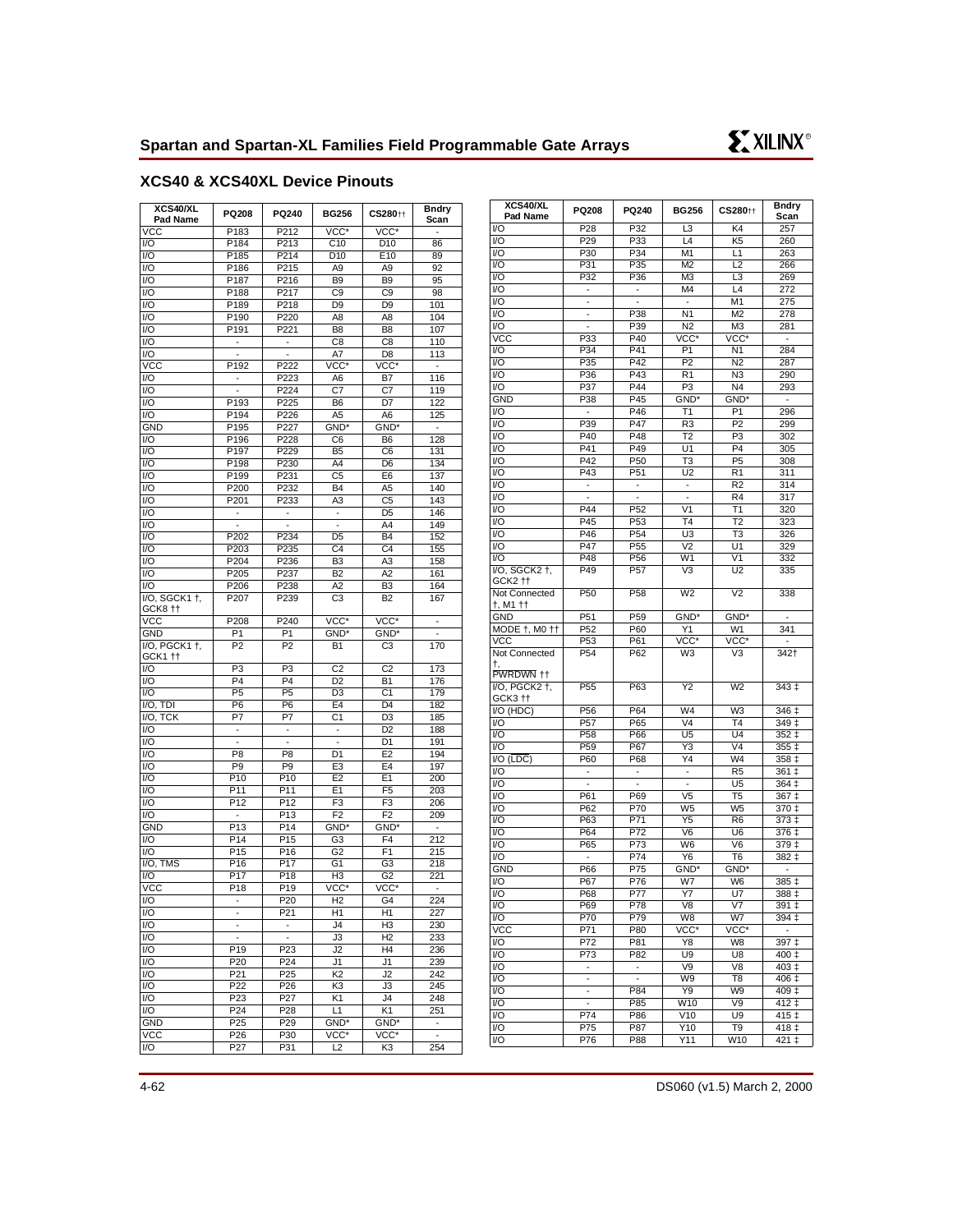# **Spartan and Spartan-XL Families Field Programmable Gate Arrays**

| XCS40/XL<br>Pad Name                                        | PQ208                    | PQ240                    | <b>BG256</b>             | CS280 <sup>++</sup>                | <b>Bndry</b><br>Scan      |
|-------------------------------------------------------------|--------------------------|--------------------------|--------------------------|------------------------------------|---------------------------|
| $\overline{IO}$ ( $\overline{INIT}$ )                       | <b>P77</b>               | P89                      | W11                      | V10                                | 424 ‡                     |
| <b>VCC</b>                                                  | P78                      | P90                      | VCC*                     | VCC*                               |                           |
| <b>GND</b>                                                  | P79                      | P91                      | GND*                     | GND*                               | $\overline{a}$            |
| I/O                                                         | P80                      | P92                      | V11                      | T <sub>10</sub>                    | 427 ‡                     |
| I/O                                                         | P81                      | P93                      | U11                      | R <sub>10</sub>                    | 430 ‡                     |
| I/O                                                         | P82                      | P94                      | Y12                      | W11                                | 433 ‡                     |
| I/O                                                         | P83                      | P95                      | W12                      | V11                                | $436 \pm$                 |
| I/O<br>$\overline{1/O}$                                     | P84<br>P85               | P96<br>P97               | V <sub>12</sub><br>U12   | U11<br><b>T11</b>                  | 439 ‡<br>$442 \downarrow$ |
| I/O                                                         | Ξ                        |                          | Y13                      | W12                                | $445 \downarrow$          |
| I/O                                                         |                          | $\overline{\phantom{a}}$ | W13                      | V12                                | 448 ‡                     |
| I/O                                                         |                          | P99                      | V13                      | U12                                | 451 ‡                     |
| $\overline{1/O}$                                            |                          | P100                     | Y14                      | T <sub>12</sub>                    | 454 ‡                     |
| VCC                                                         | P86                      | P <sub>101</sub>         | VCC*                     | $\overline{\text{VCC}^*}$          |                           |
| I/O                                                         | P87                      | P102                     | Y15                      | V13                                | 457 ‡                     |
| I/O                                                         | P88                      | P103                     | V14                      | U13                                | 460 ‡                     |
| I/O<br>I/O                                                  | P89<br>P90               | P104<br>P105             | W15<br>Y16               | T <sub>13</sub><br>W14             | 463 ‡                     |
| <b>GND</b>                                                  | P91                      | P <sub>106</sub>         | GND*                     | GND*                               | 466 ‡<br>÷                |
| I/O                                                         |                          | P107                     | V15                      | V <sub>14</sub>                    | $469+$                    |
| I/O                                                         | P92                      | P108                     | W16                      | U14                                | 472 ‡                     |
| I/O                                                         | P93                      | P <sub>109</sub>         | Y17                      | T <sub>14</sub>                    | 475 ‡                     |
| I/O                                                         | P94                      | P110                     | V16                      | R <sub>14</sub>                    | 478 ‡                     |
| I/O                                                         | P95                      | P <sub>111</sub>         | W17                      | W15                                | 481 ‡                     |
| I/O                                                         | P96                      | P112                     | Y18                      | U <sub>15</sub>                    | 484 ‡                     |
| $\overline{1/O}$                                            |                          |                          |                          | T <sub>15</sub>                    | 487 ‡                     |
| I/O<br>I/O                                                  | P97                      | P113                     | -                        | W16<br>V16                         | $490+$<br>$493+$          |
| I/O                                                         | P98                      | P114                     | U16<br>V17               | U16                                | 496 ‡                     |
| 1/O                                                         | P99                      | P115                     | W18                      | W17                                | 499 ‡                     |
| I/O                                                         | P100                     | P116                     | Y19                      | W18                                | $502 \;{\rm \ddagger}$    |
| I/O                                                         | P101                     | P117                     | V18                      | V17                                | 505 ‡                     |
| I/O, SGCK3 +,<br>GCK4 ††                                    | P <sub>102</sub>         | P118                     | W <sub>19</sub>          | V18                                | 508 ‡                     |
| <b>GND</b>                                                  | P <sub>103</sub>         | P <sub>119</sub>         | GND <sup>*</sup>         | GND <sup>*</sup>                   |                           |
| <b>DONE</b>                                                 | P <sub>104</sub>         | P120                     | Y20                      | W19                                |                           |
| <b>VCC</b>                                                  | P105                     | P121                     | VCC*                     | VCC*                               | -                         |
| <b>PROGRAM</b><br>$I/O$ (D7 $\uparrow\uparrow$ )            | P106<br>P107             | P122<br>P123             | V19<br>U19               | U18<br>V19                         |                           |
| I/O, PGCK3 +,                                               | P108                     | P124                     | U18                      | U19                                | 511 ‡<br>514 ‡            |
| GCK5 tt                                                     |                          |                          |                          |                                    |                           |
| I/O                                                         | P109                     | P125                     | T17                      | T <sub>16</sub>                    | 517 ‡                     |
| I/O                                                         | P110                     | P126                     | V20                      | T17                                | 520 ‡                     |
| I/O                                                         | ٠                        | P127                     | U20                      | T <sub>18</sub>                    | 523 ‡                     |
| I/O                                                         | P111                     | P128                     | T18                      | T <sub>19</sub>                    | 526 ‡                     |
| I/O                                                         |                          | $\frac{1}{2}$            | ÷                        | R <sub>15</sub>                    | 529 ‡                     |
| I/O<br>$\overline{IO}$ (D6 $\uparrow\uparrow$ )             | P112                     | P129                     | T19                      | R <sub>17</sub><br>R <sub>16</sub> | 523 ‡<br>535 ‡            |
| I/O                                                         | P113                     | P130                     | T <sub>20</sub>          | R <sub>19</sub>                    | 538 ‡                     |
| I/O                                                         | P114                     | P131                     | R <sub>18</sub>          | P <sub>15</sub>                    | $\overline{5}$ 41 ‡       |
| I/O                                                         | P115                     | P132                     | R <sub>19</sub>          | P <sub>17</sub>                    | 544 ‡                     |
| I/O                                                         | P116                     | P133                     | R <sub>20</sub>          | P <sub>18</sub>                    | $\overline{5}$ 47 ‡       |
| I/O                                                         | P117                     | P134                     | P18                      | P <sub>16</sub>                    | 550 ‡                     |
| <b>GND</b>                                                  | P118                     | P135                     | GND*                     | GND*                               |                           |
| I/O                                                         | -                        | P <sub>136</sub>         | P <sub>20</sub>          | P <sub>19</sub>                    | $\overline{553}$ ‡        |
| I/O                                                         |                          | P <sub>137</sub>         | N <sub>18</sub>          | N <sub>17</sub>                    | 556 ‡                     |
| I/O<br>I/O                                                  | P119<br>P120             | P138<br>P139             | N19<br>N <sub>20</sub>   | N18<br>N19                         | 559 ‡<br>562 ‡            |
| <b>VCC</b>                                                  | P121                     | P140                     | VCC*                     | VCC*                               |                           |
| I/O (D5 ††)                                                 | P <sub>122</sub>         | P141                     | M17                      | M19                                | $565+$                    |
| I/O                                                         | P123                     | P142                     | M18                      | M17                                | $568+$                    |
| I/O                                                         | $\overline{\phantom{a}}$ |                          | $\overline{\phantom{a}}$ | M18                                | $\overline{571}$ ‡        |
| I/O                                                         |                          |                          | M <sub>19</sub>          | M16                                | $574 \pm$                 |
| I/O                                                         | P124                     | P144                     | M20                      | L <sub>19</sub>                    | 577‡                      |
| I/O                                                         | P125                     | P145                     | L19                      | L18                                | 580 ‡                     |
| I/O                                                         | P126                     | P146                     | L <sub>18</sub>          | L17                                | 583 ‡                     |
| I/O<br>$\overline{IO}$ (D <sub>4</sub> $\uparrow\uparrow$ ) | P127<br>P128             | P147<br>P148             | L20<br>K20               | L16<br>K19                         | 586 ‡<br>589 ‡            |
| I/O                                                         | P129                     | P149                     | K19                      | K <sub>18</sub>                    | 592‡                      |
| <b>VCC</b>                                                  | P130                     | P150                     | VCC*                     | VCC*                               | -                         |
|                                                             |                          |                          |                          |                                    |                           |

| P131<br>P151<br>GND <sup>*</sup><br>GND*<br>GND<br>÷,<br>$VO$ (D <sub>3</sub> $++$ )<br>P132<br>P152<br>K18<br>K16<br>595 ‡<br>P <sub>153</sub><br>VO<br>P133<br>K17<br>K15<br>598 ‡<br>VO<br>P134<br>P154<br>J20<br>J19<br>601 ‡<br>V <sub>O</sub><br>P135<br>P155<br>J19<br>J18<br>604 ‡<br>VO<br>P <sub>136</sub><br>P156<br>J17<br>J18<br>607 ‡<br>I/O<br>P137<br>P157<br>J17<br>J16<br>610 ‡<br>I/O<br>H <sub>20</sub><br>H19<br>613 ‡<br>VO<br>H <sub>18</sub><br>$\overline{6}$ 16 ‡<br>$\overline{a}$<br>$\overline{a}$<br>$\overline{\phantom{a}}$<br>P <sub>159</sub><br>$\overline{VO}$ (D <sub>2</sub> $\uparrow\uparrow$ )<br>P138<br>H <sub>19</sub><br>$619+$<br>H <sub>17</sub><br>VO<br>P139<br>P160<br>H18<br>H <sub>16</sub><br>622 ‡<br>VCC<br>P <sub>140</sub><br>P161<br>VCC*<br>VCC*<br>Ξ<br>$\overline{VO}$<br>P141<br>P162<br>G19<br>G18<br>625 ‡<br>$\overline{VQ}$<br>P <sub>142</sub><br>P163<br>F20<br>G17<br>628 <sub>1</sub><br>VO<br>P164<br>G18<br>G16<br>631 ‡<br>VO<br>P165<br>F19<br>F <sub>19</sub><br>634 ‡<br>$\overline{a}$<br><b>GND</b><br>P143<br>P166<br>GND <sup>*</sup><br>GND*<br>$\blacksquare$<br>F18<br>F <sub>18</sub><br>V <sub>O</sub><br>P167<br>$637+$<br>F17<br>VO<br>P144<br>P168<br>E19<br>640 ‡<br>I/O<br>P169<br>F <sub>16</sub><br>P145<br>D <sub>20</sub><br>643 ‡<br>VO<br>P170<br>E18<br>F <sub>15</sub><br>P146<br>646 ‡<br>V <sub>O</sub><br>P147<br>P171<br>D <sub>19</sub><br>E19<br>649 ‡<br>$\overline{VQ}$<br>$\overline{P172}$<br>C20<br>P148<br>E17<br>652 ‡<br>$\overline{VO}$ (D1 $\uparrow\uparrow$ )<br>P <sub>149</sub><br>P <sub>173</sub><br>E17<br>E16<br>655 ‡<br>P174<br>VO<br>P150<br>D18<br>D <sub>19</sub><br>658 ±<br>V <sub>O</sub><br>D <sub>18</sub><br>661 ‡<br>$\overline{\phantom{a}}$<br>÷<br>÷<br>$\overline{VQ}$<br>D <sub>17</sub><br>664 <sub>‡</sub><br>VO<br>P151<br>P175<br>C <sub>19</sub><br>C <sub>19</sub><br>667 ‡<br>VO<br>P152<br>P176<br><b>B20</b><br><b>B19</b><br>670 ‡<br>I/O (D0 † †, DIN)<br>P <sub>153</sub><br>P <sub>177</sub><br>C18<br>C <sub>18</sub><br>673 ‡<br>I/O, SGCK4 +,<br>P178<br>P154<br><b>B19</b><br>676 ‡<br><b>B18</b><br>GCK6 tt<br>(DOUT)<br>P155<br>P179<br>A20<br><b>CCLK</b><br>A19<br>$\overline{\phantom{m}}$<br>P156<br>P180<br>VCC*<br><b>VCC</b><br>VCC*<br>P157<br>P181<br>A19<br><b>B17</b><br>o, TDO<br>0<br>P <sub>182</sub><br><b>GND</b><br>P158<br>GND <sup>*</sup><br>GND*<br>÷,<br>VO<br>P159<br>P183<br><b>B18</b><br>A18<br>$\overline{c}$<br>I/O, PGCK4 +,<br>P <sub>160</sub><br>P184<br><b>B17</b><br>A17<br>5<br>GCK7 ††<br>P161<br>P185<br>C <sub>17</sub><br>VO<br>D <sub>16</sub><br>8<br>$\overline{VQ}$<br>$\overline{C16}$<br>11<br>P162<br>P186<br>D16<br>$\sqrt{10}$ (CS1 $\pm$ )<br>P <sub>163</sub><br>P187<br>A18<br>B16<br>14<br>VO<br>P164<br>P188<br>A17<br>A16<br>17<br>VO<br>E15<br>20<br>÷,<br>V <sub>O</sub><br>C <sub>15</sub><br>23<br>$\overline{\phantom{a}}$<br>$\overline{\phantom{a}}$<br>V <sub>O</sub><br>P165<br>P189<br>C16<br>D <sub>15</sub><br>26<br>VO<br>P190<br><b>B16</b><br>A15<br>29<br>VO<br>P166<br>P191<br>A16<br>E14<br>32<br>I/O<br>P <sub>192</sub><br>C <sub>15</sub><br>C <sub>14</sub><br>P167<br>35<br>V <sub>O</sub><br>P168<br>P193<br><b>B15</b><br><b>B14</b><br>38<br>VO<br>P169<br>P194<br>A15<br>D14<br>41<br>GND<br>P170<br>P196<br>GND <sup>*</sup><br>GND*<br>$\frac{1}{2}$<br>VO<br>P171<br>P197<br>A14<br><b>B14</b><br>44<br>$\overline{VQ}$<br>$\overline{C13}$<br>P172<br>P198<br>A14<br>47<br>VO<br>P <sub>199</sub><br>C13<br><b>B13</b><br>50<br>VO<br>P200<br><b>B13</b><br>A13<br>53<br>$\overline{\phantom{a}}$<br><b>VCC</b><br>$\overline{V}CC^*$<br>P173<br>P201<br>VCC*<br>VO<br>A13<br>A12<br>56<br>$\overline{\phantom{a}}$<br>$\overline{\phantom{a}}$<br>I/O<br>D12<br>C <sub>12</sub><br>59<br>$\overline{\phantom{a}}$<br>$\overline{\phantom{a}}$<br>VO<br>P174<br>P202<br>C <sub>12</sub><br><b>B12</b><br>62<br>VO<br>P175<br>P203<br><b>B12</b><br>D12<br>65<br>VO<br>P176<br>P205<br>A12<br>A11<br>68<br>VO<br>P206<br>P177<br><b>B11</b><br><b>B11</b><br>71<br>I/O<br>P178<br>P207<br>C <sub>11</sub><br>C11<br>74<br>VO<br>P179<br>P208<br>A11<br>D <sub>11</sub><br>77<br>VO<br>P <sub>180</sub><br>P209<br>A10<br>A10<br>80<br>VO<br>P181<br>P210<br><b>B10</b><br><b>B10</b><br>83<br>P182<br>P211<br>GND <sup>*</sup><br><b>GND</b><br>GND*<br>$\overline{\phantom{a}}$ | XCS40/XL<br>Pad Name | PQ208 | PQ240 | <b>BG256</b> | CS280 <sup>++</sup> | <b>Bndry</b><br>Scan |
|------------------------------------------------------------------------------------------------------------------------------------------------------------------------------------------------------------------------------------------------------------------------------------------------------------------------------------------------------------------------------------------------------------------------------------------------------------------------------------------------------------------------------------------------------------------------------------------------------------------------------------------------------------------------------------------------------------------------------------------------------------------------------------------------------------------------------------------------------------------------------------------------------------------------------------------------------------------------------------------------------------------------------------------------------------------------------------------------------------------------------------------------------------------------------------------------------------------------------------------------------------------------------------------------------------------------------------------------------------------------------------------------------------------------------------------------------------------------------------------------------------------------------------------------------------------------------------------------------------------------------------------------------------------------------------------------------------------------------------------------------------------------------------------------------------------------------------------------------------------------------------------------------------------------------------------------------------------------------------------------------------------------------------------------------------------------------------------------------------------------------------------------------------------------------------------------------------------------------------------------------------------------------------------------------------------------------------------------------------------------------------------------------------------------------------------------------------------------------------------------------------------------------------------------------------------------------------------------------------------------------------------------------------------------------------------------------------------------------------------------------------------------------------------------------------------------------------------------------------------------------------------------------------------------------------------------------------------------------------------------------------------------------------------------------------------------------------------------------------------------------------------------------------------------------------------------------------------------------------------------------------------------------------------------------------------------------------------------------------------------------------------------------------------------------------------------------------------------------------------------------------------------------------------------------------------------------------------------------------------------------------------------------------------------------------------------------------------------------------------------------------------------------------------------------------------------------------------------------------------------------------------------------------------------------------------------------------------------------------------------------------------------------------------------------------------------------------------------------------------------------------------------------------------------------------------------------------------------------------------------------------------------------------------------------------------------------------------------------------------------------------------------------------------------------------|----------------------|-------|-------|--------------|---------------------|----------------------|
|                                                                                                                                                                                                                                                                                                                                                                                                                                                                                                                                                                                                                                                                                                                                                                                                                                                                                                                                                                                                                                                                                                                                                                                                                                                                                                                                                                                                                                                                                                                                                                                                                                                                                                                                                                                                                                                                                                                                                                                                                                                                                                                                                                                                                                                                                                                                                                                                                                                                                                                                                                                                                                                                                                                                                                                                                                                                                                                                                                                                                                                                                                                                                                                                                                                                                                                                                                                                                                                                                                                                                                                                                                                                                                                                                                                                                                                                                                                                                                                                                                                                                                                                                                                                                                                                                                                                                                                                                                    |                      |       |       |              |                     |                      |
|                                                                                                                                                                                                                                                                                                                                                                                                                                                                                                                                                                                                                                                                                                                                                                                                                                                                                                                                                                                                                                                                                                                                                                                                                                                                                                                                                                                                                                                                                                                                                                                                                                                                                                                                                                                                                                                                                                                                                                                                                                                                                                                                                                                                                                                                                                                                                                                                                                                                                                                                                                                                                                                                                                                                                                                                                                                                                                                                                                                                                                                                                                                                                                                                                                                                                                                                                                                                                                                                                                                                                                                                                                                                                                                                                                                                                                                                                                                                                                                                                                                                                                                                                                                                                                                                                                                                                                                                                                    |                      |       |       |              |                     |                      |
|                                                                                                                                                                                                                                                                                                                                                                                                                                                                                                                                                                                                                                                                                                                                                                                                                                                                                                                                                                                                                                                                                                                                                                                                                                                                                                                                                                                                                                                                                                                                                                                                                                                                                                                                                                                                                                                                                                                                                                                                                                                                                                                                                                                                                                                                                                                                                                                                                                                                                                                                                                                                                                                                                                                                                                                                                                                                                                                                                                                                                                                                                                                                                                                                                                                                                                                                                                                                                                                                                                                                                                                                                                                                                                                                                                                                                                                                                                                                                                                                                                                                                                                                                                                                                                                                                                                                                                                                                                    |                      |       |       |              |                     |                      |
|                                                                                                                                                                                                                                                                                                                                                                                                                                                                                                                                                                                                                                                                                                                                                                                                                                                                                                                                                                                                                                                                                                                                                                                                                                                                                                                                                                                                                                                                                                                                                                                                                                                                                                                                                                                                                                                                                                                                                                                                                                                                                                                                                                                                                                                                                                                                                                                                                                                                                                                                                                                                                                                                                                                                                                                                                                                                                                                                                                                                                                                                                                                                                                                                                                                                                                                                                                                                                                                                                                                                                                                                                                                                                                                                                                                                                                                                                                                                                                                                                                                                                                                                                                                                                                                                                                                                                                                                                                    |                      |       |       |              |                     |                      |
|                                                                                                                                                                                                                                                                                                                                                                                                                                                                                                                                                                                                                                                                                                                                                                                                                                                                                                                                                                                                                                                                                                                                                                                                                                                                                                                                                                                                                                                                                                                                                                                                                                                                                                                                                                                                                                                                                                                                                                                                                                                                                                                                                                                                                                                                                                                                                                                                                                                                                                                                                                                                                                                                                                                                                                                                                                                                                                                                                                                                                                                                                                                                                                                                                                                                                                                                                                                                                                                                                                                                                                                                                                                                                                                                                                                                                                                                                                                                                                                                                                                                                                                                                                                                                                                                                                                                                                                                                                    |                      |       |       |              |                     |                      |
|                                                                                                                                                                                                                                                                                                                                                                                                                                                                                                                                                                                                                                                                                                                                                                                                                                                                                                                                                                                                                                                                                                                                                                                                                                                                                                                                                                                                                                                                                                                                                                                                                                                                                                                                                                                                                                                                                                                                                                                                                                                                                                                                                                                                                                                                                                                                                                                                                                                                                                                                                                                                                                                                                                                                                                                                                                                                                                                                                                                                                                                                                                                                                                                                                                                                                                                                                                                                                                                                                                                                                                                                                                                                                                                                                                                                                                                                                                                                                                                                                                                                                                                                                                                                                                                                                                                                                                                                                                    |                      |       |       |              |                     |                      |
|                                                                                                                                                                                                                                                                                                                                                                                                                                                                                                                                                                                                                                                                                                                                                                                                                                                                                                                                                                                                                                                                                                                                                                                                                                                                                                                                                                                                                                                                                                                                                                                                                                                                                                                                                                                                                                                                                                                                                                                                                                                                                                                                                                                                                                                                                                                                                                                                                                                                                                                                                                                                                                                                                                                                                                                                                                                                                                                                                                                                                                                                                                                                                                                                                                                                                                                                                                                                                                                                                                                                                                                                                                                                                                                                                                                                                                                                                                                                                                                                                                                                                                                                                                                                                                                                                                                                                                                                                                    |                      |       |       |              |                     |                      |
|                                                                                                                                                                                                                                                                                                                                                                                                                                                                                                                                                                                                                                                                                                                                                                                                                                                                                                                                                                                                                                                                                                                                                                                                                                                                                                                                                                                                                                                                                                                                                                                                                                                                                                                                                                                                                                                                                                                                                                                                                                                                                                                                                                                                                                                                                                                                                                                                                                                                                                                                                                                                                                                                                                                                                                                                                                                                                                                                                                                                                                                                                                                                                                                                                                                                                                                                                                                                                                                                                                                                                                                                                                                                                                                                                                                                                                                                                                                                                                                                                                                                                                                                                                                                                                                                                                                                                                                                                                    |                      |       |       |              |                     |                      |
|                                                                                                                                                                                                                                                                                                                                                                                                                                                                                                                                                                                                                                                                                                                                                                                                                                                                                                                                                                                                                                                                                                                                                                                                                                                                                                                                                                                                                                                                                                                                                                                                                                                                                                                                                                                                                                                                                                                                                                                                                                                                                                                                                                                                                                                                                                                                                                                                                                                                                                                                                                                                                                                                                                                                                                                                                                                                                                                                                                                                                                                                                                                                                                                                                                                                                                                                                                                                                                                                                                                                                                                                                                                                                                                                                                                                                                                                                                                                                                                                                                                                                                                                                                                                                                                                                                                                                                                                                                    |                      |       |       |              |                     |                      |
|                                                                                                                                                                                                                                                                                                                                                                                                                                                                                                                                                                                                                                                                                                                                                                                                                                                                                                                                                                                                                                                                                                                                                                                                                                                                                                                                                                                                                                                                                                                                                                                                                                                                                                                                                                                                                                                                                                                                                                                                                                                                                                                                                                                                                                                                                                                                                                                                                                                                                                                                                                                                                                                                                                                                                                                                                                                                                                                                                                                                                                                                                                                                                                                                                                                                                                                                                                                                                                                                                                                                                                                                                                                                                                                                                                                                                                                                                                                                                                                                                                                                                                                                                                                                                                                                                                                                                                                                                                    |                      |       |       |              |                     |                      |
|                                                                                                                                                                                                                                                                                                                                                                                                                                                                                                                                                                                                                                                                                                                                                                                                                                                                                                                                                                                                                                                                                                                                                                                                                                                                                                                                                                                                                                                                                                                                                                                                                                                                                                                                                                                                                                                                                                                                                                                                                                                                                                                                                                                                                                                                                                                                                                                                                                                                                                                                                                                                                                                                                                                                                                                                                                                                                                                                                                                                                                                                                                                                                                                                                                                                                                                                                                                                                                                                                                                                                                                                                                                                                                                                                                                                                                                                                                                                                                                                                                                                                                                                                                                                                                                                                                                                                                                                                                    |                      |       |       |              |                     |                      |
|                                                                                                                                                                                                                                                                                                                                                                                                                                                                                                                                                                                                                                                                                                                                                                                                                                                                                                                                                                                                                                                                                                                                                                                                                                                                                                                                                                                                                                                                                                                                                                                                                                                                                                                                                                                                                                                                                                                                                                                                                                                                                                                                                                                                                                                                                                                                                                                                                                                                                                                                                                                                                                                                                                                                                                                                                                                                                                                                                                                                                                                                                                                                                                                                                                                                                                                                                                                                                                                                                                                                                                                                                                                                                                                                                                                                                                                                                                                                                                                                                                                                                                                                                                                                                                                                                                                                                                                                                                    |                      |       |       |              |                     |                      |
|                                                                                                                                                                                                                                                                                                                                                                                                                                                                                                                                                                                                                                                                                                                                                                                                                                                                                                                                                                                                                                                                                                                                                                                                                                                                                                                                                                                                                                                                                                                                                                                                                                                                                                                                                                                                                                                                                                                                                                                                                                                                                                                                                                                                                                                                                                                                                                                                                                                                                                                                                                                                                                                                                                                                                                                                                                                                                                                                                                                                                                                                                                                                                                                                                                                                                                                                                                                                                                                                                                                                                                                                                                                                                                                                                                                                                                                                                                                                                                                                                                                                                                                                                                                                                                                                                                                                                                                                                                    |                      |       |       |              |                     |                      |
|                                                                                                                                                                                                                                                                                                                                                                                                                                                                                                                                                                                                                                                                                                                                                                                                                                                                                                                                                                                                                                                                                                                                                                                                                                                                                                                                                                                                                                                                                                                                                                                                                                                                                                                                                                                                                                                                                                                                                                                                                                                                                                                                                                                                                                                                                                                                                                                                                                                                                                                                                                                                                                                                                                                                                                                                                                                                                                                                                                                                                                                                                                                                                                                                                                                                                                                                                                                                                                                                                                                                                                                                                                                                                                                                                                                                                                                                                                                                                                                                                                                                                                                                                                                                                                                                                                                                                                                                                                    |                      |       |       |              |                     |                      |
|                                                                                                                                                                                                                                                                                                                                                                                                                                                                                                                                                                                                                                                                                                                                                                                                                                                                                                                                                                                                                                                                                                                                                                                                                                                                                                                                                                                                                                                                                                                                                                                                                                                                                                                                                                                                                                                                                                                                                                                                                                                                                                                                                                                                                                                                                                                                                                                                                                                                                                                                                                                                                                                                                                                                                                                                                                                                                                                                                                                                                                                                                                                                                                                                                                                                                                                                                                                                                                                                                                                                                                                                                                                                                                                                                                                                                                                                                                                                                                                                                                                                                                                                                                                                                                                                                                                                                                                                                                    |                      |       |       |              |                     |                      |
|                                                                                                                                                                                                                                                                                                                                                                                                                                                                                                                                                                                                                                                                                                                                                                                                                                                                                                                                                                                                                                                                                                                                                                                                                                                                                                                                                                                                                                                                                                                                                                                                                                                                                                                                                                                                                                                                                                                                                                                                                                                                                                                                                                                                                                                                                                                                                                                                                                                                                                                                                                                                                                                                                                                                                                                                                                                                                                                                                                                                                                                                                                                                                                                                                                                                                                                                                                                                                                                                                                                                                                                                                                                                                                                                                                                                                                                                                                                                                                                                                                                                                                                                                                                                                                                                                                                                                                                                                                    |                      |       |       |              |                     |                      |
|                                                                                                                                                                                                                                                                                                                                                                                                                                                                                                                                                                                                                                                                                                                                                                                                                                                                                                                                                                                                                                                                                                                                                                                                                                                                                                                                                                                                                                                                                                                                                                                                                                                                                                                                                                                                                                                                                                                                                                                                                                                                                                                                                                                                                                                                                                                                                                                                                                                                                                                                                                                                                                                                                                                                                                                                                                                                                                                                                                                                                                                                                                                                                                                                                                                                                                                                                                                                                                                                                                                                                                                                                                                                                                                                                                                                                                                                                                                                                                                                                                                                                                                                                                                                                                                                                                                                                                                                                                    |                      |       |       |              |                     |                      |
|                                                                                                                                                                                                                                                                                                                                                                                                                                                                                                                                                                                                                                                                                                                                                                                                                                                                                                                                                                                                                                                                                                                                                                                                                                                                                                                                                                                                                                                                                                                                                                                                                                                                                                                                                                                                                                                                                                                                                                                                                                                                                                                                                                                                                                                                                                                                                                                                                                                                                                                                                                                                                                                                                                                                                                                                                                                                                                                                                                                                                                                                                                                                                                                                                                                                                                                                                                                                                                                                                                                                                                                                                                                                                                                                                                                                                                                                                                                                                                                                                                                                                                                                                                                                                                                                                                                                                                                                                                    |                      |       |       |              |                     |                      |
|                                                                                                                                                                                                                                                                                                                                                                                                                                                                                                                                                                                                                                                                                                                                                                                                                                                                                                                                                                                                                                                                                                                                                                                                                                                                                                                                                                                                                                                                                                                                                                                                                                                                                                                                                                                                                                                                                                                                                                                                                                                                                                                                                                                                                                                                                                                                                                                                                                                                                                                                                                                                                                                                                                                                                                                                                                                                                                                                                                                                                                                                                                                                                                                                                                                                                                                                                                                                                                                                                                                                                                                                                                                                                                                                                                                                                                                                                                                                                                                                                                                                                                                                                                                                                                                                                                                                                                                                                                    |                      |       |       |              |                     |                      |
|                                                                                                                                                                                                                                                                                                                                                                                                                                                                                                                                                                                                                                                                                                                                                                                                                                                                                                                                                                                                                                                                                                                                                                                                                                                                                                                                                                                                                                                                                                                                                                                                                                                                                                                                                                                                                                                                                                                                                                                                                                                                                                                                                                                                                                                                                                                                                                                                                                                                                                                                                                                                                                                                                                                                                                                                                                                                                                                                                                                                                                                                                                                                                                                                                                                                                                                                                                                                                                                                                                                                                                                                                                                                                                                                                                                                                                                                                                                                                                                                                                                                                                                                                                                                                                                                                                                                                                                                                                    |                      |       |       |              |                     |                      |
|                                                                                                                                                                                                                                                                                                                                                                                                                                                                                                                                                                                                                                                                                                                                                                                                                                                                                                                                                                                                                                                                                                                                                                                                                                                                                                                                                                                                                                                                                                                                                                                                                                                                                                                                                                                                                                                                                                                                                                                                                                                                                                                                                                                                                                                                                                                                                                                                                                                                                                                                                                                                                                                                                                                                                                                                                                                                                                                                                                                                                                                                                                                                                                                                                                                                                                                                                                                                                                                                                                                                                                                                                                                                                                                                                                                                                                                                                                                                                                                                                                                                                                                                                                                                                                                                                                                                                                                                                                    |                      |       |       |              |                     |                      |
|                                                                                                                                                                                                                                                                                                                                                                                                                                                                                                                                                                                                                                                                                                                                                                                                                                                                                                                                                                                                                                                                                                                                                                                                                                                                                                                                                                                                                                                                                                                                                                                                                                                                                                                                                                                                                                                                                                                                                                                                                                                                                                                                                                                                                                                                                                                                                                                                                                                                                                                                                                                                                                                                                                                                                                                                                                                                                                                                                                                                                                                                                                                                                                                                                                                                                                                                                                                                                                                                                                                                                                                                                                                                                                                                                                                                                                                                                                                                                                                                                                                                                                                                                                                                                                                                                                                                                                                                                                    |                      |       |       |              |                     |                      |
|                                                                                                                                                                                                                                                                                                                                                                                                                                                                                                                                                                                                                                                                                                                                                                                                                                                                                                                                                                                                                                                                                                                                                                                                                                                                                                                                                                                                                                                                                                                                                                                                                                                                                                                                                                                                                                                                                                                                                                                                                                                                                                                                                                                                                                                                                                                                                                                                                                                                                                                                                                                                                                                                                                                                                                                                                                                                                                                                                                                                                                                                                                                                                                                                                                                                                                                                                                                                                                                                                                                                                                                                                                                                                                                                                                                                                                                                                                                                                                                                                                                                                                                                                                                                                                                                                                                                                                                                                                    |                      |       |       |              |                     |                      |
|                                                                                                                                                                                                                                                                                                                                                                                                                                                                                                                                                                                                                                                                                                                                                                                                                                                                                                                                                                                                                                                                                                                                                                                                                                                                                                                                                                                                                                                                                                                                                                                                                                                                                                                                                                                                                                                                                                                                                                                                                                                                                                                                                                                                                                                                                                                                                                                                                                                                                                                                                                                                                                                                                                                                                                                                                                                                                                                                                                                                                                                                                                                                                                                                                                                                                                                                                                                                                                                                                                                                                                                                                                                                                                                                                                                                                                                                                                                                                                                                                                                                                                                                                                                                                                                                                                                                                                                                                                    |                      |       |       |              |                     |                      |
|                                                                                                                                                                                                                                                                                                                                                                                                                                                                                                                                                                                                                                                                                                                                                                                                                                                                                                                                                                                                                                                                                                                                                                                                                                                                                                                                                                                                                                                                                                                                                                                                                                                                                                                                                                                                                                                                                                                                                                                                                                                                                                                                                                                                                                                                                                                                                                                                                                                                                                                                                                                                                                                                                                                                                                                                                                                                                                                                                                                                                                                                                                                                                                                                                                                                                                                                                                                                                                                                                                                                                                                                                                                                                                                                                                                                                                                                                                                                                                                                                                                                                                                                                                                                                                                                                                                                                                                                                                    |                      |       |       |              |                     |                      |
|                                                                                                                                                                                                                                                                                                                                                                                                                                                                                                                                                                                                                                                                                                                                                                                                                                                                                                                                                                                                                                                                                                                                                                                                                                                                                                                                                                                                                                                                                                                                                                                                                                                                                                                                                                                                                                                                                                                                                                                                                                                                                                                                                                                                                                                                                                                                                                                                                                                                                                                                                                                                                                                                                                                                                                                                                                                                                                                                                                                                                                                                                                                                                                                                                                                                                                                                                                                                                                                                                                                                                                                                                                                                                                                                                                                                                                                                                                                                                                                                                                                                                                                                                                                                                                                                                                                                                                                                                                    |                      |       |       |              |                     |                      |
|                                                                                                                                                                                                                                                                                                                                                                                                                                                                                                                                                                                                                                                                                                                                                                                                                                                                                                                                                                                                                                                                                                                                                                                                                                                                                                                                                                                                                                                                                                                                                                                                                                                                                                                                                                                                                                                                                                                                                                                                                                                                                                                                                                                                                                                                                                                                                                                                                                                                                                                                                                                                                                                                                                                                                                                                                                                                                                                                                                                                                                                                                                                                                                                                                                                                                                                                                                                                                                                                                                                                                                                                                                                                                                                                                                                                                                                                                                                                                                                                                                                                                                                                                                                                                                                                                                                                                                                                                                    |                      |       |       |              |                     |                      |
|                                                                                                                                                                                                                                                                                                                                                                                                                                                                                                                                                                                                                                                                                                                                                                                                                                                                                                                                                                                                                                                                                                                                                                                                                                                                                                                                                                                                                                                                                                                                                                                                                                                                                                                                                                                                                                                                                                                                                                                                                                                                                                                                                                                                                                                                                                                                                                                                                                                                                                                                                                                                                                                                                                                                                                                                                                                                                                                                                                                                                                                                                                                                                                                                                                                                                                                                                                                                                                                                                                                                                                                                                                                                                                                                                                                                                                                                                                                                                                                                                                                                                                                                                                                                                                                                                                                                                                                                                                    |                      |       |       |              |                     |                      |
|                                                                                                                                                                                                                                                                                                                                                                                                                                                                                                                                                                                                                                                                                                                                                                                                                                                                                                                                                                                                                                                                                                                                                                                                                                                                                                                                                                                                                                                                                                                                                                                                                                                                                                                                                                                                                                                                                                                                                                                                                                                                                                                                                                                                                                                                                                                                                                                                                                                                                                                                                                                                                                                                                                                                                                                                                                                                                                                                                                                                                                                                                                                                                                                                                                                                                                                                                                                                                                                                                                                                                                                                                                                                                                                                                                                                                                                                                                                                                                                                                                                                                                                                                                                                                                                                                                                                                                                                                                    |                      |       |       |              |                     |                      |
|                                                                                                                                                                                                                                                                                                                                                                                                                                                                                                                                                                                                                                                                                                                                                                                                                                                                                                                                                                                                                                                                                                                                                                                                                                                                                                                                                                                                                                                                                                                                                                                                                                                                                                                                                                                                                                                                                                                                                                                                                                                                                                                                                                                                                                                                                                                                                                                                                                                                                                                                                                                                                                                                                                                                                                                                                                                                                                                                                                                                                                                                                                                                                                                                                                                                                                                                                                                                                                                                                                                                                                                                                                                                                                                                                                                                                                                                                                                                                                                                                                                                                                                                                                                                                                                                                                                                                                                                                                    |                      |       |       |              |                     |                      |
|                                                                                                                                                                                                                                                                                                                                                                                                                                                                                                                                                                                                                                                                                                                                                                                                                                                                                                                                                                                                                                                                                                                                                                                                                                                                                                                                                                                                                                                                                                                                                                                                                                                                                                                                                                                                                                                                                                                                                                                                                                                                                                                                                                                                                                                                                                                                                                                                                                                                                                                                                                                                                                                                                                                                                                                                                                                                                                                                                                                                                                                                                                                                                                                                                                                                                                                                                                                                                                                                                                                                                                                                                                                                                                                                                                                                                                                                                                                                                                                                                                                                                                                                                                                                                                                                                                                                                                                                                                    |                      |       |       |              |                     |                      |
|                                                                                                                                                                                                                                                                                                                                                                                                                                                                                                                                                                                                                                                                                                                                                                                                                                                                                                                                                                                                                                                                                                                                                                                                                                                                                                                                                                                                                                                                                                                                                                                                                                                                                                                                                                                                                                                                                                                                                                                                                                                                                                                                                                                                                                                                                                                                                                                                                                                                                                                                                                                                                                                                                                                                                                                                                                                                                                                                                                                                                                                                                                                                                                                                                                                                                                                                                                                                                                                                                                                                                                                                                                                                                                                                                                                                                                                                                                                                                                                                                                                                                                                                                                                                                                                                                                                                                                                                                                    |                      |       |       |              |                     |                      |
|                                                                                                                                                                                                                                                                                                                                                                                                                                                                                                                                                                                                                                                                                                                                                                                                                                                                                                                                                                                                                                                                                                                                                                                                                                                                                                                                                                                                                                                                                                                                                                                                                                                                                                                                                                                                                                                                                                                                                                                                                                                                                                                                                                                                                                                                                                                                                                                                                                                                                                                                                                                                                                                                                                                                                                                                                                                                                                                                                                                                                                                                                                                                                                                                                                                                                                                                                                                                                                                                                                                                                                                                                                                                                                                                                                                                                                                                                                                                                                                                                                                                                                                                                                                                                                                                                                                                                                                                                                    |                      |       |       |              |                     |                      |
|                                                                                                                                                                                                                                                                                                                                                                                                                                                                                                                                                                                                                                                                                                                                                                                                                                                                                                                                                                                                                                                                                                                                                                                                                                                                                                                                                                                                                                                                                                                                                                                                                                                                                                                                                                                                                                                                                                                                                                                                                                                                                                                                                                                                                                                                                                                                                                                                                                                                                                                                                                                                                                                                                                                                                                                                                                                                                                                                                                                                                                                                                                                                                                                                                                                                                                                                                                                                                                                                                                                                                                                                                                                                                                                                                                                                                                                                                                                                                                                                                                                                                                                                                                                                                                                                                                                                                                                                                                    |                      |       |       |              |                     |                      |
|                                                                                                                                                                                                                                                                                                                                                                                                                                                                                                                                                                                                                                                                                                                                                                                                                                                                                                                                                                                                                                                                                                                                                                                                                                                                                                                                                                                                                                                                                                                                                                                                                                                                                                                                                                                                                                                                                                                                                                                                                                                                                                                                                                                                                                                                                                                                                                                                                                                                                                                                                                                                                                                                                                                                                                                                                                                                                                                                                                                                                                                                                                                                                                                                                                                                                                                                                                                                                                                                                                                                                                                                                                                                                                                                                                                                                                                                                                                                                                                                                                                                                                                                                                                                                                                                                                                                                                                                                                    |                      |       |       |              |                     |                      |
|                                                                                                                                                                                                                                                                                                                                                                                                                                                                                                                                                                                                                                                                                                                                                                                                                                                                                                                                                                                                                                                                                                                                                                                                                                                                                                                                                                                                                                                                                                                                                                                                                                                                                                                                                                                                                                                                                                                                                                                                                                                                                                                                                                                                                                                                                                                                                                                                                                                                                                                                                                                                                                                                                                                                                                                                                                                                                                                                                                                                                                                                                                                                                                                                                                                                                                                                                                                                                                                                                                                                                                                                                                                                                                                                                                                                                                                                                                                                                                                                                                                                                                                                                                                                                                                                                                                                                                                                                                    |                      |       |       |              |                     |                      |
|                                                                                                                                                                                                                                                                                                                                                                                                                                                                                                                                                                                                                                                                                                                                                                                                                                                                                                                                                                                                                                                                                                                                                                                                                                                                                                                                                                                                                                                                                                                                                                                                                                                                                                                                                                                                                                                                                                                                                                                                                                                                                                                                                                                                                                                                                                                                                                                                                                                                                                                                                                                                                                                                                                                                                                                                                                                                                                                                                                                                                                                                                                                                                                                                                                                                                                                                                                                                                                                                                                                                                                                                                                                                                                                                                                                                                                                                                                                                                                                                                                                                                                                                                                                                                                                                                                                                                                                                                                    |                      |       |       |              |                     |                      |
|                                                                                                                                                                                                                                                                                                                                                                                                                                                                                                                                                                                                                                                                                                                                                                                                                                                                                                                                                                                                                                                                                                                                                                                                                                                                                                                                                                                                                                                                                                                                                                                                                                                                                                                                                                                                                                                                                                                                                                                                                                                                                                                                                                                                                                                                                                                                                                                                                                                                                                                                                                                                                                                                                                                                                                                                                                                                                                                                                                                                                                                                                                                                                                                                                                                                                                                                                                                                                                                                                                                                                                                                                                                                                                                                                                                                                                                                                                                                                                                                                                                                                                                                                                                                                                                                                                                                                                                                                                    |                      |       |       |              |                     |                      |
|                                                                                                                                                                                                                                                                                                                                                                                                                                                                                                                                                                                                                                                                                                                                                                                                                                                                                                                                                                                                                                                                                                                                                                                                                                                                                                                                                                                                                                                                                                                                                                                                                                                                                                                                                                                                                                                                                                                                                                                                                                                                                                                                                                                                                                                                                                                                                                                                                                                                                                                                                                                                                                                                                                                                                                                                                                                                                                                                                                                                                                                                                                                                                                                                                                                                                                                                                                                                                                                                                                                                                                                                                                                                                                                                                                                                                                                                                                                                                                                                                                                                                                                                                                                                                                                                                                                                                                                                                                    |                      |       |       |              |                     |                      |
|                                                                                                                                                                                                                                                                                                                                                                                                                                                                                                                                                                                                                                                                                                                                                                                                                                                                                                                                                                                                                                                                                                                                                                                                                                                                                                                                                                                                                                                                                                                                                                                                                                                                                                                                                                                                                                                                                                                                                                                                                                                                                                                                                                                                                                                                                                                                                                                                                                                                                                                                                                                                                                                                                                                                                                                                                                                                                                                                                                                                                                                                                                                                                                                                                                                                                                                                                                                                                                                                                                                                                                                                                                                                                                                                                                                                                                                                                                                                                                                                                                                                                                                                                                                                                                                                                                                                                                                                                                    |                      |       |       |              |                     |                      |
|                                                                                                                                                                                                                                                                                                                                                                                                                                                                                                                                                                                                                                                                                                                                                                                                                                                                                                                                                                                                                                                                                                                                                                                                                                                                                                                                                                                                                                                                                                                                                                                                                                                                                                                                                                                                                                                                                                                                                                                                                                                                                                                                                                                                                                                                                                                                                                                                                                                                                                                                                                                                                                                                                                                                                                                                                                                                                                                                                                                                                                                                                                                                                                                                                                                                                                                                                                                                                                                                                                                                                                                                                                                                                                                                                                                                                                                                                                                                                                                                                                                                                                                                                                                                                                                                                                                                                                                                                                    |                      |       |       |              |                     |                      |
|                                                                                                                                                                                                                                                                                                                                                                                                                                                                                                                                                                                                                                                                                                                                                                                                                                                                                                                                                                                                                                                                                                                                                                                                                                                                                                                                                                                                                                                                                                                                                                                                                                                                                                                                                                                                                                                                                                                                                                                                                                                                                                                                                                                                                                                                                                                                                                                                                                                                                                                                                                                                                                                                                                                                                                                                                                                                                                                                                                                                                                                                                                                                                                                                                                                                                                                                                                                                                                                                                                                                                                                                                                                                                                                                                                                                                                                                                                                                                                                                                                                                                                                                                                                                                                                                                                                                                                                                                                    |                      |       |       |              |                     |                      |
|                                                                                                                                                                                                                                                                                                                                                                                                                                                                                                                                                                                                                                                                                                                                                                                                                                                                                                                                                                                                                                                                                                                                                                                                                                                                                                                                                                                                                                                                                                                                                                                                                                                                                                                                                                                                                                                                                                                                                                                                                                                                                                                                                                                                                                                                                                                                                                                                                                                                                                                                                                                                                                                                                                                                                                                                                                                                                                                                                                                                                                                                                                                                                                                                                                                                                                                                                                                                                                                                                                                                                                                                                                                                                                                                                                                                                                                                                                                                                                                                                                                                                                                                                                                                                                                                                                                                                                                                                                    |                      |       |       |              |                     |                      |
|                                                                                                                                                                                                                                                                                                                                                                                                                                                                                                                                                                                                                                                                                                                                                                                                                                                                                                                                                                                                                                                                                                                                                                                                                                                                                                                                                                                                                                                                                                                                                                                                                                                                                                                                                                                                                                                                                                                                                                                                                                                                                                                                                                                                                                                                                                                                                                                                                                                                                                                                                                                                                                                                                                                                                                                                                                                                                                                                                                                                                                                                                                                                                                                                                                                                                                                                                                                                                                                                                                                                                                                                                                                                                                                                                                                                                                                                                                                                                                                                                                                                                                                                                                                                                                                                                                                                                                                                                                    |                      |       |       |              |                     |                      |
|                                                                                                                                                                                                                                                                                                                                                                                                                                                                                                                                                                                                                                                                                                                                                                                                                                                                                                                                                                                                                                                                                                                                                                                                                                                                                                                                                                                                                                                                                                                                                                                                                                                                                                                                                                                                                                                                                                                                                                                                                                                                                                                                                                                                                                                                                                                                                                                                                                                                                                                                                                                                                                                                                                                                                                                                                                                                                                                                                                                                                                                                                                                                                                                                                                                                                                                                                                                                                                                                                                                                                                                                                                                                                                                                                                                                                                                                                                                                                                                                                                                                                                                                                                                                                                                                                                                                                                                                                                    |                      |       |       |              |                     |                      |
|                                                                                                                                                                                                                                                                                                                                                                                                                                                                                                                                                                                                                                                                                                                                                                                                                                                                                                                                                                                                                                                                                                                                                                                                                                                                                                                                                                                                                                                                                                                                                                                                                                                                                                                                                                                                                                                                                                                                                                                                                                                                                                                                                                                                                                                                                                                                                                                                                                                                                                                                                                                                                                                                                                                                                                                                                                                                                                                                                                                                                                                                                                                                                                                                                                                                                                                                                                                                                                                                                                                                                                                                                                                                                                                                                                                                                                                                                                                                                                                                                                                                                                                                                                                                                                                                                                                                                                                                                                    |                      |       |       |              |                     |                      |
|                                                                                                                                                                                                                                                                                                                                                                                                                                                                                                                                                                                                                                                                                                                                                                                                                                                                                                                                                                                                                                                                                                                                                                                                                                                                                                                                                                                                                                                                                                                                                                                                                                                                                                                                                                                                                                                                                                                                                                                                                                                                                                                                                                                                                                                                                                                                                                                                                                                                                                                                                                                                                                                                                                                                                                                                                                                                                                                                                                                                                                                                                                                                                                                                                                                                                                                                                                                                                                                                                                                                                                                                                                                                                                                                                                                                                                                                                                                                                                                                                                                                                                                                                                                                                                                                                                                                                                                                                                    |                      |       |       |              |                     |                      |
|                                                                                                                                                                                                                                                                                                                                                                                                                                                                                                                                                                                                                                                                                                                                                                                                                                                                                                                                                                                                                                                                                                                                                                                                                                                                                                                                                                                                                                                                                                                                                                                                                                                                                                                                                                                                                                                                                                                                                                                                                                                                                                                                                                                                                                                                                                                                                                                                                                                                                                                                                                                                                                                                                                                                                                                                                                                                                                                                                                                                                                                                                                                                                                                                                                                                                                                                                                                                                                                                                                                                                                                                                                                                                                                                                                                                                                                                                                                                                                                                                                                                                                                                                                                                                                                                                                                                                                                                                                    |                      |       |       |              |                     |                      |
|                                                                                                                                                                                                                                                                                                                                                                                                                                                                                                                                                                                                                                                                                                                                                                                                                                                                                                                                                                                                                                                                                                                                                                                                                                                                                                                                                                                                                                                                                                                                                                                                                                                                                                                                                                                                                                                                                                                                                                                                                                                                                                                                                                                                                                                                                                                                                                                                                                                                                                                                                                                                                                                                                                                                                                                                                                                                                                                                                                                                                                                                                                                                                                                                                                                                                                                                                                                                                                                                                                                                                                                                                                                                                                                                                                                                                                                                                                                                                                                                                                                                                                                                                                                                                                                                                                                                                                                                                                    |                      |       |       |              |                     |                      |
|                                                                                                                                                                                                                                                                                                                                                                                                                                                                                                                                                                                                                                                                                                                                                                                                                                                                                                                                                                                                                                                                                                                                                                                                                                                                                                                                                                                                                                                                                                                                                                                                                                                                                                                                                                                                                                                                                                                                                                                                                                                                                                                                                                                                                                                                                                                                                                                                                                                                                                                                                                                                                                                                                                                                                                                                                                                                                                                                                                                                                                                                                                                                                                                                                                                                                                                                                                                                                                                                                                                                                                                                                                                                                                                                                                                                                                                                                                                                                                                                                                                                                                                                                                                                                                                                                                                                                                                                                                    |                      |       |       |              |                     |                      |
|                                                                                                                                                                                                                                                                                                                                                                                                                                                                                                                                                                                                                                                                                                                                                                                                                                                                                                                                                                                                                                                                                                                                                                                                                                                                                                                                                                                                                                                                                                                                                                                                                                                                                                                                                                                                                                                                                                                                                                                                                                                                                                                                                                                                                                                                                                                                                                                                                                                                                                                                                                                                                                                                                                                                                                                                                                                                                                                                                                                                                                                                                                                                                                                                                                                                                                                                                                                                                                                                                                                                                                                                                                                                                                                                                                                                                                                                                                                                                                                                                                                                                                                                                                                                                                                                                                                                                                                                                                    |                      |       |       |              |                     |                      |
|                                                                                                                                                                                                                                                                                                                                                                                                                                                                                                                                                                                                                                                                                                                                                                                                                                                                                                                                                                                                                                                                                                                                                                                                                                                                                                                                                                                                                                                                                                                                                                                                                                                                                                                                                                                                                                                                                                                                                                                                                                                                                                                                                                                                                                                                                                                                                                                                                                                                                                                                                                                                                                                                                                                                                                                                                                                                                                                                                                                                                                                                                                                                                                                                                                                                                                                                                                                                                                                                                                                                                                                                                                                                                                                                                                                                                                                                                                                                                                                                                                                                                                                                                                                                                                                                                                                                                                                                                                    |                      |       |       |              |                     |                      |
|                                                                                                                                                                                                                                                                                                                                                                                                                                                                                                                                                                                                                                                                                                                                                                                                                                                                                                                                                                                                                                                                                                                                                                                                                                                                                                                                                                                                                                                                                                                                                                                                                                                                                                                                                                                                                                                                                                                                                                                                                                                                                                                                                                                                                                                                                                                                                                                                                                                                                                                                                                                                                                                                                                                                                                                                                                                                                                                                                                                                                                                                                                                                                                                                                                                                                                                                                                                                                                                                                                                                                                                                                                                                                                                                                                                                                                                                                                                                                                                                                                                                                                                                                                                                                                                                                                                                                                                                                                    |                      |       |       |              |                     |                      |
|                                                                                                                                                                                                                                                                                                                                                                                                                                                                                                                                                                                                                                                                                                                                                                                                                                                                                                                                                                                                                                                                                                                                                                                                                                                                                                                                                                                                                                                                                                                                                                                                                                                                                                                                                                                                                                                                                                                                                                                                                                                                                                                                                                                                                                                                                                                                                                                                                                                                                                                                                                                                                                                                                                                                                                                                                                                                                                                                                                                                                                                                                                                                                                                                                                                                                                                                                                                                                                                                                                                                                                                                                                                                                                                                                                                                                                                                                                                                                                                                                                                                                                                                                                                                                                                                                                                                                                                                                                    |                      |       |       |              |                     |                      |
|                                                                                                                                                                                                                                                                                                                                                                                                                                                                                                                                                                                                                                                                                                                                                                                                                                                                                                                                                                                                                                                                                                                                                                                                                                                                                                                                                                                                                                                                                                                                                                                                                                                                                                                                                                                                                                                                                                                                                                                                                                                                                                                                                                                                                                                                                                                                                                                                                                                                                                                                                                                                                                                                                                                                                                                                                                                                                                                                                                                                                                                                                                                                                                                                                                                                                                                                                                                                                                                                                                                                                                                                                                                                                                                                                                                                                                                                                                                                                                                                                                                                                                                                                                                                                                                                                                                                                                                                                                    |                      |       |       |              |                     |                      |
|                                                                                                                                                                                                                                                                                                                                                                                                                                                                                                                                                                                                                                                                                                                                                                                                                                                                                                                                                                                                                                                                                                                                                                                                                                                                                                                                                                                                                                                                                                                                                                                                                                                                                                                                                                                                                                                                                                                                                                                                                                                                                                                                                                                                                                                                                                                                                                                                                                                                                                                                                                                                                                                                                                                                                                                                                                                                                                                                                                                                                                                                                                                                                                                                                                                                                                                                                                                                                                                                                                                                                                                                                                                                                                                                                                                                                                                                                                                                                                                                                                                                                                                                                                                                                                                                                                                                                                                                                                    |                      |       |       |              |                     |                      |
|                                                                                                                                                                                                                                                                                                                                                                                                                                                                                                                                                                                                                                                                                                                                                                                                                                                                                                                                                                                                                                                                                                                                                                                                                                                                                                                                                                                                                                                                                                                                                                                                                                                                                                                                                                                                                                                                                                                                                                                                                                                                                                                                                                                                                                                                                                                                                                                                                                                                                                                                                                                                                                                                                                                                                                                                                                                                                                                                                                                                                                                                                                                                                                                                                                                                                                                                                                                                                                                                                                                                                                                                                                                                                                                                                                                                                                                                                                                                                                                                                                                                                                                                                                                                                                                                                                                                                                                                                                    |                      |       |       |              |                     |                      |
|                                                                                                                                                                                                                                                                                                                                                                                                                                                                                                                                                                                                                                                                                                                                                                                                                                                                                                                                                                                                                                                                                                                                                                                                                                                                                                                                                                                                                                                                                                                                                                                                                                                                                                                                                                                                                                                                                                                                                                                                                                                                                                                                                                                                                                                                                                                                                                                                                                                                                                                                                                                                                                                                                                                                                                                                                                                                                                                                                                                                                                                                                                                                                                                                                                                                                                                                                                                                                                                                                                                                                                                                                                                                                                                                                                                                                                                                                                                                                                                                                                                                                                                                                                                                                                                                                                                                                                                                                                    |                      |       |       |              |                     |                      |
|                                                                                                                                                                                                                                                                                                                                                                                                                                                                                                                                                                                                                                                                                                                                                                                                                                                                                                                                                                                                                                                                                                                                                                                                                                                                                                                                                                                                                                                                                                                                                                                                                                                                                                                                                                                                                                                                                                                                                                                                                                                                                                                                                                                                                                                                                                                                                                                                                                                                                                                                                                                                                                                                                                                                                                                                                                                                                                                                                                                                                                                                                                                                                                                                                                                                                                                                                                                                                                                                                                                                                                                                                                                                                                                                                                                                                                                                                                                                                                                                                                                                                                                                                                                                                                                                                                                                                                                                                                    |                      |       |       |              |                     |                      |
|                                                                                                                                                                                                                                                                                                                                                                                                                                                                                                                                                                                                                                                                                                                                                                                                                                                                                                                                                                                                                                                                                                                                                                                                                                                                                                                                                                                                                                                                                                                                                                                                                                                                                                                                                                                                                                                                                                                                                                                                                                                                                                                                                                                                                                                                                                                                                                                                                                                                                                                                                                                                                                                                                                                                                                                                                                                                                                                                                                                                                                                                                                                                                                                                                                                                                                                                                                                                                                                                                                                                                                                                                                                                                                                                                                                                                                                                                                                                                                                                                                                                                                                                                                                                                                                                                                                                                                                                                                    |                      |       |       |              |                     |                      |
|                                                                                                                                                                                                                                                                                                                                                                                                                                                                                                                                                                                                                                                                                                                                                                                                                                                                                                                                                                                                                                                                                                                                                                                                                                                                                                                                                                                                                                                                                                                                                                                                                                                                                                                                                                                                                                                                                                                                                                                                                                                                                                                                                                                                                                                                                                                                                                                                                                                                                                                                                                                                                                                                                                                                                                                                                                                                                                                                                                                                                                                                                                                                                                                                                                                                                                                                                                                                                                                                                                                                                                                                                                                                                                                                                                                                                                                                                                                                                                                                                                                                                                                                                                                                                                                                                                                                                                                                                                    |                      |       |       |              |                     |                      |
|                                                                                                                                                                                                                                                                                                                                                                                                                                                                                                                                                                                                                                                                                                                                                                                                                                                                                                                                                                                                                                                                                                                                                                                                                                                                                                                                                                                                                                                                                                                                                                                                                                                                                                                                                                                                                                                                                                                                                                                                                                                                                                                                                                                                                                                                                                                                                                                                                                                                                                                                                                                                                                                                                                                                                                                                                                                                                                                                                                                                                                                                                                                                                                                                                                                                                                                                                                                                                                                                                                                                                                                                                                                                                                                                                                                                                                                                                                                                                                                                                                                                                                                                                                                                                                                                                                                                                                                                                                    |                      |       |       |              |                     |                      |
|                                                                                                                                                                                                                                                                                                                                                                                                                                                                                                                                                                                                                                                                                                                                                                                                                                                                                                                                                                                                                                                                                                                                                                                                                                                                                                                                                                                                                                                                                                                                                                                                                                                                                                                                                                                                                                                                                                                                                                                                                                                                                                                                                                                                                                                                                                                                                                                                                                                                                                                                                                                                                                                                                                                                                                                                                                                                                                                                                                                                                                                                                                                                                                                                                                                                                                                                                                                                                                                                                                                                                                                                                                                                                                                                                                                                                                                                                                                                                                                                                                                                                                                                                                                                                                                                                                                                                                                                                                    |                      |       |       |              |                     |                      |
|                                                                                                                                                                                                                                                                                                                                                                                                                                                                                                                                                                                                                                                                                                                                                                                                                                                                                                                                                                                                                                                                                                                                                                                                                                                                                                                                                                                                                                                                                                                                                                                                                                                                                                                                                                                                                                                                                                                                                                                                                                                                                                                                                                                                                                                                                                                                                                                                                                                                                                                                                                                                                                                                                                                                                                                                                                                                                                                                                                                                                                                                                                                                                                                                                                                                                                                                                                                                                                                                                                                                                                                                                                                                                                                                                                                                                                                                                                                                                                                                                                                                                                                                                                                                                                                                                                                                                                                                                                    |                      |       |       |              |                     |                      |
|                                                                                                                                                                                                                                                                                                                                                                                                                                                                                                                                                                                                                                                                                                                                                                                                                                                                                                                                                                                                                                                                                                                                                                                                                                                                                                                                                                                                                                                                                                                                                                                                                                                                                                                                                                                                                                                                                                                                                                                                                                                                                                                                                                                                                                                                                                                                                                                                                                                                                                                                                                                                                                                                                                                                                                                                                                                                                                                                                                                                                                                                                                                                                                                                                                                                                                                                                                                                                                                                                                                                                                                                                                                                                                                                                                                                                                                                                                                                                                                                                                                                                                                                                                                                                                                                                                                                                                                                                                    |                      |       |       |              |                     |                      |
|                                                                                                                                                                                                                                                                                                                                                                                                                                                                                                                                                                                                                                                                                                                                                                                                                                                                                                                                                                                                                                                                                                                                                                                                                                                                                                                                                                                                                                                                                                                                                                                                                                                                                                                                                                                                                                                                                                                                                                                                                                                                                                                                                                                                                                                                                                                                                                                                                                                                                                                                                                                                                                                                                                                                                                                                                                                                                                                                                                                                                                                                                                                                                                                                                                                                                                                                                                                                                                                                                                                                                                                                                                                                                                                                                                                                                                                                                                                                                                                                                                                                                                                                                                                                                                                                                                                                                                                                                                    |                      |       |       |              |                     |                      |
|                                                                                                                                                                                                                                                                                                                                                                                                                                                                                                                                                                                                                                                                                                                                                                                                                                                                                                                                                                                                                                                                                                                                                                                                                                                                                                                                                                                                                                                                                                                                                                                                                                                                                                                                                                                                                                                                                                                                                                                                                                                                                                                                                                                                                                                                                                                                                                                                                                                                                                                                                                                                                                                                                                                                                                                                                                                                                                                                                                                                                                                                                                                                                                                                                                                                                                                                                                                                                                                                                                                                                                                                                                                                                                                                                                                                                                                                                                                                                                                                                                                                                                                                                                                                                                                                                                                                                                                                                                    |                      |       |       |              |                     |                      |
|                                                                                                                                                                                                                                                                                                                                                                                                                                                                                                                                                                                                                                                                                                                                                                                                                                                                                                                                                                                                                                                                                                                                                                                                                                                                                                                                                                                                                                                                                                                                                                                                                                                                                                                                                                                                                                                                                                                                                                                                                                                                                                                                                                                                                                                                                                                                                                                                                                                                                                                                                                                                                                                                                                                                                                                                                                                                                                                                                                                                                                                                                                                                                                                                                                                                                                                                                                                                                                                                                                                                                                                                                                                                                                                                                                                                                                                                                                                                                                                                                                                                                                                                                                                                                                                                                                                                                                                                                                    | 2/8/00               |       |       |              |                     |                      |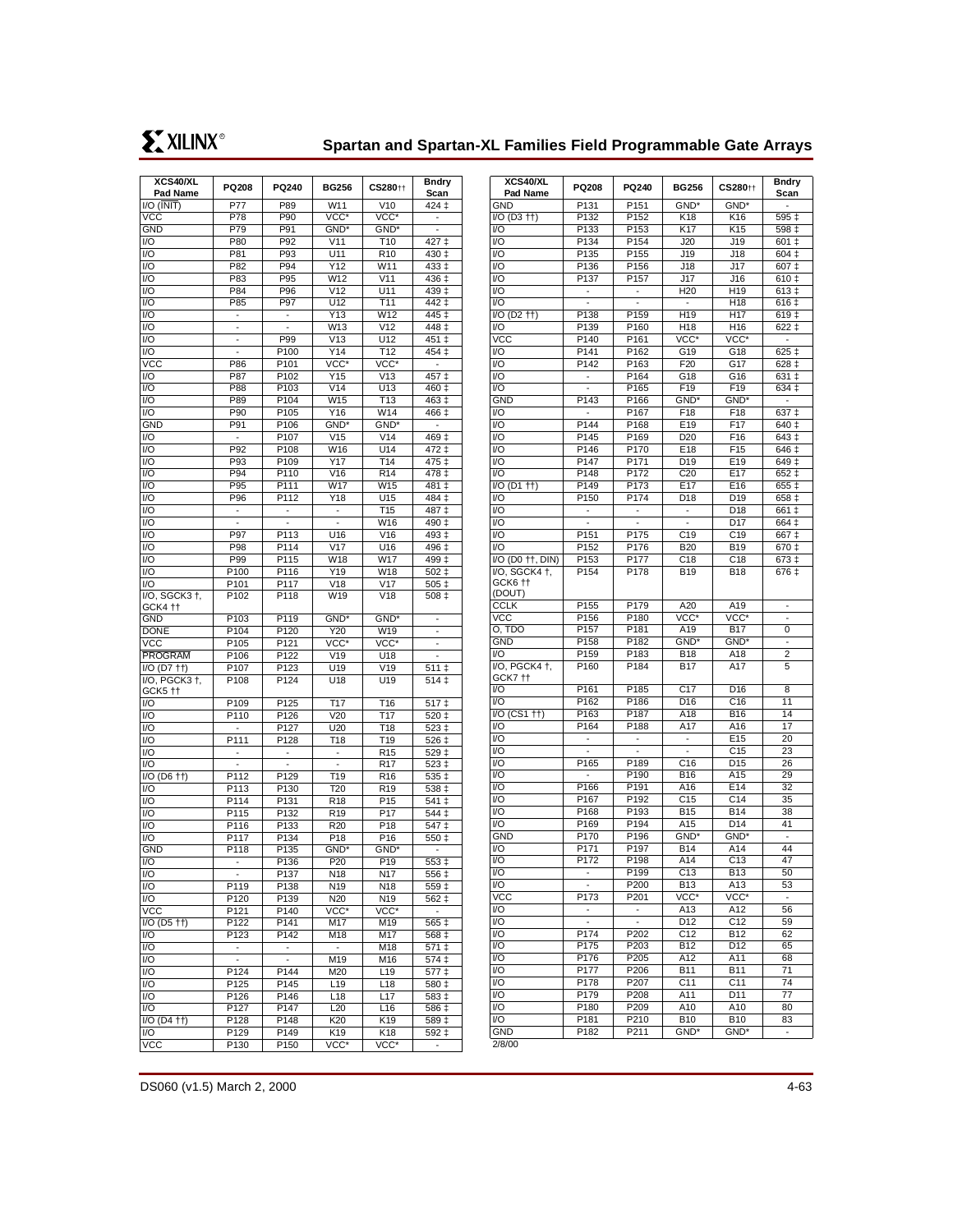\* Pads labeled GND\* or  $V_{CC}$ \* are internally bonded to Ground or  $V_{CC}$  planes within the package.

† = 5V Spartan only

†† = 3V Spartan-XL only

‡ The "PWRDWN" on the XCS40XL is not part of the Boundary Scan chain. For the XCS40XL, subtract 1 from all Boundary Scan numbers from GCK3 on (343 and higher).

### **Additional XCS40/XL Package Pins**

**PQ240**

| <b>GND Pins</b>                                                              |      |  |                          |   |   |  |  |  |
|------------------------------------------------------------------------------|------|--|--------------------------|---|---|--|--|--|
| P <sub>22</sub><br>P <sub>158</sub><br>P83<br>P <sub>143</sub><br>P98<br>P37 |      |  |                          |   |   |  |  |  |
| P204                                                                         | P219 |  | $\overline{\phantom{0}}$ | - | - |  |  |  |
| <b>Not Connected Pins</b>                                                    |      |  |                          |   |   |  |  |  |
| P <sub>195</sub>                                                             | -    |  | $\overline{\phantom{0}}$ |   |   |  |  |  |
| 2/12/98                                                                      |      |  |                          |   |   |  |  |  |

**BG256**

| <b>VCC Pins</b> |                 |                 |                 |                 |                 |  |  |  |
|-----------------|-----------------|-----------------|-----------------|-----------------|-----------------|--|--|--|
| C <sub>14</sub> | D <sub>6</sub>  | D7              | D <sub>11</sub> | D <sub>14</sub> | D <sub>15</sub> |  |  |  |
| E20             | F <sub>1</sub>  | F <sub>4</sub>  | F <sub>17</sub> | G <sub>4</sub>  | G17             |  |  |  |
| K4              | L <sub>17</sub> | P <sub>4</sub>  | P <sub>17</sub> | P <sub>19</sub> | R <sub>2</sub>  |  |  |  |
| R <sub>4</sub>  | <b>R17</b>      | U <sub>6</sub>  | U7              | U <sub>10</sub> | U14             |  |  |  |
| U15             | V7              | W20             |                 | -               | ٠               |  |  |  |
|                 |                 | <b>GND Pins</b> |                 |                 |                 |  |  |  |
| A <sub>1</sub>  | B7              | D <sub>4</sub>  | D <sub>8</sub>  | D <sub>13</sub> | D <sub>17</sub> |  |  |  |
| G20             | H4              | H <sub>17</sub> | N <sub>3</sub>  | N <sub>4</sub>  | N <sub>17</sub> |  |  |  |
| U <sub>4</sub>  | U8              | U <sub>13</sub> | U17             | W14             | ٠               |  |  |  |
| 6/17/97         |                 |                 |                 |                 |                 |  |  |  |

**CS280**

| -----           |                 |                 |                          |                 |                 |  |  |  |
|-----------------|-----------------|-----------------|--------------------------|-----------------|-----------------|--|--|--|
| <b>VCC Pins</b> |                 |                 |                          |                 |                 |  |  |  |
| A <sub>1</sub>  | A7              | C <sub>10</sub> | C <sub>17</sub>          |                 |                 |  |  |  |
| D <sub>13</sub> | E <sub>3</sub>  | E <sub>18</sub> | G <sub>1</sub>           | G19             | K <sub>2</sub>  |  |  |  |
| K17             | M <sub>4</sub>  | N <sub>16</sub> | R <sub>3</sub>           | R <sub>18</sub> | Т7              |  |  |  |
| U <sub>3</sub>  | U <sub>10</sub> | U17             | V <sub>5</sub>           | V15             | W <sub>13</sub> |  |  |  |
|                 | <b>GND Pins</b> |                 |                          |                 |                 |  |  |  |
| E <sub>5</sub>  | E7              | E8              | E9                       | E <sub>11</sub> | E12             |  |  |  |
| E <sub>13</sub> | G <sub>5</sub>  | G <sub>15</sub> | H <sub>5</sub>           | H <sub>15</sub> | J5              |  |  |  |
| J15             | L5              | L <sub>15</sub> | M <sub>5</sub>           | M15             | N <sub>5</sub>  |  |  |  |
| N <sub>15</sub> | R7              | R <sub>8</sub>  | R9                       | R <sub>11</sub> | R <sub>12</sub> |  |  |  |
| R <sub>13</sub> | -               | ٠               | $\overline{\phantom{a}}$ | -               | -               |  |  |  |
|                 |                 |                 |                          |                 |                 |  |  |  |

5/19/99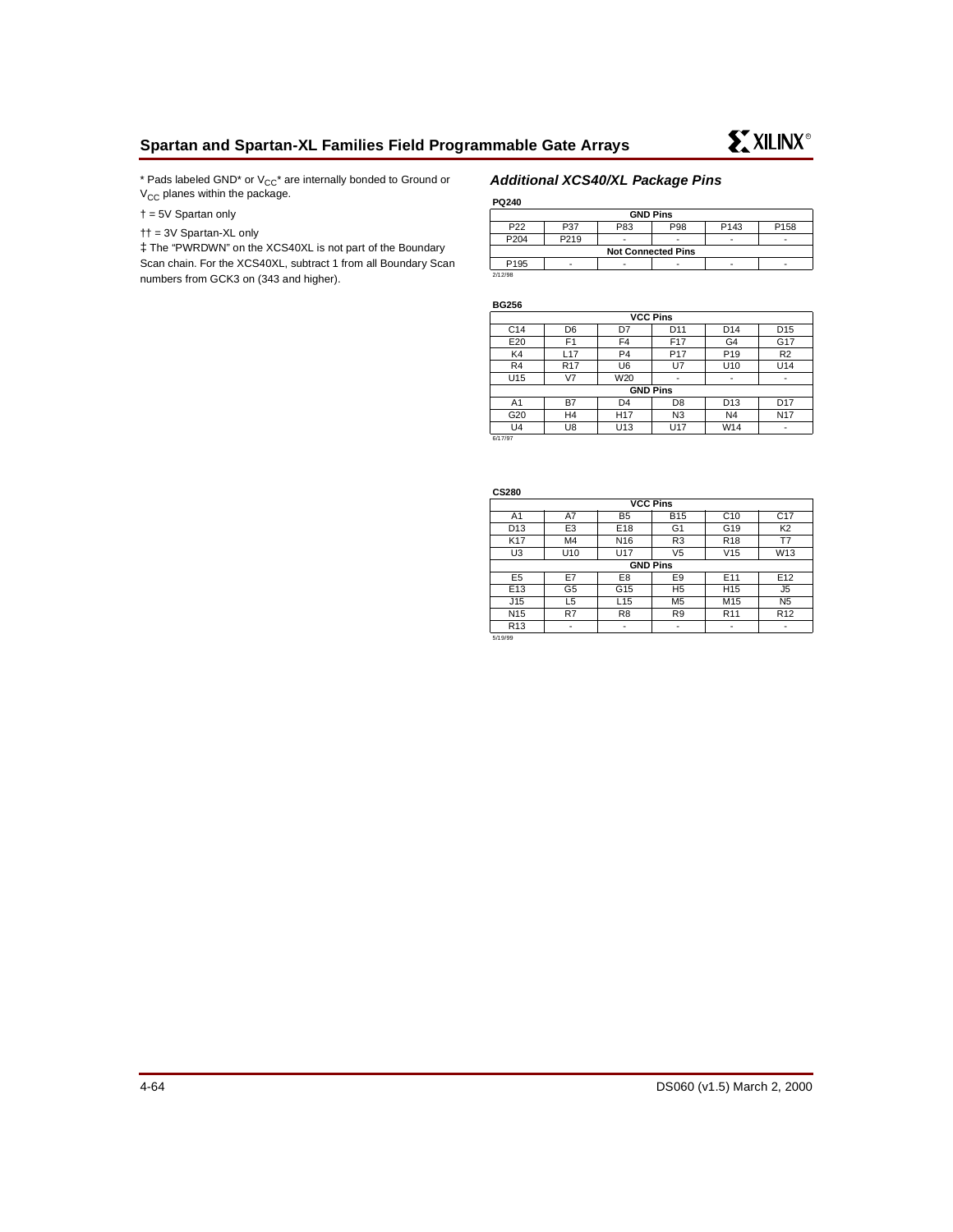# **Product Availability**

[Table 19](#page-64-0) shows the packages and speed grades for Spartan/XL devices. [Table 20](#page-64-1) shows the number of user I/Os available for each device/package combination.

|               | <b>PINS</b> | 84                            | 100                           | 144                  | 144                           | 208                           | 240                           | 256                          | 280                  |
|---------------|-------------|-------------------------------|-------------------------------|----------------------|-------------------------------|-------------------------------|-------------------------------|------------------------------|----------------------|
|               | <b>TYPE</b> | <b>Plastic</b><br><b>PLCC</b> | <b>Plastic</b><br><b>VQFP</b> | Chip<br><b>Scale</b> | <b>Plastic</b><br><b>TQFP</b> | <b>Plastic</b><br><b>PQFP</b> | <b>Plastic</b><br><b>PQFP</b> | <b>Plastic</b><br><b>BGA</b> | Chip<br><b>Scale</b> |
| <b>Device</b> | <b>CODE</b> | <b>PC84</b>                   | <b>VQ100</b>                  | <b>CS144</b>         | <b>TQ144</b>                  | <b>PQ208</b>                  | <b>PQ240</b>                  | <b>BG256</b>                 | <b>CS280</b>         |
| XCS05         | $-3$        | C                             | C, I                          |                      |                               |                               |                               |                              |                      |
|               | $-4$        | C                             | $\mathsf{C}$                  |                      |                               |                               |                               |                              |                      |
| XCS10         | $-3$        | C                             | C, I                          |                      | C                             |                               |                               |                              |                      |
|               | $-4$        | C                             | C                             |                      | C                             |                               |                               |                              |                      |
|               | $-3$        |                               | C                             |                      | C, I                          | C, I                          |                               |                              |                      |
| XCS20         | $-4$        |                               | $\mathsf C$                   |                      | C                             | C                             |                               |                              |                      |
| XCS30         | $-3$        |                               | C                             |                      | C, I                          | C, I                          | C                             | C                            |                      |
|               | $-4$        |                               | $\mathsf{C}$                  |                      | $\mathsf{C}$                  | C                             | $\mathsf{C}$                  | C                            |                      |
| XCS40         | $-3$        |                               |                               |                      |                               | C, I                          | $\overline{c}$                | $\overline{\mathsf{c}}$      |                      |
|               | $-4$        |                               |                               |                      |                               | C                             | $\overline{C}$                | $\overline{C}$               |                      |
| XCS05XL       | $-4$        | C                             | C, I                          |                      |                               |                               |                               |                              |                      |
|               | $-5$        | C                             | C                             |                      |                               |                               |                               |                              |                      |
| XCS10XL       | $-4$        | C                             | $\overline{C, I}$             | C                    | C                             |                               |                               |                              |                      |
|               | $-5$        | C                             | C                             | C                    | $\mathsf{C}$                  |                               |                               |                              |                      |
| XCS20XL       | $-4$        |                               | C                             | C                    | C, I                          | C, I                          |                               |                              |                      |
|               | $-5$        |                               | C                             | C                    | $\mathsf{C}$                  | C                             |                               |                              |                      |
|               | $-4$        |                               | C                             |                      | $\overline{C, I}$             | $\overline{C, I}$             | $\mathsf C$                   | C                            | $\mathsf{C}$         |
| XCS30XL       | $-5$        |                               | C                             |                      | C                             | $\mathsf{C}$                  | C                             | C                            | $\mathbf C$          |
|               | $-4$        |                               |                               |                      |                               | C, I                          | $\mathsf C$                   | C                            | $\mathbf C$          |
| XCS40XL       | $-5$        |                               |                               |                      |                               | $\mathsf C$                   | $\mathsf C$                   | C                            | $\mathsf{C}$         |

#### <span id="page-64-0"></span>**Table 19: Component Availability Chart for Spartan/XL FPGAs**

5/19/99

C = Commercial  $T_J = 0^\circ$  to +85°C

I = Industrial  $T_J = -40$ °C to +100°C

#### <span id="page-64-1"></span>**Table 20: User I/O Chart for Spartan/XL FPGAs**

|               | Max       |             | Package Type |              |              |              |              |              |              |
|---------------|-----------|-------------|--------------|--------------|--------------|--------------|--------------|--------------|--------------|
| <b>Device</b> | <b>VO</b> | <b>PC84</b> | <b>VQ100</b> | <b>CS144</b> | <b>TQ144</b> | <b>PQ208</b> | <b>PQ240</b> | <b>BG256</b> | <b>CS280</b> |
| XCS05         | 80        | 61          | 77           |              |              |              |              |              |              |
| XCS10         | 112       | 61          | 77           |              | 112          |              |              |              |              |
| XCS20         | 160       |             | 77           |              | 113          | 160          |              |              |              |
| XCS30         | 192       |             | 77           |              | 113          | 169          | 192          | 192          |              |
| XCS40         | 224       |             |              |              |              | 169          | 192          | 205          |              |
| XCS05XL       | 80        | 61          | 77           |              |              |              |              |              |              |
| XCS10XL       | 112       | 61          | 77           | 112          | 112          |              |              |              |              |
| XCS20XL       | 160       |             | 77           | 113          | 113          | 160          |              |              |              |
| XCS30XL       | 192       |             | 77           |              | 113          | 169          | 192          | 192          | 192          |
| XCS40XL       | 224       |             |              |              |              | 169          | 192          | 205          | 224          |

5/19/99